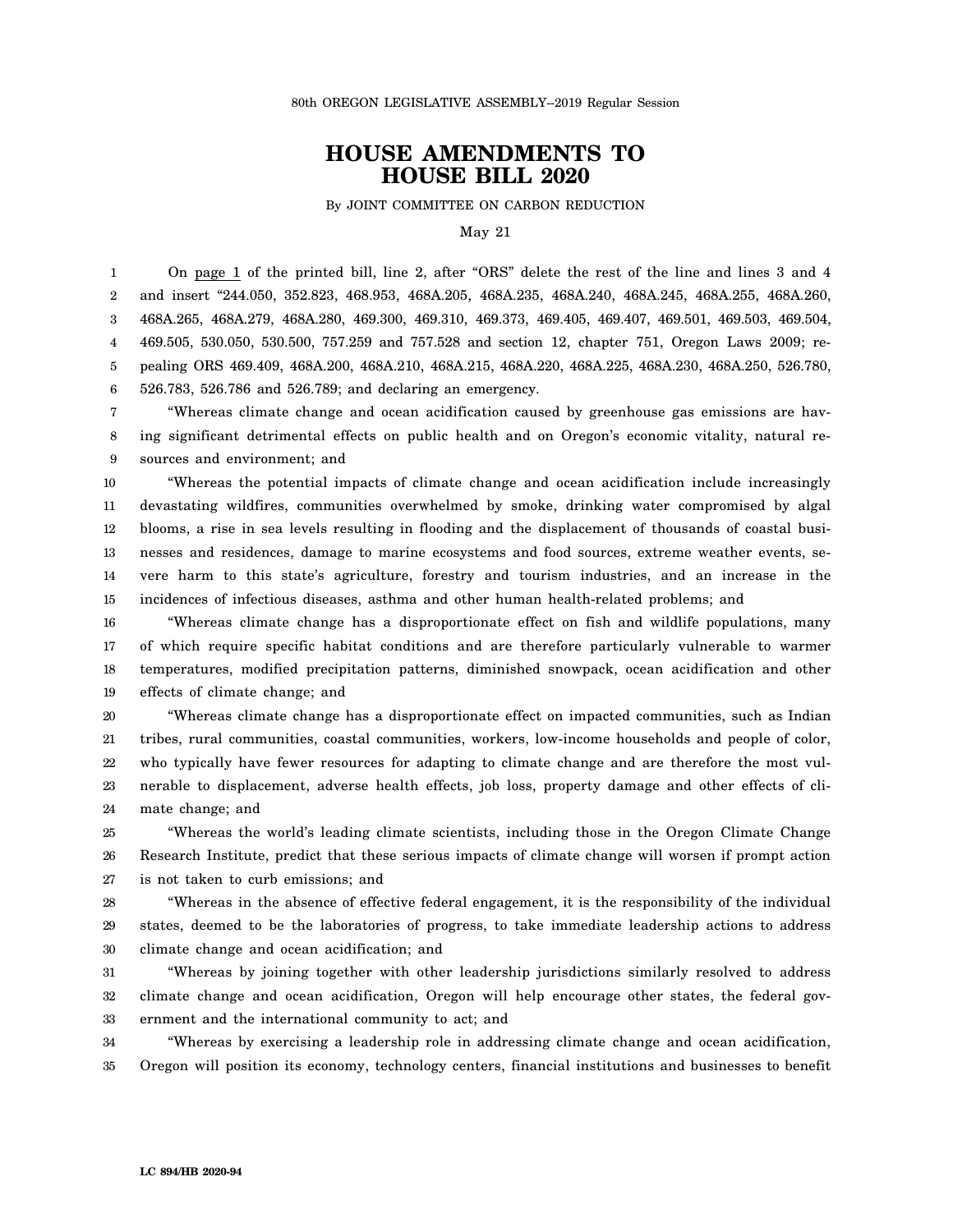1 2 3 4 5 from the national and international efforts that must occur to reduce greenhouse gas emissions; and "Whereas Oregon's forests and other natural and working lands are among the world's most productive carbon sinks, providing many other important ecological, social and economic benefits, and Oregon's sequestration strategies can play an enormous and unique role in the global effort to combat climate change; and

6 7 8 "Whereas Oregon's forests and other natural and working lands include Indian trust lands, the utilization of which as part of Oregon's sequestration strategies produces trust revenues for the benefit of Indian tribes and individual Indians; and

9 10 11 12 "Whereas after many years of study, debate and discussion, the State of Oregon is prepared to design and implement a carbon pricing program that balances sequestration, mitigation, adaptation, resilience and transition strategies to benefit Oregon's economy and help achieve the state's agreed-upon greenhouse gas emission reduction goals; and

13 14 15 16 "Whereas Oregon's emissions reduction policies must be designed to protect climate impacted communities and promote the resiliency of these communities through providing opportunities for job creation and training, investments in both natural and built infrastructure and economic development and increased utilization of clean energy technologies; and

17 18 "Whereas vehicle electrification and investment in lower-carbon transportation infrastructure can increase energy security and resilience in the face of climate change; and

19 20 21 22 "Whereas the carbon pricing program must support a just economic transition to a clean energy future by protecting the existing workforce and creating new pathways to employment through workforce development in clean energy, energy efficiency, adaptation and carbon sequestration sectors; and

23 24 25 "Whereas the carbon pricing program must address manufacturing leakage to ensure a level playing field between in-state and out-of-state companies and prevent jobs from leaving this state to emit elsewhere; and

26 27 28 29 "Whereas the carbon pricing program must respect the rights and ability of Indian tribes to exercise their stewardship and sovereign authority over their sovereign trust lands and resources, and the state must make reasonable efforts to cooperate with tribes in the development and implementation of programs that affect Indian tribes; and

30 31 32 "Whereas a key strategy in promoting net reductions of atmospheric carbon dioxide and adapting to climate change is preserving and maintaining the resilient, healthy function of this state's forests and other natural and working lands; and

33 34 "Whereas resilient, healthy forests produce many added benefits, including clean water and good jobs; and

35 36 37 38 39 40 41 "Whereas it is the intent of the Legislative Assembly to obtain reductions in greenhouse gas emissions through a comprehensive suite of existing and future measures that include a legally binding, market-based carbon pricing mechanism, and that must lay out a predictable pathway to success, be flexible and adaptable to changing circumstances, be based on best available science, recognize the benefit of Oregon's natural and working lands in reducing carbon, and be designed to reduce emissions and to successfully transition to a clean energy economy with benefits available to all Oregonians; and

42 43 44 45 "Whereas linkage with other jurisdictions will create efficiencies, spur innovation and create simplicity for businesses, and can be balanced with the ability to maintain Oregon's authority over its carbon reduction, sequestration, mitigation, adaptation, resilience and transition activities; and "Whereas any resources generated by the carbon pricing program must be invested to maximize

HA to HB 2020 Page 2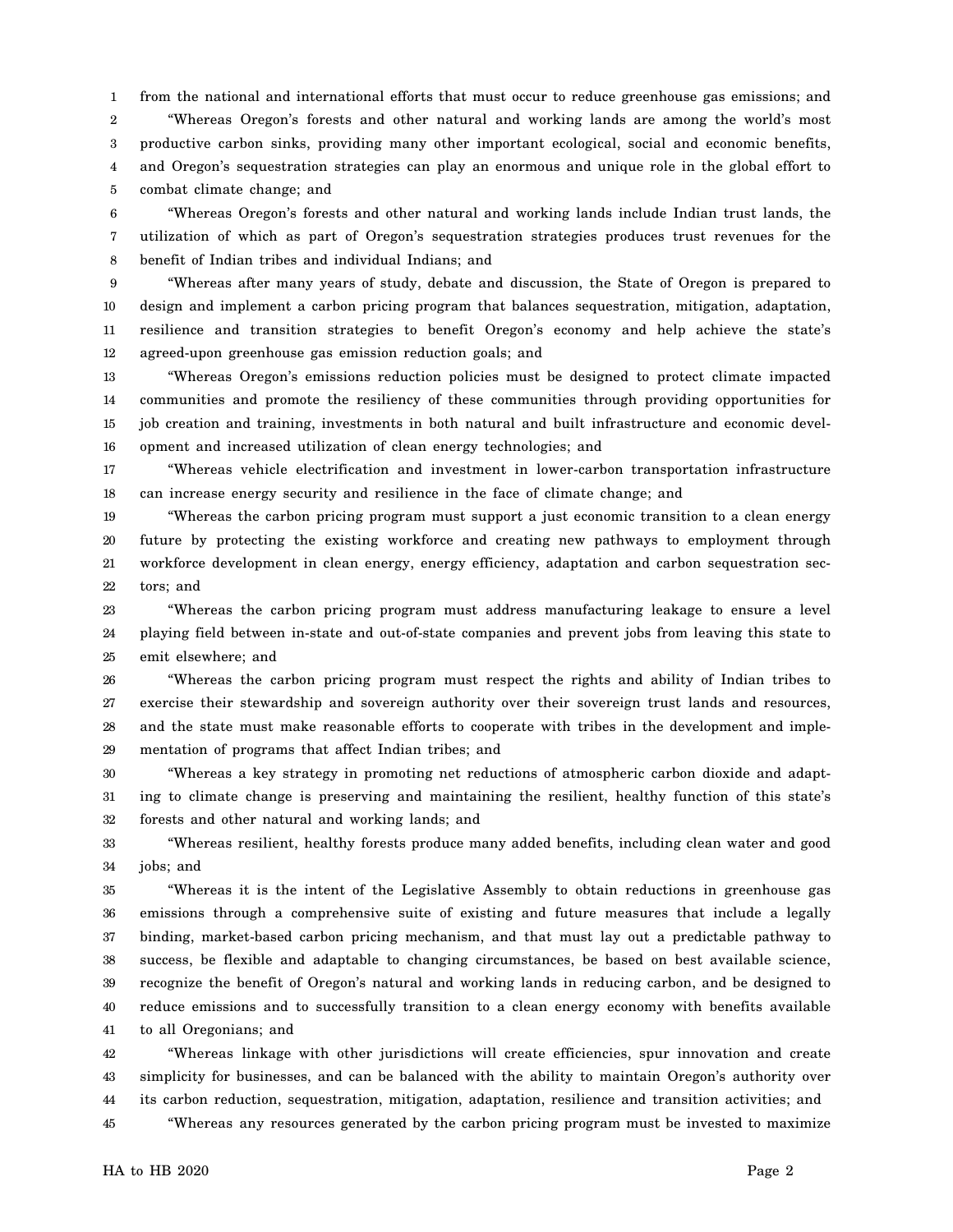| 1  | multiple cobenefits aligned with the program's goals in an efficient and cost-effective manner over- |
|----|------------------------------------------------------------------------------------------------------|
| 2  | seen by the Legislative Assembly and inclusive of communities throughout Oregon to ensure state-     |
| 3  | wide benefits; and                                                                                   |
| 4  | "Whereas the benefits and effectiveness of any investments must be evaluated through regular         |
| 5  | and rigorous third-party auditing; and                                                               |
| 6  | "Whereas the Legislative Assembly must maintain transparent oversight of program design, im-         |
| 7  | plementation, evaluation and subsequent decision-making; now, therefore,".                           |
| 8  | Delete lines 6 through 18 and delete pages 2 through 55 and insert:                                  |
| 9  |                                                                                                      |
| 10 | "STATEWIDE GREENHOUSE GAS EMISSIONS                                                                  |
| 11 | <b>REDUCTION GOALS</b>                                                                               |
| 12 |                                                                                                      |
| 13 | "SECTION 1. ORS 468A.205 is amended to read:                                                         |
| 14 | "468A.205. (1) The Legislative Assembly declares that it is the [policy] goal of this state to       |
| 15 | achieve a reduction in anthropogenic greenhouse gas emissions levels in Oregon: [reduce              |
| 16 | greenhouse gas emissions in Oregon pursuant to the following greenhouse gas emissions reduction      |
| 17 | goals:                                                                                               |
| 18 | "[(a) By 2010, arrest the growth of Oregon's greenhouse gas emissions and begin to reduce            |
| 19 | greenhouse gas emissions.]                                                                           |
| 20 | " $(6)$ By 2020, achieve greenhouse gas levels that are 10 percent below 1990 levels.]               |
| 21 | "[(c) By 2050, achieve greenhouse gas levels that are at least 75 percent below 1990 levels.]        |
| 22 | "(a) To at least 45 percent below 1990 emissions levels by 2035; and                                 |
| 23 | "(b) To at least 80 percent below 1990 emissions levels by 2050.                                     |
| 24 | "(2) The Legislative Assembly declares that it is the policy of this state for state and local       |
| 25 | governments, businesses, nonprofit organizations and individual residents to prepare for the effects |
| 26 | of global warming and by doing so, prevent and reduce the social, economic and environmental ef-     |
| 27 | fects of global warming.                                                                             |
| 28 | "(3) This section does not create any additional regulatory authority for an agency of the           |
| 29 | executive department as defined in ORS 174.112.                                                      |
| 30 |                                                                                                      |
| 31 | "JOINT COMMITTEE ON CLIMATE ACTION                                                                   |
| 32 |                                                                                                      |
| 33 | "SECTION 2. (1) There is established the Joint Committee on Climate Action.                          |
| 34 | "(2) The joint committee consists of members of the Senate appointed by the President                |
| 35 | of the Senate and members of the House of Representatives appointed by the Speaker of the            |
| 36 | House of Representatives.                                                                            |
| 37 | "(3) The President of the Senate and the Speaker of the House of Representatives shall               |
| 38 | each appoint one cochair for the joint committee with the duties and powers necessary for            |
| 39 | the performance of the functions of the offices as the President and the Speaker determine.          |
| 40 | "(4) The joint committee has a continuing existence and may meet, act and conduct its                |
| 41 | business during sessions of the Legislative Assembly or any recess thereof and in the interim        |
| 42 | between sessions.                                                                                    |
| 43 | "(5) The term of a member shall expire upon the date of the convening of the odd-                    |
| 44 | numbered year regular session of the Legislative Assembly next following the commence-               |
| 45 | ment of the member's term.                                                                           |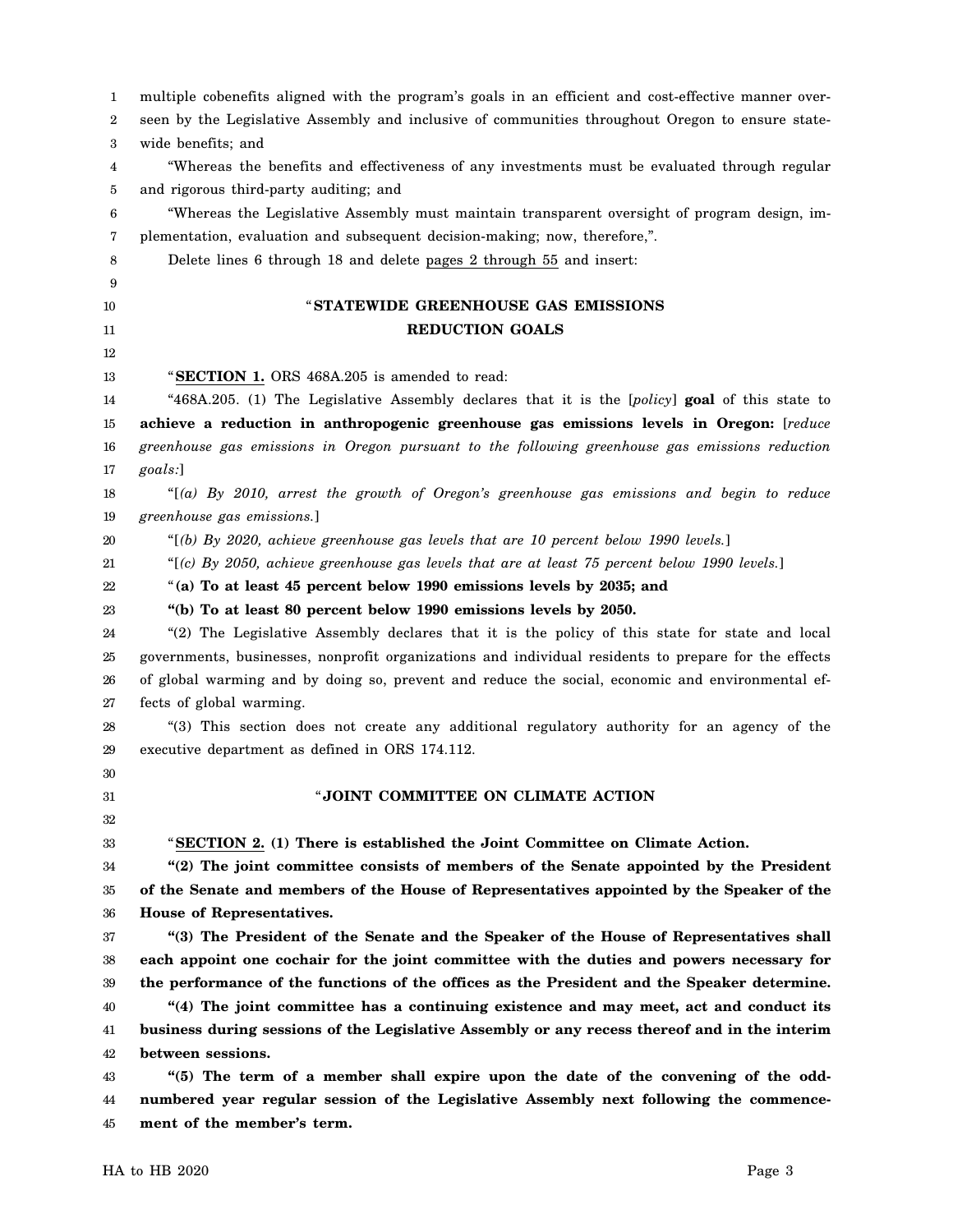1 2 **"(6)(a) If there is a vacancy for any cause, the appointing authority shall make an appointment to become immediately effective.**

3 4 **"(b) When a vacancy occurs in the membership of the joint committee in the interim between odd-numbered year regular sessions, until the vacancy is filled:**

5 6 **"(A) The membership of the joint committee shall be considered not to include the vacant position for the purpose of determining whether a quorum is present; and**

**"(B) A majority of the remaining members constitutes a quorum.**

8 9 10 11 **"(7)(a) Members of the joint committee shall receive an amount equal to that authorized under ORS 171.072 from funds appropriated to the Legislative Assembly for each day spent in the performance of their duties as members of the joint committee or any subcommittee of the joint committee in lieu of reimbursement for in-state travel expenses.**

12 13 14 15 **"(b) Notwithstanding paragraph (a) of this subsection, when engaged in out-of-state travel, members shall be entitled to receive their actual and necessary expenses in lieu of the amount authorized by this subsection. Payment shall be made from funds appropriated to the Legislative Assembly.**

16 17 18 19 **"(8) The joint committee may not transact business unless a quorum is present. Except as provided in subsection (6)(b)(B) of this section, a quorum consists of a majority of joint committee members from the House of Representatives and a majority of joint committee members from the Senate.**

20 21 22 **"(9) Action by the joint committee requires the affirmative vote of a majority of joint committee members from the House of Representatives and a majority of joint committee members from the Senate.**

23 24 **"(10) The joint committee may adopt rules necessary for the operation of the joint committee.**

25 26 27 28 29 **"(11) The Legislative Policy and Research Director may employ persons necessary for the performance of the functions of the joint committee. The director shall fix the duties and amounts of compensation of the employees. The joint committee shall use the services of continuing legislative staff, without employing additional persons, to the greatest extent practicable.**

30 31 32 33 **"(12) All agencies of state government, as defined in ORS 174.111, are directed to assist the joint committee in the performance of the duties of the joint committee and, to the extent permitted by laws relating to confidentiality, to furnish information and advice the members of the joint committee consider necessary to perform their duties.**

34

7

"**SECTION 3. (1) The Joint Committee on Climate Action shall:**

35 36 37 **"(a) Provide general legislative oversight of policy related to climate, including but not limited to the Oregon Climate Action Program established under sections 15 to 40 of this 2019 Act;**

38 39 **"(b) Examine and prioritize the uses of state proceeds from auctions conducted under section 34 of this 2019 Act; and**

40 41 **"(c) Make recommendations related to the uses of state proceeds from auctions conducted under section 34 of this 2019 Act to the Joint Committee on Ways and Means.**

42 43 **"(2) In developing recommendations under subsection (1)(c) of this section, the Joint Committee on Climate Action shall consider:**

44 45 **"(a) The biennial expenditure reports and audit report required by sections 54 and 55 of this 2019 Act;**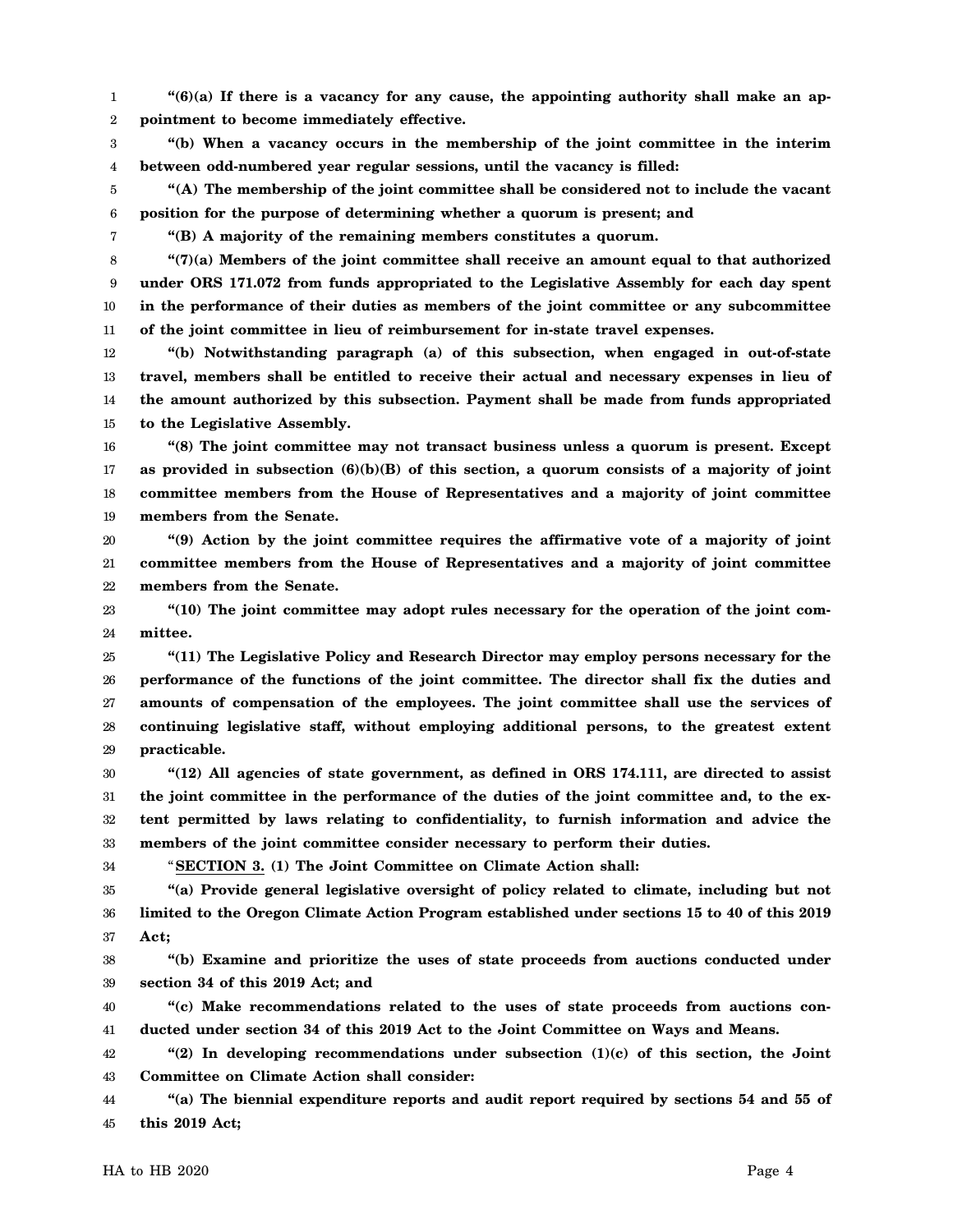1 2 3 4 5 6 7 8 9 10 11 12 13 14 15 16 17 18 19 20 21 22 23 24 25 26 27 28 29 30 31 32 33 34 35 36 37 38 39 40 41 42 43 44 **"(b) The biennial climate action investment plan required by section 57 of this 2019 Act; "(c) The recommendations of the Environmental Justice Task Force required by section 61 of this 2019 Act; and "(d) The Just Transition Plan required by section 52 of this 2019 Act.** "**CLIMATE POLICY OFFICE ESTABLISHED** "**(Establishment; Duties)** "**SECTION 4. Climate Policy Office. (1) The Climate Policy Office is established within the Oregon Department of Administrative Services. "(2) The office shall: "(a) Coordinate state actions toward achieving reductions in greenhouse gas emissions in accordance with ORS 468A.205 and other statutes, rules and policies that govern the state's or state agencies' actions to reduce greenhouse gas emissions; and "(b) Carry out the duties, functions and powers vested in the office by law. "(3) The office may advise, consult and cooperate with other agencies of the state, political subdivisions, other states, eligible Indian tribes as defined in section 15 of this 2019 Act or the federal government, with respect to any proceedings and all matters pertaining to the reduction of greenhouse gas emissions levels in Oregon. "(4) The office may adopt rules in accordance with ORS chapter 183 and may employ personnel, including specialists and consultants, purchase materials and supplies and enter into contracts necessary to exercise and carry out the duties, functions and powers of the office.** "**(Director of the Climate Policy Office)** "**SECTION 5. Director. (1) The Climate Policy Office is under the supervision and control of a director, who is responsible for the performance of the duties, functions and powers of the office. "(2) The Governor shall appoint the Director of the Climate Policy Office, subject to confirmation by the Senate in the manner prescribed in ORS 171.562 and 171.565. The director holds office at the pleasure of the Governor. "(3) The director shall be paid a salary as provided by law or, if not so provided, as prescribed by the Governor. "(4) Subject to the approval of the Governor, the director may organize and reorganize the administrative structure of the office as the director considers appropriate to properly conduct the work of the office. "(5) The director may divide the functions of the office into administrative divisions. The director may appoint an individual to administer each division. The administrator of each division serves at the pleasure of the director and is not subject to the provisions of ORS chapter 240. Each individual appointed under this subsection must be well qualified by technical training and experience in the functions to be performed by the individual. "(6) Subject to any applicable provisions of ORS chapter 240, the director shall appoint all subordinate officers and employees of the office, prescribe their duties and fix their**

**compensation.**

45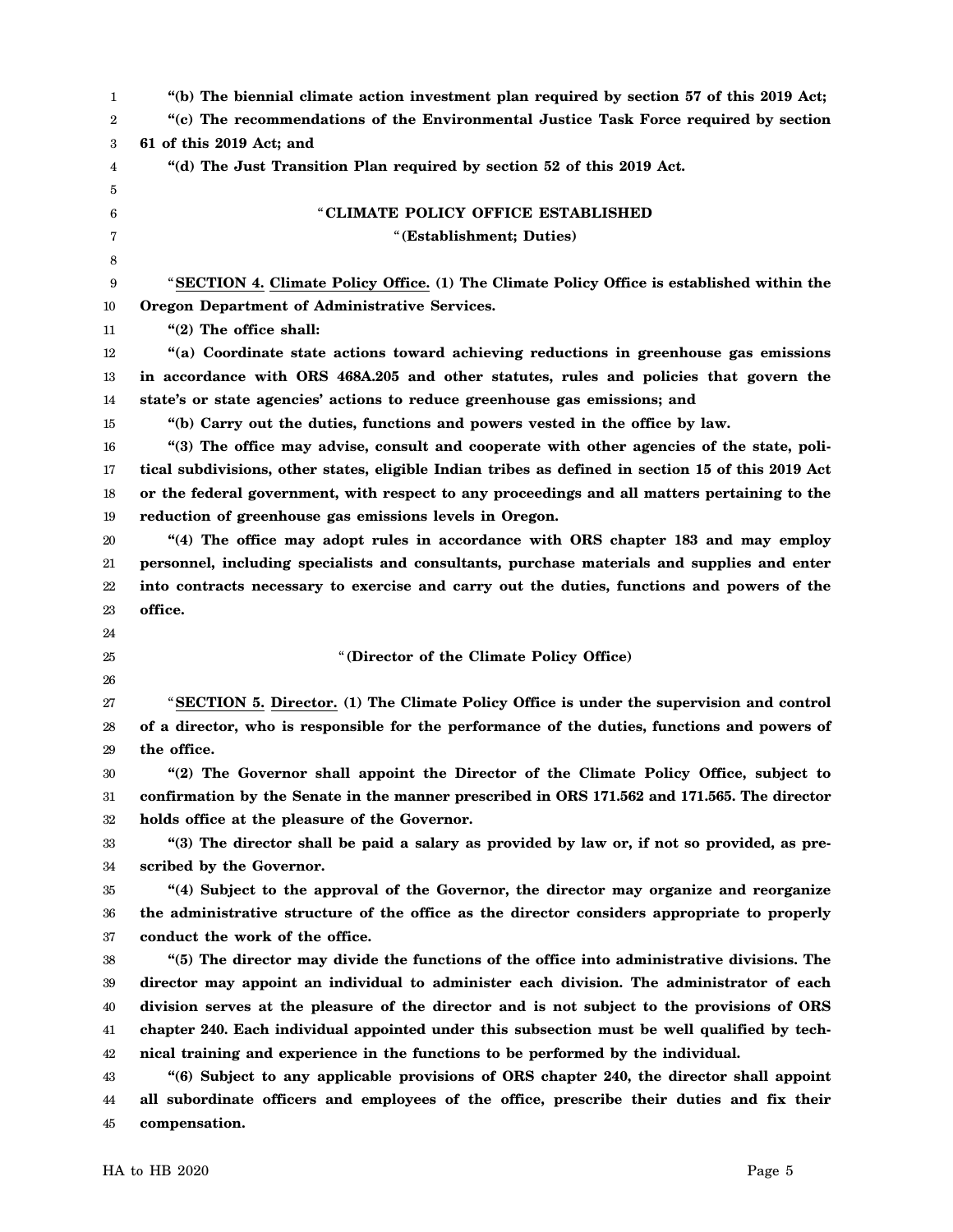1 "**SECTION 6.** ORS 244.050 is amended to read:

2 3 4 "244.050. (1) On or before April 15 of each year the following persons shall file with the Oregon Government Ethics Commission a verified statement of economic interest as required under this chapter:

- 5 6 "(a) The Governor, Secretary of State, State Treasurer, Attorney General, Commissioner of the Bureau of Labor and Industries, district attorneys and members of the Legislative Assembly.
- 7 8 "(b) Any judicial officer, including justices of the peace and municipal judges, except any pro tem judicial officer who does not otherwise serve as a judicial officer.
- 9 "(c) Any candidate for a public office designated in paragraph (a) or (b) of this subsection.
- 10 "(d) The Deputy Attorney General.
- 11 "(e) The Deputy Secretary of State.
- 12 13 14 "(f) The Legislative Administrator, the Legislative Counsel, the Legislative Fiscal Officer, the Legislative Policy and Research Director, the Secretary of the Senate and the Chief Clerk of the House of Representatives.
- 15 16  $(g)$  The president and vice presidents, or their administrative equivalents, in each public university listed in ORS 352.002.
- 17 "(h) The following state officers:
- 18 "(A) Adjutant General.
- 19 "(B) Director of Agriculture.
- 20 "(C) Manager of State Accident Insurance Fund Corporation.
- 21 "(D) Water Resources Director.
- 22 "(E) Director of Department of Environmental Quality.
- 23 "(F) Director of Oregon Department of Administrative Services.
- 24 "(G) State Fish and Wildlife Director.
- 25 "(H) State Forester.
- 26 "(I) State Geologist.
- 27 "(J) Director of Human Services.
- 28 "(K) Director of the Department of Consumer and Business Services.
- 29 "(L) Director of the Department of State Lands.
- 30 "(M) State Librarian.
- 31 "(N) Administrator of Oregon Liquor Control Commission.
- 32 "(O) Superintendent of State Police.
- 33 "(P) Director of the Public Employees Retirement System.
- 34 "(Q) Director of Department of Revenue.
- 35 "(R) Director of Transportation.
- 36 "(S) Public Utility Commissioner.
- 37 "(T) Director of Veterans' Affairs.
- 38 "(U) Executive director of Oregon Government Ethics Commission.
- 39 "(V) Director of the State Department of Energy.
- 40 "(W) Director and each assistant director of the Oregon State Lottery.
- 41 "(X) Director of the Department of Corrections.
- 42 "(Y) Director of the Oregon Department of Aviation.
- 43 "(Z) Executive director of the Oregon Criminal Justice Commission.
- 44 "(AA) Director of the Oregon Business Development Department.
- 45 "(BB) Director of the Office of Emergency Management.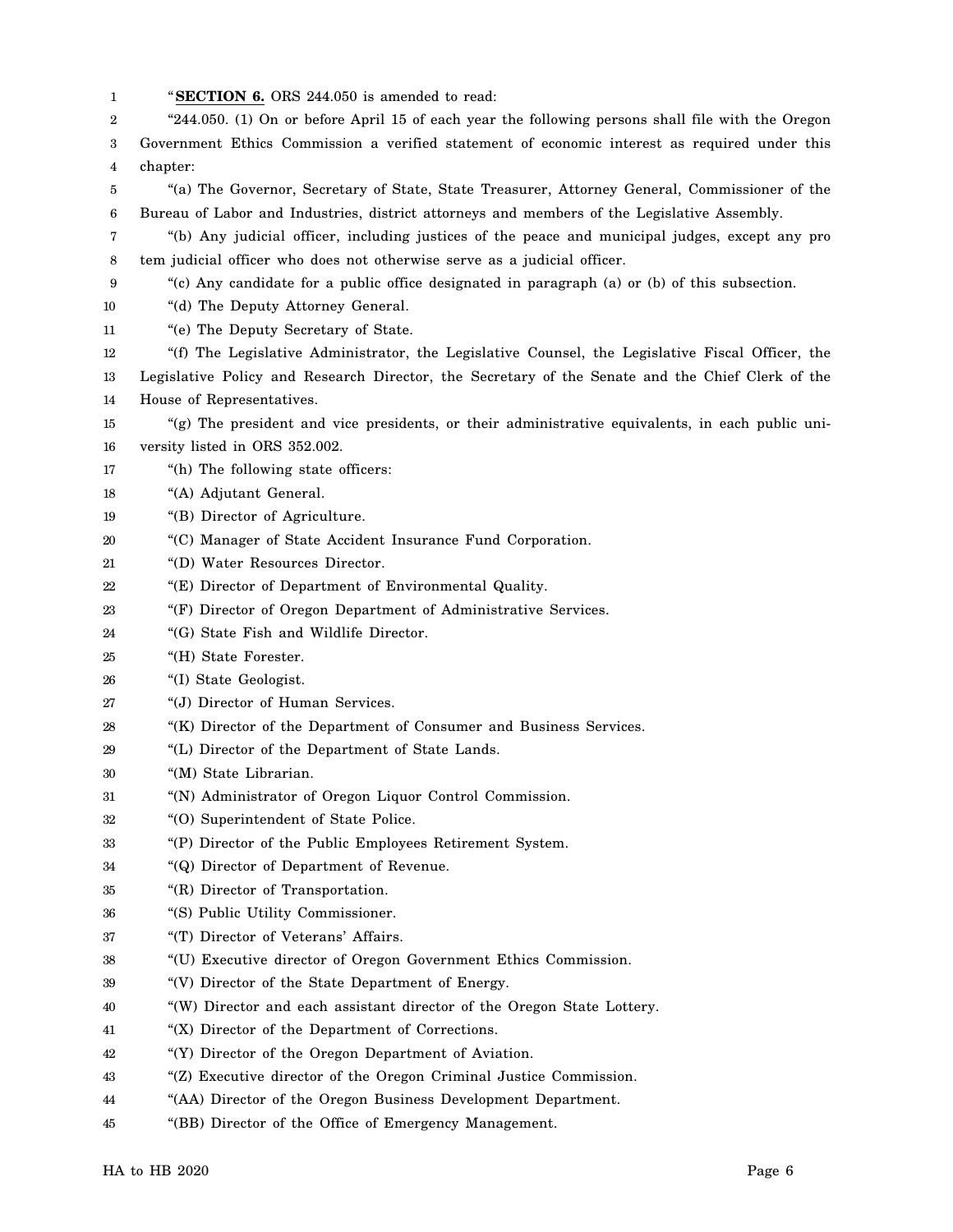| 1  | "(CC) Director of the Employment Department.                                                       |
|----|----------------------------------------------------------------------------------------------------|
| 2  | "(DD) Chief of staff for the Governor.                                                             |
| 3  | "(EE) Director of the Housing and Community Services Department.                                   |
| 4  | "(FF) State Court Administrator.                                                                   |
| 5  | "(GG) Director of the Department of Land Conservation and Development.                             |
| 6  | "(HH) Board chairperson of the Land Use Board of Appeals.                                          |
| 7  | "(II) State Marine Director.                                                                       |
| 8  | "(JJ) Executive director of the Oregon Racing Commission.                                          |
| 9  | "(KK) State Parks and Recreation Director.                                                         |
| 10 | "(LL) Public defense services executive director.                                                  |
| 11 | "(MM) Chairperson of the Public Employees' Benefit Board.                                          |
| 12 | "(NN) Director of the Department of Public Safety Standards and Training.                          |
| 13 | "(OO) Executive director of the Higher Education Coordinating Commission.                          |
| 14 | "(PP) Executive director of the Oregon Watershed Enhancement Board.                                |
| 15 | "(QQ) Director of the Oregon Youth Authority.                                                      |
| 16 | "(RR) Director of the Oregon Health Authority.                                                     |
| 17 | "(SS) Deputy Superintendent of Public Instruction.                                                 |
| 18 | "(TT) Director of the Climate Policy Office.                                                       |
| 19 | "(i) The First Partner, the legal counsel, the deputy legal counsel and all policy advisors within |
| 20 | the Governor's office.                                                                             |
| 21 | "(j) Every elected city or county official.                                                        |
| 22 | "(k) Every member of a city or county planning, zoning or development commission.                  |
| 23 | "(L) The chief executive officer of a city or county who performs the duties of manager or         |
| 24 | principal administrator of the city or county.                                                     |
| 25 | "(m) Members of local government boundary commissions formed under ORS 199.410 to 199.519.         |
| 26 | "(n) Every member of a governing body of a metropolitan service district and the auditor and       |
| 27 | executive officer thereof.                                                                         |
| 28 | "(o) Each member of the board of directors of the State Accident Insurance Fund Corporation.       |
| 29 | "(p) The chief administrative officer and the financial officer of each common and union high      |
| 30 | school district, education service district and community college district.                        |
| 31 | "(q) Every member of the following state boards and commissions:                                   |
| 32 | "(A) Governing board of the State Department of Geology and Mineral Industries.                    |
| 33 | "(B) Oregon Business Development Commission.                                                       |
| 34 | "(C) State Board of Education.                                                                     |
| 35 | "(D) Environmental Quality Commission.                                                             |
| 36 | "(E) Fish and Wildlife Commission of the State of Oregon.                                          |
| 37 | "(F) State Board of Forestry.                                                                      |
| 38 | "(G) Oregon Government Ethics Commission.                                                          |
| 39 | "(H) Oregon Health Policy Board.                                                                   |
| 40 | "(I) Oregon Investment Council.                                                                    |
| 41 | "(J) Land Conservation and Development Commission.                                                 |
| 42 | "(K) Oregon Liquor Control Commission.                                                             |
| 43 | "(L) Oregon Short Term Fund Board.                                                                 |
| 44 | "(M) State Marine Board.                                                                           |
| 45 | "(N) Mass transit district boards.                                                                 |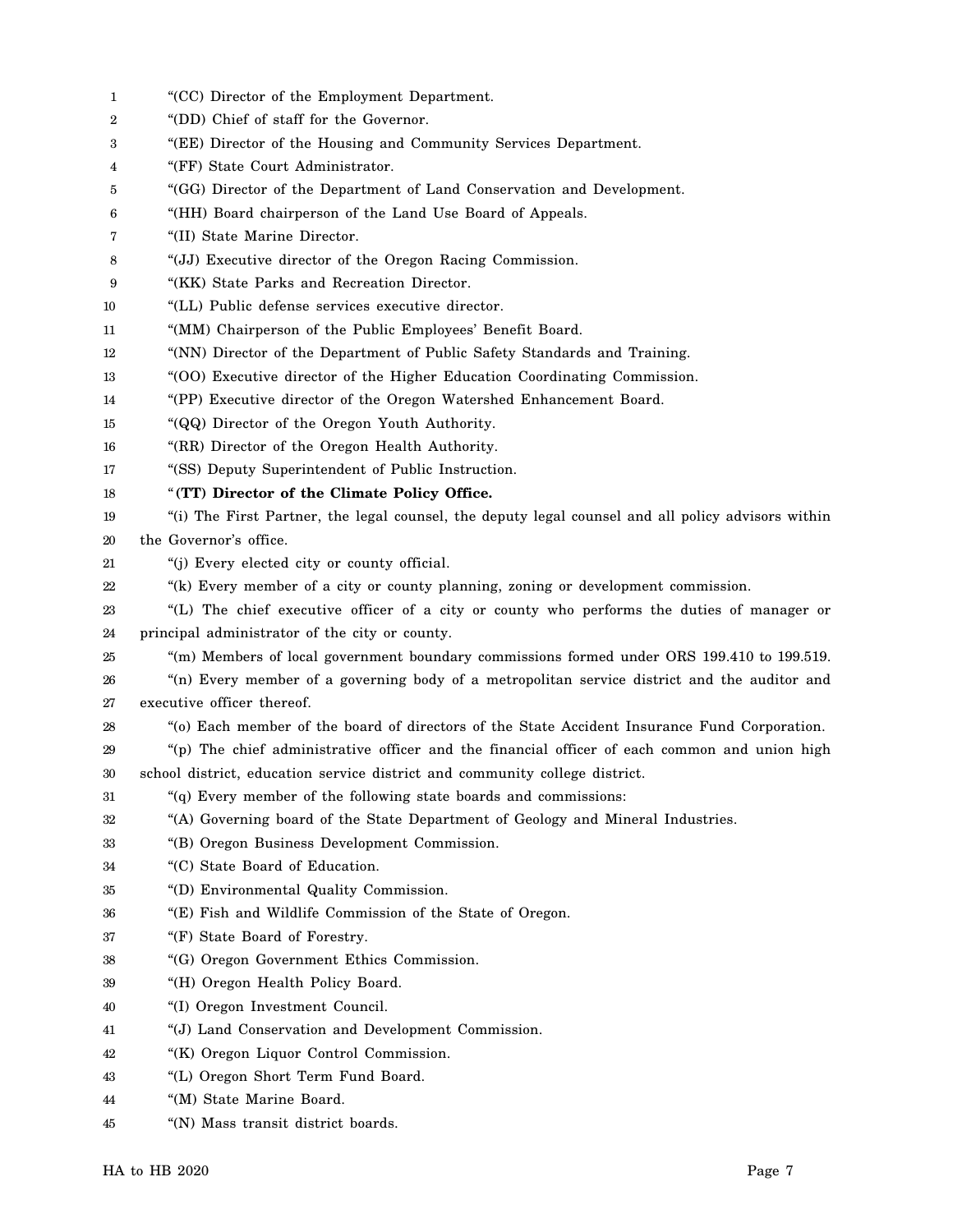| 1      | "(O) Energy Facility Siting Council.                                                                  |
|--------|-------------------------------------------------------------------------------------------------------|
| 2      | "(P) Board of Commissioners of the Port of Portland.                                                  |
| 3      | "(Q) Employment Relations Board.                                                                      |
| 4      | "(R) Public Employees Retirement Board.                                                               |
| 5      | "(S) Oregon Racing Commission.                                                                        |
| 6      | "(T) Oregon Transportation Commission.                                                                |
| 7      | "(U) Water Resources Commission.                                                                      |
| 8      | "(V) Workers' Compensation Board.                                                                     |
| 9      | "(W) Oregon Facilities Authority.                                                                     |
| 10     | "(X) Oregon State Lottery Commission.                                                                 |
| 11     | "(Y) Pacific Northwest Electric Power and Conservation Planning Council.                              |
| 12     | "(Z) Columbia River Gorge Commission.                                                                 |
| 13     | "(AA) Oregon Health and Science University Board of Directors.                                        |
| 14     | "(BB) Capitol Planning Commission.                                                                    |
| 15     | "(CC) Higher Education Coordinating Commission.                                                       |
| 16     | "(DD) Oregon Growth Board.                                                                            |
| 17     | "(EE) Early Learning Council.                                                                         |
| 18     | "(r) The following officers of the State Treasurer:                                                   |
| 19     | "(A) Deputy State Treasurer.                                                                          |
| 20     | "(B) Chief of staff for the office of the State Treasurer.                                            |
| 21     | "(C) Director of the Investment Division.                                                             |
| 22     | "(s) Every member of the board of commissioners of a port governed by ORS 777.005 to 777.725          |
| 23     | or 777.915 to 777.953.                                                                                |
| 24     | "(t) Every member of the board of directors of an authority created under ORS 441.525 to              |
| 25     | 441.595.                                                                                              |
| 26     | "(u) Every member of a governing board of a public university listed in ORS 352.002.                  |
| 27     | "(v) Every member of the board of directors of an authority created under ORS 465.600 to              |
| 28     | 465.621.                                                                                              |
| 29     | "(2) By April 15 next after the date an appointment takes effect, every appointed public official     |
| 30     | on a board or commission listed in subsection (1) of this section shall file with the Oregon Govern-  |
| 31     | ment Ethics Commission a statement of economic interest as required under ORS 244.060, 244.070        |
| $32\,$ | and 244.090.                                                                                          |
| 33     | "(3) By April 15 next after the filing deadline for the primary election, each candidate described    |
| 34     | in subsection (1) of this section shall file with the commission a statement of economic interest as  |
| 35     | required under ORS 244.060, 244.070 and 244.090.                                                      |
| 36     | "(4) Not later than the 40th day before the date of the statewide general election, each candi-       |
| 37     | date described in subsection (1) of this section who will appear on the statewide general election    |
| 38     | ballot and who was not required to file a statement of economic interest under subsections (1) to (3) |
| 39     | of this section shall file with the commission a statement of economic interest as required under     |
| 40     | ORS 244.060, 244.070 and 244.090.                                                                     |
| 41     | "(5) Subsections (1) to (3) of this section apply only to persons who are incumbent, elected or       |
| 42     | appointed public officials as of April 15 and to persons who are candidates on April 15.              |
| 43     | "(6) If a statement required to be filed under this section has not been received by the com-         |
| 44     | mission within five days after the date the statement is due, the commission shall notify the public  |
| 45     | official or candidate and give the public official or candidate not less than 15 days to comply with  |
|        |                                                                                                       |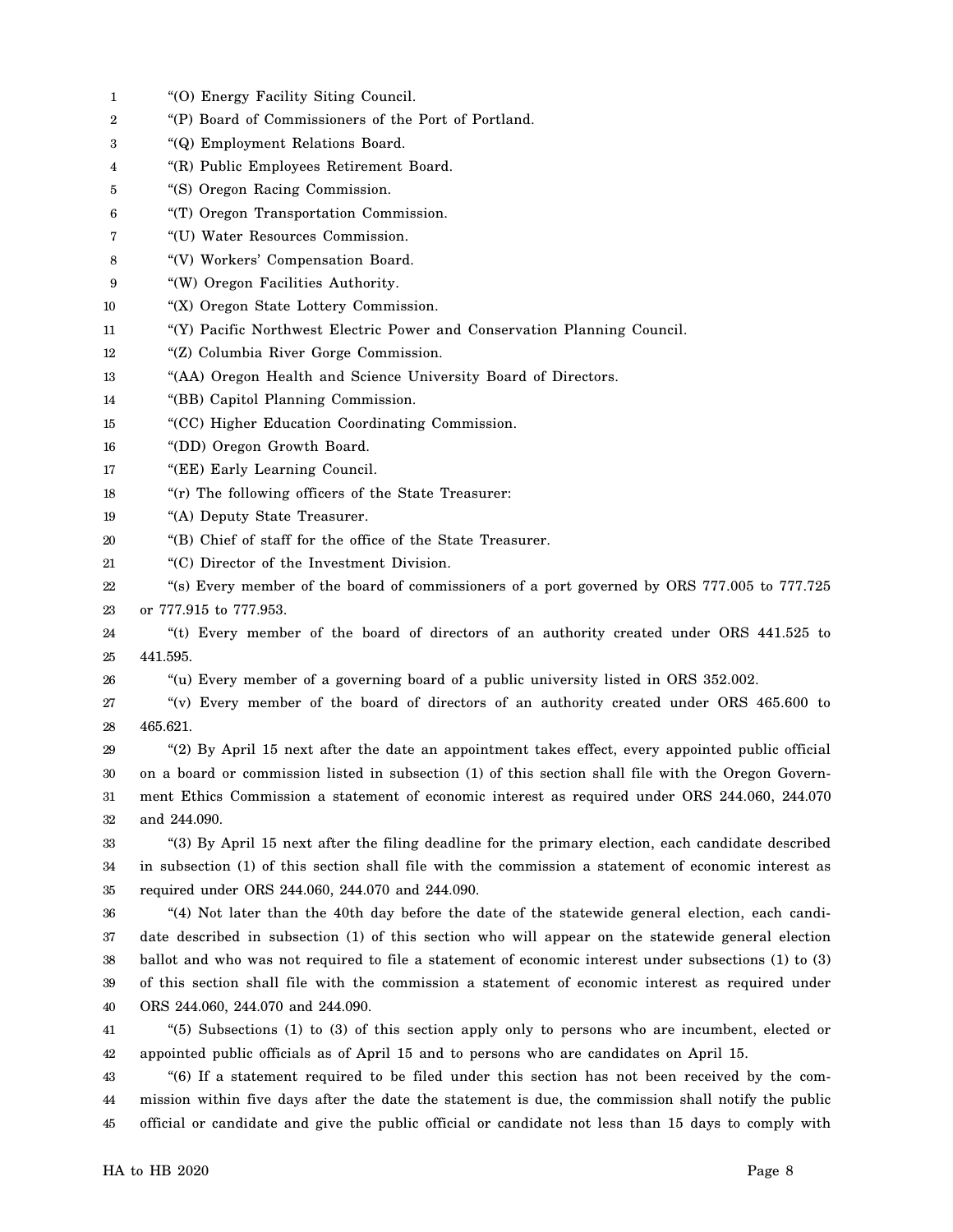1 2 3 4 5 6 7 8 9 10 11 12 13 14 15 16 17 18 19 20 21 22 23 24 25 26 27 28 29 30 31 32 33 34 35 36 37 38 39 40 41 42 43 44 45 the requirements of this section. If the public official or candidate fails to comply by the date set by the commission, the commission may impose a civil penalty as provided in ORS 244.350. "**(Oregon Climate Board)** "**SECTION 7. (1) In order to ensure close correspondence among the Climate Policy Office, the public interest and state climate policies, there is created the Oregon Climate Board. "(2) The following shall serve as nonvoting, ex officio members of the board: "(a) One member jointly appointed by the President of the Senate and the Speaker of the House of Representatives who is a member of either the Senate or the House of Representatives and who is also a member of the Republican party and serves as a member of a committee of the Legislative Assembly related to climate; "(b) One member jointly appointed by the President of the Senate and the Speaker of the House of Representatives who is a member of either the Senate or the House of Representatives and who is also a member of the Democratic party and serves as a member of a committee of the Legislative Assembly related to climate; "(c) One member who represents the Oregon Climate Change Research Institute; "(d) The chairperson of the Environmental Justice Task Force; "(e) The Director of Agriculture; "(f) The Director of the Department of Environmental Quality; "(g) A member of the Public Utility Commission; "(h) The Director of Transportation; "(i) The Director of the Housing and Community Services Department; "(j) The Water Resources Director; "(k) The Director of the State Department of Energy; "(L) The Director of the Oregon Health Authority; and "(m) The State Forester. "(3) The Governor shall appoint nine voting members to the board, subject to confirmation by the Senate as provided in ORS 171.562 and 171.565. Members of the board appointed under this subsection must be residents of this state well informed in energy and climate issues and shall include the following: "(a) One member who is a tribal representative; "(b) Two members who have expertise in the energy sector; "(c) One member who represents environmental interests; "(d) One member who is an economist or who has experience and expertise in conservation finance; "(e) One member who has expertise in industrial energy use; "(f) One member with expertise in sustainable transportation issues; and "(g) Two at-large members.** "**SECTION 8. (1) The term of office of each voting member appointed to the Oregon Climate Board is four years, but the members of the board may be removed by the Governor. Before the expiration of the term of a voting member, the Governor shall appoint a successor to assume the duties of the voting member on July 1 of the next following year. "(2) A voting member is eligible for reappointment, but no voting member may serve**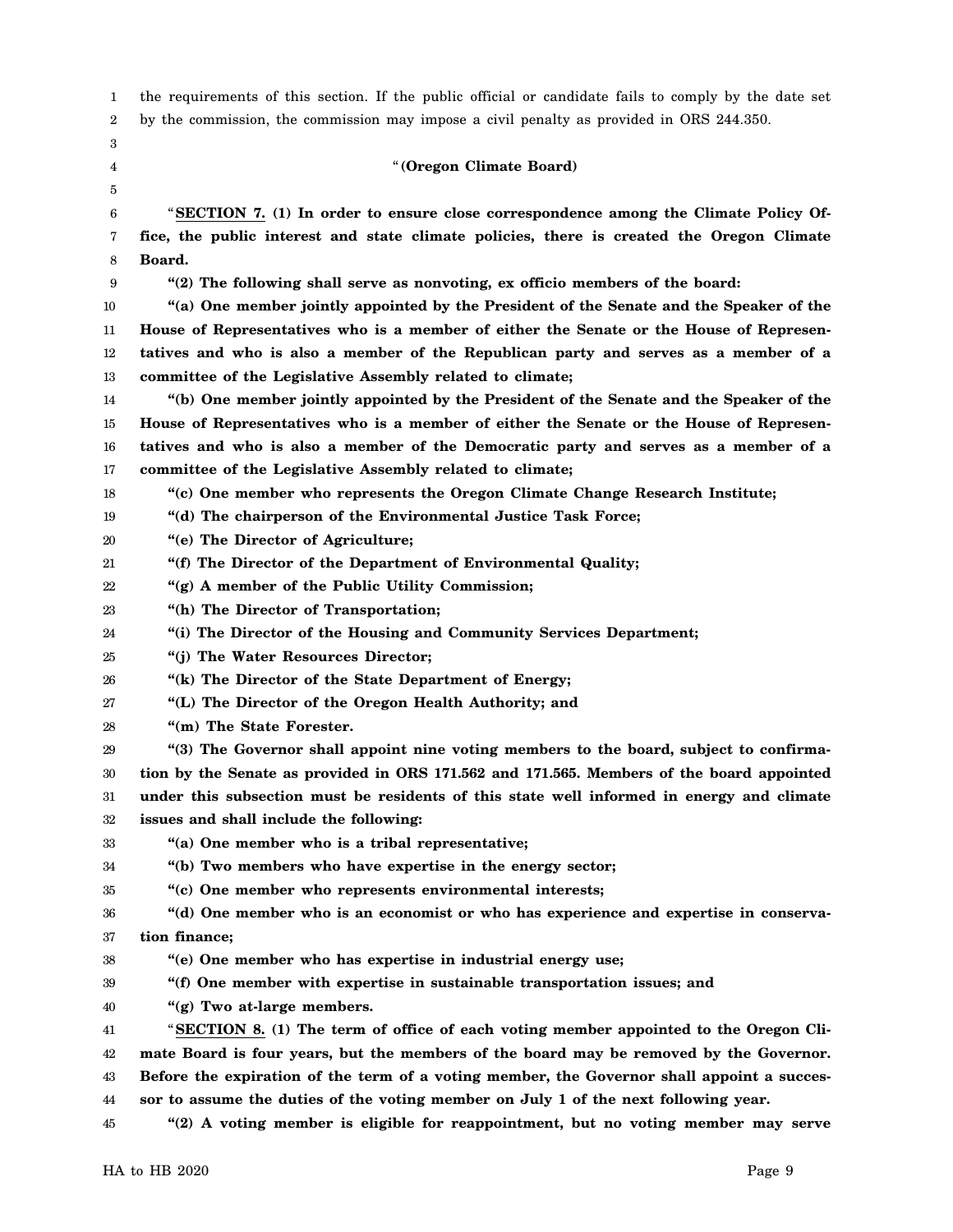1 2 **more than two consecutive terms. In case of a vacancy for any cause, the Governor shall make an appointment to become immediately effective for the unexpired term.**

3 4 5 **"(3) The Governor shall select one of the voting members as chairperson and another as vice chairperson, for terms and with duties and powers necessary for the performance of the functions of the offices as the board determines.**

6 7 **"(4) A majority of the voting members of the board constitutes a quorum for the transaction of business.**

8 9 10 11 12 **"(5) The board shall meet once during each calendar quarter at a time and place determined by the chairperson. The board shall endeavor to hold meetings at various locations throughout this state. The board may hold additional meetings at times and places determined by the chairperson or the Director of the Climate Policy Office, or as requested by a majority of the voting members.**

13 14 15 16 **"(6)(a) Members of the board who are not members of the Legislative Assembly are not entitled to compensation but may be reimbursed from funds available to the board for actual and necessary travel and other expenses the members incur in the performance of the members' official duties in the manner and amount provided in ORS 292.495.**

17 18 19 **"(b) Members of the committee who are members of the Legislative Assembly shall be entitled to payment of per diem and expense reimbursement under ORS 171.072, payable from funds appropriated to the Legislative Assembly.**

20 21 "**SECTION 9. Notwithstanding the term of office specified by section 8 of this 2019 Act, of the voting members first appointed by the Governor to the Oregon Climate Board:**

22 **"(1) Two shall serve for terms ending July 1, 2020.**

23 **"(2) Two shall serve for terms ending July 1, 2021.**

24 **"(3) Two shall serve for terms ending July 1, 2022.**

25 **"(4) Three shall serve for terms ending July 1, 2023.**

26 "**SECTION 10. (1) The Oregon Climate Board shall:**

27 **"(a) Advise the Climate Policy Office regarding:**

28 29 **"(A) The implementation, administration and enforcement of the programs and activities of the Climate Policy Office; and**

30 31 **"(B) The development of the rules and policies of the office under sections 15 to 40 and 54 to 59 of this 2019 Act; and**

32

**"(b) Carry out any other duties, functions and powers vested in the office by law.**

33 34 35 **"(2) In advising the office pursuant to subsection (1)(a) of this section, the board shall take into consideration best available science. As used in this subsection, 'best available science' means science that:**

36 37 **"(a) Maximizes the quality, objectivity and integrity of information, including statistical information;**

38 **"(b) Uses peer-reviewed and publicly available data; and**

39 **"(c) Clearly documents and communicates risks and uncertainties in scientific citations.**

40 41 **"(3) The board shall hold public hearings and provide an opportunity for public comment in carrying out the board's activities under this section.**

42 43 **"(4) The office shall provide clerical, technical and management personnel to serve the board. Other agencies shall provide support as requested by the office or the board.**

44 45 **"(5) The board may adopt by rule such standards and procedures as the board considers necessary for the operation of the board.**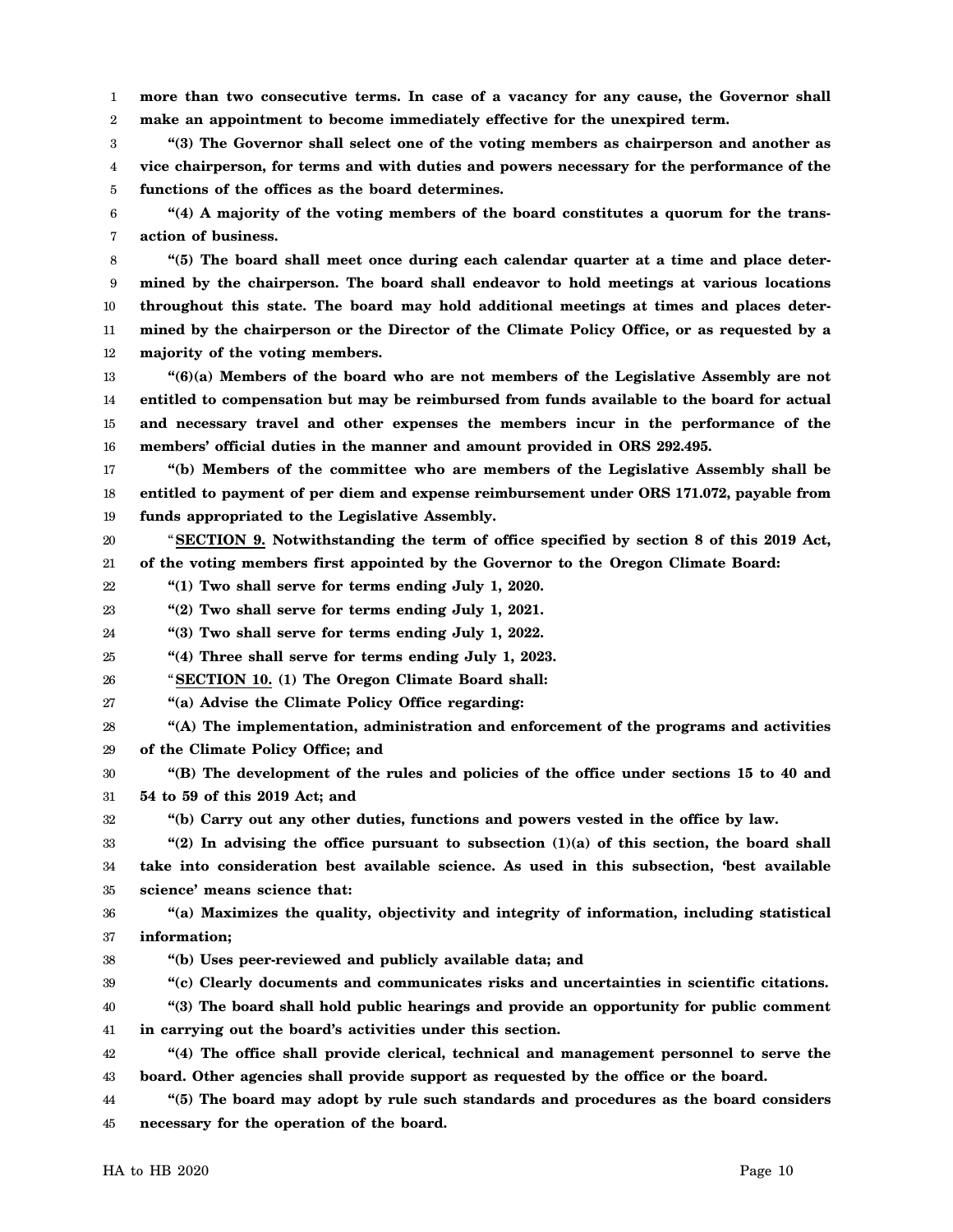| 1  | "(Enforcement)                                                                                  |
|----|-------------------------------------------------------------------------------------------------|
| 2  |                                                                                                 |
| 3  | "SECTION 11. Enforcement procedures; status of procedures. (1) Whenever the Climate             |
| 4  | Policy Office has good cause to believe that any person is engaged in or is about to engage     |
| 5  | in any acts or practices that constitute a violation of sections 15 to 40 of this 2019 Act, or  |
| 6  | any rule, standard or order adopted or entered pursuant sections 15 to 40 of this 2019 Act,     |
| 7  | the office may institute actions or proceedings for legal or equitable remedies to enforce      |
| 8  | compliance or to restrain further violations.                                                   |
| 9  | " $(2)$ The proceedings authorized by subsection $(1)$ of this section may be instituted with-  |
| 10 | out the necessity of prior agency notice, hearing and order, or during an agency hearing if     |
| 11 | the hearing has been initially commenced by the office.                                         |
| 12 | "(3) The provisions of this section are in addition to and not in substitution of any other     |
| 13 | civil or criminal enforcement provisions available to the office.                               |
| 14 | "SECTION 12. Civil penalties. (1) As used in this section:                                      |
| 15 | "(a) 'Intentional' means conduct by a person with a conscious objective to cause the re-        |
| 16 | sult of the conduct.                                                                            |
| 17 | "(b) 'Reckless' means conduct by a person who is aware of and consciously disregards a          |
| 18 | substantial and unjustifiable risk that the result will occur or that the circumstance exists.  |
| 19 | The risk must be of such nature and degree that disregard thereof constitutes a gross devi-     |
| 20 | ation from the standard of care a reasonable person would observe in that situation.            |
| 21 | "(2) In addition to any other liability or penalty provided by law, the Climate Policy Office   |
| 22 | may impose a civil penalty on a person for any of the following:                                |
| 23 | "(a) A violation of a provision of sections 15 to 40 of this 2019 Act or rules adopted under    |
| 24 | sections 15 to 40 of this 2019 Act.                                                             |
| 25 | "(b) Submitting any record, information or report required by sections 15 to 40 of this         |
| 26 | 2019 Act or rules adopted under sections 15 to 40 of this 2019 Act that falsifies or conceals   |
| 27 | a material fact or makes any false or fraudulent representation.                                |
| 28 | "(3) Each day of violation under subsection (2) of this section constitutes a separate of-      |
| 29 | fense.                                                                                          |
| 30 | " $(4)(a)$ The office shall adopt by rule a schedule of civil penalties that may be imposed for |
| 31 | violations described in subsection (2) of this section. Except as provided in paragraphs (b)    |
| 32 | and (c) of this subsection, a civil penalty may not exceed \$10,000 per offense.                |
| 33 | "(b) Except as provided in paragraph (c) of this subsection, the civil penalty for a vio-       |
| 34 | lation described in subsection (2) of this section arising from an intentional, reckless or     |
| 35 | negligent act may not exceed \$25,000 per offense.                                              |
| 36 | "(c) In addition to any other civil penalty provided by law, the civil penalty for a violation  |
| 37 | described in subsection (2) of this section may include an amount equal to an estimate of the   |
| 38 | economic benefit received as a result of the violation.                                         |
| 39 | "(5) In imposing a civil penalty pursuant to this section, the office shall consider the        |
| 40 | following factors:                                                                              |
| 41 | "(a) The history of the person incurring the civil penalty in taking all feasible steps or      |
| 42 | procedures necessary or appropriate to correct any violation.                                   |
| 43 | "(b) Any actions taken by the person to mitigate the violation.                                 |
| 44 | "(c) Any prior act that resulted in a violation described in subsection (2) of this section.    |
| 45 | "(d) The economic and financial conditions of the person incurring the civil penalty.           |
|    |                                                                                                 |
|    | HA to HB 2020<br>Page 11                                                                        |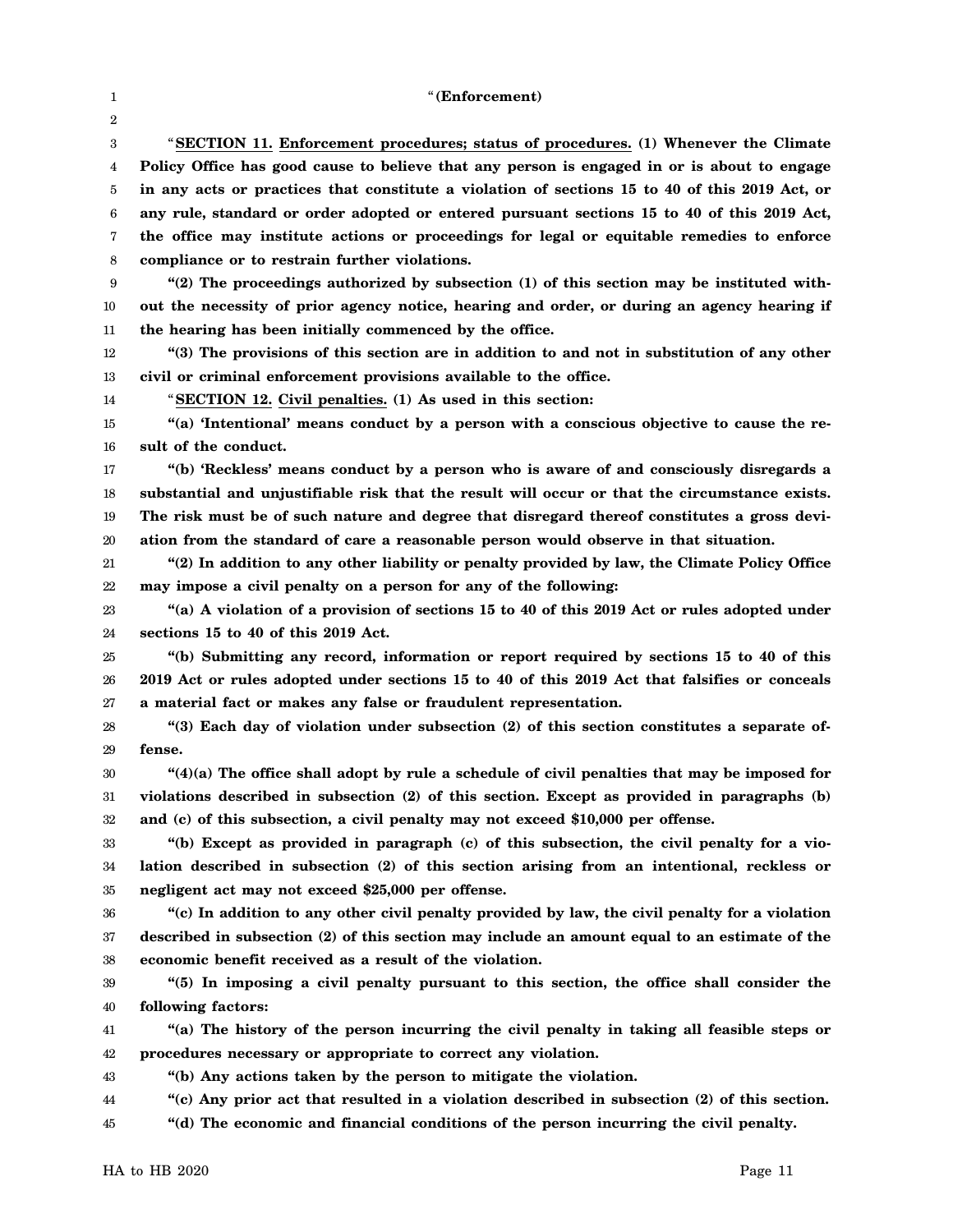| 1  | "(e) The gravity and magnitude of the violation.                                                      |
|----|-------------------------------------------------------------------------------------------------------|
| 2  | "(f) Whether the violation was repeated or continuous.                                                |
| 3  | "(g) Whether the cause of the violation was an unavoidable accident, negligence or an                 |
| 4  | intentional act.                                                                                      |
| 5  | "(h) The person's cooperativeness and efforts to correct the violation.                               |
| 6  | "(i) Whether the person incurring the civil penalty gained an economic benefit as a result            |
| 7  | of the violation.                                                                                     |
| 8  | "(6) Civil penalties under this section must be imposed in the manner provided by ORS                 |
| 9  | 183.745. All civil penalties recovered under this section shall be paid to the Oregon Depart-         |
| 10 | ment of Administrative Services for deposit with the State Treasurer to the credit of the             |
| 11 | Oregon Climate Action Program Operating Fund established under section 39 of this 2019                |
| 12 | Act and may be used only pursuant to section 39 (3) of this 2019 Act.                                 |
| 13 | "SECTION 13. ORS 468.953 is amended to read:                                                          |
| 14 | "468.953. (1) A person commits the crime of supplying false information to any agency if the          |
| 15 | person:                                                                                               |
| 16 | "(a) Makes any false material statement, representation or certification knowing it to be false,      |
| 17 | in any application, notice, plan, record, report or other document required by any provision of ORS   |
| 18 | chapter 465, 466, 468, 468A or 468B or sections 15 to 40 of this 2019 Act or any rule adopted         |
| 19 | pursuant to ORS chapter 465, 466, 468, 468A or 468B or sections 15 to 40 of this 2019 Act;            |
| 20 | "(b) Omits any material or required information, knowing it to be required, from any document         |
| 21 | described in paragraph (a) of this subsection; or                                                     |
| 22 | "(c) Alters, conceals or fails to file or maintain any document described in paragraph (a) of this    |
| 23 | subsection in knowing violation of any provision of ORS chapter 465, 466, 468, 468A or 468B or        |
| 24 | sections 15 to 40 of this 2019 Act or any rule adopted pursuant to ORS chapter 465, 466, 468, 468A    |
| 25 | or 468B or sections 15 to 40 of this 2019 Act.                                                        |
| 26 | "(2) Supplying false information is a Class C felony.                                                 |
| 27 |                                                                                                       |
| 28 | "OREGON CLIMATE ACTION PROGRAM                                                                        |
| 29 | "(Statement of Purpose)                                                                               |
| 30 |                                                                                                       |
| 31 | "SECTION 14. (1) The Legislative Assembly finds and declares that the purposes of                     |
| 32 | sections 14, 15 to 40, 41 to 45, 46, 47, 48, 49, 50, 51, 52, 53, 54 to 59, 60 and 61 of this 2019 Act |
| 33 | are:                                                                                                  |
| 34 | "(a) To achieve a reduction in total levels of regulated emissions under sections 15 to 40            |
| 35 | of this 2019 Act to at least 45 percent below 1990 emissions levels by 2035 and to achieve a          |
| 36 | reduction in total regulated emissions levels to at least 80 percent below 1990 emissions levels      |
| 37 | by 2050;                                                                                              |
| 38 | "(b) To promote greenhouse gas emissions sequestration and mitigation;                                |
| 39 | "(c) To promote the adaptation and resilience of natural and working lands, fish and                  |
| 40 | wildlife resources, communities, the economy and this state's infrastructure in the face of           |
| 41 | climate change and ocean acidification; and                                                           |
| 42 | "(d) To provide assistance to households, businesses and workers impacted by climate                  |
| 43 | change or climate change policies that allow for the State of Oregon to achieve the                   |
| 44 | greenhouse gas reduction goals set forth in ORS 468A.205.                                             |
|    | "(2) Sections 14, 15 to 40, 41 to 45, 46, 47, 48, 49, 50, 51, 52, 53, 54 to 59, 60 and 61 of this     |
| 45 |                                                                                                       |
|    | HA to HB 2020<br>Page 12                                                                              |
|    |                                                                                                       |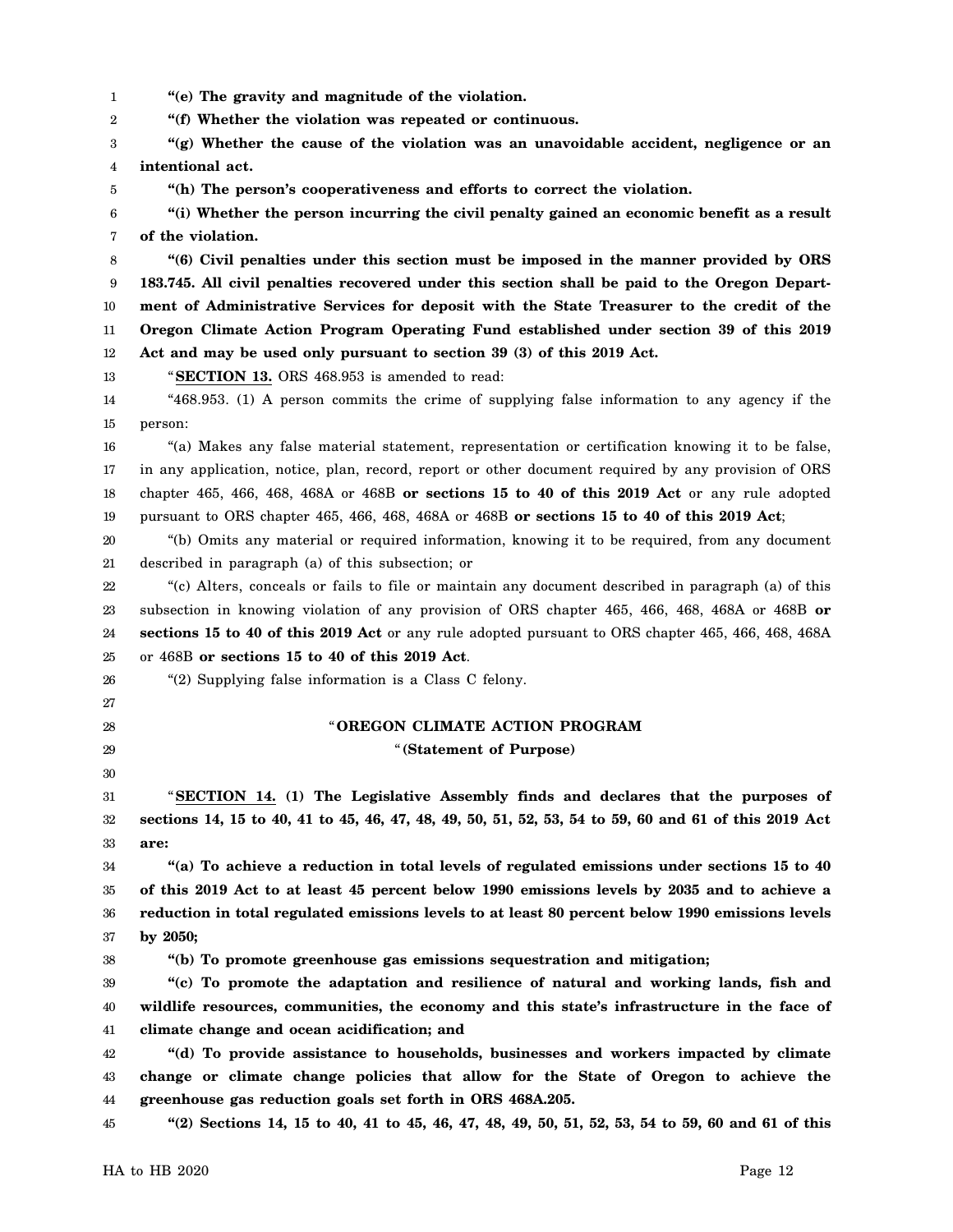1 2 3 4 5 6 7 8 9 10 11 12 13 14 15 16 17 18 19 20 21 22 23 24 25 26 27 28 29 30 31 32 33 34 35 36 37 38 39 40 41 42 43 44 45 **2019 Act and the rules adopted pursuant to sections 14, 15 to 40, 41 to 45, 46, 47, 48, 49, 50, 51, 52, 53, 54 to 59, 60 and 61 of this 2019 Act may not be interpreted to limit the authority of any state agency to adopt and implement measures to reduce greenhouse gas emissions.** "**(Greenhouse Gas Cap and Market-Based Compliance Mechanism)** "**SECTION 15. Definitions. As used in sections 14 and 15 to 40 of this 2019 Act: "(1) 'Aggregation' means an approach for qualifying and quantifying offset projects, for the purposes of reducing costs and increasing the development of offset projects, that allows for the grouping together of two or more geographically separate activities undertaken by one or more parties that result in reductions or removals of greenhouse gases in a similar manner. "(2) 'Allowance' means a tradable authorization to emit one metric ton of carbon dioxide equivalent. "(3) 'Annual allowance budget' means the number of allowances available to be allocated during one year of the Oregon Climate Action Program. "(4) 'Anthropogenic greenhouse gas emissions' means greenhouse gas emissions that are not biogenic emissions. "(5) 'Best available science' means science that: "(a) Maximizes the quality, objectivity and integrity of information, including statistical information; "(b) Uses peer-reviewed and publicly available data; and "(c) Clearly documents and communicates risks and uncertainties in scientific citations. "(6) 'Biogenic emissions' means carbon dioxide emissions generated from the combustion of biomass-derived fuels. "(7) 'Biomass-derived fuels' includes: "(a) Nonfossilized and biodegradable organic material originating from plants, animals or microorganisms; "(b) Products, by-products, residues or waste from agriculture, forestry or related industries; and "(c) The nonfossilized and biodegradable organic fractions of industrial and municipal wastes, including gases and liquids recovered from: "(A) The decomposition of nonfossilized and biodegradable organic material originating from plants, animals or microorganisms; or "(B) Municipal solid waste disposed of in a landfill. "(8)(a) 'Business unit' means a business operation that is located at a facility permitted as a single air contamination source under ORS 468.065, 468A.040 or 468A.155, but that is distinguishable from one or more other business operations located at the facility by: "(A) The short title and six-digit code in the North American Industry Classification System applicable to the business operation; "(B) Accounting practices for the business operation that maintain the finances for the business operation as distinct from the finances of other business operations located at the facility; and "(C) The capability of the business operation to operate separately and independently of other business operations at the facility if not colocated with the other business operations.**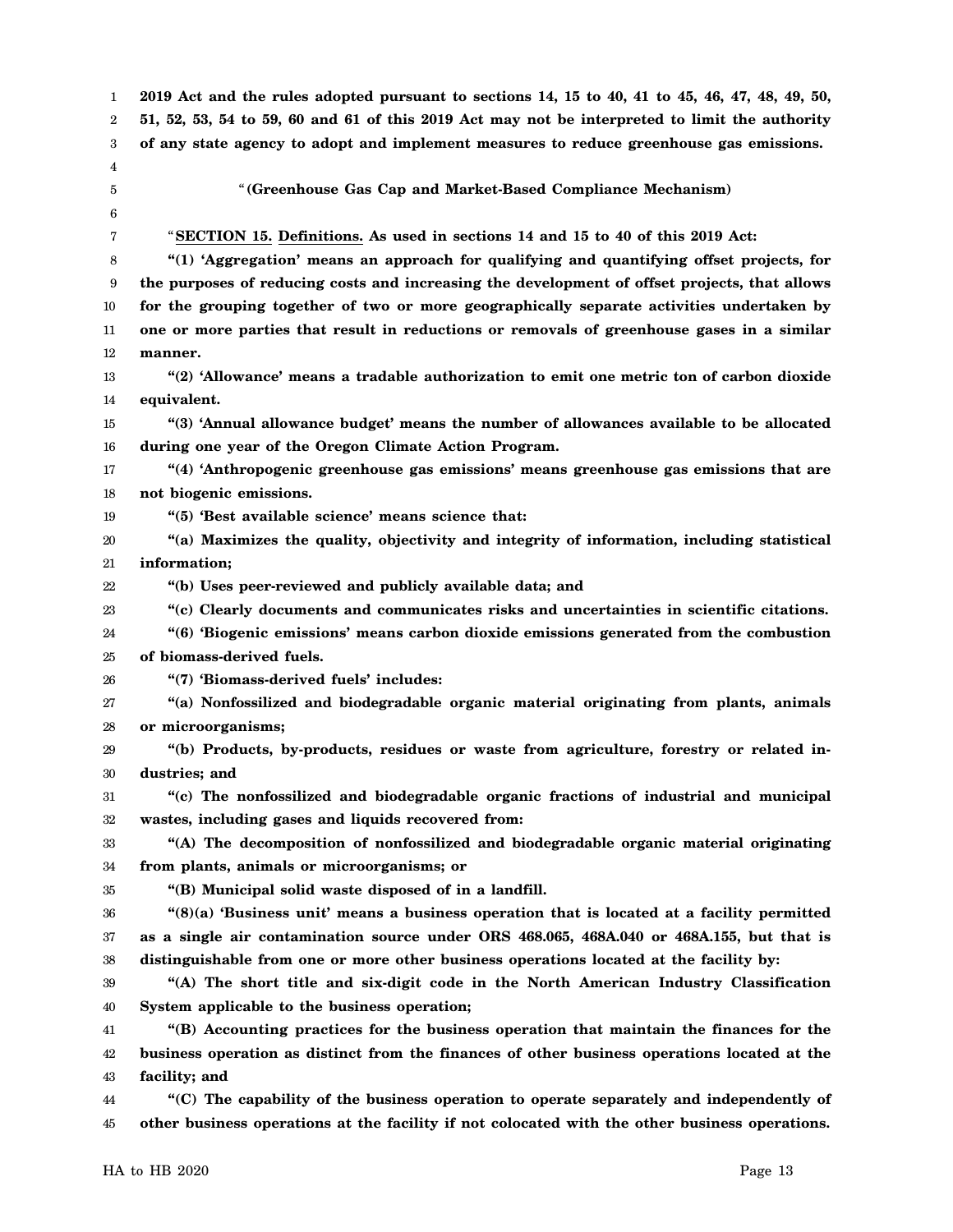1 **"(b) 'Business unit' does not mean a cogeneration facility.**

2 3 4 5 **"(9) 'Carbon dioxide equivalent' means the amount of carbon dioxide by weight that would produce the same global warming impact as a given weight of another greenhouse gas, based on considerations including but not limited to the best available science, including information from the Intergovernmental Panel on Climate Change.**

6 7 **"(10) 'Compliance instrument' means one allowance or one offset credit that may be used to fulfill a compliance obligation.**

8 9 10 **"(11) 'Compliance obligation' means the quantity of regulated emissions that are attributable to a covered entity, and for which compliance instruments must be retired, for a compliance period.**

11 **"(12) 'Consumer-owned utility' has the meaning given that term in ORS 757.270.**

12 13 **"(13) 'Covered entity' means a person that is designated by the Climate Policy Office as subject to the Oregon Climate Action Program.**

14 **"(14) 'Direct environmental benefits in this state' means:**

15 16 **"(a) A reduction in or avoidance of emissions of any air contaminant in this state other than a greenhouse gas;**

17 18 **"(b) A reduction in or avoidance of pollution of any of the waters of the state, as the terms 'pollution' and 'the waters of the state' are defined in ORS 468B.005; or**

**"(c) An improvement in the health of natural and working lands in this state.**

20 21 22 **"(15) 'EITE entity' means a covered entity or an opt-in entity that is engaged in the manufacture of goods through one or more emissions-intensive, trade-exposed processes, as further designated by the office pursuant to section 24 of this 2019 Act.**

23 **"(16) 'Electric company' has the meaning given that term in ORS 757.600.**

24 **"(17) 'Electricity service supplier' has the meaning given that term in ORS 757.600.**

25 26 27 28 **"(18) 'Electric system manager' includes any entity that, as needed, operates or markets electricity generating facilities, or purchases wholesale electricity, to manage the load for wholesale or retail electricity customers within a balancing authority area that is at least partially located in Oregon, including but not limited to the following types of entities:**

29 **"(a) Electric companies.**

19

30 **"(b) Electricity service suppliers.**

31 **"(c) Consumer-owned utilities.**

32 **"(d) The Bonneville Power Administration.**

33 **"(e) Electric generation and transmission cooperatives.**

34 35 36 37 38 39 **"(19) 'Eligible Indian tribe' means each of the Burns Paiute Tribe, the Confederated Tribes of Coos, Lower Umpqua and Siuslaw Indians, the Confederated Tribes of the Grand Ronde Community of Oregon, the Confederated Tribes of Siletz Indians of Oregon, the Confederated Tribes of the Umatilla Indian Reservation, the Confederated Tribes of the Warm Springs Reservation of Oregon, the Coquille Indian Tribe, the Cow Creek Band of Umpqua Tribe of Indians and the Klamath Tribes.**

40 41 42 **"(20) 'General market participant' means a person that is not a covered entity or an opt-in entity and that intends to purchase, hold, sell or voluntarily surrender compliance instruments.**

43 44 **"(21) 'Greenhouse gas' includes, but is not limited to, carbon dioxide, methane, nitrous oxide, hydrofluorocarbons, perfluorocarbons, sulfur hexafluoride and nitrogen trifluoride.**

45 **"(22) 'Impacted community' means a community at risk of being disproportionately im-**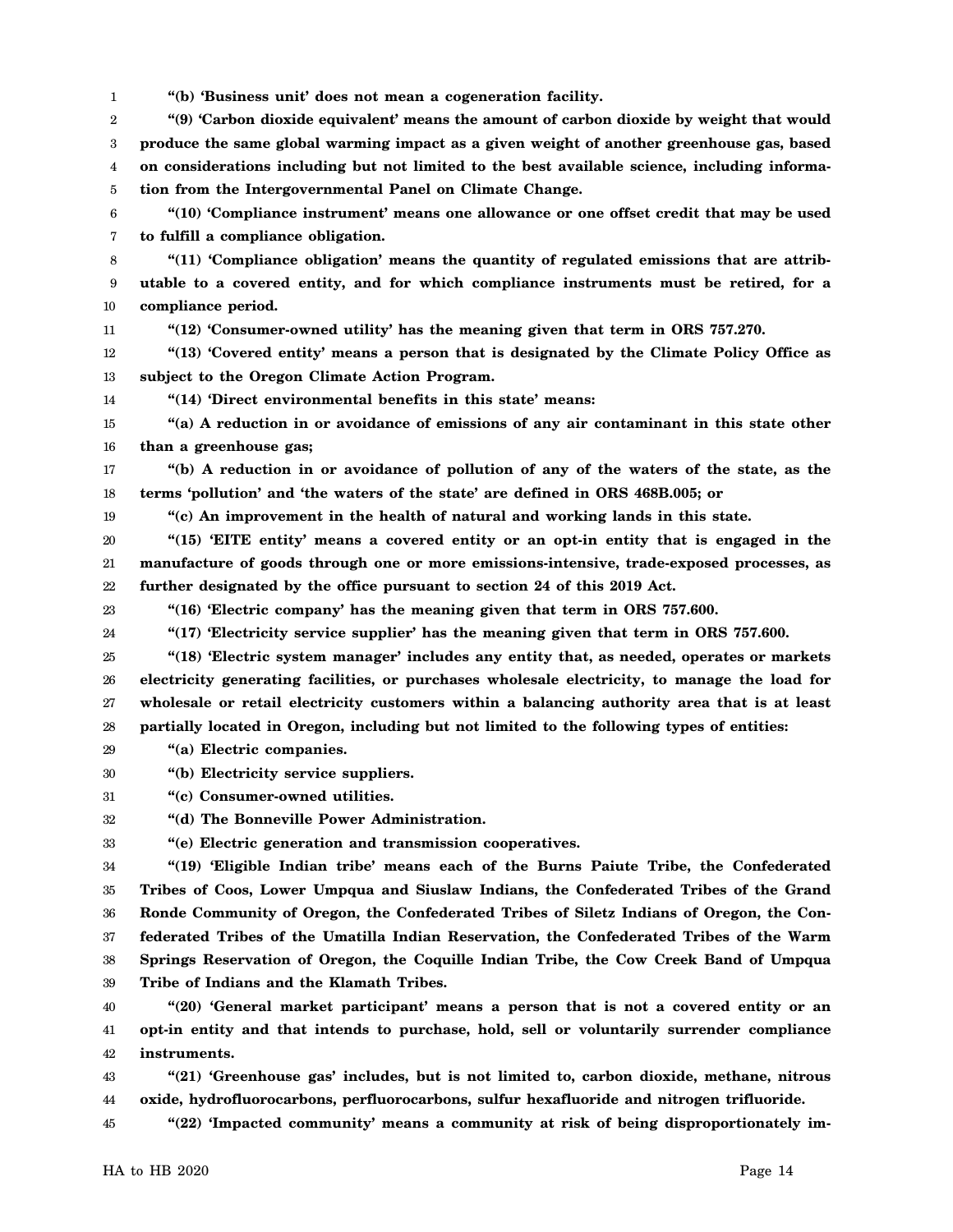1 2 3 4 5 6 7 8 9 10 11 12 13 14 15 16 17 18 19 20 21 22 23 24 25 26 27 28 29 30 31 32 33 34 35 36 37 38 39 40 41 42 43 44 45 **pacted by climate change as designated by the office under section 33 of this 2019 Act. "(23) 'Indian trust lands' means lands within this state held in trust by the United States for the benefit of an eligible Indian tribe or individual members of an eligible Indian tribe. "(24) 'Multistate jurisdictional electric company' means an electric company that serves electricity customers in both Oregon and one or more other states. "(25) 'Natural and working lands' means: "(a) Lands and waters: "(A) Actively used by an agricultural owner or operator for an agricultural operation that includes, but need not be limited to, active engagement in farming or ranching; "(B) Producing forest products; "(C) Consisting of forests, woodlands, grasslands, sagebrush steppes, deserts, freshwater and riparian systems, wetlands, coastal and estuarine areas, the submerged and submersible lands within Oregon's territorial sea, watersheds, wildlands or wildlife habitats; or "(D) Used for recreational purposes such as parks, urban and community forests, trails, greenbelts and other similar open space land; and "(b) Lands and waters described in paragraph (a) of this subsection that are Indian trust lands or lands within the boundaries of the reservation of an eligible Indian tribe. "(26) 'Natural gas supplier' means any entity that is not a natural gas utility and: "(a) That procures natural gas for end use in this state; or "(b) That owns natural gas as it is imported into this state for end use in this state. "(27) 'Natural gas utility' means a natural gas utility regulated by the Public Utility Commission under ORS chapter 757. "(28) 'Offset credit' means a tradable credit generated by an offset project that represents a greenhouse gas emissions reduction or removal of one metric ton of carbon dioxide equivalent. "(29) 'Offset project' means a project that reduces or removes greenhouse gas emissions that are not regulated emissions. "(30) 'Opt-in entity' means a person that is not designated as a covered entity by the office and that voluntarily chooses to participate in the Oregon Climate Action Program as if the entity were a covered entity. "(31) 'Oregon Climate Action Program' means the program adopted by rule by the office under section 16 (1) of this 2019 Act and in accordance with the provisions of sections 15 to 40 of this 2019 Act. "(32) 'Permitted air contamination source' means an air contamination source as defined in ORS 468A.005 for which a permit is issued by the Department of Environmental Quality pursuant to ORS 468.065, 468A.040 or 468A.155. "(33) 'Person' includes individuals, corporations, associations, firms, partnerships, joint stock companies, public and municipal corporations, political subdivisions, the state and any agencies thereof and the federal government and any agencies thereof. "(34) 'Registered entity' means a covered entity, opt-in entity or general market participant that has successfully registered to participate in the Oregon Climate Action Program. "(35) 'Regulated emissions' means the verified anthropogenic greenhouse gas emissions reported by or assigned to a covered entity or opt-in entity under ORS 468A.280 that the office determines by rule are anthropogenic greenhouse gas emissions regulated under sections 15 to 40 of this 2019 Act.**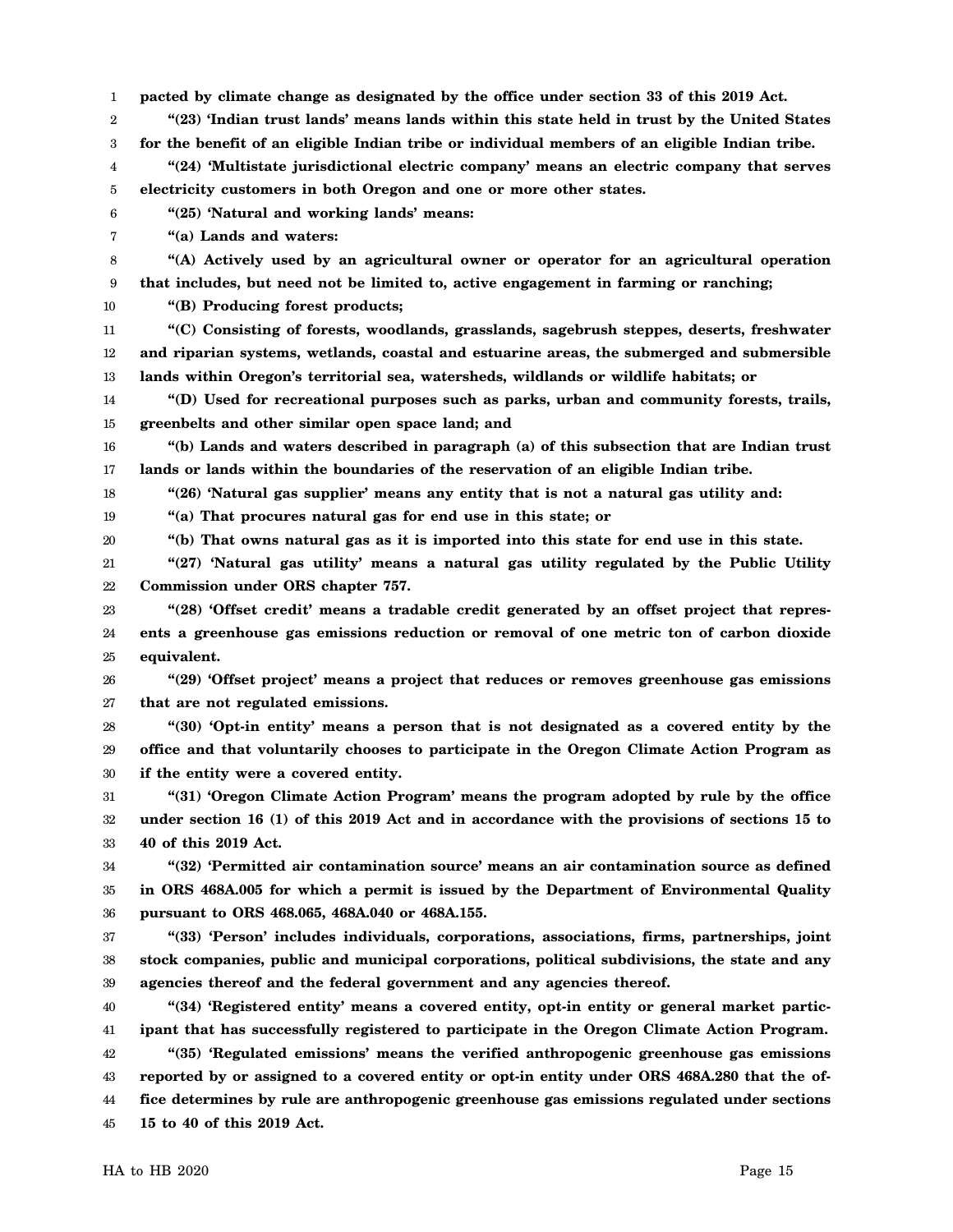1 2 **"(36) 'Surrender' means to transfer a compliance instrument to the office to fulfill a compliance obligation or on a voluntary basis.**

3 4 5 "**SECTION 16. Adoption of program; general provisions. (1)(a) The Climate Policy Office shall adopt an Oregon Climate Action Program by rule in accordance with ORS chapter 183 and sections 15 to 40 of this 2019 Act. The program shall:**

6 7 **"(A) Place a cap on the total anthropogenic greenhouse gas emissions that are regulated emissions through setting annual allowance budgets for 2021 to 2050; and**

8 9 **"(B) Provide a market-based mechanism for covered entities to demonstrate compliance with the program.**

10 11 **"(b)(A) The annual allowance budget for 2021 shall be a number of allowances equal to baseline emissions as calculated under paragraph (c) of this subsection.**

12 13 14 15 **"(B) Beginning in 2022 and for each following year until and including 2035, the number of allowances available in each annual allowance budget shall decline by a constant amount as necessary to accomplish a reduction in total regulated emissions levels to at least 45 percent below 1990 emissions levels by 2035.**

16 17 18 19 **"(C) Beginning in 2036 and for each following year until and including 2050, the number of allowances available in each annual allowance budget shall decline by a constant amount as necessary to accomplish a reduction in total regulated emissions levels to at least 80 percent below 1990 emissions levels by 2050.**

20 21 22 23 24 25 26 27 28 29 **"(c) The office shall calculate baseline emissions to be equal to a forecast of regulated emissions for 2021, informed by the three-year average of the total, expressed in metric tons of carbon dioxide equivalent, of anthropogenic greenhouse gas emissions attributable to all persons that the office designates to be covered entities under the program. In calculating baseline emissions, the office shall use greenhouse gas emissions information from the three most recent years prior to 2021 for which greenhouse gas emissions information is available and confirmed by the office. The office shall exclude from the calculation of baseline emissions those greenhouse gas emissions during the three most recent years prior to 2021 that would not have been regulated emissions if the Oregon Climate Action Program had been in effect during the time that the greenhouse gas emissions occurred.**

30 31 **"(2) Subject to section 17 of this 2019 Act, the office shall designate persons as covered entities as follows:**

32 33 34 35 **"(a) Except as provided in paragraphs (b) and (c) of this subsection, the office shall designate a permitted air contamination source as a covered entity if the annual regulated emissions attributable to the air contamination source meet or exceed 25,000 metric tons of carbon dioxide equivalent.**

36 37 38 39 40 41 42 **"(b) For the purpose of regulating anthropogenic greenhouse gas emissions attributable to the generation of electricity in this state, the office shall designate a permitted air contamination source as a covered entity if the applicable code to the permitted air contamination source under the North American Industry Classification System is 221112 and the permitted air contamination source is a natural gas powered electric power generation facility, regardless of whether the annual regulated emissions attributable to the permitted air contamination source meet or exceed 25,000 metric tons of carbon dioxide equivalent.**

43 44 45 **"(c) If a permitted air contamination source is a facility composed of two or more business units colocated with a cogeneration facility that generates energy utilized by the permitted air contamination source, the office shall designate the permitted air contamination**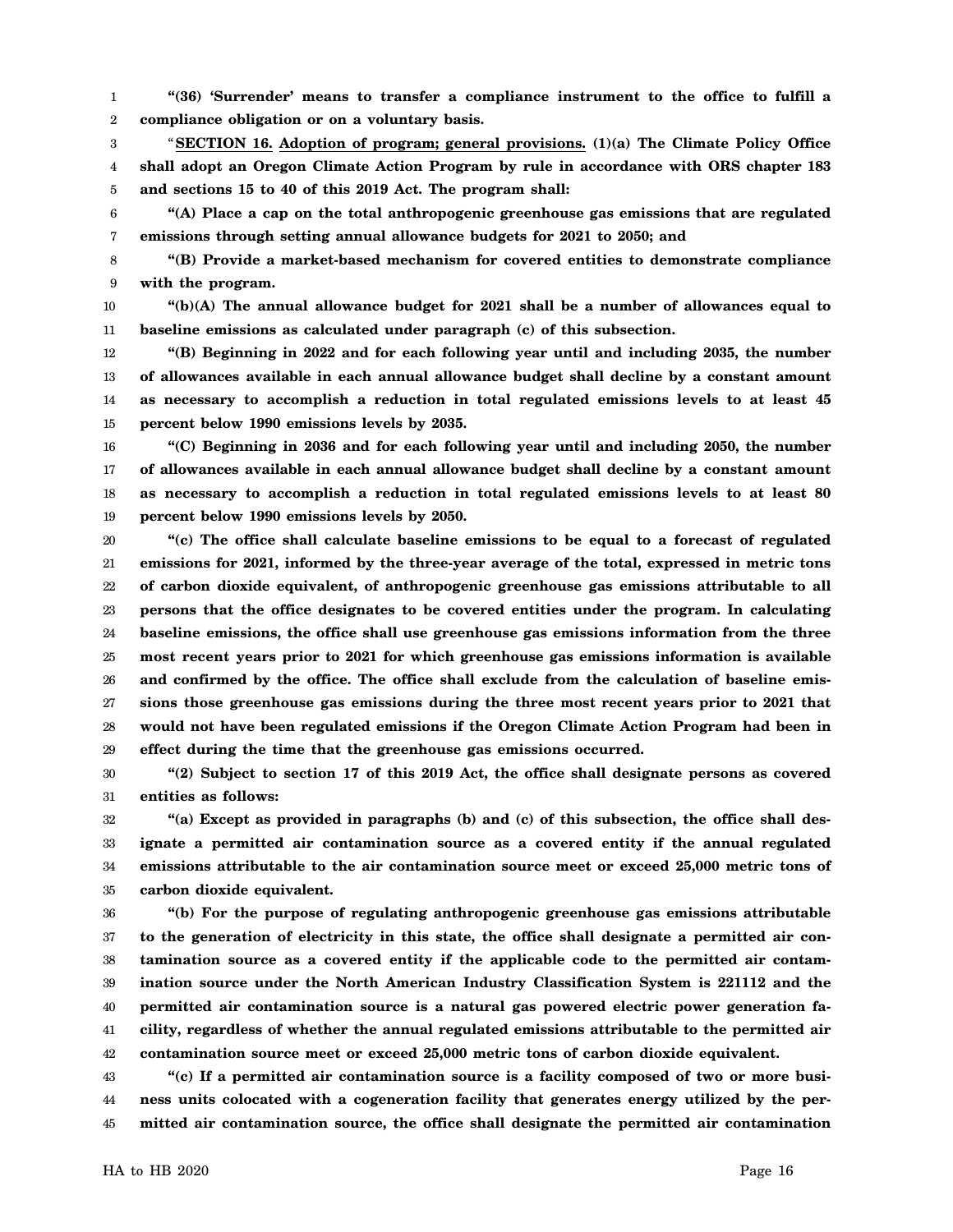1 2 3 4 5 6 7 8 **source as a covered entity for each individual business unit with annual regulated emissions attributable to the business unit that meet or exceed 25,000 metric tons of carbon dioxide equivalent. A person designated as a covered entity under this paragraph shall be a covered entity only for addressing the annual regulated emissions attributable to the business units for which the person is designated as a covered entity. For the purposes of this paragraph, the office shall attribute to a business unit the annual regulated emissions from the cogeneration facility colocated with the business unit that are proportionate to the annual energy usage of the business unit.**

9 10 11 12 13 14 15 16 **"(d) The office shall designate an electric system manager as a covered entity for the purpose of addressing annual regulated emissions from outside this state that are attributable to the generation of electricity that the electric system manager schedules for delivery and consumption in this state, including wholesale market purchases for which the energy source for the electricity is not known, and accounting for transmission and distribution line losses. For the purposes of this paragraph, the office may adopt rules as necessary to address electricity scheduled for delivery and consumption in this state through an energy imbalance market or other centralized market administered by a market operator.**

17 18 19 20 21 **"(e) The office shall designate a natural gas supplier as a covered entity for the purpose of addressing annual regulated emissions that are attributable to the combustion of natural gas that is sold by the natural gas supplier for use in this state and that is either directly consumed by or resold to persons that are not designated as covered entities under paragraph (a), (b) or (c) of this subsection.**

22 23 24 25 26 27 **"(f) The office shall designate a natural gas utility as a covered entity for the purpose of addressing annual regulated emissions that are attributable to the combustion of natural gas that the natural gas utility imports, sells or distributes for use in this state and that are not emissions accounted for through the regulation of permitted air contamination sources under paragraph (a), (b) or (c) of this subsection or natural gas suppliers under paragraph (e) of this subsection.**

28 29 30 31 **"(g) The office shall designate as covered entities persons not described in paragraphs (e) and (f) of this subsection that produce in Oregon, or import into Oregon, fuel that is sold or distributed for use in this state, as necessary to address annual regulated emissions that are attributable to the combustion of the fuel.**

32 33 **"(3) The office shall adopt rules for the market-based compliance mechanism required by subsection (1) of this section that include, but need not be limited to:**

34

**"(a) Rules allowing for the trading of compliance instruments;**

35 36 **"(b) Rules allowing registered entities to bank and carry forward allowances;**

**"(c) Rules prohibiting the borrowing of allowances from future compliance periods;**

37 38 **"(d) Rules allowing opt-in entities and general market participants to participate in the Oregon Climate Action Program; and**

39 40 **"(e) Compliance periods, standards for calculating compliance obligations and procedures for covered entities and opt-in entities to fulfill their compliance obligations.**

41 42 43 44 **"(4) The office shall require a covered entity or opt-in entity to surrender to the office the quantity of compliance instruments necessary to fulfill the covered entity's or opt-in entity's compliance obligation no later than the surrender date specified by the office by rule or order.**

45

**"(5) For purposes of determining the compliance obligation for a covered entity that is**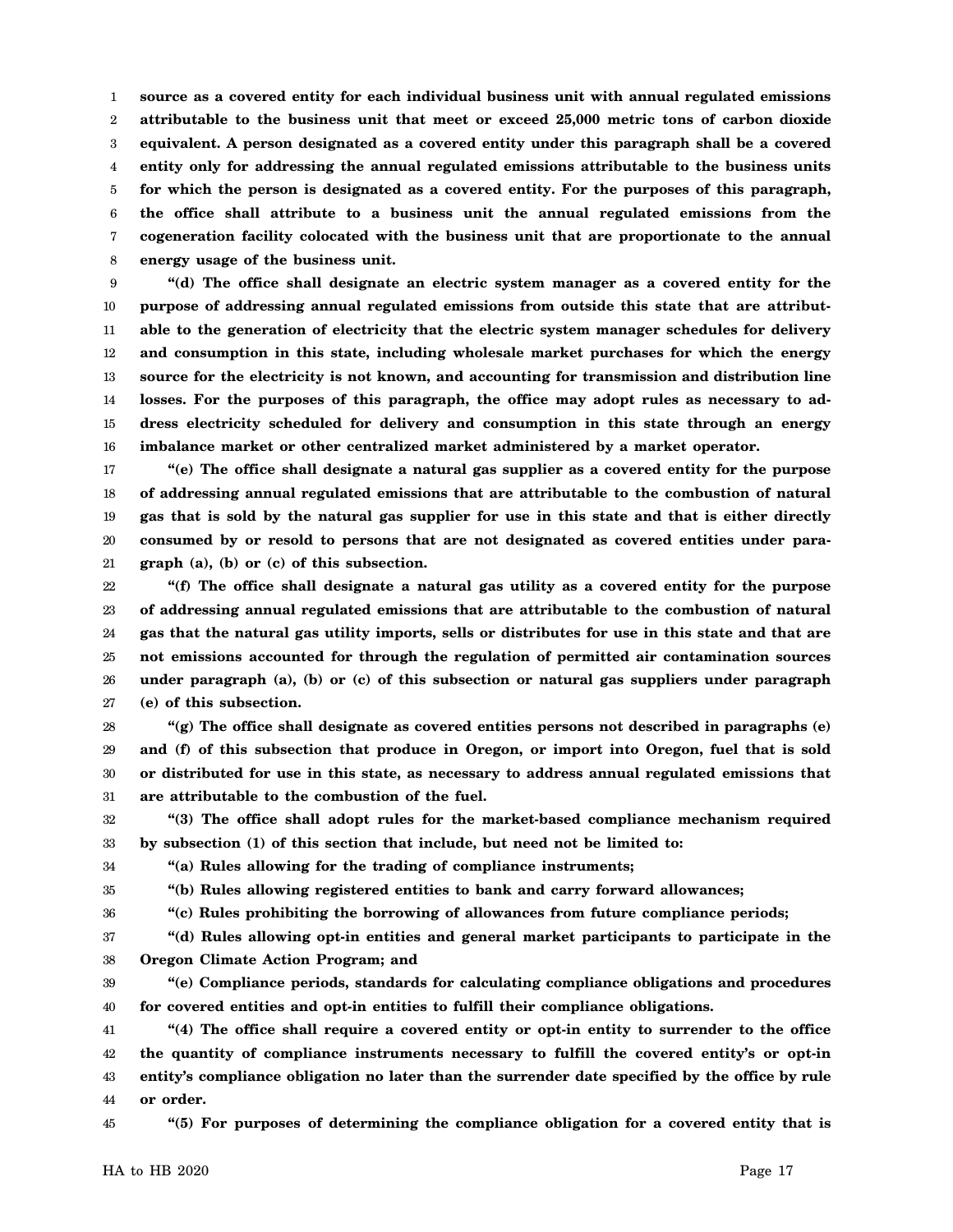1 2 3 4 **an electric system manager, electricity scheduled by the electric system manager that is generated from a renewable energy resource, regardless of the disposition of the renewable energy certificate associated with the electricity, shall be considered to have the emissions attributes of the underlying renewable energy resource.**

5 6 7 8 **"(6) A natural gas utility or natural gas supplier that delivers natural gas to a customer that is a covered entity or opt-in entity may not include in the rate or bill charged to the customer any costs associated with compliance by the natural gas utility or natural gas supplier with sections 15 to 40 of this 2019 Act.**

9

32

**"(7) In addition to any penalty provided by law, rules adopted by the office:**

10 11 12 13 **"(a) Shall require a covered entity or opt-in entity that fails to timely surrender to the office a sufficient quantity of compliance instruments to fulfill a compliance obligation to surrender to the office a number of compliance instruments that is in addition to the entity's compliance obligation; and**

14 15 16 **"(b) May establish a process for placing restrictions on the holding account of a registered entity determined to have engaged in a violation described in section 12 of this 2019 Act.**

17 18 **"(8) A compliance instrument issued by the office does not constitute property or a property right.**

19 20 **"(9)(a) All covered entities, opt-in entities and general market participants must register as registered entities to participate in the Oregon Climate Action Program.**

21 22 23 **"(b) The office shall adopt by rule registration requirements and any additional requirements necessary for registered entities to participate in auctions administered pursuant to section 34 of this 2019 Act.**

24 25 26 27 "**SECTION 17. Exemptions and exclusions. (1) The Climate Policy Office shall exempt from regulation as a covered entity under sections 15 to 40 of this 2019 Act a cogeneration facility, as defined in ORS 758.505, that is owned or operated by a public university listed in ORS 352.002 or by the Oregon Health and Science University established under ORS 353.020.**

28 29 **"(2) The office shall exclude from regulated emissions under sections 15 to 40 of this 2019 Act:**

30 31 **"(a) Greenhouse gas emissions from the combustion of fuel that is demonstrated to have been used as aviation fuel or as fuel in watercraft or railroad locomotives; and**

**"(b) The emissions attributable to a landfill, as defined in ORS 459.005.**

33 34 35 36 37 **"(3) For purposes of section 16 (2)(g) of this 2019 Act, the office may exempt from designation as a covered entity any person that imports in a calendar year less than a de minimis amount of gasoline and diesel fuel, in total, as determined by the office by rule. Gasoline and diesel fuel imported by persons that are related or share common ownership or control shall be aggregated in determining whether a person may be exempted under this subsection.**

38 39 "**SECTION 18. Allocation of allowances, generally. (1) The Climate Policy Office shall allocate the allowances available in each annual allowance budget as follows:**

40 41 **"(a) The office shall allocate a number of the allowances for deposit in an allowance price containment reserve.**

42 43 44 45 **"(b) The office may allocate a number of the allowances for deposit in a voluntary renewable electricity generation reserve. The office shall adopt rules for the distribution of allowances from the voluntary renewable electricity generation reserve for voluntary renewable electricity generated by generating facilities that begin operations on or after**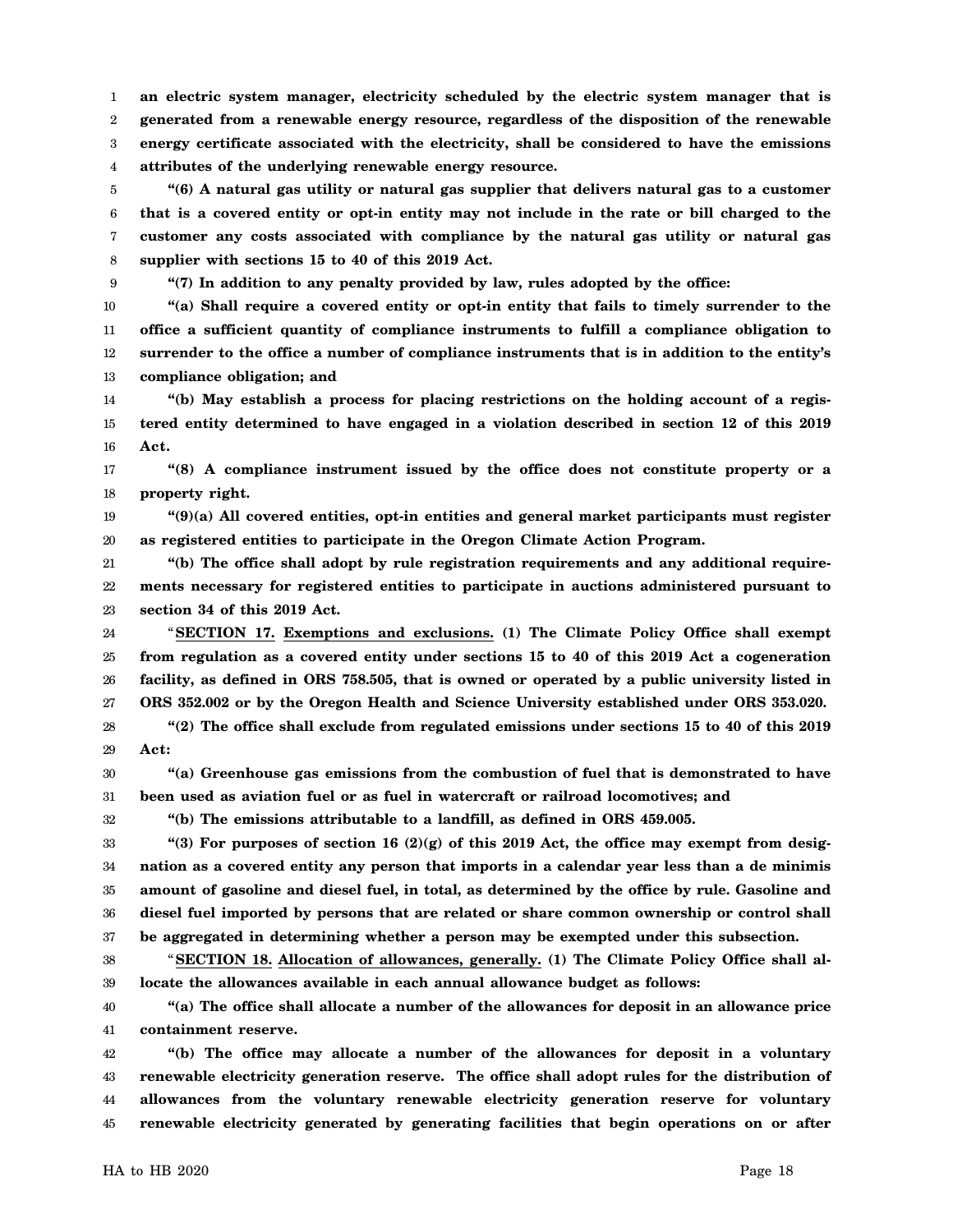1 **January 1, 2021.**

2 3 **"(c) The office shall allocate a number of the allowances for retirement pursuant to section 19 of this 2019 Act.**

4 5 6 **"(d) The office shall allocate a number of the allowances for direct distribution at no cost to covered entities that are electric companies pursuant to rules adopted under section 20 of this 2019 Act.**

7 8 9 **"(e) The office shall allocate a number of the allowances for direct distribution at no cost to covered entities that are electric system managers other than electric companies pursuant to section 21 of this 2019 Act.**

10 11 12 13 14 15 16 17 18 19 20 21 **"(f) The office shall allocate a number of the allowances for deposit in an electricity price containment reserve. Allowances may be directly distributed at no cost from the electricity price containment reserve only when the distribution is necessary to protect electricity ratepayers from cost increases associated with unexpected increases in regulated emissions attributable to an electric system manager that are outside of the control of the electric system manager, including but not limited to unexpected increases in regulated emissions due to hydroelectric power generation variability. The office shall adopt rules for electric system managers to apply for direct distribution at no cost of allowances from the electricity price containment reserve. The rules shall prioritize distribution of allowances from the electricity price containment reserve to electric system managers that experience unexpected increases in regulated emissions attributable to variation in hydroelectric power generation to serve the load of electricity customers in Oregon.**

22 23 24 **"(g) The office shall allocate a number of the allowances for direct distribution at no cost to covered entities that are natural gas utilities pursuant to rules adopted under section 23 of this 2019 Act.**

25 26 27 **"(h) In order to mitigate leakage and pursuant to sections 24 and 26 of this 2019 Act, the office shall allocate a number of the allowances for direct distribution at no cost to covered entities and opt-in entities that are EITE entities.**

28 29 30 **"(i) The office shall allocate a number of the allowances for deposit in an emissionsintensive, trade-exposed process reserve. Allowances in the emissions-intensive, tradeexposed process reserve may be directly distributed at no cost only to:**

31 32 **"(A) EITE entities pursuant to rules adopted under section 26 (8) of this 2019 Act; or**

**"(B) An EITE entity designated as such pursuant to section 24 (2)(a) of this 2019 Act.**

33 34 **"(j) The office may allocate a number of the allowances for deposit in any other reserves or accounts that the office establishes by rule and as the office determines is necessary.**

35 36 37 38 39 40 **"(k) The office shall allocate the allowances that are not otherwise allocated pursuant to paragraphs (a) to (j) of this subsection for deposit in an auction holding account for auction pursuant to section 34 of this 2019 Act. If allowances deposited in the auction holding account under this paragraph remain unsold after two or more consecutive auctions held pursuant to section 34 of this 2019 Act, the office may redistribute the unsold allowances to the allowance price containment reserve described in subsection (1)(a) of this section.**

41 42 **"(2) The receipt by a covered entity of an allowance directly distributed by the office at no cost to the covered entity is exempt from taxation under ORS chapters 316, 317 and 318.**

43 44 45 "**SECTION 19. Retirement of allowances. (1) Beginning in 2021 and for each following year until and including 2026, the Climate Policy Office shall retire from the annual allowance budget, on behalf of a covered entity described in section 16 (2)(b) of this 2019 Act, a number**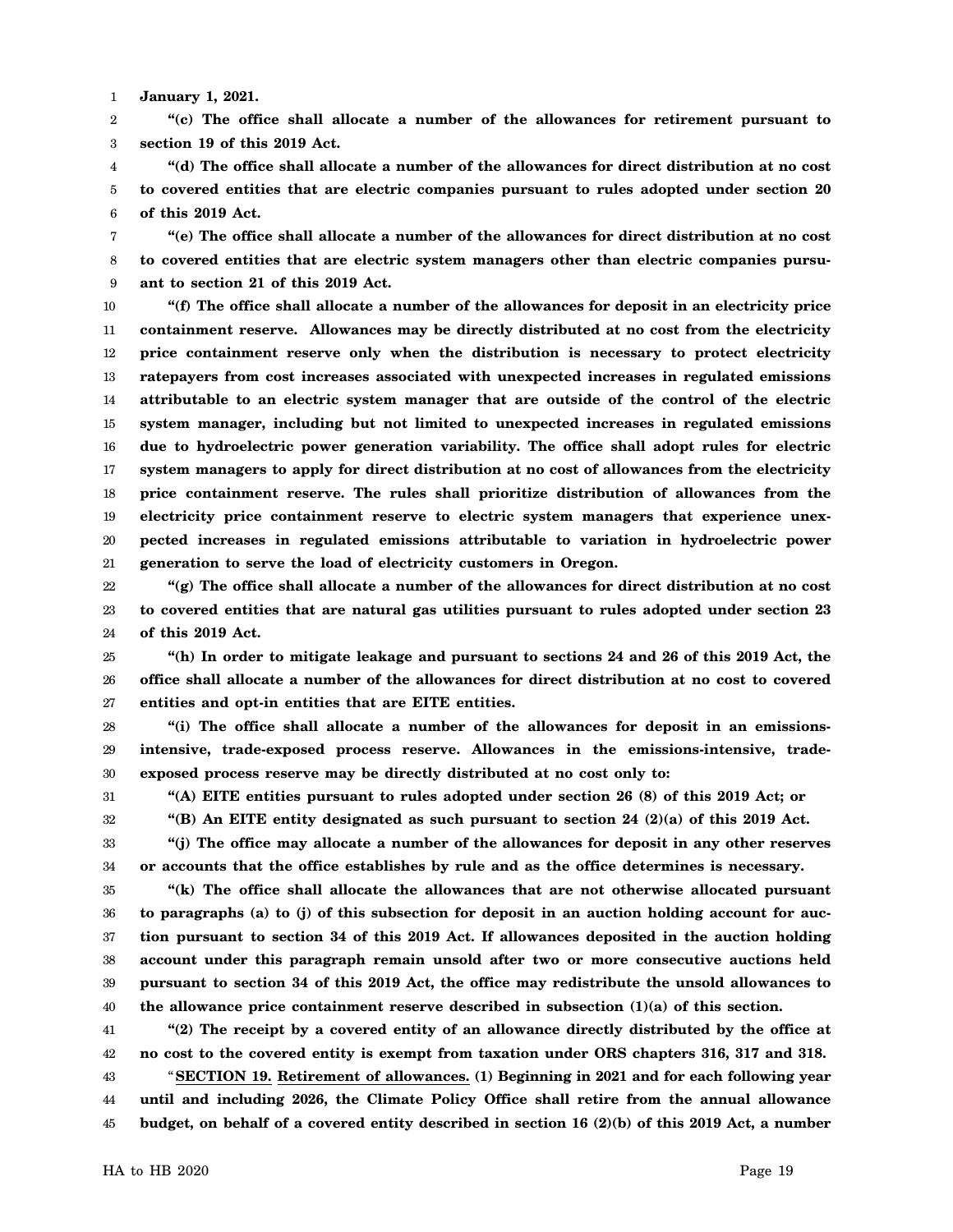1 2 **of allowances equal to the regulated emissions that are attributable to the generation in this state by the covered entity of electricity that is:**

3 4 **"(a) Delivered to and consumed in another state, accounting for transmission and distribution line losses; and**

5 6 7 **"(b) For which the capital and fuel costs associated with the generation are included in the rates of a multistate jurisdictional electric company that are charged to electricity customers in a state other than Oregon.**

8 9 10 11 12 13 14 15 **"(2) Beginning in 2021 and for each following year until and including 2050, the office shall retire from the annual allowance budget, on behalf of a covered entity that is an electric system manager, a number of allowances equal to the regulated emissions attributable to a consumer-owned utility, if the three-year average of the annual anthropogenic greenhouse gas emissions attributable to electricity that is scheduled, by the consumer-owned utility or by an electric generation and transmissions cooperative, for final delivery by the consumerowned utility for consumption in this state is less than 25,000 metric tons of carbon dioxide equivalent.**

16 17 18 **"(3) Allowances directly retired by the office on behalf of a covered entity under this section shall count toward fulfilling the covered entity's compliance obligation for the compliance period during which the allowances are directly retired.**

19 20 21 22 23 24 25 26 27 28 "**SECTION 20. Direct distribution of allowances for electric companies. The Climate Policy Office shall, in consultation with the Public Utility Commission, adopt rules for allocating allowances for direct distribution at no cost to covered entities that are electric companies. Direct distributions under this section must be for the exclusive benefit of retail customers that are supplied electricity by the electric company. Rules adopted under this section must allow for an electric company to use allowances directly distributed under this section to fulfill compliance obligations associated with electricity supplied by the electric company to serve the load of the electric company's retail customers in Oregon, subject to the oversight of the commission. The rules must include provisions necessary to implement direct distributions of allowances to electric companies as follows:**

29 30 31 **"(1)(a) For the purpose of aligning the effects of sections 15 to 40 of this 2019 Act with the trajectory of emissions reductions by electric companies resulting from the requirements of ORS 469A.005 to 469A.210 and 757.518:**

32 33 34 35 36 37 **"(A) The annual direct distributions to an electric company during 2021 and for each following year until and including 2029 must be in a number of allowances such that the electric company receives a total direct distribution of allowances over that time period equal to 100 percent of the electric company's forecast regulated emissions for 2021 and for each following year until and including 2029 associated with the electricity supplied to serve the load of the electric company's retail customers in Oregon; and**

38 39 40 41 **"(B) The direct distribution to an electric company during 2030 must be in a number of allowances equal to 100 percent of the electric company's forecast regulated emissions associated with the electricity supplied to serve the load of the electric company's retail electricity customers in Oregon for the calendar year 2030.**

42 43 **"(b) For purposes of this subsection, forecast regulated emissions for an electric company must be based on or contained in the following, as of January 1, 2021:**

44 45 **"(A) The most recent integrated resource plan filed by the electric company and acknowledged by order by the commission;**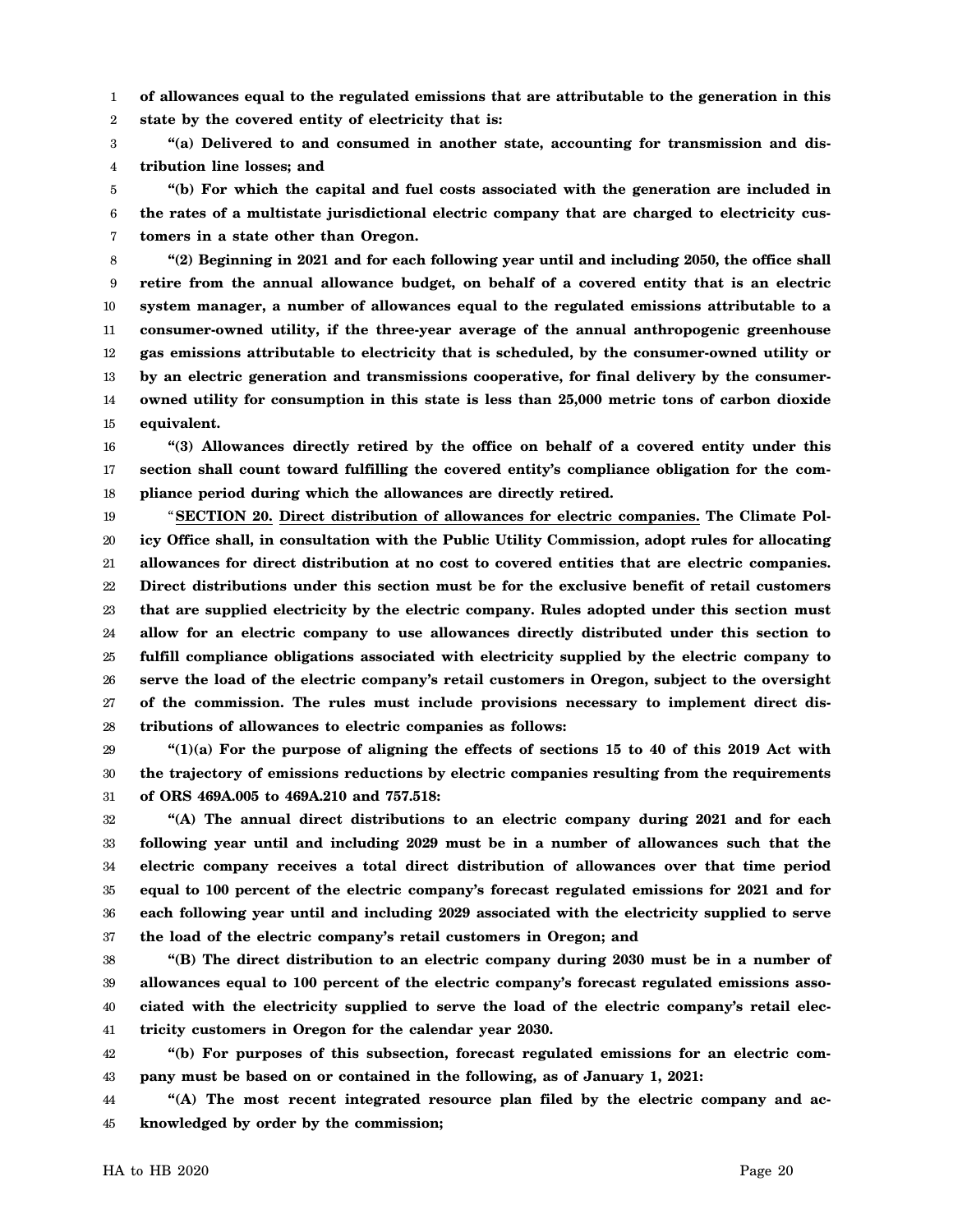1 2 **"(B) Any updates to the integrated resource plan filed by the electric company with the commission; or**

3 4 **"(C) In the case of a multistate jurisdictional electric company, other information developed consistent with a methodology approved by the commission.**

5 6 7 8 9 10 11 **"(2) Beginning in 2031 and for each following year until and including 2050, the direct distribution to an electric company under this section shall decline annually from the number of allowances directly distributed to the electric company in 2030 by a constant amount, as necessary to reduce the annual direct distributions such that the direct distribution in 2050 is a number of allowances equal to 20 percent of the average of the annual emissions of the electric company for the five most recent years prior to the effective date of this 2019 Act, as reported under ORS 468A.280.**

12 13 14 "**SECTION 21. Direct distribution of allowances for certain electric system managers. (1) The Climate Policy Office shall allocate allowances for direct distribution at no cost to covered entities that are electric system managers other than electric companies as follows:**

15 16 17 **"(a) The direct distribution to an electric system manager under this subsection during 2021 shall be in a number of allowances equal to 100 percent of the anthropogenic greenhouse gas emissions that are:**

18 19 20 **"(A) The electric system manager's 2021 baseline emissions attributable to electricity scheduled by the electric system manager for final delivery by consumer-owned utilities for consumption in this state; and**

21 22 **"(B) Not regulated emissions for which the office has retired allowances pursuant to section 19 of this 2019 Act.**

23 24 25 26 27 **"(b) Beginning in 2022 and for each following year until and including 2050, the direct distribution received by an electric system manager for emissions described in paragraph (a) of this subsection shall decline annually by a constant amount proportionate to the decline in the number of allowances available in annual allowance budgets pursuant to section 16 (1)(b) of this 2019 Act.**

28 29 30 31 **"(c) Notwithstanding paragraph (b) of this subsection, the direct distribution to an electric system manager in any year may not be in a number of allowances that is less than 20 percent of the number of allowances directly distributed to the electric system manager in 2021.**

32 33 34 35 **"(2) Proceeds from the sale by a consumer-owned utility of allowances distributed at no cost under this section must be used by the consumer-owned utility for the benefit of ratepayers, in furtherance of the purposes set forth in section 14 of this 2019 Act and as further required by the governing body of the consumer-owned utility.**

36 37 38 39 40 41 **"(3) The governing body of a consumer-owned utility that receives or sells directly distributed allowances under this section shall, no later than September 15 of each evennumbered year, submit a report to the Joint Committee on Climate Action on the use by the consumer-owned utility of the directly distributed allowances. The report must include, but not be limited to, a description of the uses by the consumer-owned utility of proceeds from the sale of allowances distributed to the consumer-owned utility under this section.**

42 43 44 45 "**SECTION 22. 2021 emissions baseline for electric system managers. In determining the baseline of anthropogenic greenhouse gas emissions for 2021 for an electric system manager as required by section 21 (1)(a)(A) of this 2019 Act, the Climate Policy Office shall consider: "(1) Anthropogenic greenhouse gas emissions information available for the electric sys-**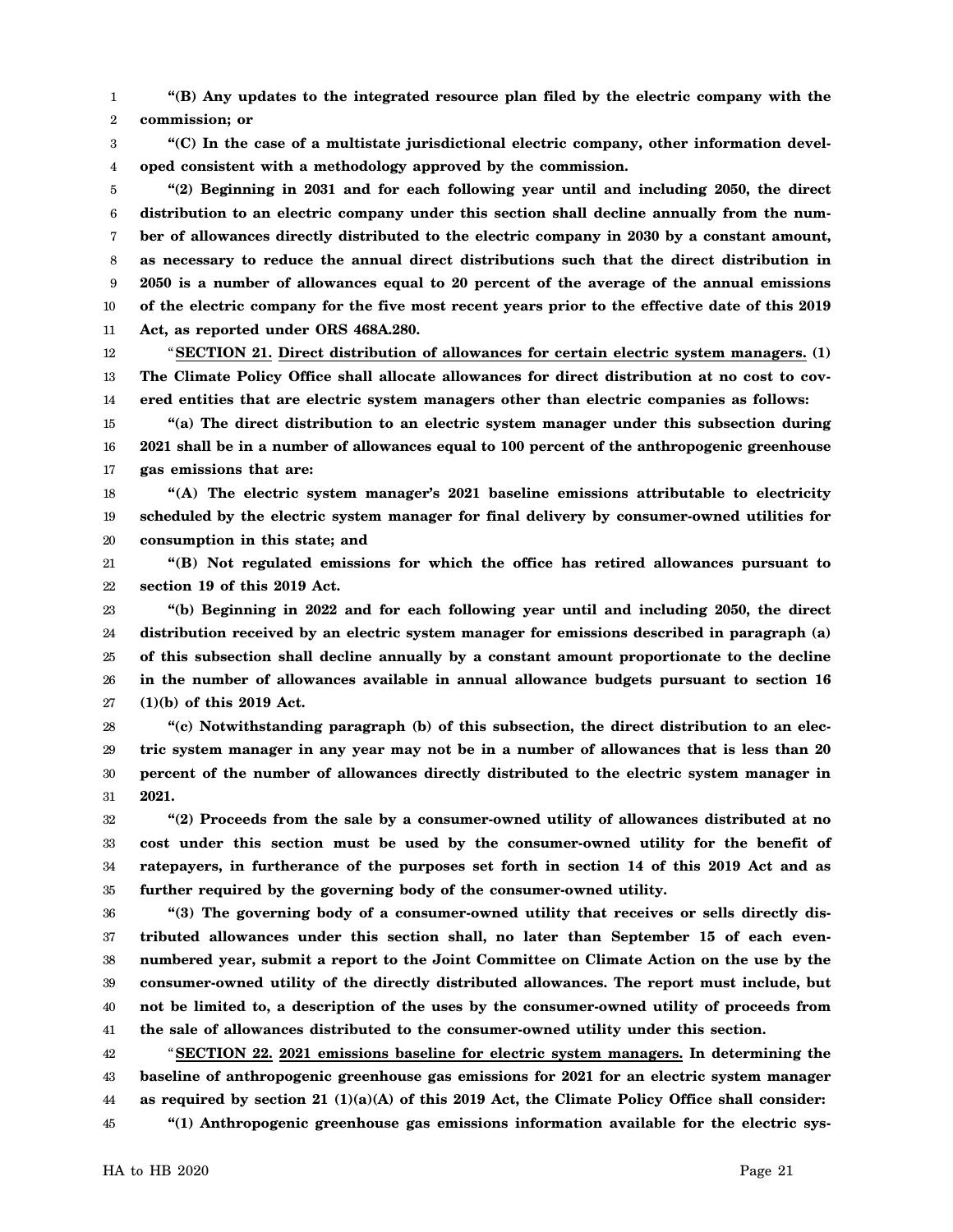1 **tem manager for representative years prior to 2021, as reported under ORS 468A.280;**

**"(2) Hydroelectric power generation variability;**

2

3 4 5 **"(3) Increases in load requirements anticipated to occur on or before January 1, 2025, due to acquisitions of large industrial customers not previously served by the electric system manager; and**

6 7 8 **"(4) Any other indicators of changes in load requirements on or before January 1, 2025, that are relevant to determining an electric system manager's 2021 baseline anthropogenic greenhouse gas emissions.**

9 10 11 12 "**SECTION 23. Direct distribution of allowances for natural gas utilities. (1) The Climate Policy Office shall, in consultation with the Public Utility Commission, adopt rules for allocating allowances for direct distribution at no cost to covered entities that are natural gas utilities.**

13 14 15 16 17 18 19 20 21 22 **"(2) Rules adopted under this section must allow for a natural gas utility to receive directly distributed at no cost a number of allowances equal to the regulated emissions attributable to the provision of natural gas service to the natural gas utility's low-income residential sales customers. By January 1 of the first year of each compliance period, the office shall determine, after consultation with the commission, the quantity of allowances to distribute directly at no cost to a natural gas utility under this subsection. Allowances distributed to a natural gas utility under this subsection must be used by the natural gas utility only to fulfill a compliance obligation, with the benefit of the use accruing to the natural gas utility's low-income residential sales customers in a manner authorized by the commission pursuant to section 70 of this 2019 Act.**

23 24 25 **"(3) Subject to subsection (4) of this section and in addition to the direct distribution provided under subsection (2) of this section, rules adopted under this section must allow for a natural gas utility to receive directly distributed allowances at no cost as follows:**

26 27 28 **"(a) The annual direct distribution to a natural gas utility during 2021 must be a number of allowances equal to 60 percent of the weather normalized anthropogenic greenhouse gas emissions forecast, for 2021, to be regulated emissions attributable to the natural gas utility.**

29 30 31 32 33 **"(b) Beginning in 2022 and for each following year until and including 2050, the direct distribution received by a natural gas utility for emissions described in paragraph (a) of this subsection shall decline annually by a constant amount proportionate to the decline in the number of allowances available in annual allowance budgets pursuant to section 16 (1)(b) of this 2019 Act.**

34 35 36 37 38 39 **"(4) The total annual direct distribution of allowances to a natural gas utility under subsections (2) and (3) of this section may not exceed a number of allowances equal to 75 percent of the weather normalized anthropogenic greenhouse gas emissions attributable to the utility for the year that the allowances are to be directly distributed. The office shall reduce the number of allowances directly distributed under subsection (3) of this section for a year if necessary to comply with this subsection.**

40 41 42 **"(5) The office shall require a natural gas utility to consign all allowances directly distributed under subsection (3) of this section to the state to be auctioned pursuant to section 34 of this 2019 Act.**

43 44 45 "**SECTION 24. Designation of covered entities and opt-in entities engaged in emissionsintensive, trade-exposed processes as EITE entities. (1) The Climate Policy Office shall designate a covered entity or opt-in entity as an EITE entity, if the covered entity or opt-in**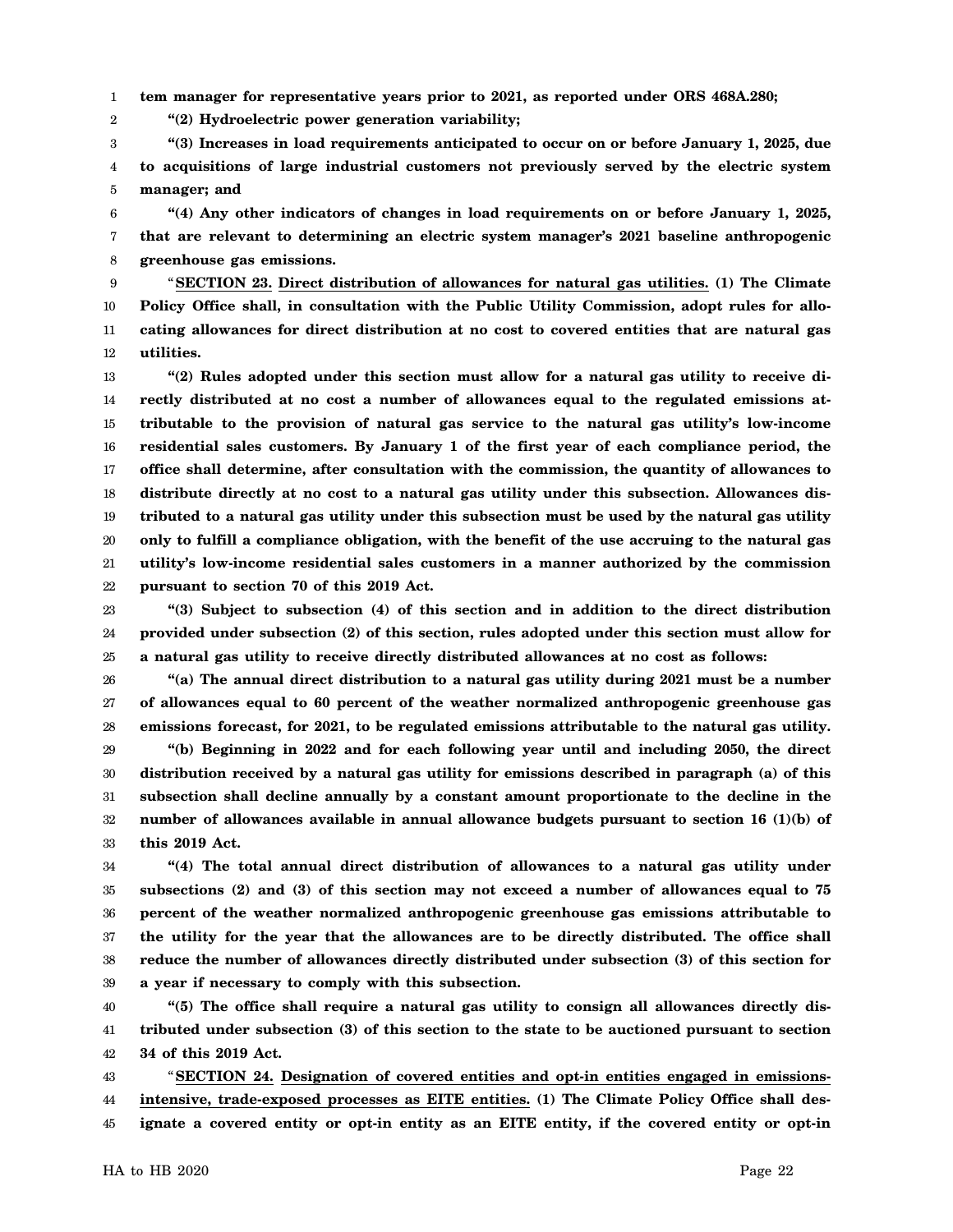- 1 **entity is a permitted air contamination source and is engaged, as of the operative date of this**
- 2 **section and as may be verified by the office, in the manufacture of goods through one or**
- 3 **more of the following emissions-intensive, trade-exposed processes, as identified by industry**
- 4 **group and code in the North American Industry Classification System:**
- 5 **"(a) Basic Chemical Manufacturing, code 3251.**
- 6 **"(b) Cement and Concrete Product Manufacturing, code 3273.**
- 7 **"(c) Foundries, code 3315.**
- 8 **"(d) Fruit and Vegetable Preserving and Specialty Food Manufacturing, code 3114.**
- 9 **"(e) Glass and Glass Product Manufacturing, code 3272.**
- 10 **"(f) Iron and Steel Mills and Ferroalloy Manufacturing, code 3311.**
- 11 **"(g) Lime and Gypsum Product Manufacturing, code 3274.**
- 12 **"(h) Nonmetallic Mineral Mining and Quarrying, code 2123.**
- 13 **"(i) Other Nonmetallic Mineral Product Manufacturing, code 3279.**
- 14 **"(j) Plastics Product Manufacturing, code 3261.**
- 15 **"(k) Pulp, Paper, and Paperboard Mills, code 3221.**
- 16 **"(L) Sawmills and Wood Preservation, code 3211.**
- 17 **"(m) Semiconductor and Other Electronic Component Manufacturing, code 3344.**
- 18 **"(n) Veneer, Plywood, and Engineered Wood Product Manufacturing, code 3212.**
- 19 20 **"(2)(a) The office shall adopt by rule a procedure for designating as an EITE entity a covered entity or opt-in entity that:**
- 21 22 23 **"(A) Begins manufacturing a good or goods in this state after the operative date of this section through an emissions-intensive, trade-exposed process listed in subsection (1) of this section; or**
- 24 25 **"(B) Manufactures a good or goods through a process not listed in subsection (1) of this section that the office, by rule, identifies as an emissions-intensive, trade-exposed process.**
- 26 27 28 **"(b) The office may hire or contract with a third-party organization to assist the office in gathering data and conducting analyses as necessary to carry out the procedure required by this subsection.**
- 29 30 31 32 33 34 **"(c) Rules adopted under this subsection may allow for the office to assign a good manufactured by a covered entity or opt-in entity designated as an EITE entity pursuant to this subsection a temporary benchmark, consistent with the processes for calculating benchmarks under section 26 of this 2019 Act, and to adjust the temporary benchmark after the close of the first compliance period for which the EITE entity must fulfill a compliance obligation.**
- 35 36 37 **"(3) A covered entity or opt-in entity that is a fossil fuel distribution and storage facility or infrastructure, or an electric generating unit, may not be designated as an EITE entity and may not receive allowances at no cost under section 26 of this 2019 Act.**
- 38 39 40 41 42 43 44 "**SECTION 25. Leakage risk study. (1) No later than September 15, 2020, the Climate Policy Office shall complete a study on the leakage risk of permitted air contamination sources in this state that report annual verified anthropogenic greenhouse gas emissions under ORS 468A.280 of between 10,000 and 25,000 metric tons of carbon dioxide equivalent. The Director of the Climate Policy Office may hire or contract with a third-party organization to assist the office in gathering data and conducting analyses as necessary to assist the director in carrying out the study required by this section.**
- 45 **"(2) The purpose of the study shall be to evaluate the emissions intensiveness and trade**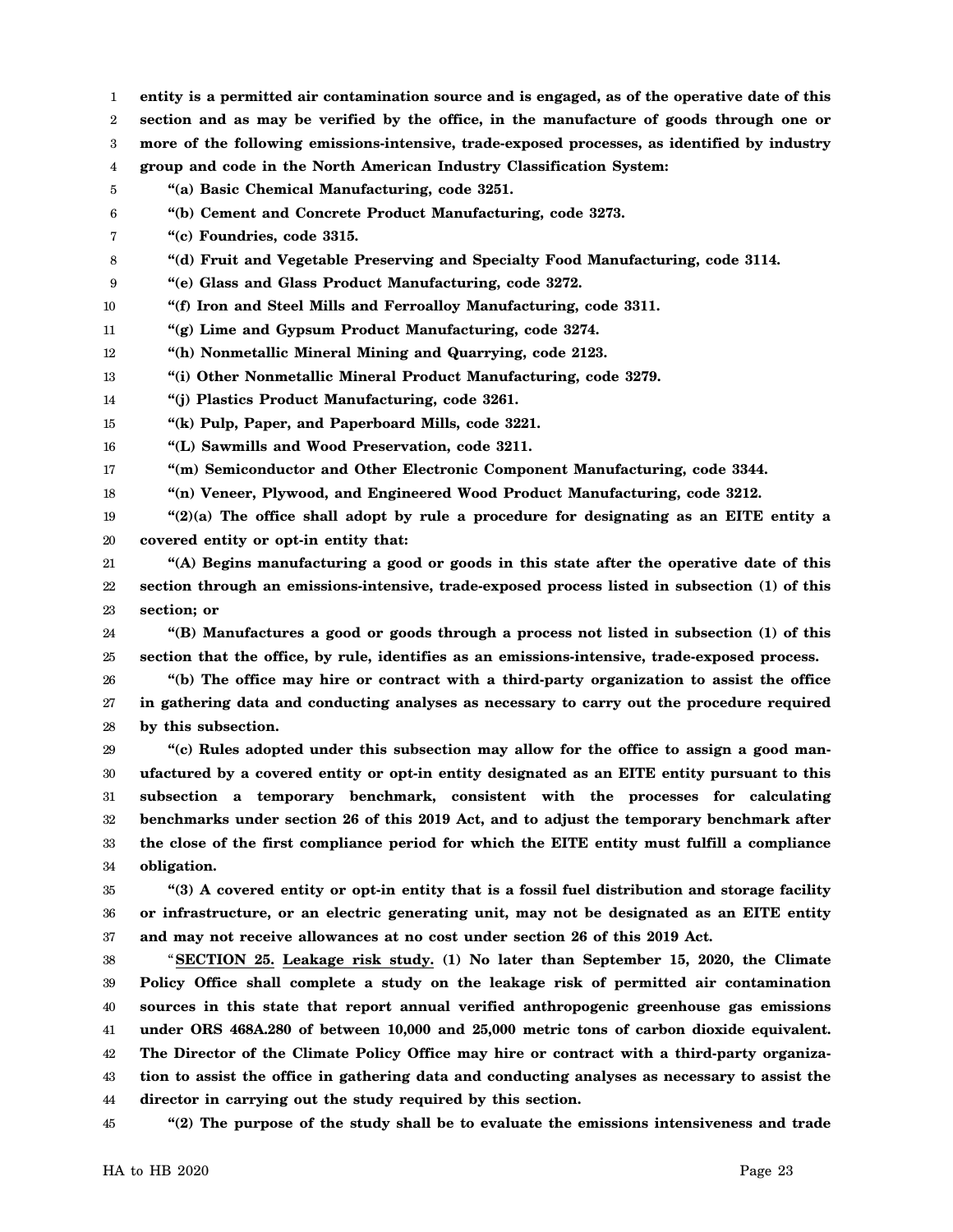1 2 3 **exposure of the permitted air contamination sources described in subsection (1) of this section and to aid the office in implementing the process for designation of EITE entities adopted by rule under section 24 (2) of this 2019 Act.**

4 5 **"(3) The office shall provide a report on the study to the Joint Committee on Climate Action in the manner provided in ORS 192.245.**

6 7 8 9 10 11 "**SECTION 26. Direct distribution of allowances for EITE entities. (1) As used in this section, 'annual benchmarked emissions calculation' means the product of an emissions efficiency benchmark for a good or group of goods, multiplied by the EITE entity's output, during the calendar year prior to the calendar year in which allowances will be allocated for direct distribution at no cost to the EITE entity, of the good or group of goods to which the emissions efficiency benchmark applies.**

12 13 14 15 **"(2) The annual allocation of allowances for direct distribution at no cost to an EITE entity shall be a number of allowances equal to the sum total of the annual benchmarked emissions calculations for the goods manufactured by the EITE entity, multiplied by 95 percent.**

16 17 **"(3) The Climate Policy Office shall establish, by order, the emissions efficiency benchmarks for goods manufactured in this state by EITE entities.**

**"(4) In establishing the emissions efficiency benchmarks, the office may:**

19 20 **"(a) Establish an emissions efficiency benchmark separately for each individual good manufactured in this state by an EITE entity; or**

21 22 23 **"(b) Establish a single emissions efficiency benchmark for a group of goods manufactured in this state by an EITE entity, if the office determines that the anthropogenic greenhouse gas emissions attributable to the manufacture of each of the goods in the group:**

24 **"(A) Are not materially different in quantity; or**

25 26 **"(B) Cannot be distinguished as emissions attributable to any one of the goods in the group.**

27 28 29 30 31 **"(5)(a) The office shall establish emissions efficiency benchmarks based on recent years' efficiency as provided in this subsection. An emissions efficiency benchmark established based on recent years' efficiency shall be applicable for the period beginning January 1, 2021, and ending December 31, 2024. To determine each emissions efficiency benchmark, the office shall:**

32 33 34 35 36 **"(A) Calculate the three-year average of the total, expressed in metric tons of carbon dioxide equivalent, of the anthropogenic greenhouse gas emissions attributable to the manufacture of the good or group of goods for which the EITE entity would have been the regulated covered entity if the Oregon Climate Action Program had been in effect during the time that the anthropogenic greenhouse gas emissions occurred; and**

37 38 39 **"(B) Divide the number calculated under subparagraph (A) of this paragraph by the three-year average of the total annual output of the good or group of goods in this state by the EITE entity, using output data from the three most recent years prior to 2021.**

40 41 42 43 **"(b) In conducting the calculation required by paragraph (a)(A) of this subsection, the office shall use anthropogenic greenhouse gas emissions information from the three most recent years prior to 2021 for which anthropogenic greenhouse gas emissions information is available and verified by the office.**

44 45 **"(6) An EITE entity may file with the office a written request for a contested case hearing to challenge an order establishing the emissions efficiency benchmarks for goods**

18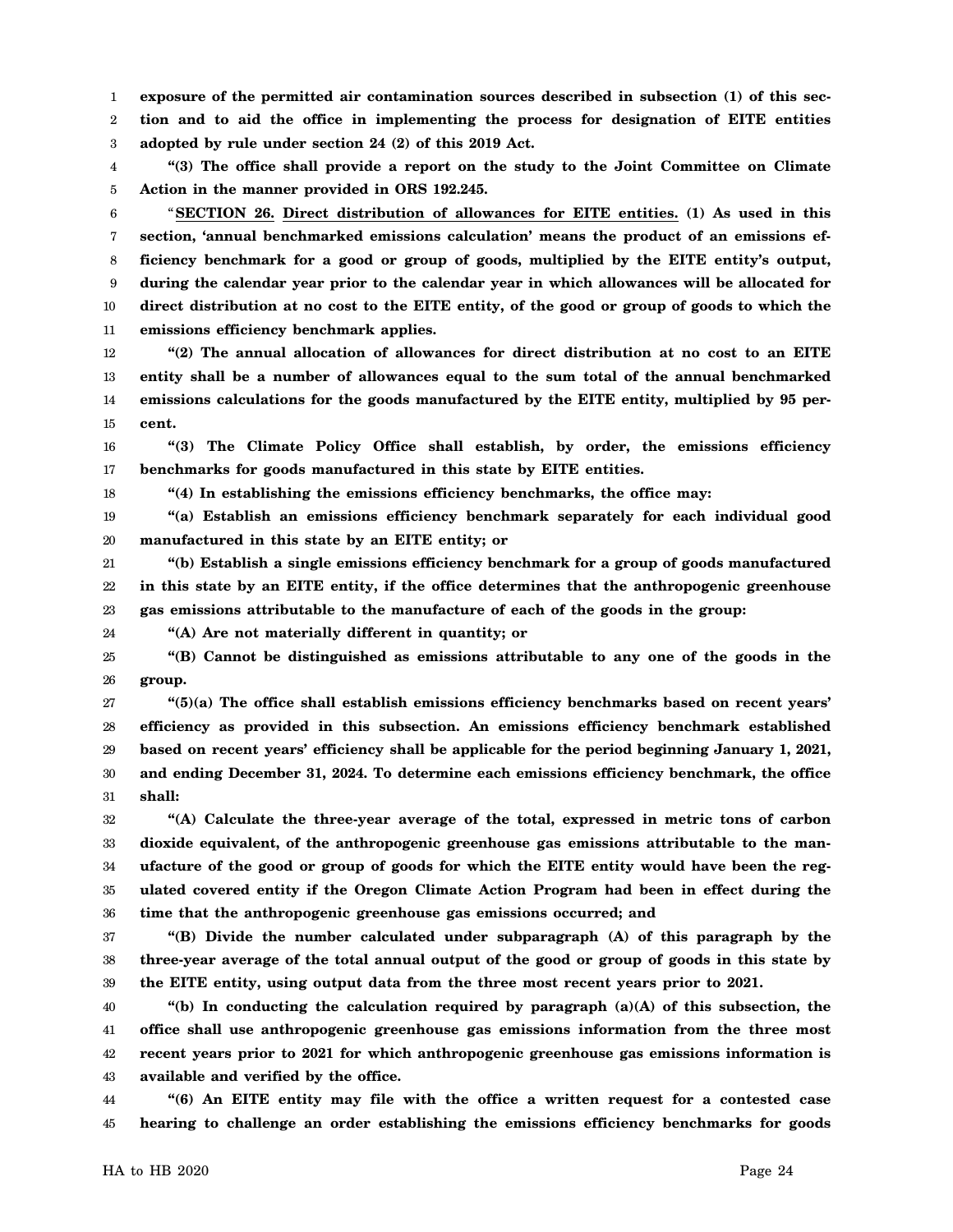1 **produced by the EITE entity. The request shall be filed within 30 days after the date the**

2 **order was entered. If an EITE entity requests a hearing, the hearing shall be conducted in**

3 4 **accordance with the provisions applicable to contested case proceedings under ORS chapter 183.**

5

**"(7) In order to implement this section, the office shall adopt by rule:**

6 7 **"(a) A means for attributing an EITE entity's anthropogenic greenhouse gas emissions to the manufacture of individual goods or groups of goods;**

8 9 **"(b) Requirements for EITE entities to provide any pertinent records necessary for the office to verify output data; and**

10 11 **"(c) A process for adjusting an allocation of allowances for direct distribution at no cost, if necessary, to reconcile for output variability or type of good.**

12 13 14 15 16 17 18 19 20 21 **"(8) The office shall adopt by rule a process for EITE entities to apply to the office for an adjustment to the allocation of allowances for direct distribution at no cost that the EITE entity may receive. The office may grant an adjustment under this subsection only for a significant change beyond the control of the EITE entity in the anthropogenic greenhouse gas emissions attributable to the manufacture of a good or group of goods in this state by the EITE entity, based on a finding by the office that the adjustment is necessary to accommodate changes to the manufacturing process that have a material impact on anthropogenic greenhouse gas emissions. Rules adopted under this subsection may provide for the office to contract with an external third-party expert to assist the office in making individual determinations on applications for adjustments.**

22 23 24 "**SECTION 27. Operation of emissions efficiency benchmarks based on best available technology. (1) The amendments to section 26 of this 2019 Act by section 28 of this 2019 Act become operative on January 1, 2025.**

25 26 27 28 **"(2) The Climate Policy Office shall first establish, by order, emissions efficiency benchmarks based on best available technology for EITE entities under the amendments to section 26 of this 2019 Act by section 28 of this 2019 Act no later than January 1, 2024. An order issued under this subsection may not become effective prior to January 1, 2025.**

29 30 31 32 33 **"(3) The office may adopt or amend rules, issue orders or take any actions before the operative date specified in subsection (1) of this section that are necessary to enable the office, on and after the operative date specified in subsection (1) of this section, to carry out subsection (2) of this section and the amendments to section 26 by section 28 of this 2019 Act.**

34

35

"**SECTION 28.** Section 26 of this 2019 Act is amended to read:

"**Sec. 26.** (1) As used in this section[*,*]**:**

36 37 38 39 40 **"(a)** 'Annual benchmarked emissions calculation' means the product of an emissions efficiency benchmark for a good or group of goods, multiplied by the EITE entity's output, during the calendar year prior to the calendar year in which allowances will be allocated for direct distribution at no cost to the EITE entity, of the good or group of goods to which the emissions efficiency benchmark applies.

41 42 "**(b) 'Best available technology' means the fuels, processes, equipment and technology that will most effectively reduce the regulated emissions:**

43

**"(A) For which an EITE entity must meet a compliance obligation; and**

44 45 **"(B) That are associated with the manufacture by an EITE entity of a good, without changing the characteristics of the good being manufactured, that is technically feasible,**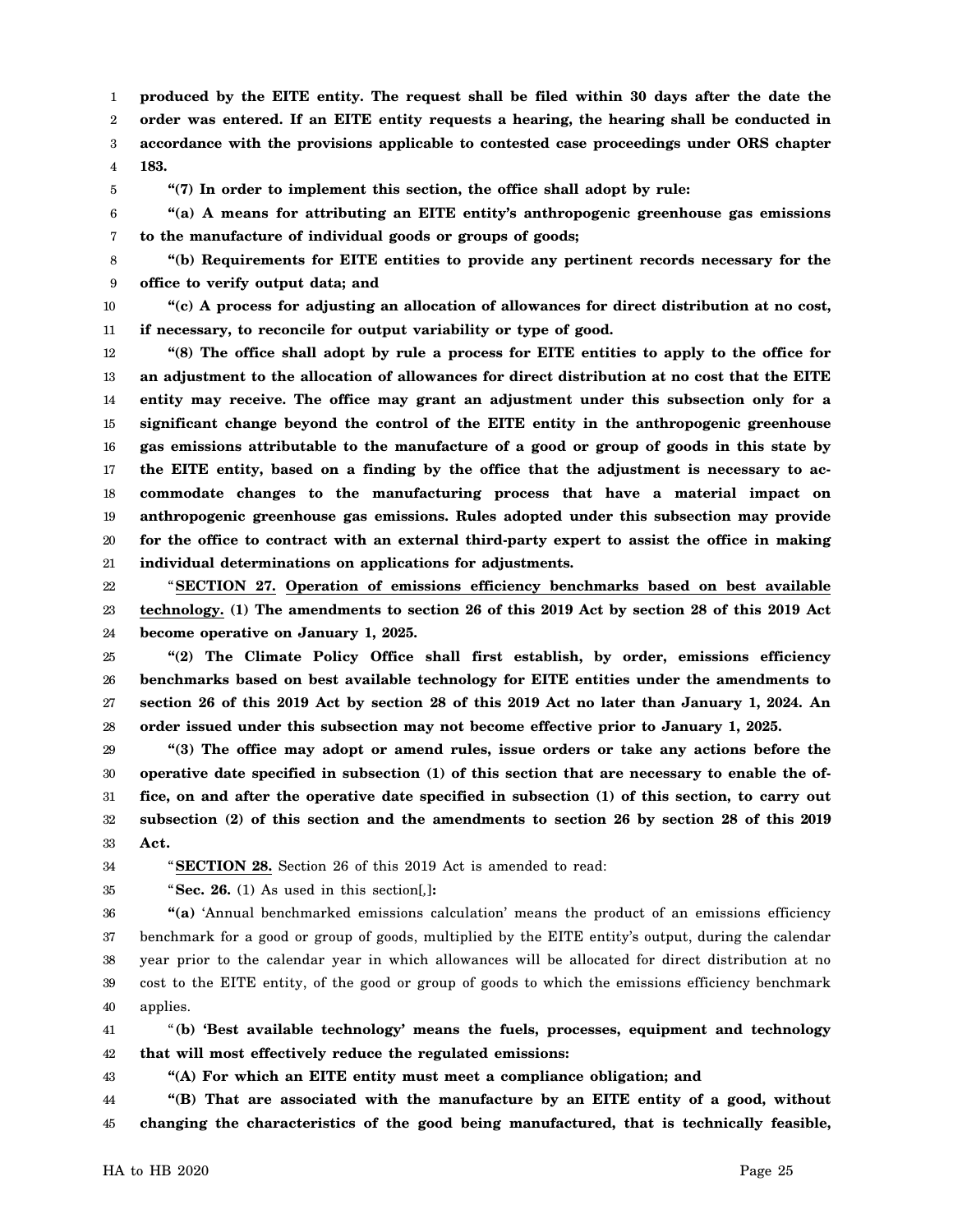## 1 **commercially available, economically viable and compliant with all applicable laws.**

2 3 4 "(2) The annual allocation of allowances for direct distribution at no cost to an EITE entity shall be a number of allowances equal to the sum total of the annual benchmarked emissions calculations for the goods manufactured by the EITE entity, multiplied by 95 percent.

5 6 "(3) The Climate Policy Office shall establish, by order, the emissions efficiency benchmarks for goods manufactured in this state by EITE entities.

7

"(4) In establishing the emissions efficiency benchmarks, the office may:

8 9 "(a) Establish an emissions efficiency benchmark separately for each individual good manufactured in this state by an EITE entity; or

10 11 12 "(b) Establish a single emissions efficiency benchmark for a group of goods manufactured in this state by an EITE entity, if the office determines that the anthropogenic greenhouse gas emissions attributable to the manufacture of each of the goods in the group:

13 "(A) Are not materially different in quantity; or

14 "(B) Cannot be distinguished as emissions attributable to any one of the goods in the group.

15 16 17 18 "[*(5)(a) The office shall establish emissions efficiency benchmarks based on recent years' efficiency as provided in this subsection. An emissions efficiency benchmark established based on recent years' efficiency shall be applicable for the period beginning January 1, 2021, and ending December 31, 2024. To determine each emissions efficiency benchmark, the office shall:*]

19 20 21 22 23 "[*(A) Calculate the three-year average of the total, expressed in metric tons of carbon dioxide equivalent, of the anthropogenic greenhouse gas emissions attributable to the manufacture of the good or group of goods for which the EITE entity would have been the regulated covered entity if the Oregon Climate Action Program had been in effect during the time that the anthropogenic greenhouse gas emissions occurred; and*]

24 25 26 "[*(B) Divide the number calculated under subparagraph (A) of this paragraph by the three-year average of the total annual output of the good or group of goods in this state by the EITE entity, using output data from the three most recent years prior to 2021.*]

27 28 29 "[*(b) In conducting the calculation required by paragraph (a)(A) of this subsection, the office shall use anthropogenic greenhouse gas emissions information from the three most recent years prior to 2021 for which anthropogenic greenhouse gas emissions information is available and verified by the office.*]

30 31 32 33 34 35 36 37 "**(5)(a) The office shall establish emissions efficiency benchmarks based on best available technology as provided in this subsection. The office shall update each emissions efficiency benchmark once every nine years. Each emissions efficiency benchmark must represent the anthropogenic greenhouse gas emissions that would be the resulting regulated emissions attributable to an EITE entity for the manufacture of a good or group of goods in this state, if the EITE entity were to use the best available technology, as of the date that the emissions intensity benchmark was last updated, that materially contributes to the regulated emissions of the EITE entity.**

38

**"(b) In determining an emissions efficiency benchmark, the office shall consider:**

39 40 **"(A) Any anthropogenic greenhouse gas emissions intensity audit reports specific to the EITE entity submitted under paragraph (c) of this subsection;**

41 42 43 **"(B) The commercial availability, technical feasibility and economic viability of options to reduce anthropogenic greenhouse gas emissions, including whether pursuing those options would lead to a substantial increase in leakage risk;**

44 45 **"(C) The fuels, processes, equipment and technology used by facilities in this state or in other jurisdictions to produce goods of comparable type, quantity and quality; and**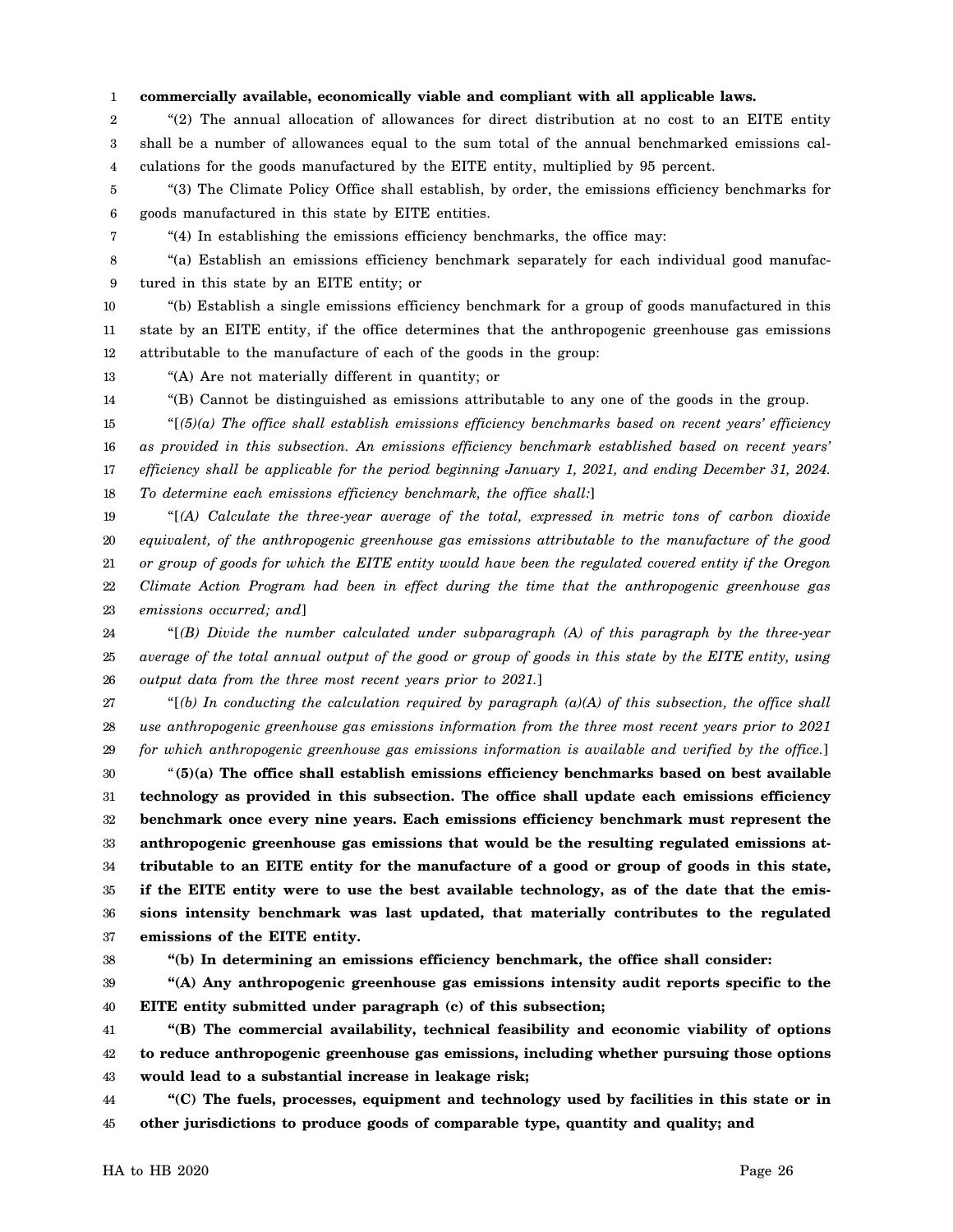1 2 **"(D) Barriers that would prevent adoption of best available technology by the EITE entity.**

3 4 5 **"(c) An EITE entity may submit to the office, for consideration in adopting emissions efficiency benchmarks, an anthropogenic greenhouse gas emissions intensity audit report produced by a qualified, independent third-party organization. The audit report must:**

6 7 8 9 **"(A) Include an analysis of the current fuels, processes, equipment and technology that materially contribute to the regulated emissions of the EITE entity attributable to the manufacture of each good or group of goods by the EITE entity and the resulting emissions intensity per unit of output for each good or group of goods.**

10 11 12 13 14 **"(B) Include an analysis of the best available technology to produce the goods manufactured by the EITE entity and the resulting anthropogenic greenhouse gas emissions intensity per unit of output for each good or group of goods if best available technology were used by the EITE entity. The analysis required by this subparagraph must, to the greatest extent practical, consider the factors described in paragraph (b)(C) and (D) of this subsection.**

15 16 17 18 **"(C) Based on the analyses required under subparagraphs (A) and (B) of this paragraph, provide an estimate of the anthropogenic greenhouse gas emissions intensity per unit of output to produce the same goods or groups of goods at the same facility if the facility used the best available technology.**

19 20 21 22 23 "(6) An EITE entity may file with the office a written request for a contested case hearing to challenge an order establishing the emissions efficiency benchmarks for goods produced by the EITE entity. The request shall be filed within 30 days after the date the order was entered. If an EITE entity requests a hearing, the hearing shall be conducted in accordance with the provisions applicable to contested case proceedings under ORS chapter 183.

24 "(7) In order to implement this section, the office shall adopt by rule:

25 26 "(a) A means for attributing an EITE entity's anthropogenic greenhouse gas emissions to the manufacture of individual goods or groups of goods;

27 28 "(b) Requirements for EITE entities to provide any pertinent records necessary for the office to verify output data; and

29 30 "(c) A process for adjusting an allocation of allowances for direct distribution at no cost, if necessary, to reconcile for output variability or type of good.

31 32 33 34 35 36 37 38 39 "(8) The office shall adopt by rule a process for EITE entities to apply to the office for an adjustment to the allocation of allowances for direct distribution at no cost that the EITE entity may receive. The office may grant an adjustment under this subsection only for a significant change beyond the control of the EITE entity in the anthropogenic greenhouse gas emissions attributable to the manufacture of a good or group of goods in this state by the EITE entity, based on a finding by the office that the adjustment is necessary to accommodate changes to the manufacturing process that have a material impact on anthropogenic greenhouse gas emissions. Rules adopted under this subsection may provide for the office to contract with an external third-party expert to assist the office in making individual determinations on applications for adjustments.

40 41 42 43 44 "**SECTION 29. Benchmark report. No later than September 15, 2030, the Climate Policy Office shall provide a report to the Joint Committee on Climate Action, in the manner provided in ORS 192.245, on the emissions efficiency benchmarks established pursuant to section 26 of this 2019 Act. The report may include recommendations for legislation. The report shall assess:**

45 **"(1) The anthropogenic greenhouse gas emissions intensity and trade exposure of covered**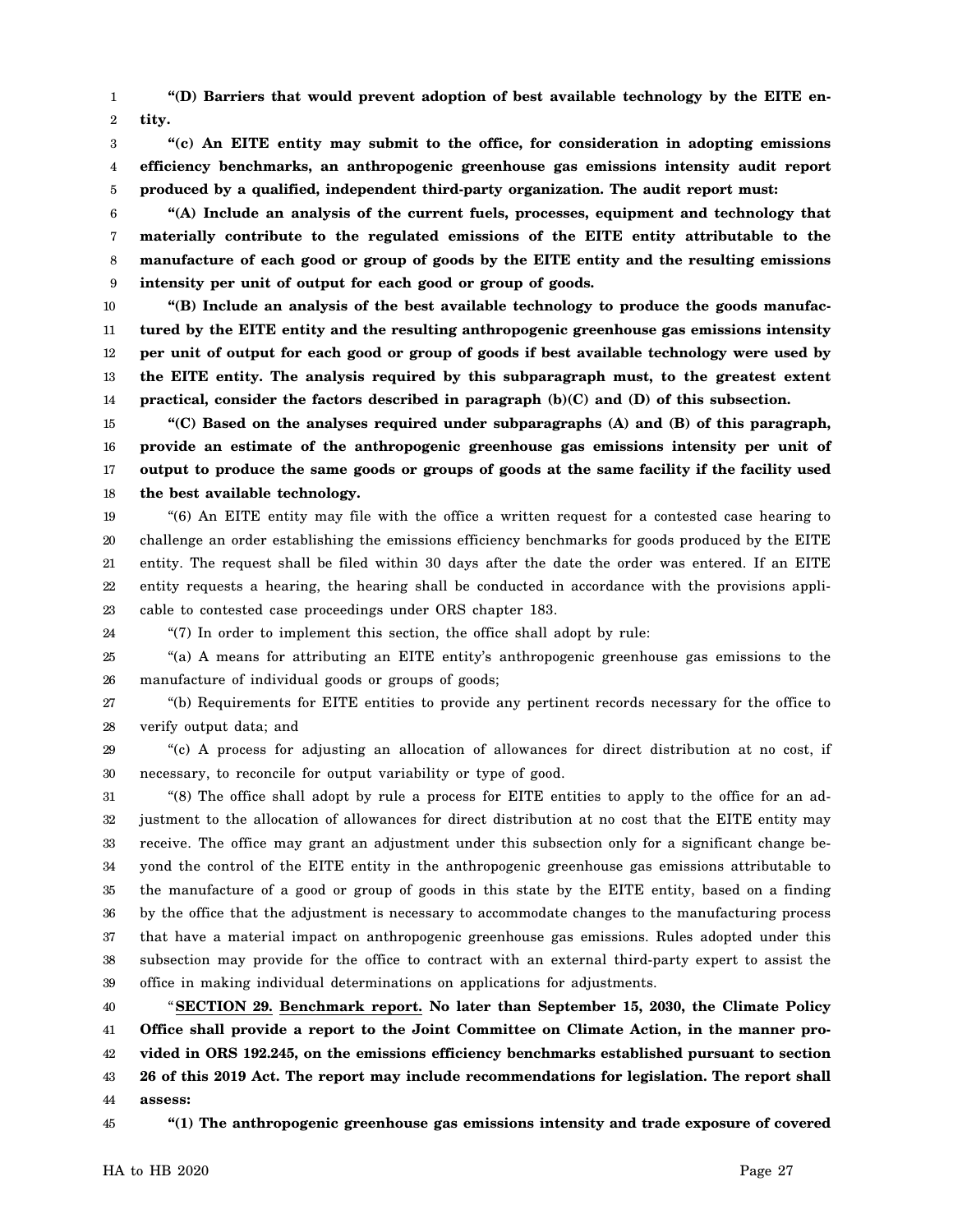1 2 **entities and opt-in entities that have been designated as EITE entities pursuant to section 24 of this 2019 Act;**

3 4 **"(2) The anthropogenic greenhouse gas emissions reduction opportunities available to the covered entities and opt-in entities described in subsection (1) of this section; and**

5 6 7 **"(3) Whether the conclusions of the assessments required under subsections (1) and (2) of this section warrant an adjustment to the methods of calculating the emissions efficiency benchmarks developed pursuant to section 26 of this 2019 Act.**

8

"**SECTION 30. Offsets generally; rules. (1) Offset projects:**

9 10 11 **"(a) Must be located in the United States or approved by a jurisdiction with which the State of Oregon has entered into a linkage agreement pursuant to section 38 of this 2019 Act; "(b) May not be otherwise required by law; and**

12

**"(c) Must result in greenhouse gas emissions reductions or removals that:**

13 **"(A) Are real, permanent, quantifiable, verifiable and enforceable; and**

14 15 16 17 **"(B) Are in addition to greenhouse gas emissions reductions or removals otherwise required by law or legally enforceable mandate and that exceed any other greenhouse gas emissions reductions or removals that would otherwise occur in a conservative business-asusual scenario.**

18 19 20 21 22 **"(2)(a) A total of no more than eight percent of a covered entity's or opt-in entity's compliance obligation may be fulfilled by surrendering offset credits. A total of no more than four percent of a covered entity's or opt-in entity's compliance obligation may be fulfilled by surrendering offset credits generated by offset projects that do not provide direct environmental benefits in this state.**

23 24 25 26 **"(b) The Climate Policy Office may by rule adopt additional restrictions on the number of offset credits that may be surrendered by a covered entity or opt-in entity that is a permitted air contamination source and that is geographically located in an impacted community if:**

27 28 29 **"(A) The geographic area within which the permitted air contamination source is located is also a nonattainment area and the permitted air contamination source substantially contributes to or causes the nonattainment of air quality standards; or**

30 31 32 33 **"(B) The permitted air contamination source is in violation of the terms or conditions of any permit required or authorized under ORS 468.065 or ORS chapter 468A and issued by the Department of Environmental Quality or a regional air quality control authority formed under ORS 468A.105.**

34 35 **"(3) The office shall adopt rules governing offset projects and the generation, issuance and use of offset credits. The rules must:**

36 37 **"(a) Provide for the development of offset protocols in a manner that enables the state to pursue linkage agreements with other jurisdictions pursuant to section 38 of this 2019 Act;**

38

**"(b) Take into consideration standards, rules or protocols for:**

39 40 41 **"(A) Offset projects and the generation, issuance and use of offset credits, as established by other states, provinces and countries with programs comparable to the Oregon Climate Action Program; and**

42 43 **"(B) Voluntary offset projects and the generation, issuance and use of offset credits, as established by organizations that operate offset credit registries;**

44 45 **"(c) Allow for the broadest possible participation by landowners in developing and operating offset projects across the broadest possible variety of types and sizes of lands;**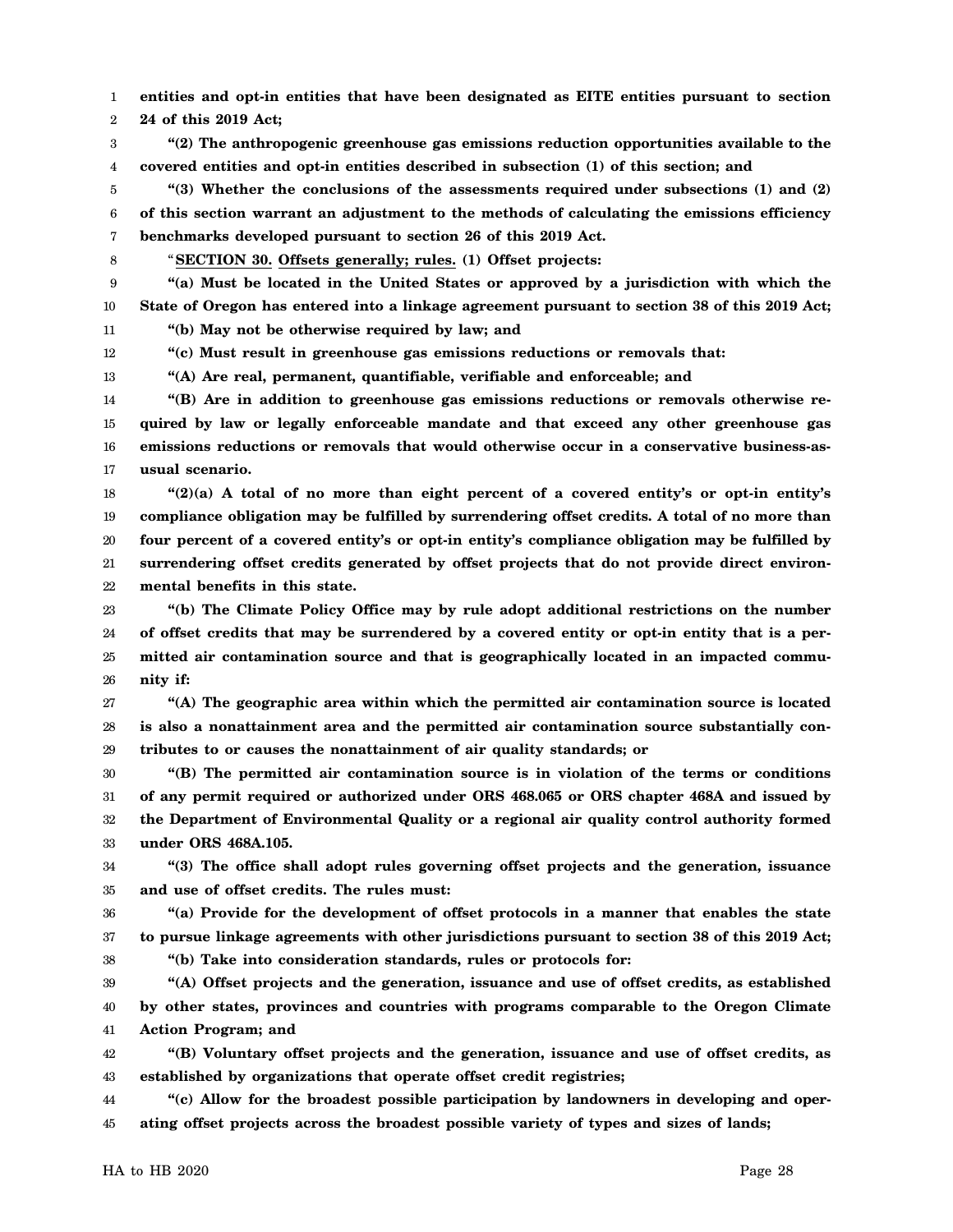1 2 **"(d) Encourage opportunities for developing offset projects that provide direct environmental benefits in this state;**

3 4 **"(e) Prioritize offset projects that benefit impacted communities, members of eligible Indian tribes and natural and working lands; and**

5 6 **"(f) Address qualifications for persons and agencies that provide third-party verification and registration of offset projects and offset credits.**

7 8 9 10 **"(4) The office shall adopt by rule a process for issuing early action offset credits for greenhouse gas emissions reductions or removals that occur during the period beginning on January 1, 2019, and ending on January 1, 2021. Rules adopted under this subsection may include:**

11

12 **"(a) Designation of offset protocols under which an offset project may qualify for early action offset credits;**

13 14 **"(b) Requirements for offset projects to be registered with qualified third-party organizations that operate offset credit registries to receive early action offset credits; and**

15 16 17 **"(c) Requirements for offset credits issued by qualified third-party organizations that operate offset credit registries to be converted to offset credits issued by or acceptable under the Oregon Climate Action Program.**

18 19 20 **"(5) The office shall adopt by rule a process to investigate and invalidate issued offset credits as necessary to uphold the environmental integrity of the Oregon Climate Action Program. Reasons for invalidating issued offset credits may include, but are not limited to:**

21 22 23 **"(a) A misstatement, of more than five percent, of the amount of greenhouse gas emissions reductions or removals attributable to an offset project for which offset credits were issued;**

24 25 **"(b) An environmental, health or safety violation by an offset project for which offset credits were issued; or**

26 27 28 **"(c) A determination that offset credits are duplicative of other offset credits issued for the same greenhouse gas emissions reductions or removals through another offset credit issuing body and that the invalidation is necessary to remedy the duplication.**

29 30 31 32 33 34 **"(6) The office shall establish by rule one or more offset integrity accounts. The office shall withhold a percentage of the offset credits issued by the office for each offset project and deposit the withheld offset credits in an offset integrity account. Uses of offset integrity accounts may include, but need not be limited to, using offset credits deposited in an offset integrity account to replace offset credits that are invalidated pursuant to rules adopted under subsection (5) of this section.**

35 36 37 "**SECTION 31. Offset protocols. (1) Offset protocols, and any greenhouse gas emission inventory and monitoring requirements related to the offset protocols, developed pursuant to rules adopted under section 30 of this 2019 Act:**

38 39 **"(a) Must be straightforward and effective to implement and administer, for both offset project operators and persons purchasing offset credits;**

40 41 **"(b) Must provide for flexibility for landowners in the development and operation of offset projects;**

42 43 44 **"(c) Must establish, for each offset protocol, a predetermined crediting period for which an offset project will remain eligible to receive offset credits for greenhouse gas emissions reductions or removals; and**

45 **"(d) May make use of aggregation or other mechanisms, including cost-effective inven-**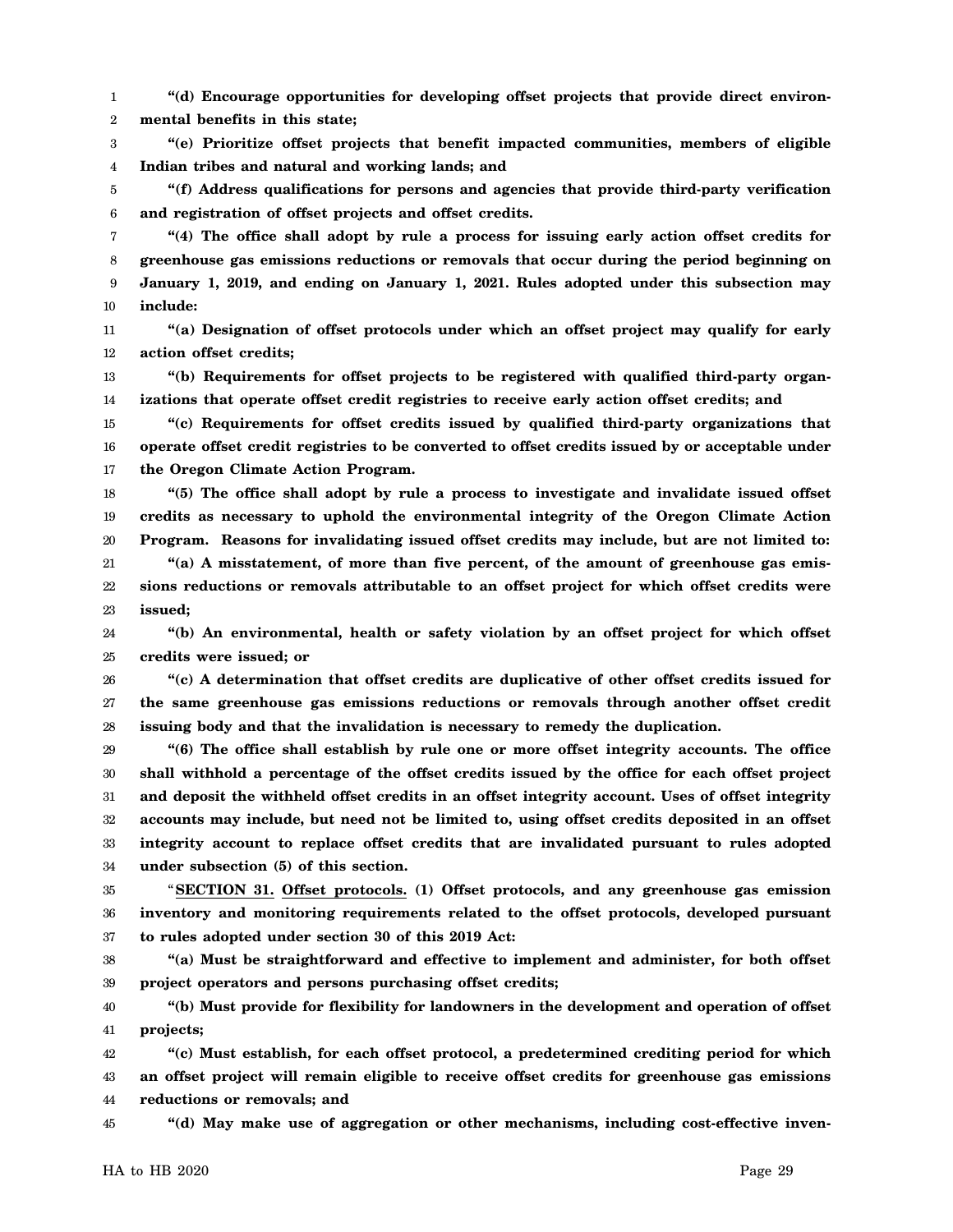1 2 **tory and monitoring provisions, to increase the development of offset projects by landowners across the broadest possible variety of types and sizes of lands.**

3 4 5 **"(2)(a) The Climate Policy Office shall collaborate and consult with the State Forestry Department in developing and monitoring offset protocols related to forestry. Offset protocols related to forestry that are developed pursuant to this subsection:**

6 7 **"(A) Must prioritize reforestation, avoided forest conversion and improved forest management.**

8 9 **"(B) Must, to the extent practicable, prioritize low-carbon-impact building materials and urban forestry.**

10 11 **"(C) Must have the ability to be administered consistently with the applicable state and local land use laws of Oregon.**

12 13 14 15 **"(D) May account for differences in forest management practices between private owners of forestland and state or other owners of nonfederal forestlands in establishing the baselines for the generation of offset credits by offset projects on the private, state or other nonfederal forestlands.**

16 17 18 19 **"(b) In developing offset protocols related to forestry, the office and the department shall consider ways to avoid significant net cumulative reductions, attributable to offset projects, in the regional supply of wood fiber available to wood products manufacturing facilities in this state.**

20 21 22 23 **"(c) The office and the department shall jointly convene a technical advisory committee to advise the office and the department in developing and monitoring offset protocols related to forestry. The technical advisory committee must include members with expertise in offset protocols related to forestry.**

24 25 26 27 28 **"(3) The office shall collaborate and consult with all relevant state agencies, including but not limited to the State Department of Agriculture and the Oregon Watershed Enhancement Board, in developing and monitoring offset protocols related to agriculture and conservation on natural and working lands. In developing offset protocols pursuant to this subsection, the office shall:**

29 **"(a) Consider developing offset protocols for:**

30 **"(A) Manure management that reduces methane emissions from agricultural operations;**

31 **"(B) Avoided grassland conversion; and**

32 33 **"(C) Other categories of offset projects that would otherwise result in the reduction of greenhouse gas emissions related to agricultural operations; and**

34 35 **"(b) Ensure that the offset protocols have the ability to be administered consistently with the applicable state and local land use laws of Oregon.**

36 37 38 **"(4) In developing any offset protocol related to a matter not addressed by subsections (2) and (3) of this section, the office shall convene a technical advisory committee composed of persons with expertise relevant to the development of the offset protocol.**

39 40 41 42 43 **"(5) The office shall regularly review and update offset protocols developed pursuant to rules adopted under section 30 of this 2019 Act. The reviews and updates of offset protocols shall include any updates, as necessary, to the methods or technologies used for measuring and monitoring the greenhouse gas emissions reductions or removals attributable to the offset projects addressed by the offset protocols.**

44 45 **"(6) Offset protocols shall be developed and updated by the office pursuant to the rulemaking provisions of ORS chapter 183.**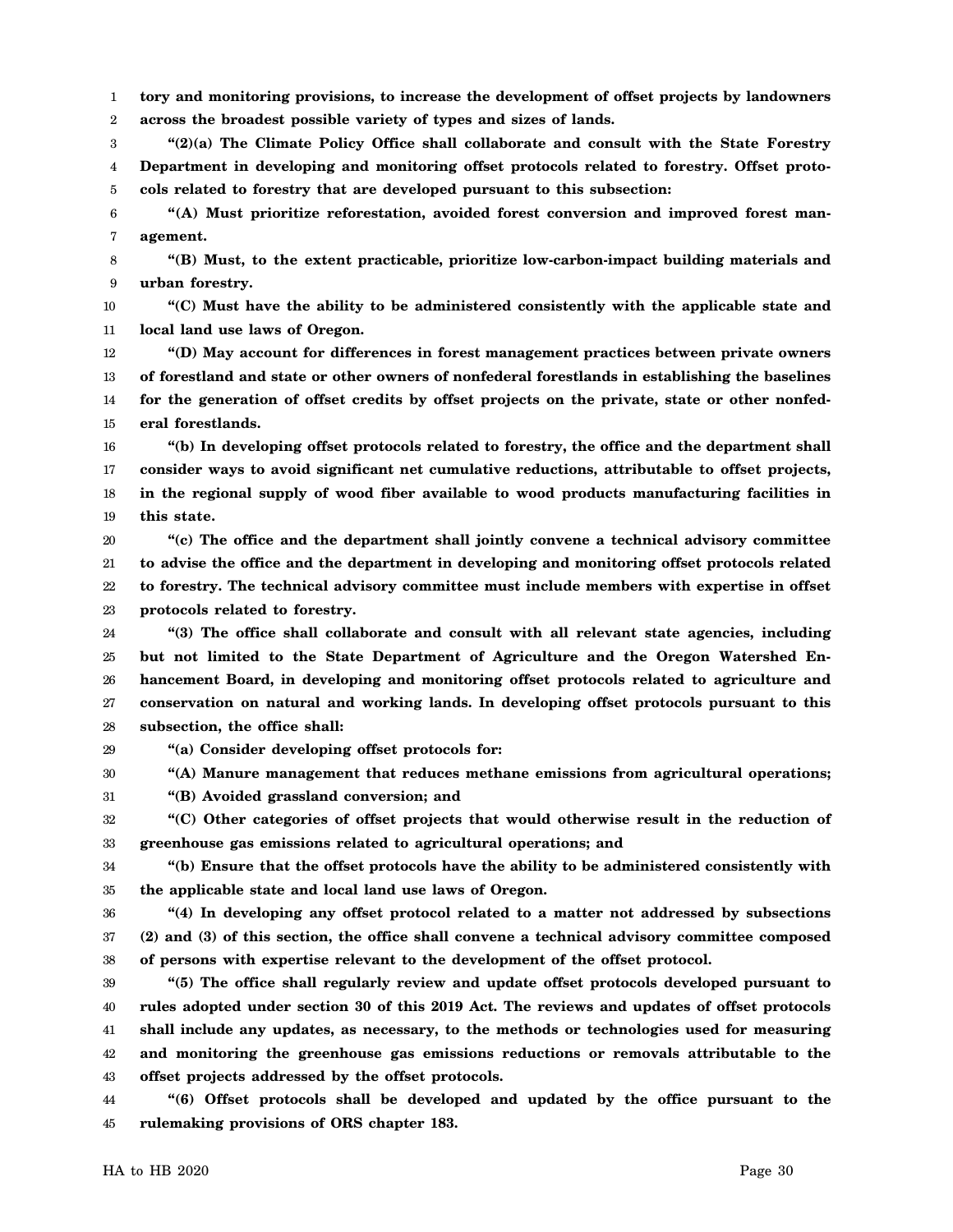1 2 3 "**SECTION 32. Offsets; consultation and reporting. (1) In developing and updating rules and offset protocols pursuant to sections 30 and 31 of this 2019 Act, the Climate Policy Office: "(a) Shall consult with and consider the recommendations of:**

4 5 6 **"(A) The State Department of Agriculture, the State Forestry Department, the Environmental Justice Task Force, the Oregon Watershed Enhancement Board, other relevant state agencies and eligible Indian tribes; and**

7 8 **"(B) Persons and agencies that provide third-party verification and registration of offset projects and offset credits; and**

9 10 11 **"(b) May contract with one or more persons or agencies that provide third-party verification and registration of offset projects and offset credits to assist in the development of offset protocols.**

12 13 14 15 16 17 18 19 **"(2) The office shall convene a compliance offsets program advisory committee to advise the office in developing and updating rules and offset protocols pursuant to sections 30 and 31 of this 2019 Act. The compliance offsets program advisory committee shall provide guidance to the office in designing the rules and offset protocols to promote offset projects that provide direct environmental benefits in this state and to prioritize offset projects that benefit impacted communities, members of eligible Indian tribes and natural and working lands. The office shall appoint at least one member to the advisory committee from each of the following groups:**

20 **"(a) Scientists;**

21 **"(b) Public health experts;**

22 **"(c) Carbon market experts;**

23 **"(d) Representatives of eligible Indian tribes;**

24 **"(e) Environmental justice advocates;**

25 **"(f) Labor and workforce representatives;**

26 **"(g) Forestry experts;**

27 **"(h) Agriculture experts;**

28 **"(i) Environmental advocates;**

29 **"(j) Conservation advocates; and**

30 **"(k) Dairy experts.**

31 32 33 34 **"(3)(a) No later than September 15 of the final year of each compliance period, the State Forestry Department, in collaboration with the office, shall submit a report to the Joint Committee on Climate Action that provides an analysis of the implementation in Oregon of offset protocols related to forestry. The report shall:**

35 36 37 38 **"(A) Describe the location and scope of offset projects in Oregon registered under offset protocols related to forestry developed pursuant to sections 30 and 31 of this 2019 Act for which offset credits have been issued under the Oregon Climate Action Program, to date, and the number of offset credits issued;**

39 40 **"(B) Describe forestry carbon offsets marketed, registered, transferred or sold, to date, by the State Forester under ORS 526.725, 530.050 and 530.500.**

41 42 43 **"(C) Include information and analysis of any cobenefits attributable to the forestry offset projects and forestry carbon offsets described under subparagraphs (A) and (B) of this paragraph; and**

44 45 **"(D) Identify and address any significant effects attributable to the forestry offset projects and forestry carbon offsets described in subparagraphs (A) and (B) of this paragraph**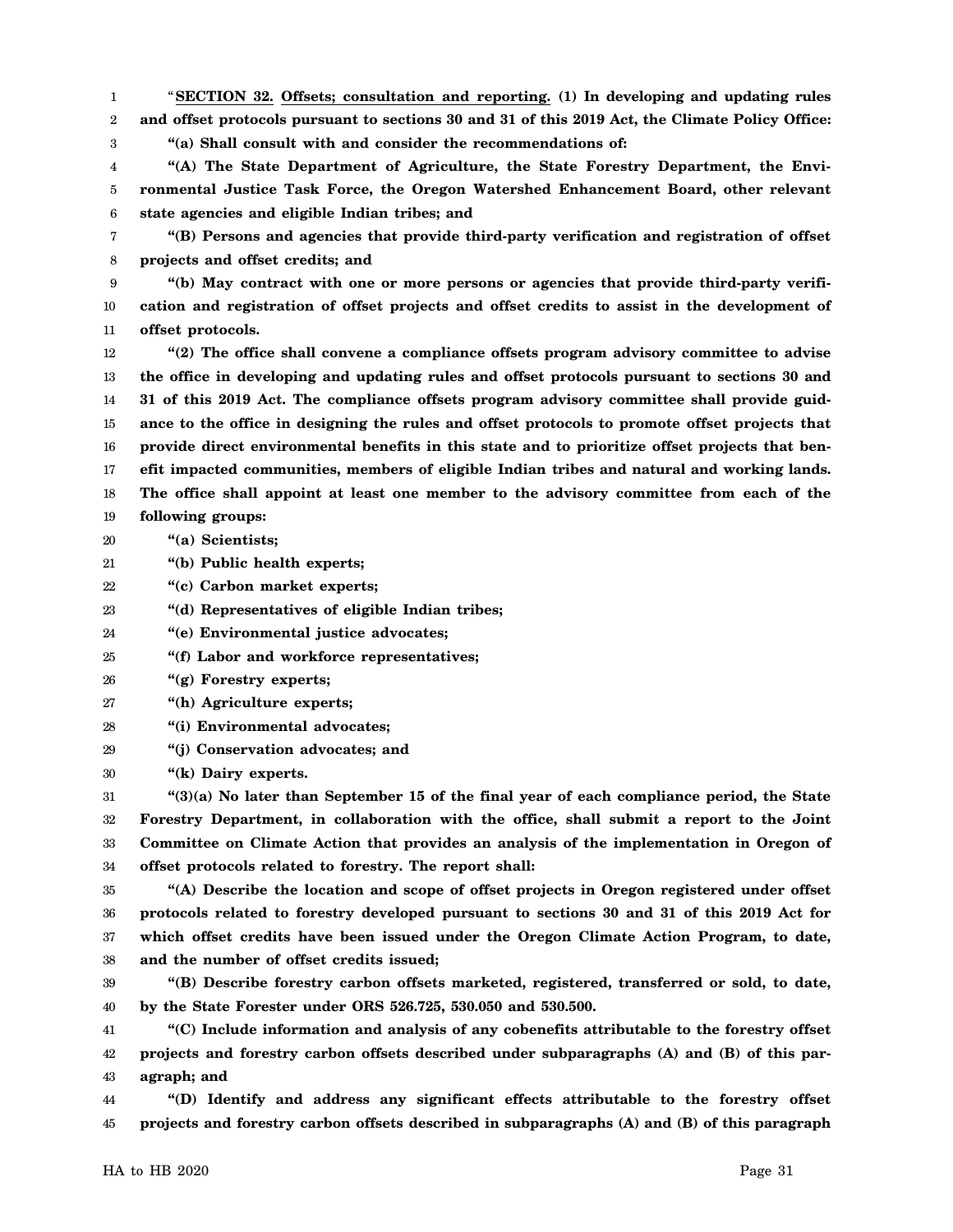1 2 **on the supply of wood fiber available from nonfederal forestlands to wood products manufacturing facilities in this state.**

3 4 **"(b) The information and analysis required under paragraph (a)(D) of this subsection shall include and consider:**

5 6 **"(A) Data identifying the exports and imports of logs harvested from nonfederal forestlands in Oregon; and**

7 8 9 **"(B) Significant effects attributable to the forestry offset projects and forestry carbon offsets on the supply of wood fiber that are applicable to specific geographic areas of this state.**

10 11 12 13 14 15 16 17 **"(c) The report required by this subsection may include recommendations by the State Forestry Department on whether a temporary suspension of acceptance of new offset project applications under offset protocols related to forestry developed pursuant to sections 30 and 31 of this 2019 Act is necessary to address any significant effects attributable to forestry offset projects on the supply of wood fiber available from nonfederal forestlands to wood products manufacturing facilities in this state. If the department recommends a temporary suspension, the recommendation must also include recommendations for measures to minimize adverse effects on landowners developing offset projects.**

18 19 20 21 22 23 24 "**SECTION 33. Methodology for designating impacted communities. (1) The Climate Policy Office, by rule and in consultation with the Portland State University Population Research Center, the Oregon Health Authority and other relevant state agencies and local agencies and officials, shall designate impacted communities. In carrying out this section, the office shall identify impacted communities based on a methodology that takes into consideration geographic, socioeconomic, historic disadvantage, public health and environmental hazard criteria. Impacted communities may include, but are not limited to:**

25 **"(a) Rural communities.**

26 **"(b) Coastal communities.**

27 28 29 30 **"(c) Areas with above-average concentrations of low-income households, historically disadvantaged households, high unemployment, high linguistic isolation, low levels of homeownership, high rent burden, sensitive populations or residents with low levels of educational attainment.**

31 32 **"(d) Areas disproportionately affected by environmental pollution and other hazards that can lead to negative public health effects, exposure or environmental degradation.**

33 34 35 **"(2) The methodology required by this section must give greater weight to those criteria that the office determines are the most accurate measurements of vulnerability to the impacts of climate change and ocean acidification.**

36 37 **"(3) The office shall review and update the methodology required by this section and the designation of impacted communities at least once every five years.**

38 39 "**SECTION 34. Auctions. (1) Except as provided in subsection (7) of this section, auctions of allowances are open to registered entities.**

40 **"(2) The Climate Policy Office shall hold auctions at least annually.**

41 **"(3) The office may engage:**

42 **"(a) A qualified, independent auction administrator to administer auctions; or**

43 44 **"(b) A qualified financial services administrator to conduct financial transactions related to the auction.**

45 **"(4) The office shall issue notice for an upcoming auction prior to the auction.**

HA to HB 2020 Page 32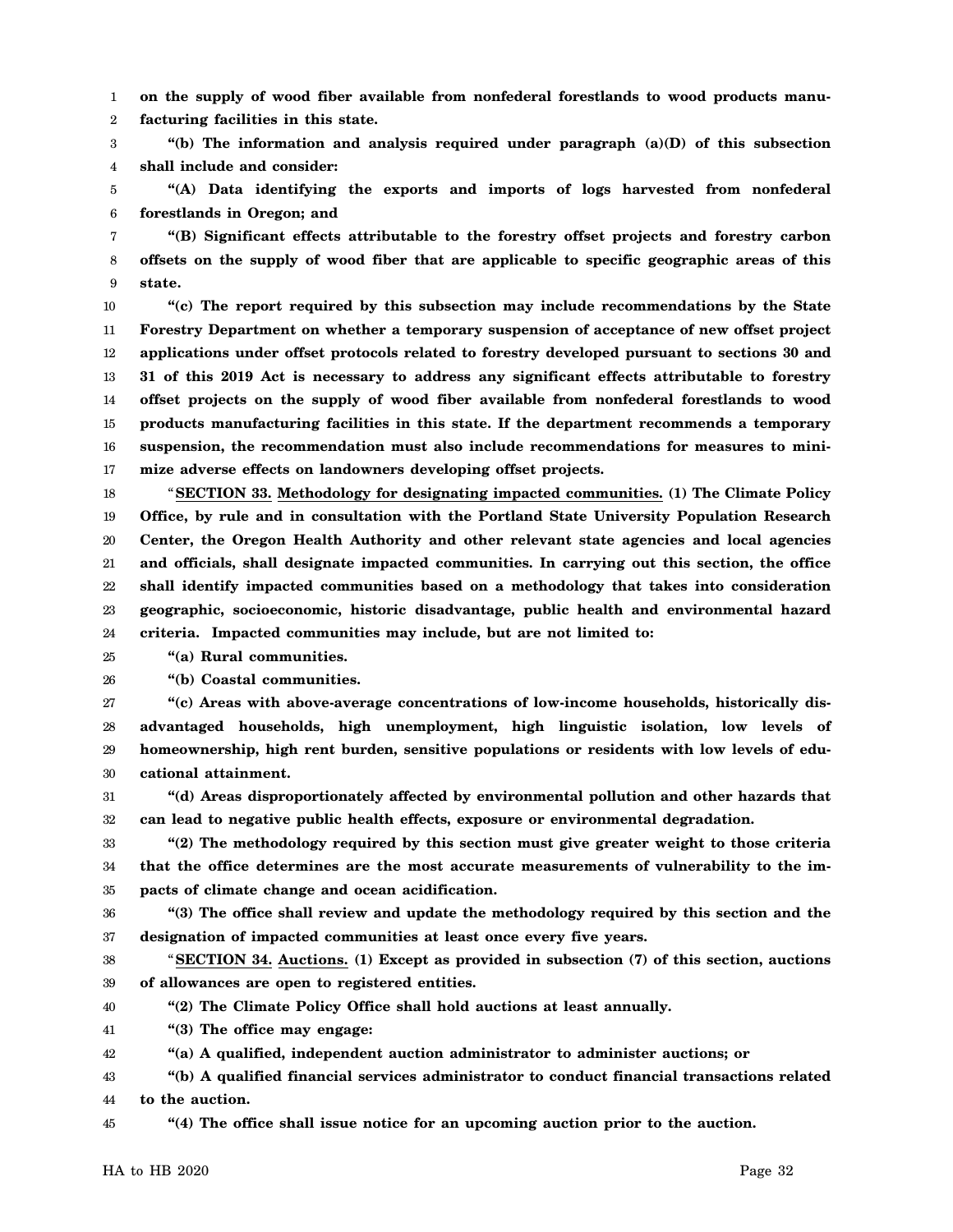1 **"(5) The office shall:**

16

2 3 **"(a) Set an auction floor price for 2021 and a schedule for the floor price to increase by a fixed percentage over inflation each calendar year.**

4 5 6 **"(b) Set an allowance price containment reserve floor price for 2021 and a schedule for the allowance price containment reserve floor price to increase by a fixed percentage over inflation each calendar year.**

7 8 9 10 11 12 **"(c) Set a hard price ceiling for 2021 and a schedule for the hard price ceiling to increase by a fixed percentage over inflation each calendar year, and adopt rules for making an unlimited number of allowances available for auction upon exceedance of the hard price ceiling. "(d) Take actions to minimize the potential for market manipulation and to guard against bidder collusion, including but not limited to specifying as holding limits the maximum number of allowances that may be held for use or trade by a registered entity at any time.**

13 14 15 **"(6) In setting the auction floor price, allowance price containment reserve floor price and hard price ceiling and adopting rules as required by subsection (5) of this section, the office shall consider:**

**"(a) Prevailing prices for carbon in other jurisdictions; and**

17 18 **"(b) Setting price requirements in a manner that enables the state to pursue linkage agreements pursuant to section 38 of this 2019 Act with other jurisdictions.**

19 20 21 22 23 **"(7) Sales of allowances from the allowance price containment reserve shall be conducted separately from the auction of other allowances for the purpose of addressing high costs of compliance instruments. Allowances unsold from the reserve sale must be made available again at future reserve sales. General market participants may not purchase allowances at reserve sales.**

24 25 26 27 28 29 30 31 **"(8)(a) If the hard price ceiling for an auction is reached, the office shall offer for sale, at the hard price ceiling, allowances from any reserve described in section 18 of this 2019 Act or established by rule pursuant to section 18 of this 2019 Act, as necessary to meet demand from covered entities and opt-in entities. If the supplies of all allowances from all reserves are exhausted and additional sales of allowances are necessary for one or more covered entities or opt-in entities to fulfill a compliance obligation, the office may sell price ceiling allowances in addition to the allowances available in the annual allowance budget at the hard price ceiling.**

32 33 34 **"(b) The proceeds from any sales of allowances pursuant to this subsection shall be paid to the Oregon Department of Administrative Services and deposited with the State Treasurer to be credited as follows:**

35 36 37 **"(A) All moneys that constitute revenues described in Article IX, section 3a, of the Oregon Constitution, shall be credited to the Transportation Decarbonization Investments Account established in section 42 of this 2019 Act;**

38 39 "(B) All moneys that constitute revenues described in Article VIII, section  $2 \left(1\right)$  (g), of the **Oregon Constitution, shall be credited to the Common School Fund; and**

40 41 42 43 **"(C) Moneys remaining after meeting the requirements of subparagraphs (A) and (B) of this paragraph shall be credited to the Oregon Climate Action Program Operating Fund established under section 39 of this 2019 Act, to be used only as described in section 39 (4) of this 2019 Act.**

44 45 **"(9) The proceeds of an auction shall be paid to the Oregon Department of Administrative Services and deposited with the State Treasurer to be credited as follows:**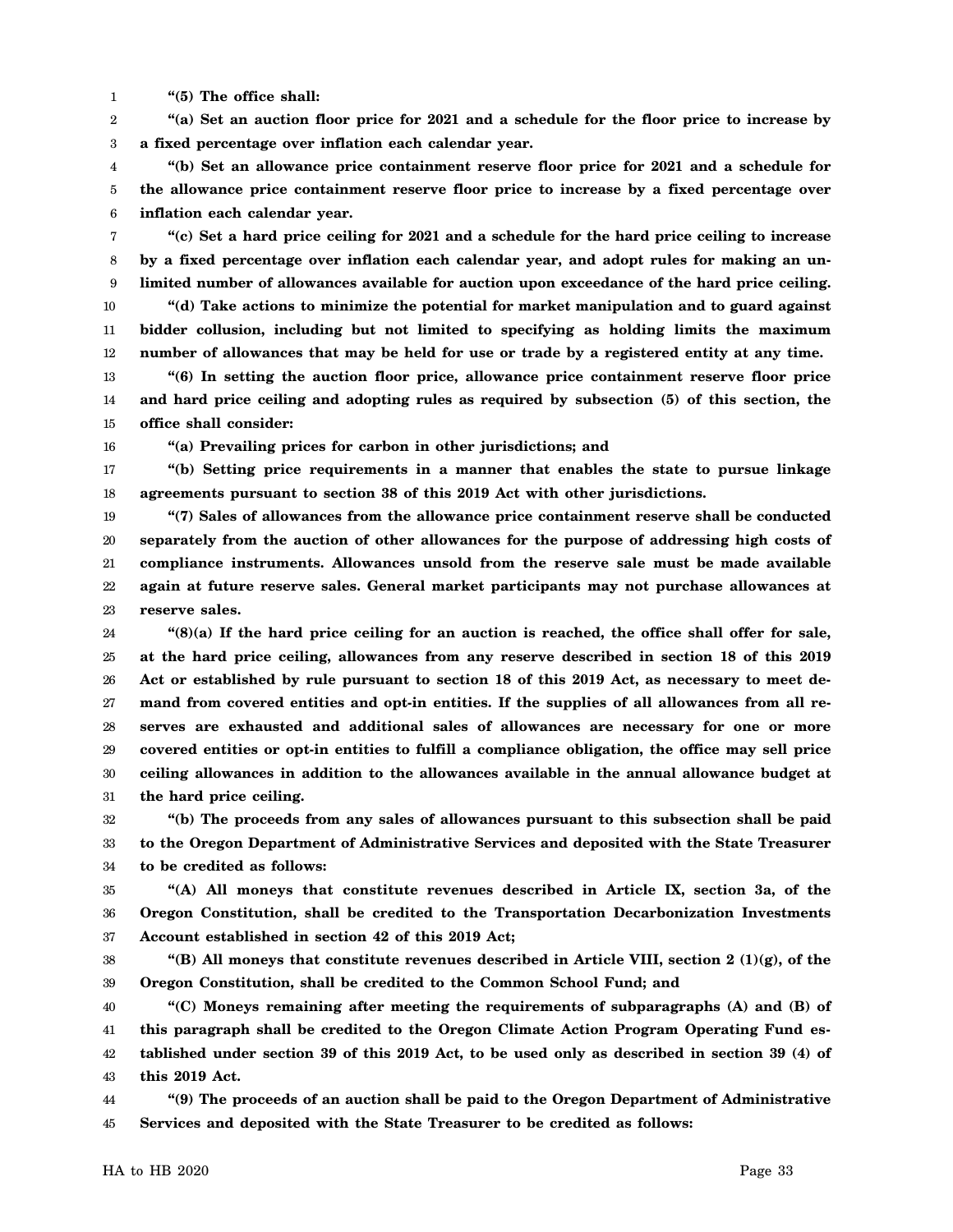1 2 3 4 **"(a) Auction proceeds from the sale of allowances consigned to the state for auction by a natural gas utility pursuant to section 23 of this 2019 Act shall be credited to the appropriate trust account established by the Public Utility Commission pursuant to section 65 of this 2019 Act; and**

5 6 **"(b) Auction proceeds payable to the state shall be credited to the Auction Proceeds Distribution Fund established under section 35 of this 2019 Act.**

**"(10) The office may adopt rules necessary to administer auctions.**

8 9 10 "**SECTION 35. Auction Proceeds Distribution Fund. (1) The Auction Proceeds Distribution Fund is established in the State Treasury, separate and distinct from the General Fund.**

11 12 13 **"(2) The Auction Proceeds Distribution Fund shall consist of moneys transferred to the fund under section 34 of this 2019 Act. Interest earned by the fund shall be credited to the fund.**

14 15 16 **"(3) The Climate Policy Office shall certify the amount of moneys deposited in the Auction Proceeds Distribution Fund available for distribution and shall cause the moneys to be distributed as follows:**

17 18 19 **"(a) All moneys that constitute revenues described in Article IX, section 3a, of the Oregon Constitution, shall be transferred to the Transportation Decarbonization Investments Account established in section 42 of this 2019 Act;**

20 21 **"(b) All moneys that constitute revenues described in Article VIII, section 2 (1)(g), of the Oregon Constitution, shall be transferred to the Common School Fund;**

22 23 24 25 **"(c) An amount necessary for administration of sections 7, 8, 9, 10, 11, 12, 14, 15 to 40 and 54 to 59 of this 2019 Act and rules adopted pursuant to sections 7, 8, 9, 10, 11, 12, 14, 15 to 40 and 54 to 59 of this 2019 Act shall be transferred to the Oregon Climate Action Program Operating Fund established under section 39 of this 2019 Act; and**

26 27 28 **"(d) Moneys remaining after the transfers under paragraphs (a) to (c) of this subsection shall be transferred to the Climate Investments Fund established under section 46 of this 2019 Act.**

29 30 31 32 33 34 "**SECTION 36. Annual Oregon Climate Action Program report. The Climate Policy Office shall annually submit a report in the manner provided by ORS 192.245 to the Joint Committee on Climate Action detailing activity during the compliance period under the market-based compliance mechanism adopted by the office by rule under section 16 of this 2019 Act. A report required by this section must include, but need not be limited to, aggregated information on the following for the compliance period:**

35 36 37 **"(1) The number of allowances bought and sold at each auction held and all auction prices, including the floor and ceiling prices, for the allowances bought and sold at each auction;**

38 39 **"(2) The beginning and ending balances of all auction holding accounts and reserves held by the office;**

40 41 42 43 44 **"(3) The anthropogenic greenhouse gas emissions reductions achieved during the compliance period and progress made toward achieving a reduction in total anthropogenic greenhouse gas emissions levels to at least 45 percent below 1990 levels by 2035 and a reduction in total anthropogenic greenhouse gas emissions levels to at least 80 percent below 1990 emissions levels by 2050; and**

45 **"(4) The estimated impacts of the Oregon Climate Action Program on fuel prices, and on**

HA to HB 2020 Page 34

7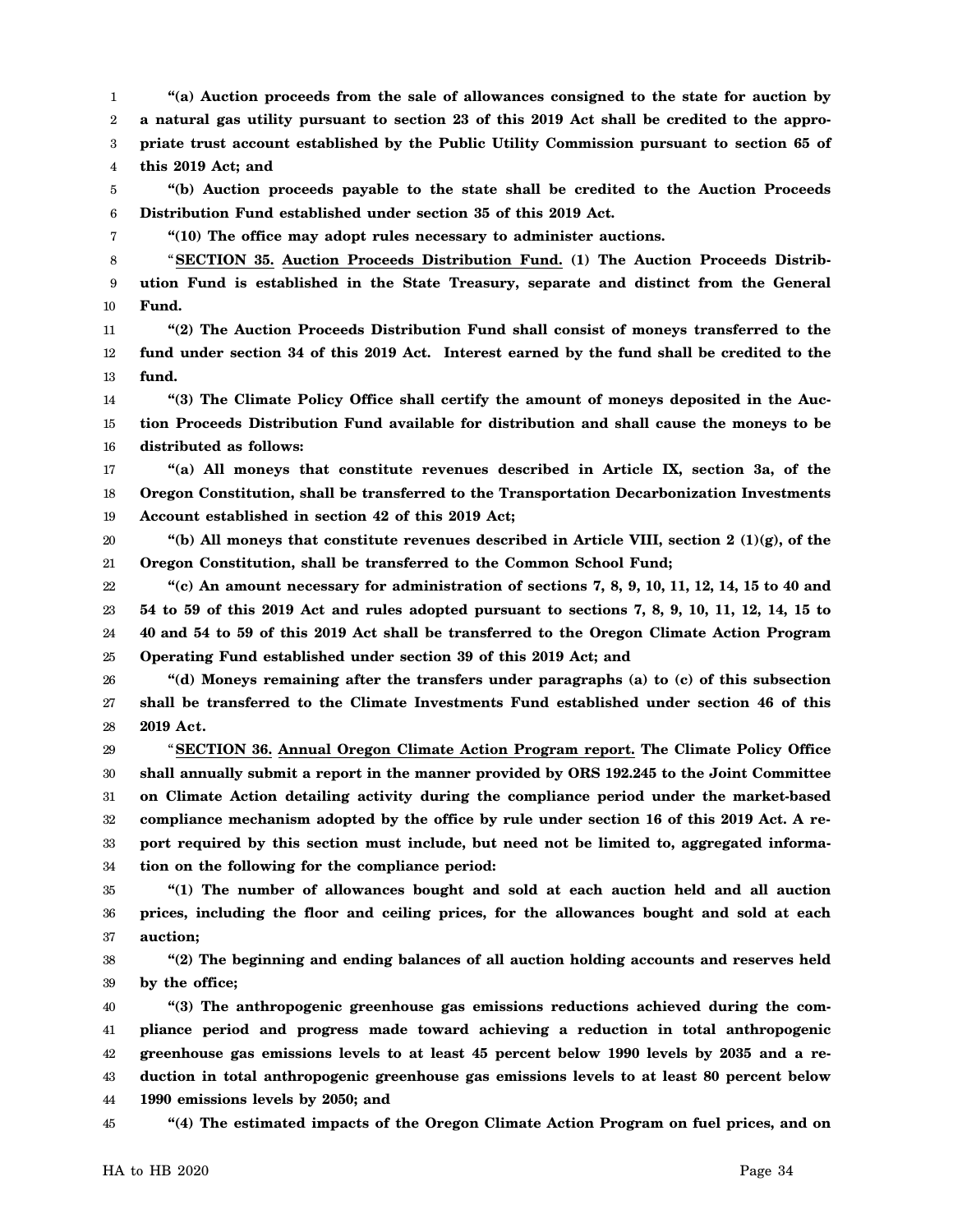1 **electricity and natural gas bills, in Oregon.**

2 3 4 5 6 7 8 "**SECTION 37. Participation in nonprofit corporation for administrative and technical support. (1) It is the intent of the Legislative Assembly that the State of Oregon pursue membership on the board of directors of, participation in and the receipt of services from a nonprofit corporation established for the purpose of providing administrative and technical support to state and provincial greenhouse gas emissions trading programs, through which the nonprofit corporation provides for enhanced security, enhanced effectiveness of greenhouse gas emissions trading program infrastructure and lower administrative costs.**

9 10 11 12 13 14 **"(2) The Governor may enter into agreements to secure membership for the State of Oregon on the board of directors of the nonprofit corporation described in subsection (1) of this section, and to access the benefits of the administrative and technical support provided by the nonprofit corporation, including but not limited to access to an auction platform, allowance tracking systems, market monitoring services, financial services administration and other administrative services.**

15 16 17 18 **"(3) An agreement authorized under this section to secure membership on the board of directors of the nonprofit corporation described in subsection (1) of this section or to receive the services provided by the nonprofit corporation does not constitute a linkage agreement pursuant to section 38 of this 2019 Act.**

19 20 21 "**SECTION 38. Linkage with market-based compliance mechanisms in other jurisdictions. (1) In adopting and implementing rules under sections 15 to 40 of this 2019 Act, the Climate Policy Office shall:**

22 23 **"(a) Consider market-based compliance mechanisms designed to reduce greenhouse gas emissions in other jurisdictions; and**

24 **"(b) Provide for implementation of the Oregon Climate Action Program in a manner that:**

25 **"(A) Avoids double counting of greenhouse gas emissions or emissions reductions; and**

26 27 **"(B) Enables the state to pursue linkage agreements pursuant to this section with other jurisdictions.**

28 29 30 31 32 33 **"(2) The State of Oregon may not link the market-based compliance mechanism established pursuant to sections 15 to 40 of this 2019 Act and rules adopted under sections 15 to 40 of this 2019 Act with the market-based compliance mechanism of any other jurisdiction unless the office notifies the Governor that the office intends to link the market-based compliance mechanism and the Governor approves the proposed linkage agreement by making the following findings, as applicable to the proposed linkage agreement:**

34 35 36 37 38 **"(a) The jurisdiction with which the office proposes to enter an agreement to link has adopted program requirements for greenhouse gas emission reductions that are consistent with those required by sections 15 to 40 of this 2019 Act and will not have the effect of undermining the greenhouse gas emissions reductions or removals required or effectuated by the Oregon Climate Action Program;**

39 40 41 42 **"(b) Under the proposed linkage agreement, the State of Oregon has sufficient authority to enforce sections 15 to 40 of this 2019 Act against any person subject to regulation under sections 15 to 40 of this 2019 Act, including any person located within the linking jurisdiction, to the maximum extent permitted by law;**

43 44 45 **"(c) The proposed linkage agreement provides for enforcement of applicable laws by the Climate Policy Office or by the linking jurisdiction of program requirements that are consistent with those required by sections 15 to 40 of this 2019 Act; and**

HA to HB 2020 Page 35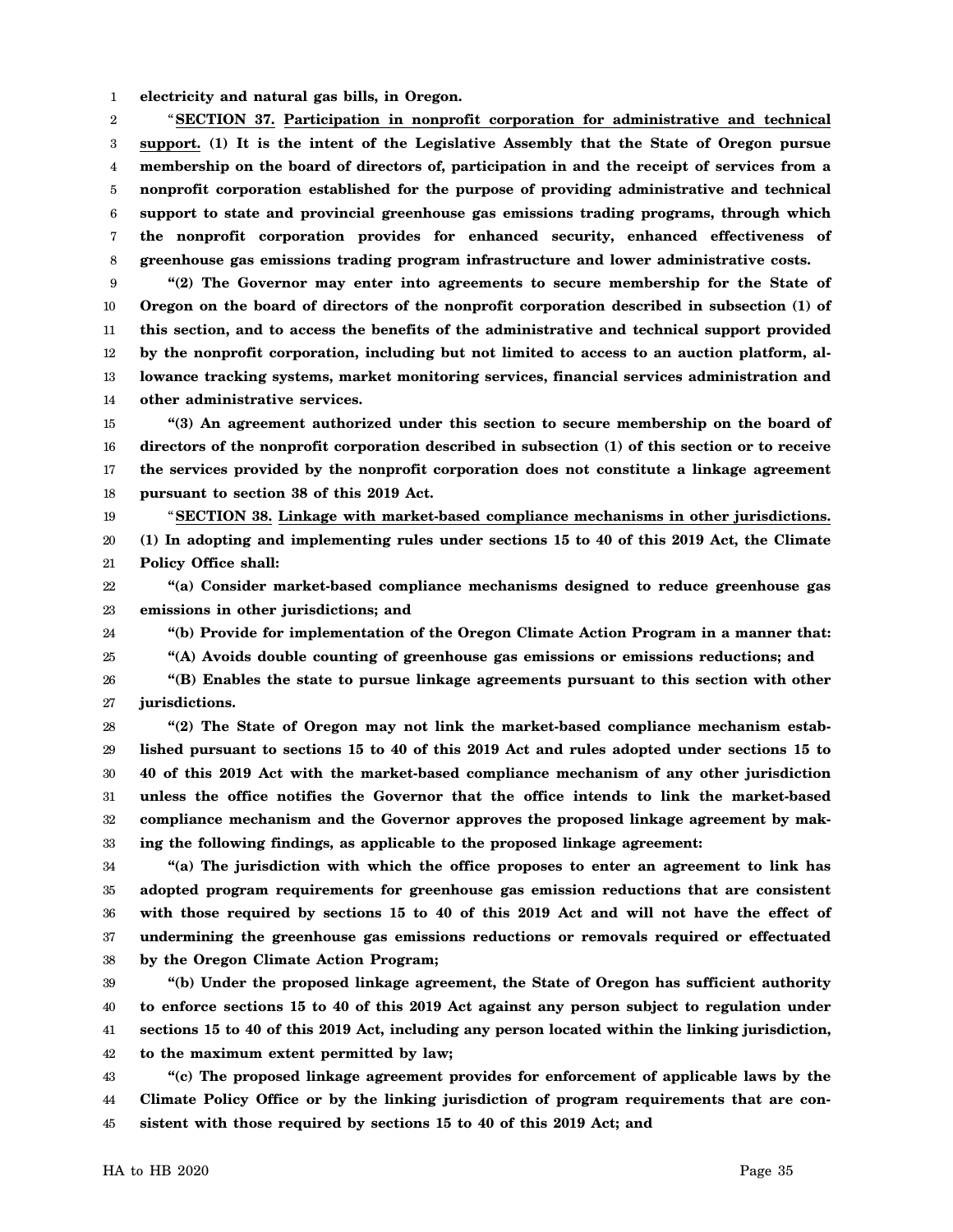1 2 3 4 **"(d) The proposed linkage agreement and any related engagement by the State of Oregon of an independent third-party organization to provide administrative or technical services to support the implementation of sections 15 to 40 of this 2019 Act will not impose any significant liability on the state or any state agency for any failure associated with the linkage.**

5 6 7 8 **"(3) The Governor shall issue findings pursuant to subsection (2) of this section within 45 days of receiving a notice from the office that the office intends to link the market-based compliance mechanism and shall provide the findings to the Legislative Assembly. The Governor, in making the findings, shall consider the advice of the Attorney General.**

9 10 11 **"(4) The State of Oregon may not enter a finalized linkage agreement unless the office has first provided a report on the proposed linkage agreement to the Joint Committee on Climate Action. The report shall include:**

12 **"(a) A description of the scope of the proposed linkage agreement;**

13 **"(b) An analysis by the office of the proposed linkage agreement; and**

14 15 **"(c) The findings issued by the Governor pursuant to subsections (2) and (3) of this section.**

16 17 18 19 20 21 "**SECTION 39. Operating fund. (1) The Oregon Climate Action Program Operating Fund is established in the State Treasury, separate and distinct from the General Fund. Interest earned by the Oregon Climate Action Program Operating Fund shall be credited to the fund. Moneys in the Oregon Climate Action Program Operating Fund are continuously appropriated to the Oregon Department of Administrative Services for use by the Climate Policy Office in the performance of the duties, functions and powers vested in the office by law.**

22 **"(2) The Oregon Climate Action Program Operating Fund shall consist of:**

23 **"(a) Moneys deposited in the fund pursuant to sections 12, 34 and 35 of this 2019 Act;**

24 25 **"(b) Moneys appropriated or otherwise transferred to the fund by the Legislative Assembly; and**

26

**"(c) Other moneys deposited in the fund from any source.**

27 28 29 **"(3) Civil penalties deposited in the fund under section 12 of this 2019 Act shall be deposited in a separate subaccount created in the fund and must be used only for providing technical assistance to covered entities and opt-in entities.**

30 31 32 **"(4) The proceeds from sales of allowances at the hard price ceiling pursuant to section 34 (8) of this 2019 Act shall be deposited in a separate subaccount created in the fund and must be used by the office only for the purchase and retirement of offset credits.**

33 34 35 36 37 38 39 40 "**SECTION 40. Public records law; application. (1) The Legislative Assembly finds and declares that it is the policy of this state that the market-based compliance mechanism of the Oregon Climate Action Program operate free of abuse and disruptive activity. It is therefore the intent of the Legislative Assembly that the provisions of this section and sections 16 (3), 34, 36, 37 and 38 of this 2019 Act be implemented in a manner necessary to prevent fraud, abuse or market manipulation to the greatest extent possible while upholding the public interest in transparency in public process and government through making certain market activity information available in aggregated form.**

41 42 43 44 45 **"(2) The following information obtained by the State of Oregon pursuant to sections 15 to 40 of this 2019 Act, or rules adopted pursuant to sections 15 to 40 of this 2019 Act, shall be treated as confidential business information, is exempt from disclosure under the public records law, ORS 192.311 to 192.478, and may not be disclosed to any person or entity except as provided in subsection (3) or (4) of this section:**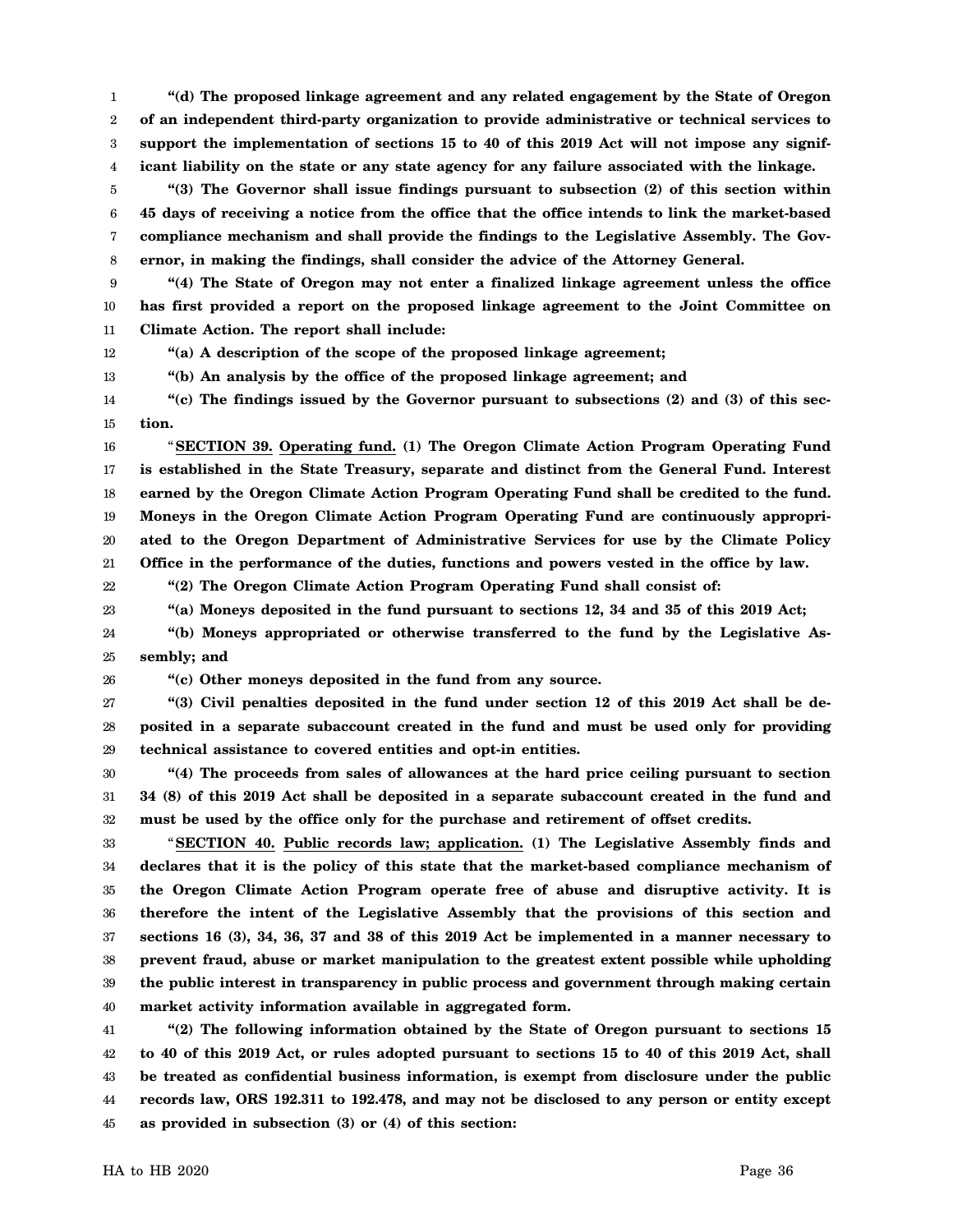1 2 3 **"(a) Individually identifiable information related to a registered entity's application to participate, and participation, in auctions held under section 34 of this 2019 Act, including but not limited to bid activity and auction results for the registered entity.**

4 5 6 **"(b) Other individually identifiable information not described in paragraph (a) of this subsection related to the holding, transfer or surrender of compliance instruments by registered entities.**

7 8 9 **"(c) Any individually identifiable information on the manufacturing output of goods, other than emissions data submitted under ORS 468A.280, obtained by the Climate Policy Office as necessary to administer and implement sections 24, 25, 26 and 29 of this 2019 Act.**

10 11 **"(3) Information described in subsection (2) of this section may be used and disclosed in aggregated form.**

12 13 14 15 16 17 18 **"(4) This section does not prohibit the disclosure of information between the Climate Policy Office and other agencies of the executive department, as defined in ORS 174.112, jurisdictions with which the State of Oregon has entered into a linkage agreement under section 38 of this 2019 Act or persons engaged by the State of Oregon to provide administrative or technical services to support implementation of sections 15 to 40 of this 2019 Act if the disclosure is necessary for purposes of the administration and implementation of sections 15 to 40 of this 2019 Act.**

19 20 21 22 23 **"(5) Any person to whom information described in subsection (2) of this section is disclosed under subsection (4) of this section shall treat the information as confidential business information, exempt from disclosure under the public records law, ORS 192.311 to 192.478. Redisclosure of individually identifiable information outside the Climate Policy Office remains subject to the provisions of this section.**

# " **INVESTMENT OF STATE PROCEEDS FROM OREGON CLIMATE ACTION PROGRAM AUCTIONS**

"**(Transportation Decarbonization Investments Account)**

29 "**SECTION 41. Definitions. As used in sections 41 to 45 of this 2019 Act:**

**"(1) 'Eligible Indian tribe' has the meaning given that term in section 15 of this 2019 Act.**

31 32 **"(2) 'Impacted community' has the meaning given that term in section 15 of this 2019 Act.**

33 34 **"(3) 'Metropolitan planning organization' has the meaning given that term in ORS 197.629.**

35 36 37 38 "**SECTION 42. Transportation Decarbonization Investments Account. (1) The Transportation Decarbonization Investments Account is established as a separate account within the State Highway Fund. Interest earned by the Transportation Decarbonization Investments Account shall be credited to the account.**

39 40 41 **"(2) Moneys in the Transportation Decarbonization Investments Account are continuously appropriated to the Department of Transportation for the purposes described in subsections (4) and (5) of this section and sections 43 and 44 of this 2019 Act.**

42 43 **"(3) The Transportation Decarbonization Investments Account consists of moneys deposited in the account under sections 34 and 35 of this 2019 Act.**

44 45 **"(4) Of the moneys deposited in the Transportation Decarbonization Investments Account each biennium:**

30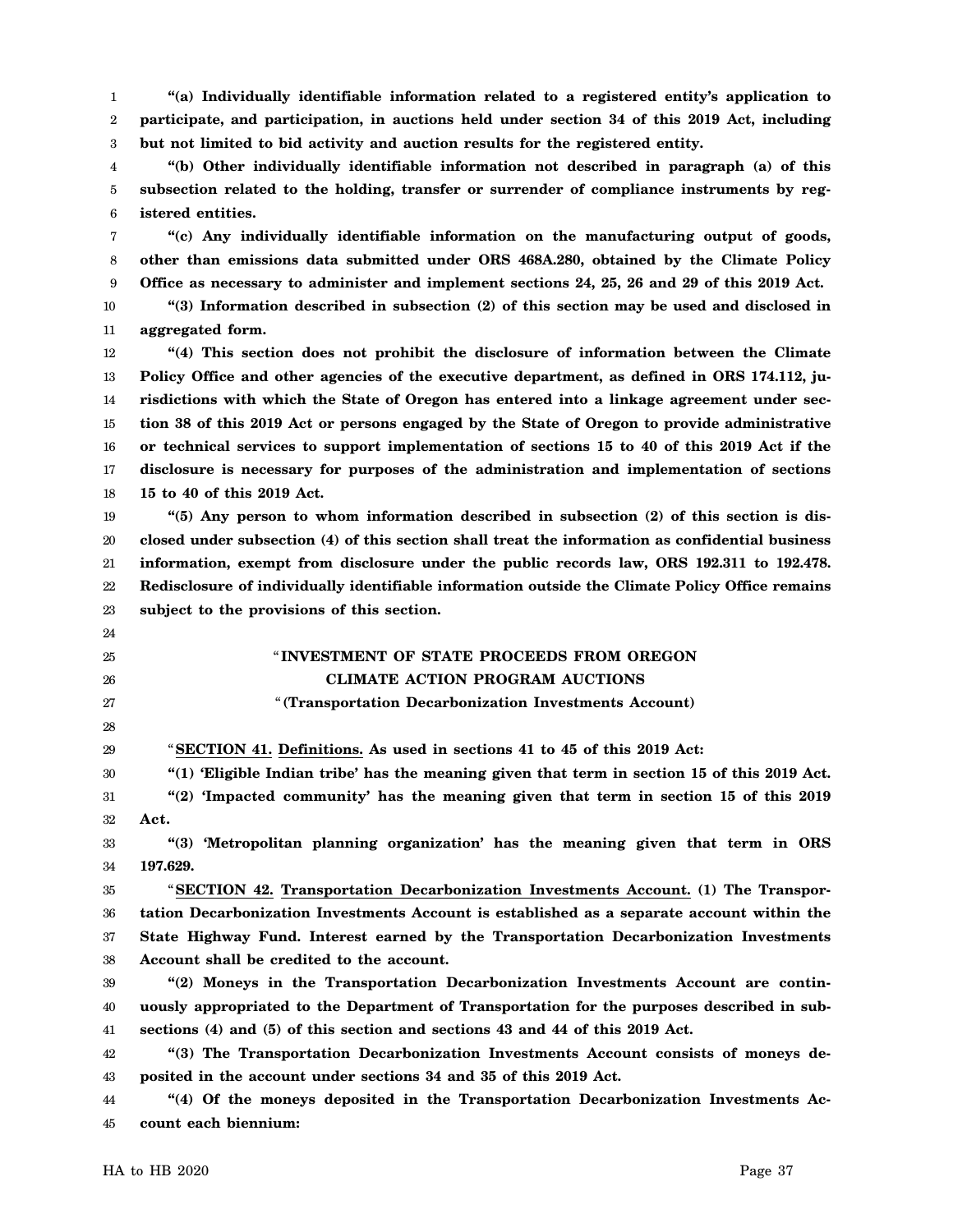1 2 3 **"(a) 50 percent shall be used by the Department of Transportation for transportation projects selected by the Oregon Transportation Commission pursuant to section 44 of this 2019 Act; and**

4 5 6 **"(b) 50 percent shall be used to provide grants for transportation projects pursuant to sections 43 and 44 of this 2019 Act and to provide technical assistance, which may include grant writing assistance, to applicants for and recipients of the grants.**

7 8 9 **"(5) The amount of moneys used to provide technical assistance under subsection (4)(b) of this section may not exceed one percent of the amount of moneys deposited in the account each biennium.**

10 11 12 **"(6) Expenditures from the Transportation Decarbonization Investments Account shall, to the extent feasible and consistent with law, be in addition to and not in replacement of any existing allocation or appropriation for transportation projects.**

13 14 **"(7) Examples of uses of moneys deposited in the Transportation Decarbonization Investments Account may include, but are not limited to, uses related to:**

15 16 17 18 **"(a) Enhancing roadway drainage, improving slope stability, investment in the safe routes to schools program established under ORS 184.741, the repower, retrofit or replacement of certain diesel engines, reducing vehicle miles traveled through bike, pedestrian or other multimodal improvements and traffic signal optimization; and**

19 20 21 **"(b) Increasing the resilience of transportation infrastructure and evacuation routes against the effects of climate change, extreme precipitation, sea level rise, and extreme temperatures and wildfires.**

22 23 24 25 "**SECTION 43. Grant program. (1) The Department of Transportation may provide, pursuant to section 44 of this 2019 Act and from moneys in the Transportation Decarbonization Investments Account established under section 42 of this 2019 Act, grants for transportation projects to cities, counties and metropolitan planning organizations.**

26 27 28 **"(2)(a) The department shall adopt rules specifying the competitive process by which a city, county or metropolitan planning organization may apply for a grant under this section and prescribing the terms and conditions of grants.**

29 30 **"(b) In adopting rules under this section, the department shall consult with the Oregon Climate Board established under section 7 of this 2019 Act.**

31 32 33 "**SECTION 44. Selection of transportation projects. (1) The Oregon Transportation Commission shall select the transportation projects to be funded with moneys in the Transportation Decarbonization Investments Account established under section 42 of this 2019 Act.**

34 35 36 37 38 **"(2) A transportation project may not be funded with moneys in the Transportation Decarbonization Investments Account unless the commission determines that the transportation project furthers one or more of the purposes set forth in section 14 of this 2019 Act and that the project may constitutionally be funded by revenues described in Article IX, section 3a, of the Oregon Constitution.**

39 40 **"(3) Prior to selecting transportation projects, the commission shall seek input from the applicable area commission on transportation.**

41 42 **"(4) In selecting transportation projects, the Oregon Transportation Commission shall consider whether a proposed transportation project:**

43 44 **"(a) Will further the objectives of the statewide transportation strategy on greenhouse gas emissions adopted by the commission pursuant to ORS 184.617;**

45 **"(b) Will further the objectives of the biennial climate action investment plan delivered**

HA to HB 2020 Page 38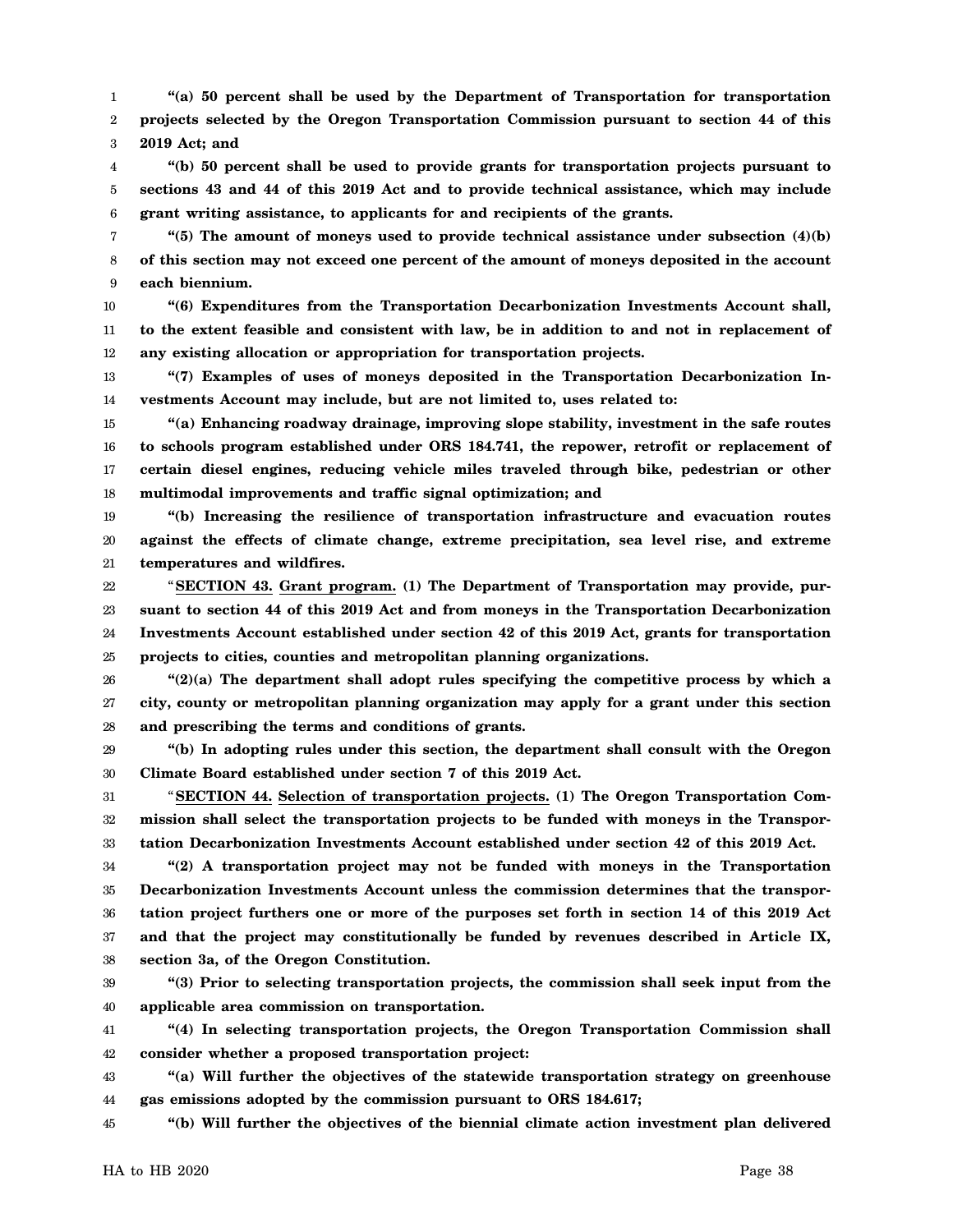1 **by the Climate Policy Office under section 57 of this 2019 Act; and**

2 3 **"(c) Is consistent with or complements investments that may be funded by moneys in the Climate Investments Fund established under section 46 of this 2019 Act.**

4 5 **"(5) In selecting transportation projects, the commission shall give priority to projects that:**

**"(a) Benefit impacted communities.**

**"(b) Complement efforts to achieve and maintain local air quality.**

8 9 10 **"(c) Provide opportunities for businesses that are owned by members of impacted communities and eligible Indian tribes to participate in and benefit from statewide efforts to reduce greenhouse gas emissions.**

11 12 **"(d) Promote low carbon economic development opportunities and the creation of jobs that sustain living wages.**

13 **"(e) Will facilitate:**

6 7

14 15 16 **"(A) The implementation of land use and transportation scenarios required to be adopted by metropolitan service districts under section 37, chapter 865, Oregon Laws 2009, and that have been approved by the Land Conservation and Development Commission; or**

17 18 19 20 **"(B) The planning, development or implementation of land use and transportation scenarios by local governments and metropolitan planning organizations in accordance with the guidelines established by the Department of Transportation and the Department of Land Conservation and Development under ORS 184.893.**

21 22 23 **"(f) Will, to the greatest extent practicable, serve to conserve, restore, preserve and enhance adjacent natural resources through the use of roadside vegetation in a manner designed to:**

24 **"(A) Minimize soil erosion;**

25 **"(B) Improve or maintain slope stability;**

26 **"(C) Reduce storm water runoff volume and velocity;**

27 **"(D) Promote water conservation and plant survivability; and**

28 29 **"(E) Otherwise best address the full range of impacts associated with the use of the roadside vegetation.**

30 **"(6) In selecting transportation projects, the commission shall:**

31 32 **"(a) Strive to provide for a balanced distribution over time of moneys in the Transportation Decarbonization Investments Account:**

**"(A) Among all geographic areas of this state; and**

34 35 36 **"(B) To the extent practicable, in a manner that provides equal funding support between transportation projects that result in greenhouse gas emissions reductions and transportation projects that support climate change adaptation; and**

37 38 39 40 **"(b) To the extent practicable, provide for a distribution of moneys in the Transportation Decarbonization Investments Account during each biennium that considers the requirements of fairness and proportionality required by Article IX, section 3a (3), of the Oregon Constitution.**

41 42 43 44 45 **"(7) If a transportation project is eligible only in part to be funded by moneys deposited in the Transportation Decarbonization Investments Account, the transportation project may also be eligible to receive funding through the allocation of moneys in the Climate Investments Fund established in section 46 of this 2019 Act for those portions of the transportation project that may not be constitutionally funded by revenues described in Article IX, section**

33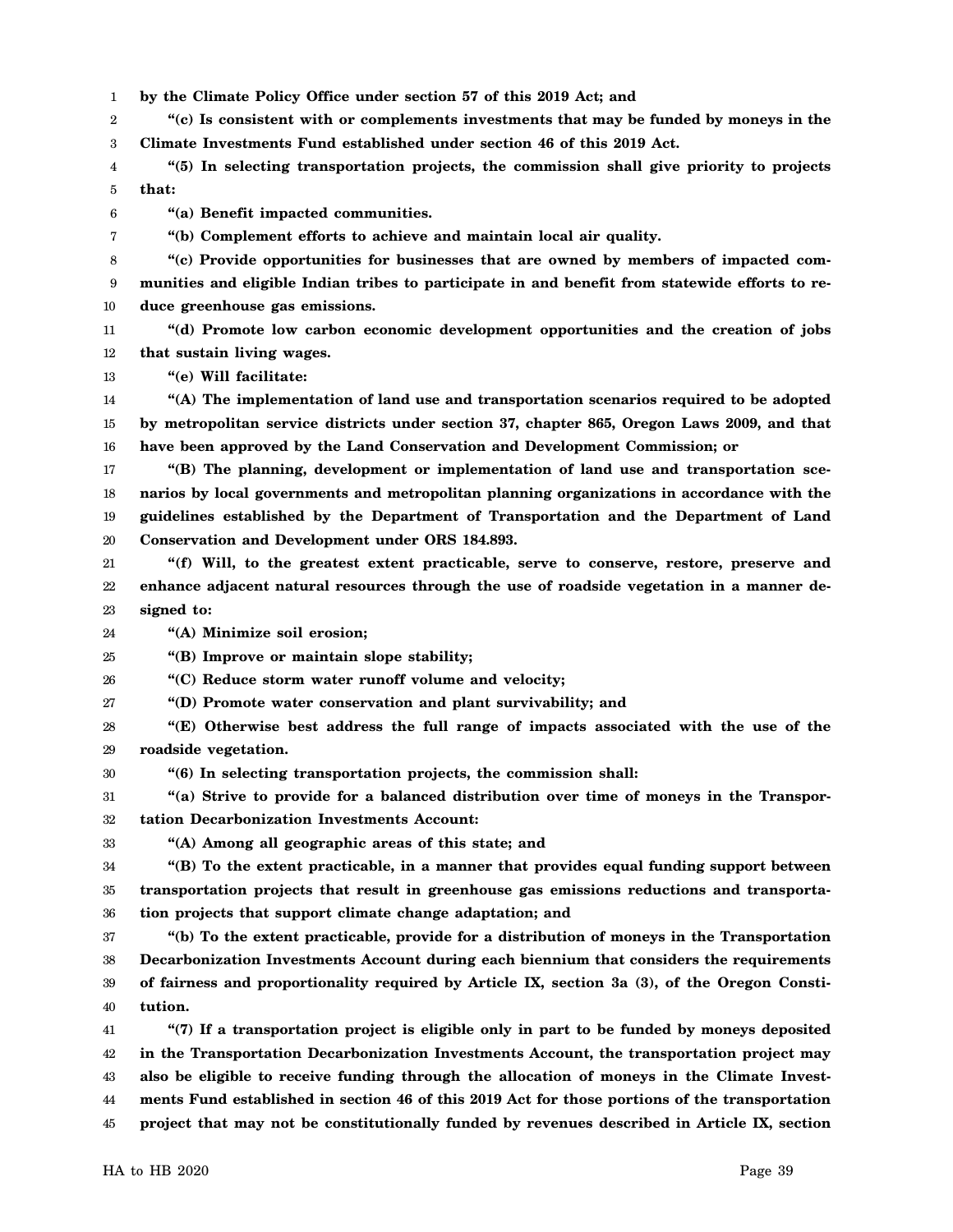1 **3a, of the Oregon Constitution.**

2 3 **"(8) Transportation projects selected by the commission under this section are subject to the provisions of section 50 of this 2019 Act.**

4 5 "**SECTION 45. Procurement provisions related to transportation projects. (1) As used in this section:**

6 7 8 **"(a) 'Building materials' means asphalt, cement, concrete or any other aggregate product, aluminum, steel, iron, coatings for steel and iron, glass, manufactured wood products and copper.**

9 **"(b) 'Contracting agency' has the meaning given that term in ORS 279A.010.**

10 **"(c) 'Nursery stock' has the meaning given that term in ORS 571.005.**

11 12 **"(d) 'Oregon Climate Action Program' has the meaning given that term in section 15 of this 2019 Act.**

13 **"(e) 'State contracting agency' has the meaning given that term in ORS 279A.010.**

14 15 **"(f) 'Subject to a carbon pricing program' means a building materials manufacturer whose emissions from the manufacture of goods:**

16 17 18 **"(A) Are subject to a tax or governmental regulatory program that has the effect of placing a price on greenhouse gas emissions and that is at least as stringent as the Oregon Climate Action Program, as determined by the Climate Policy Office by rule; or**

19 20 21 **"(B) Are directly regulated by the jurisdiction where the manufacturing facility is located for the greenhouse gas emissions attributable to the manufacturing of goods at the facility operated by the manufacturer.**

22 23 24 25 26 27 **"(2) Notwithstanding provisions of law requiring a contracting agency to award a contract to the lowest responsible bidder or best proposer or provider of a quotation, and except as provided in subsection (4) of this section or as prohibited by federal law, a state contracting agency, when using funds from the Transportation Decarbonization Investments Account, shall give a preference of not more than 10 percent to building materials procured from manufacturers subject to a carbon pricing program.**

28 29 30 31 32 33 **"(3) Notwithstanding provisions of law requiring a contracting agency to award a contract to the lowest responsible bidder or best proposer or provider of a quotation, and except as provided in subsection (4) of this section or as prohibited by federal law, a contracting agency other than a state contracting agency, when using funds from the Transportation Decarbonization Investments Account, may give a preference of not more than 10 percent to building materials procured from manufacturers subject to a carbon pricing program.**

34 35 36 37 38 **"(4) If the contracting agency finds in a written determination that the building material is not available in the quantity, quality, type or time frame required for the procurement, or if the cost of the building material is more than 10 percent more than the building material costs from manufacturers not subject to a carbon pricing program, the contracting agency may decline to give the building material preference.**

39 40 41 42 43 44 45 **"(5) If a transportation project described in section 42 (4)(a) of this 2019 Act that involves the use of roadside vegetation is funded by moneys deposited in the Transportation Decarbonization Investments Account, the Department of Transportation shall purchase the roadside vegetation from nursery stock that is grown and propagated entirely within this state. The Oregon Transportation Commission may specify by rule grades, standards, considerations and processes for roadside vegetation expenditures conducted pursuant to this subsection.**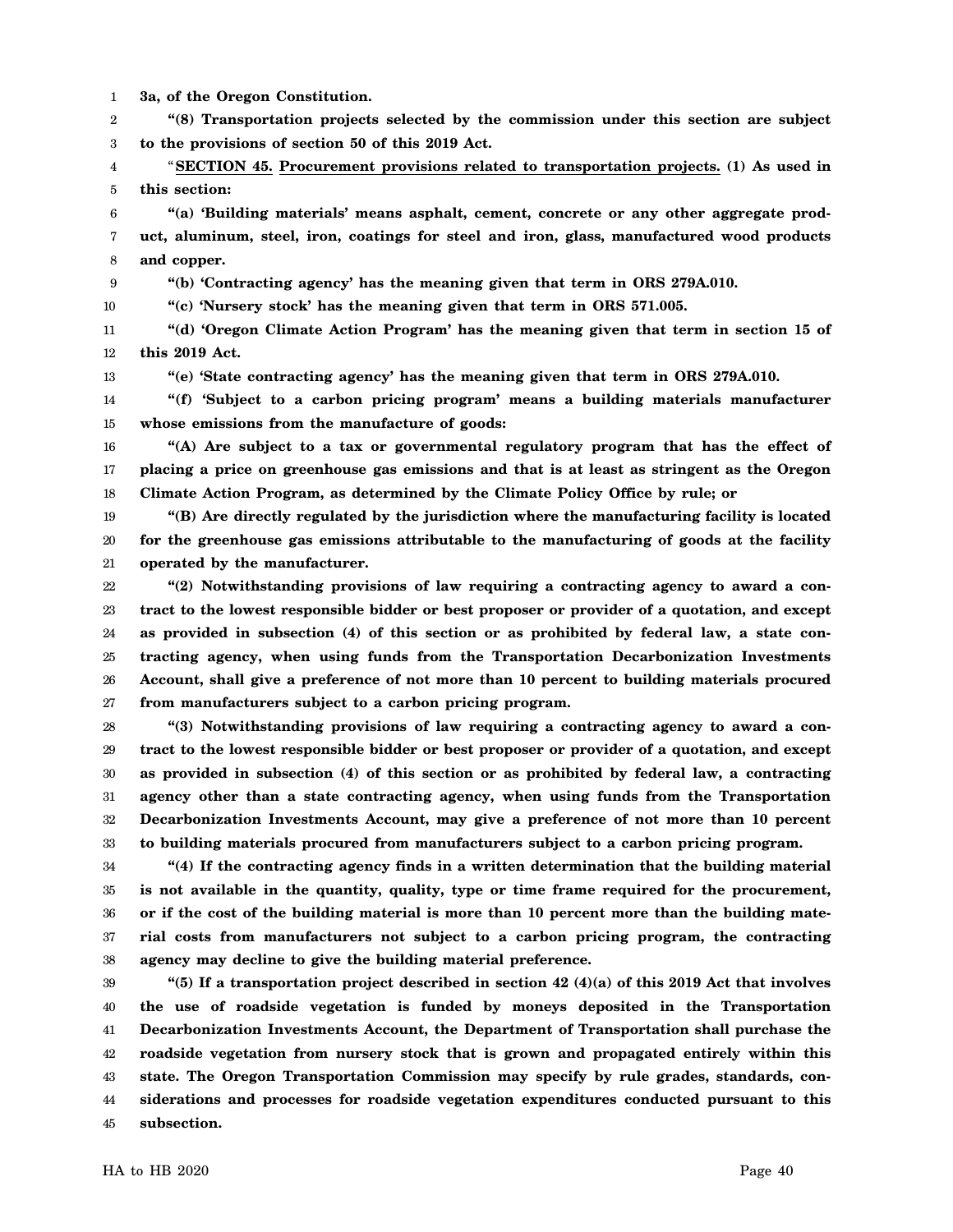1 2 3 **"(6) This section does not apply to emergency work, minor alterations, ordinary repairs or maintenance work for public improvements or to other construction contracts described in ORS 279C.320 (1).**

- 4 5
- 6

### "**(Climate Investments Fund)**

7 8 9 10 11 "**SECTION 46. Climate Investments Fund. (1) The Climate Investments Fund is established in the State Treasury, separate and distinct from the General Fund. The Climate Investments Fund shall consist of moneys deposited in the fund under sections 34 and 35 of this 2019 Act. Interest earned by the fund shall be credited to the fund. The Oregon Department of Administrative Services shall administer the fund.**

12 13 14 **"(2) Moneys in the fund are continuously appropriated to be used only for programs, projects and activities that further one or more of the purposes set forth in section 14 of this 2019 Act consistent with section 59 of this 2019 Act.**

15 16 17 **"(3) The Legislative Assembly shall allocate the moneys deposited in the fund as informed by the biennial climate action investment plan delivered by the Climate Policy Office under section 57 of this 2019 Act.**

18

# **"(4) Of the moneys deposited in the fund each biennium:**

19 20 **"(a) 10 percent shall be allocated for uses that directly benefit eligible Indian tribes, as defined in section 15 of this 2019 Act;**

21 22 **"(b) 40 percent shall be allocated for uses that benefit impacted communities, as defined in section 15 of this 2019 Act;**

23 24 **"(c) 20 percent shall be allocated for uses that benefit natural and working lands, as defined in section 15 of this 2019 Act;**

25 26 27 28 **"(d) No more than one percent shall be allocated to provide technical assistance to applicants for or recipients of moneys described in paragraphs (a) to (c) of this subsection; and "(e) \$10 million shall be allocated for deposit in the Just Transition Fund established in section 51 of this 2019 Act to be used to establish a Just Transition Program and develop a**

29 **Just Transition Plan pursuant to section 52 of this 2019 Act.**

30 31 32 33 **"(5) Moneys allocated for investments and expenditures that benefit natural and working lands pursuant to subsection (4)(c) of this section shall be allocated to promote adaptation and resilience in the face of climate change and ocean acidification through actions that may include, but need not be limited to:**

34 35 36 **"(a) Programs, projects or activities that achieve energy efficiency or emissions reductions in the agricultural sector such as through fertilizer management, soil management, bioenergy or biofuels;**

37 38 **"(b) Programs, projects or activities that result in sequestration of carbon in forests, agricultural soils, and other terrestrial and aquatic areas;**

39 40 41 **"(c) Improving forest and natural and working lands health and resilience to climate change impacts through actions including thinning, prescribed fire and wildland fire prevention;**

42 43 **"(d) Project-specific planning, design and construction projects that reduce the storm water impacts of existing infrastructure and development;**

44 45 **"(e) Reducing the risk of flooding by restoring natural floodplain ecological functions, protecting against damage caused by floods and protecting or restoring naturally functioning**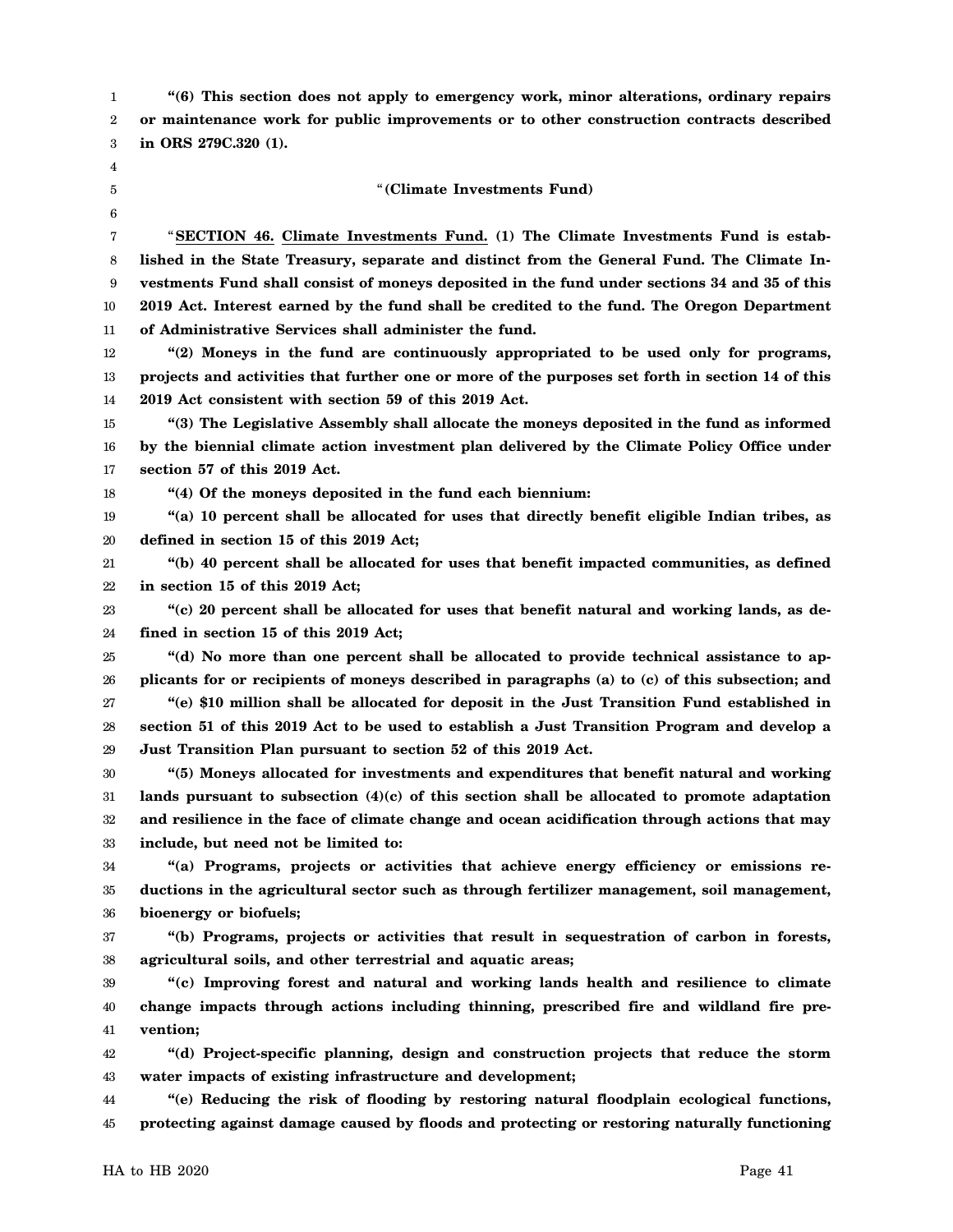1 **areas where floods occur;**

6

2 3 **"(f) Improving the availability and reliability of water supplies for instream uses and out-of-stream uses;**

4 5 **"(g) Projects to prepare for sea level rise and to restore and protect estuaries, fisheries, marine shoreline and inland habitats; and**

**"(h) Increasing the ability to adapt to and remediate the impacts of ocean acidification.**

7 8 9 **"(6) Allocations from the Climate Investments Fund shall, to the maximum extent feasible and consistent with law, be in addition to and not in replacement of any existing allocations or appropriations for programs, projects and activities.**

10 11 12 "**SECTION 47. Adjustment of certain funding percentage requirements. The amendments to section 46 of this 2019 Act by section 48 of this 2019 Act become operative on July 1, 2027.** "**SECTION 48.** Section 46 of this 2019 Act is amended to read:

13 14 15 16 "**Sec. 46.** (1) The Climate Investments Fund is established in the State Treasury, separate and distinct from the General Fund. The Climate Investments Fund shall consist of moneys deposited in the fund under sections 34 and 35 of this 2019 Act. Interest earned by the fund shall be credited to the fund. The Oregon Department of Administrative Services shall administer the fund.

17 18 19 "(2) Moneys in the fund are continuously appropriated to be used only for programs, projects and activities that further one or more of the purposes set forth in section 14 of this 2019 Act consistent with section 59 of this 2019 Act.

20 21 22 "(3) The Legislative Assembly shall allocate the moneys deposited in the fund as informed by the biennial climate action investment plan delivered by the Climate Policy Office under section 57 of this 2019 Act.

23 "(4) Of the moneys deposited in the fund each biennium[*:*]**,**

24 25 " $[$ (a)] 10 percent shall be allocated for uses that directly benefit eligible Indian tribes, as defined in section 15 of this 2019 Act[*;*]**.**

26 27 "[*(b) 40 percent shall be allocated for uses that benefit impacted communities, as defined in section 15 of this 2019 Act;*]

28 29 "[*(c) 20 percent shall be allocated for uses that benefit natural and working lands, as defined in section 15 of this 2019 Act;*]

30 31 "[*(d) No more than one percent shall be allocated to provide technical assistance to applicants for or recipients of moneys described in paragraphs (a) to (c) of this subsection; and*]

32 33 34 "[*(e) \$10 million shall be allocated for deposit in the Just Transition Fund established in section 51 of this 2019 Act to be used to establish a Just Transition Program and develop a Just Transition Plan pursuant to section 52 of this 2019 Act.*]

35 36 37 38 "[*(5) Moneys allocated for investments and expenditures that benefit natural and working lands pursuant to subsection (4)(c) of this section shall be allocated to promote adaptation and resilience in the face of climate change and ocean acidification through actions that may include, but need not be limited to:*]

39 40 "[*(a) Programs, projects or activities that achieve energy efficiency or emissions reductions in the agricultural sector such as through fertilizer management, soil management, bioenergy or biofuels;*]

41 42 "[*(b) Programs, projects or activities that result in sequestration of carbon in forests, agricultural soils, and other terrestrial and aquatic areas;*]

43 44 "[*(c) Improving forest and natural and working lands health and resilience to climate change impacts through actions including thinning, prescribed fire and wildland fire prevention;*]

45 "[*(d) Project-specific planning, design and construction projects that reduce the storm water impacts*

HA to HB 2020 Page 42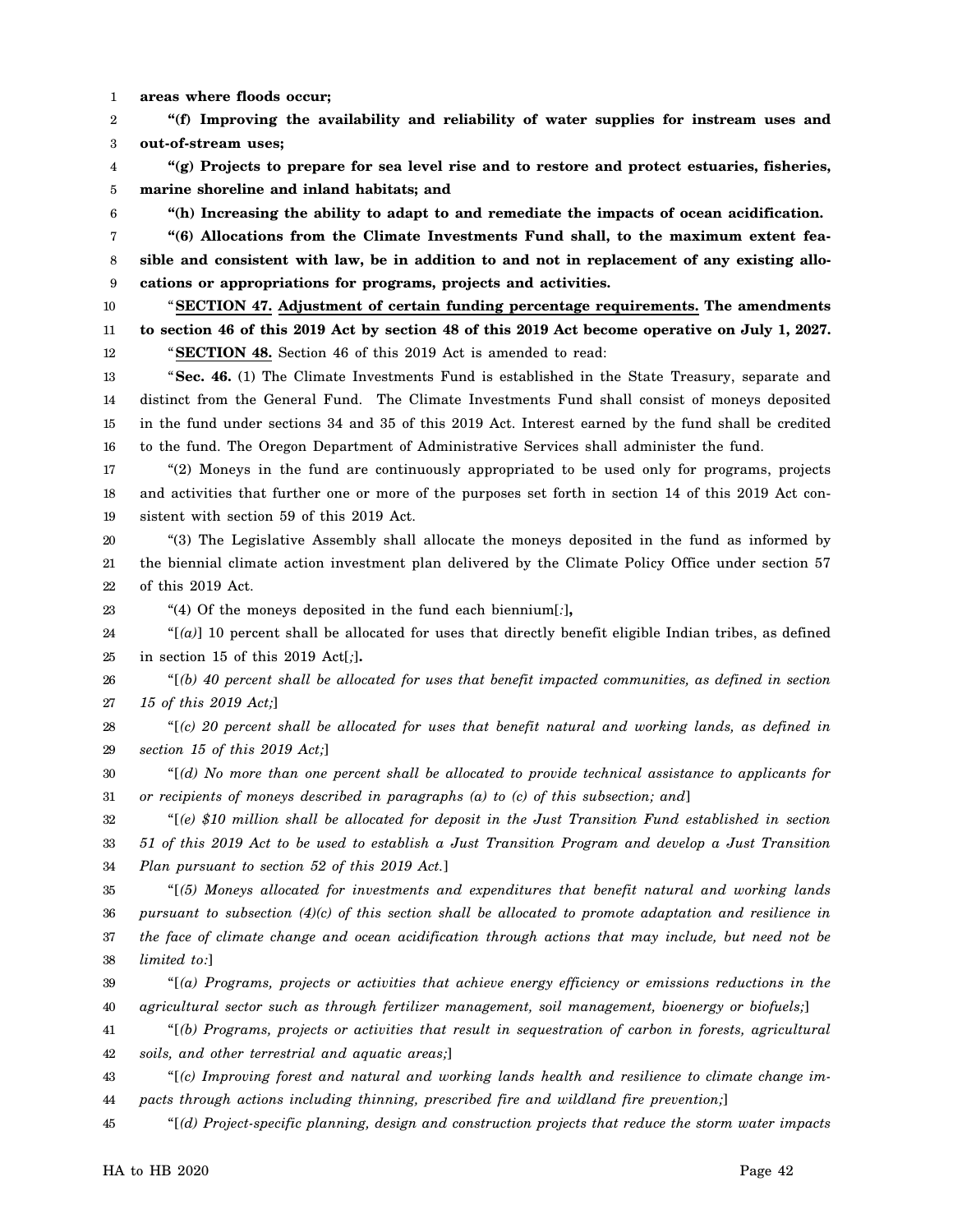1 *of existing infrastructure and development;*]

9

13

2 3 4 "[*(e) Reducing the risk of flooding by restoring natural floodplain ecological functions, protecting against damage caused by floods and protecting or restoring naturally functioning areas where floods occur;*]

5 6 "[*(f) Improving the availability and reliability of water supplies for instream uses and out-of-stream uses;*]

7 8 "[*(g) Projects to prepare for sea level rise and to restore and protect estuaries, fisheries, marine shoreline and inland habitats; and*]

"[*(h) Increasing the ability to adapt to and remediate the impacts of ocean acidification.*]

10 11 12 "[*(6)*] **(5)** Allocations from the Climate Investments Fund shall, to the maximum extent feasible and consistent with law, be in addition to and not in replacement of any existing allocations or appropriations for programs, projects and activities.

"**SECTION 49. Procurement preferences. (1) As used in this section:**

14 15 16 **"(a) 'Building materials' means asphalt, cement, concrete or any other aggregate product, aluminum, steel, iron, coatings for steel and iron, glass, manufactured wood products and copper.**

17 **"(b) 'Contracting agency' has the meaning given that term in ORS 279A.010.**

18 19 **"(c) 'Oregon Climate Action Program' has the meaning given that term in section 15 of this 2019 Act.**

20 **"(d) 'State contracting agency' has the meaning given that term in ORS 279A.010.**

21 22 **"(e) 'Subject to a carbon pricing program' means building materials manufactured by a manufacturing facility that:**

23 24 25 **"(A) Is subject to a tax or governmental regulatory program that has the effect of placing a price on greenhouse gas emissions and that is at least as stringent as the Oregon Climate Action Program, as determined by the Climate Policy Office by rule; or**

26 27 28 **"(B) Is directly regulated by the jurisdiction where the manufacturing facility is located for the greenhouse gas emissions attributable to the manufacturing of goods at the facility operated by the manufacturer.**

29 30 31 32 33 34 **"(2) Notwithstanding provisions of law requiring a contracting agency to award a contract to the lowest responsible bidder or best proposer or provider of a quotation, and except as provided in subsection (3) of this section or as prohibited by federal law, a state contracting agency, when using funds from the Climate Investments Fund, shall give a preference of not more than 10 percent to building materials procured from manufacturers subject to a carbon pricing program.**

35 36 37 38 39 40 **"(3) Notwithstanding provisions of law requiring a contracting agency to award a contract to the lowest responsible bidder or best proposer or provider of a quotation, and except as provided in subsection (4) of this section or as prohibited by federal law, a contracting agency other than a state contracting agency, when using funds from the Climate Investments Fund, may give a preference of not more than 10 percent to building materials procured from manufacturers subject to a carbon pricing program.**

41 42 43 44 45 **"(4) If the contracting agency finds in a written determination that the building material is not available in the quantity, quality, type or time frame required for the procurement, or if the building material cost is more than 10 percent more than the building material costs from producers not subject to a carbon pricing program, the contracting agency may decline to give the building material preference.**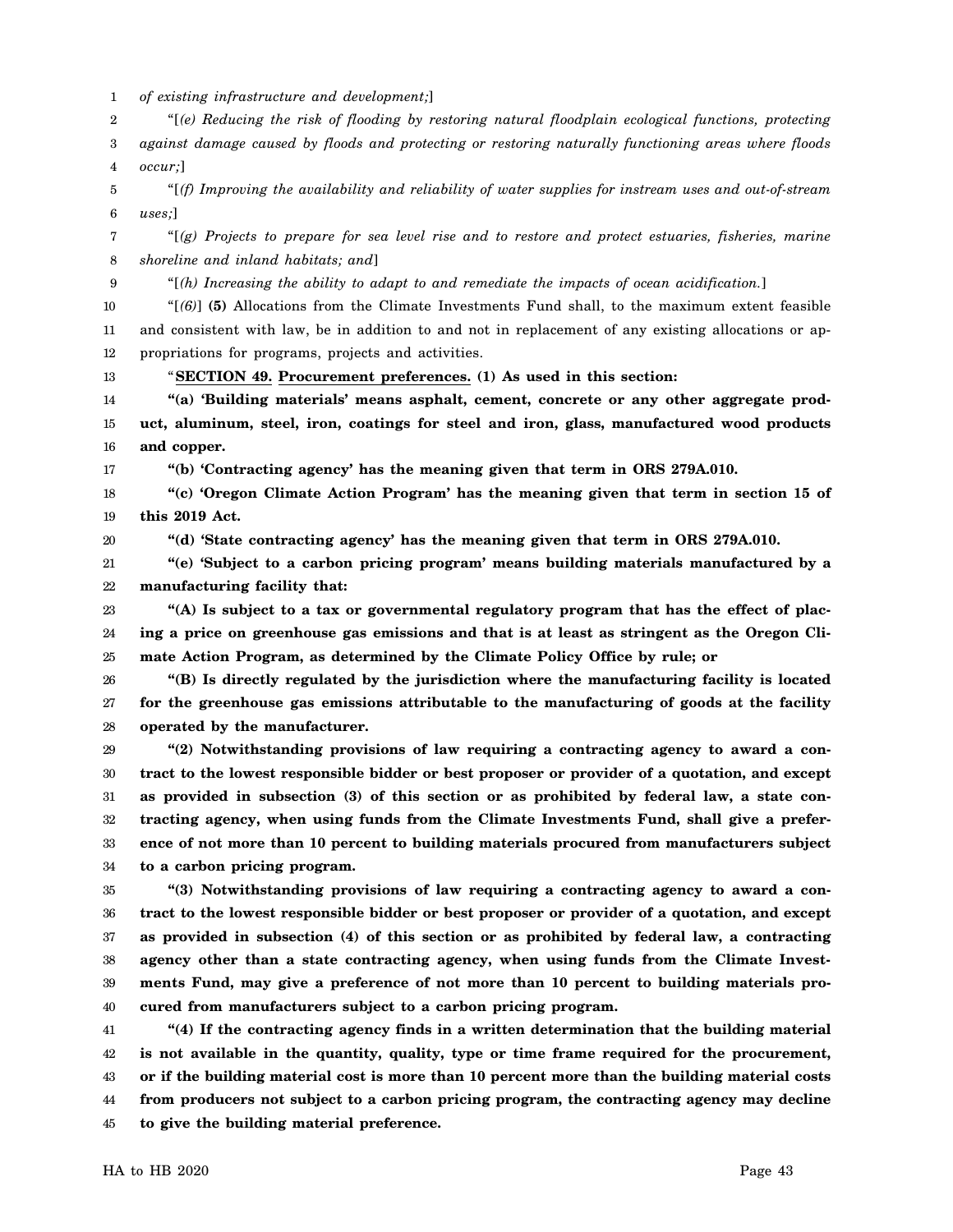1 2 3 4 5 6 7 8 9 10 11 12 13 14 15 16 17 18 19 20 21 22 23 24 25 26 27 28 29 30 31 32 33 34 35 36 37 38 39 40 41 42 43 44 45 "**(Labor and Contracting Provisions)** "**SECTION 50. Construction projects funded by certain auction proceeds; requirements. (1) If a construction project receives more than \$50,000 in funding from moneys in the Climate Investments Fund established under section 46 of this 2019 Act or the Transportation Decarbonization Investments Account established under section 42 of this 2019 Act, the primary contractor participating in the construction project: "(a) Shall pay the prevailing rate of wage for an hour's work in the same trade or occupation in the locality where the labor is performed; "(b) Shall offer health care and retirement benefits to the employees performing the labor on the construction project; "(c) Shall participate in an apprenticeship program registered with the State Apprenticeship and Training Council; "(d) May not be a contractor listed by the Commissioner of the Bureau of Labor and Industries under ORS 279C.860 as ineligible to receive a contract or subcontract for public works; "(e) Must demonstrate a history of material compliance with the rules and other requirements of the Construction Contractors Board and of the Workers' Compensation Division, the Building Codes Division and the Occupational Safety and Health Division of the Department of Consumer and Business Services; and "(f) Must demonstrate a history of compliance with federal and state wage and hour laws. "(2) A farm labor contractor, as defined in ORS 658.405, may not receive moneys allocated by the Legislative Assembly from the Climate Investments Fund or the Transportation Decarbonization Investments Account unless the farm labor contractor is in compliance with all licensing and any other requirements or regulations imposed upon farm labor contractors pursuant to ORS 658.405 to 658.503. "(3)(a) The Oregon Department of Administrative Services, in consultation with the Attorney General, shall adopt model rules that specify labor, workforce and contracting procedures for state agencies to use in administering funds for construction projects that receive more than \$50,000 in funding from moneys in the Climate Investments Fund or the Transportation Decarbonization Investments Account. The department shall adopt the rules in accordance with ORS chapter 183. "(b) Model rules adopted under this subsection shall require the use of a project labor agreement for construction projects that receive more than \$200,000 in funding from moneys in the Climate Investments Fund or the Transportation Decarbonization Investments Account. For all other construction projects funded as described in paragraph (a) of this subsection, the model rules shall: "(A) Establish measurable, enforceable goals for the training and hiring of persons who are members of impacted communities, as defined in section 15 of this 2019 Act, and for contracting with businesses that are owned or operated by members of impacted communities; and "(B) Establish wage, benefit and labor relations standards consistent with the provisions of this section. "(c) The model rules shall promote best practices in procurement and contracting. "(d)(A) The model rules shall require that, in each contract awarded by a state agency**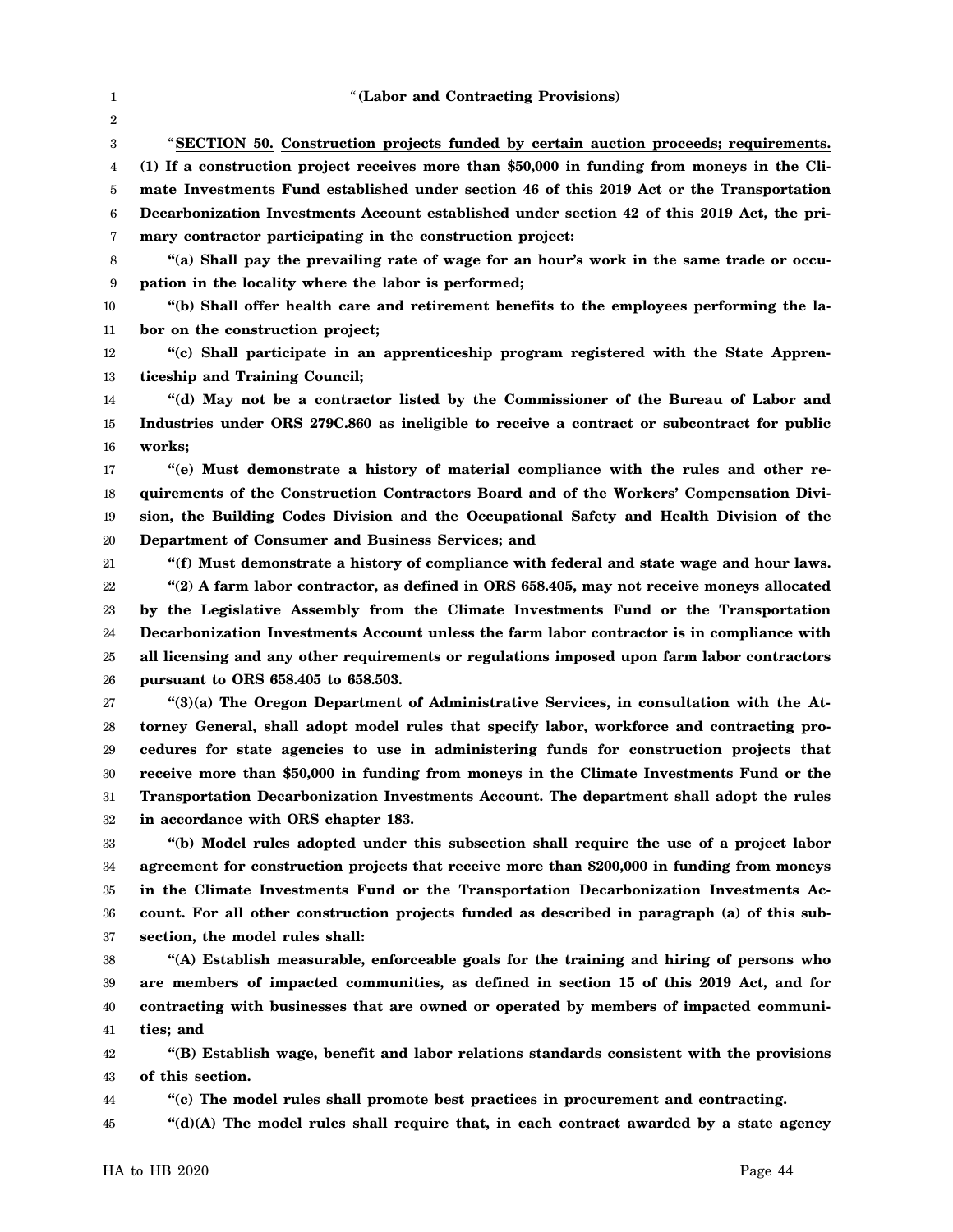1 2 3 4 **for a construction project funded as described in paragraph (a) of this subsection, cement, concrete, steel, iron, coatings for steel and iron and manufactured products that the contractor purchases for the project and that become part of a permanent structure be produced in the United States.**

5 6 **"(B) The requirement in subparagraph (A) of this paragraph shall not apply if the administering agency finds that:**

7

**"(i) The requirement is inconsistent with the public interest;**

8 9 10 **"(ii) Cement, concrete, steel, iron, coatings for steel and iron and manufactured products required for the project are not produced in the United States in sufficient and reasonably available quantities and with satisfactory quality; or**

11 12 13 **"(iii) The requirement set forth in subparagraph (A) of this paragraph will increase the costs of the project, exclusive of labor costs involved in final assembly for manufactured products, by 25 percent or more.**

14 15 16 17 18 19 **"(C) Notwithstanding a finding by the administering agency under paragraph (d)(B) of this subsection, a contractor shall spend at least 75 percent of the total amount the contractor spends in connection with the construction project on cement, concrete, steel, iron, coatings for steel and iron and manufactured products that become part of a permanent structure to purchase cement, concrete, steel, iron, coatings for steel and iron and manufactured products that are produced in the United States.**

20 21 **"(e) Before adopting or amending a rule under this subsection, the department shall consult with representatives of labor, contractors and other knowledgeable persons.**

22 23 24 25 26 27 28 **"(4) Except as provided in subsection (5) of this section, a state agency charged with administering funds for construction projects that receive more than \$50,000 in funding from moneys in the Climate Investments Fund or the Transportation Decarbonization Investments Account may not adopt the administering agency's own rules for labor and workforce procedures related to administering funds allocated from the Climate Investments Fund or the Transportation Decarbonization Investments Account and shall be subject to the model rules adopted by the department under this section.**

29 30 31 32 33 **"(5) The Department of Transportation may adopt the department's own rules specifying labor, workforce and contracting procedures for use in administering funds for transportation projects that receive more than \$50,000 in funding from moneys in the Transportation Decarbonization Investments Account. Rules adopted by the department pursuant to this subsection must meet the requirements of subsection (3) of this section.**

- 34 35
- 36

"**(Just Transition)**

37 38 39 40 41 "**SECTION 51. (1) The Just Transition Fund is established in the State Treasury, separate and distinct from the General Fund. Interest earned by the Just Transition Fund shall be credited to the fund. Moneys in the fund are continuously appropriated to the Higher Education Coordinating Commission to be used to carry out the purposes described in section 52 of this 2019 Act.**

42

**"(2) The fund shall consist of moneys deposited in the fund from any source.**

43 44 45 **"(3) The fund shall include a reserve account, which shall consist of moneys allocated or appropriated to the fund by the Legislative Assembly for deposit in the reserve account. The reserve account shall be maintained and used by the commission only for the purposes de-**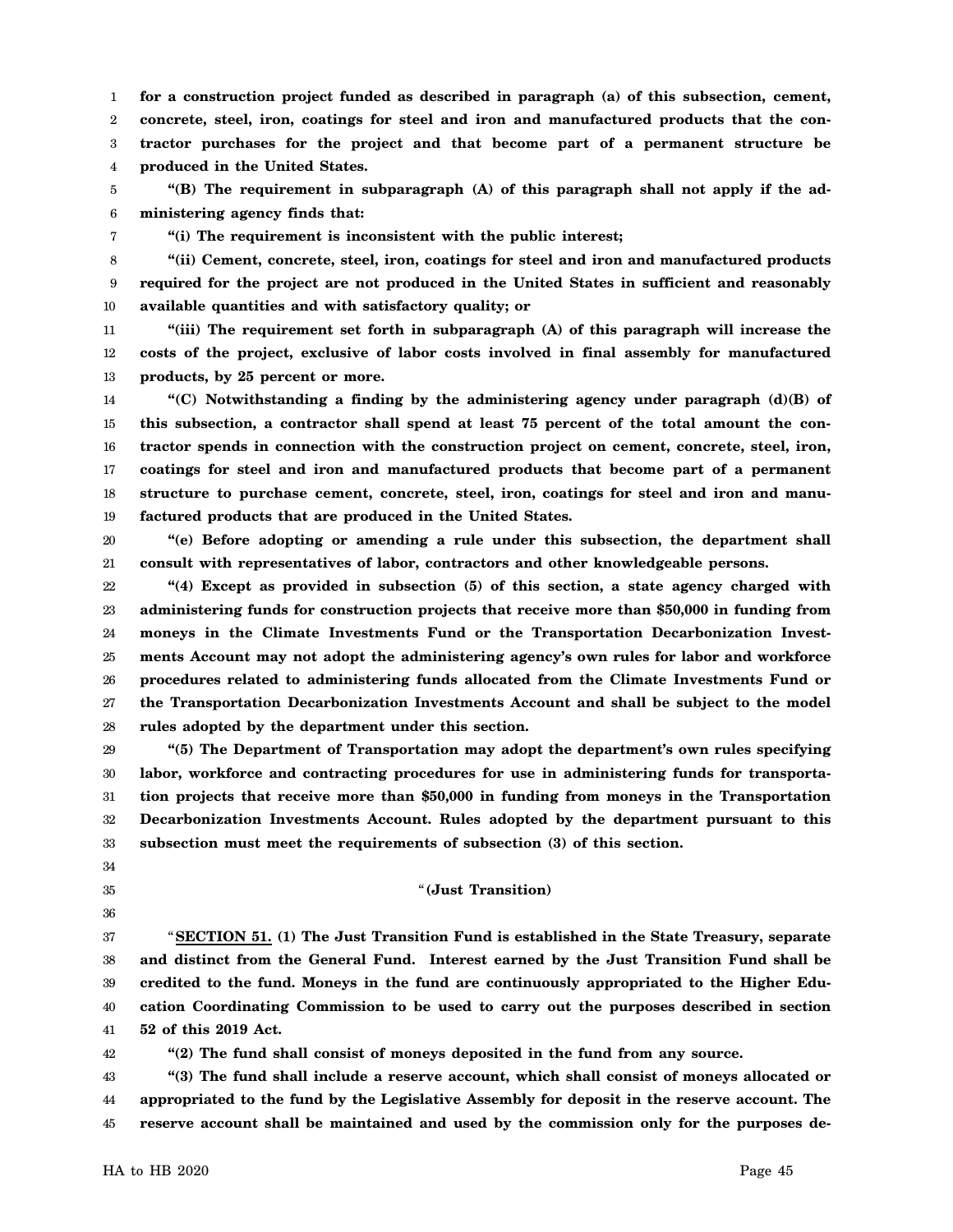1 **scribed in section 52 (2)(b) of this 2019 Act.**

2 "**SECTION 52. (1) The Higher Education Coordinating Commission, in consultation with**

3 4 **the State Workforce and Talent Development Board, the Employment Department and other interested state agencies, shall:**

5 6 7 **"(a) Establish a Just Transition Program for the purpose of distributing moneys, other than moneys deposited in the reserve account, that are deposited in the Just Transition Fund established under section 51 of this 2019 Act; and**

8 **"(b) A Just Transition Plan for:**

9 **"(A) The implementation and administration of the Just Transition Program; and**

10

19

**"(B) The use of moneys deposited in the reserve account of the Just Transition Fund.**

11 12 **"(2)(a) Moneys distributed through the Just Transition Program shall be distributed to support economic diversification, job creation, job training and other employment services.**

13 14 15 **"(b) Moneys deposited in the reserve account of the Just Transition Fund may be used only to fund programs and activities that provide financial support for workers dislocated or adversely affected by climate change or climate change policies.**

16 17 18 **"(3) Each even-numbered year, the commission shall deliver a report, in the manner provided in ORS 192.245, to the Governor and the Joint Committee on Climate Action on the Just Transition Plan. The report shall include:**

**"(a) Information on implementing the Just Transition Program;**

20 21 **"(b) Recommendations regarding the level of funding necessary to carry out activities pursuant to the Just Transition Program; and**

22 23 **"(c) Recommendations regarding the maintenance and use of the reserve account of the Just Transition Fund, including but not limited to recommendations regarding:**

24 25 26 **"(A) The funding necessary to maintain the reserve account at a level necessary to carry out the provisions of subsection (2)(b) of this section, based on an evaluation of the impacts of climate change or climate change policies on workers; and**

27 28 29 **"(B) The use of moneys deposited in the reserve account for the replacement of wages or benefits for workers dislocated or adversely affected by climate change or climate change policies.**

30 31 32 33 34 35 **"(4) The commission shall seek to develop and implement the Just Transition Program in a manner that is consistent with and complementary to other local, state and federal programs, policies and incentives that serve to carry out the activities described in subsection (2) of this section, including but not limited to activities undertaken by the commission under ORS 660.318. The Just Transition Program may include, but need not be limited to, a competitive grant program.**

**"(5) The commission may adopt rules as necessary to administer this section, including**

36

37 38

**"(6) A grant program adopted as part of the Just Transition Program may:**

**but not limited to rules that set standards for awarding grants.**

39 40 **"(a) Encourage, but not require, a grant applicant to provide matching funds for completion of the project, program or activity for which a grant is awarded; and**

41 42 **"(b) Allow a grant applicant to appeal to the commission for reevaluation of any determination of grant funding.**

43 44 45 **"(7) The commission may perform activities necessary to ensure that recipients of moneys distributed from the Just Transition Fund comply with applicable requirements. If the commission determines that a recipient has not complied with applicable requirements, the**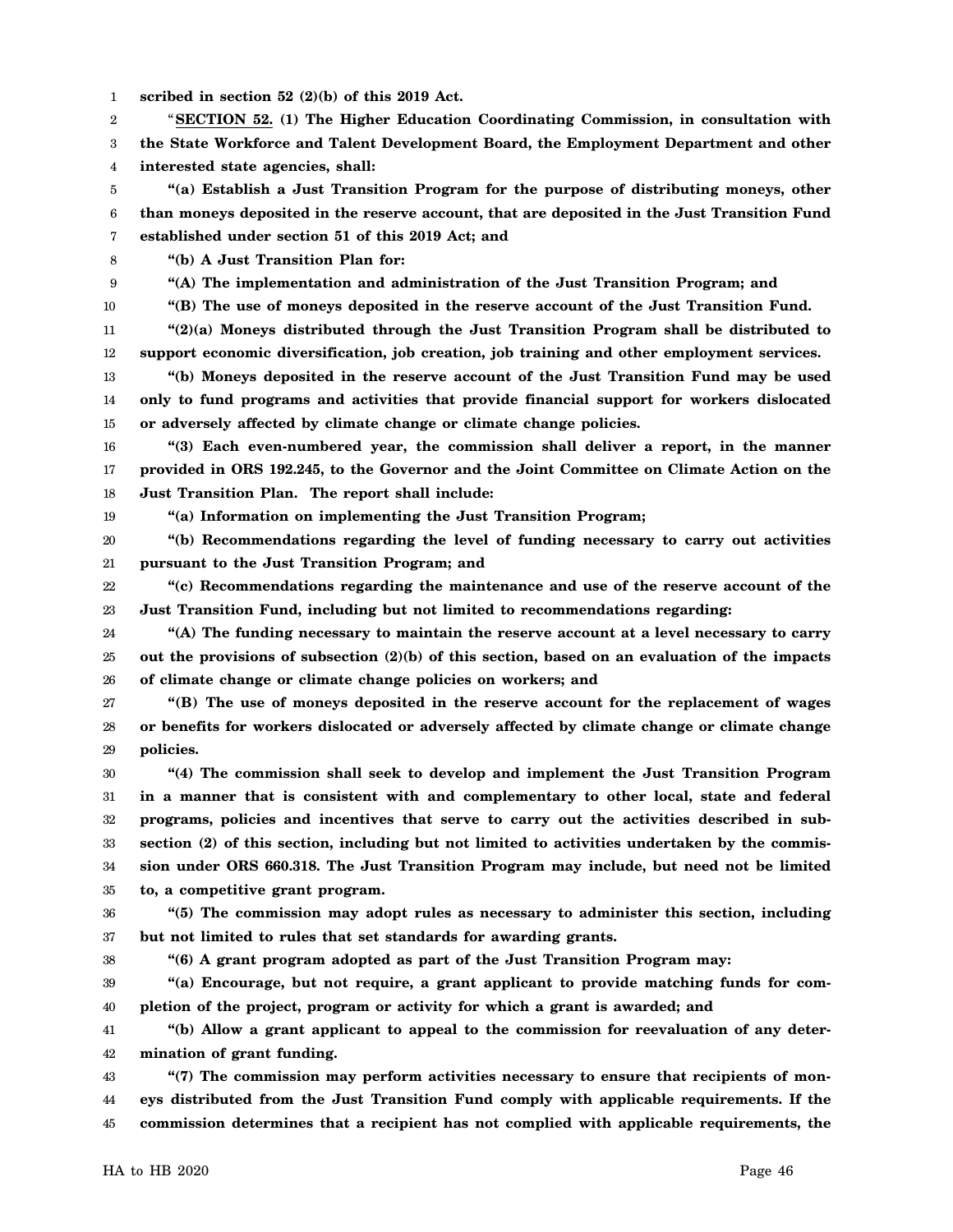| 1  | commission may order the recipient to refund all moneys distributed from the fund. Moneys       |
|----|-------------------------------------------------------------------------------------------------|
| 2  | refunded pursuant to this subsection shall be paid to the commission and deposited with the     |
| 3  | State Treasurer for credit to the Just Transition Fund.                                         |
| 4  | "(8) The commission shall appoint a just transition advisory committee. The committee           |
| 5  | shall be composed of representatives from communities and work places that have the po-         |
| 6  | tential to be adversely affected by climate change or climate change policies and shall include |
| 7  | members representing labor and management. The committee shall:                                 |
| 8  | "(a) Advise the commission in developing rules under this section;                              |
| 9  | "(b) Provide recommendations for grant awards and other expenditures from the Just              |
| 10 | Transition Fund, including expenditures from the reserve account of the Just Transition         |
| 11 | Fund; and                                                                                       |
| 12 | "(c) Provide other recommendations related to the Just Transition Plan and the Just             |
| 13 | <b>Transition Program.</b>                                                                      |
| 14 |                                                                                                 |
| 15 | "(Common School Fund)                                                                           |
| 16 |                                                                                                 |
| 17 | "SECTION 53. Moneys deposited in the Common School Fund under sections 34 and 35                |
| 18 | of this 2019 Act are continuously appropriated to the Department of State Lands to be used      |
| 19 | in a manner that:                                                                               |
| 20 | "(1) Is consistent with the requirements of the Oregon Constitution; and                        |
| 21 | "(2) Furthers one or more of the purposes set forth in section 14 of this 2019 Act.             |
| 22 |                                                                                                 |
| 23 | "(Distribution of Auction Proceeds; Expenditure Reporting)                                      |
| 24 |                                                                                                 |
| 25 | "SECTION 54. Biennial expenditure reporting. (1) All agencies of the executive depart-          |
| 26 | ment as defined in ORS 174.112, counties, cities and all other public and private entities re-  |
| 27 | ceiving moneys allocated from the Climate Investments Fund shall annually report to the         |
| 28 | Climate Policy Office on the expenditure of the moneys received and the results of the          |
| 29 | expenditures. No later than January 1 of each even-numbered year, the office shall deliver      |
| 30 | a biennial report, in the manner provided in ORS 192.245, to the Governor and the Joint         |
| 31 | Committee on Climate Action describing:                                                         |
| 32 | "(a) The investments from the Climate Investments Fund;                                         |
| 33 | "(b) Whether the investments met the requirements for allocations under section 46 of           |
| 34 | this 2019 Act; and                                                                              |
| 35 | "(c) The effectiveness of those investments in furthering the purposes set forth in sec-        |
| 36 | tion 14 of this 2019 Act.                                                                       |
| 37 | "(2) All agencies of the executive department, counties, cities and all other public and        |
| 38 | private entities receiving moneys allocated from the Transportation Decarbonization Invest-     |
| 39 | ments Account shall annually report to the Department of Transportation on the expendi-         |
| 40 | ture of the moneys received and the results of the expenditures. No later than January 1 of     |
|    | each even-numbered year, the department shall deliver a biennial report, in the manner          |
| 41 |                                                                                                 |
| 42 | provided in ORS 192.245, to the Oregon Transportation Commission, the Governor, the Joint       |
| 43 | Committee on Climate Action and the Joint Committee on Transportation describing:<br>" $(a)$    |
| 44 | The transportation projects funded by moneys from the Transportation                            |
| 45 | <b>Decarbonization Investments Account;</b>                                                     |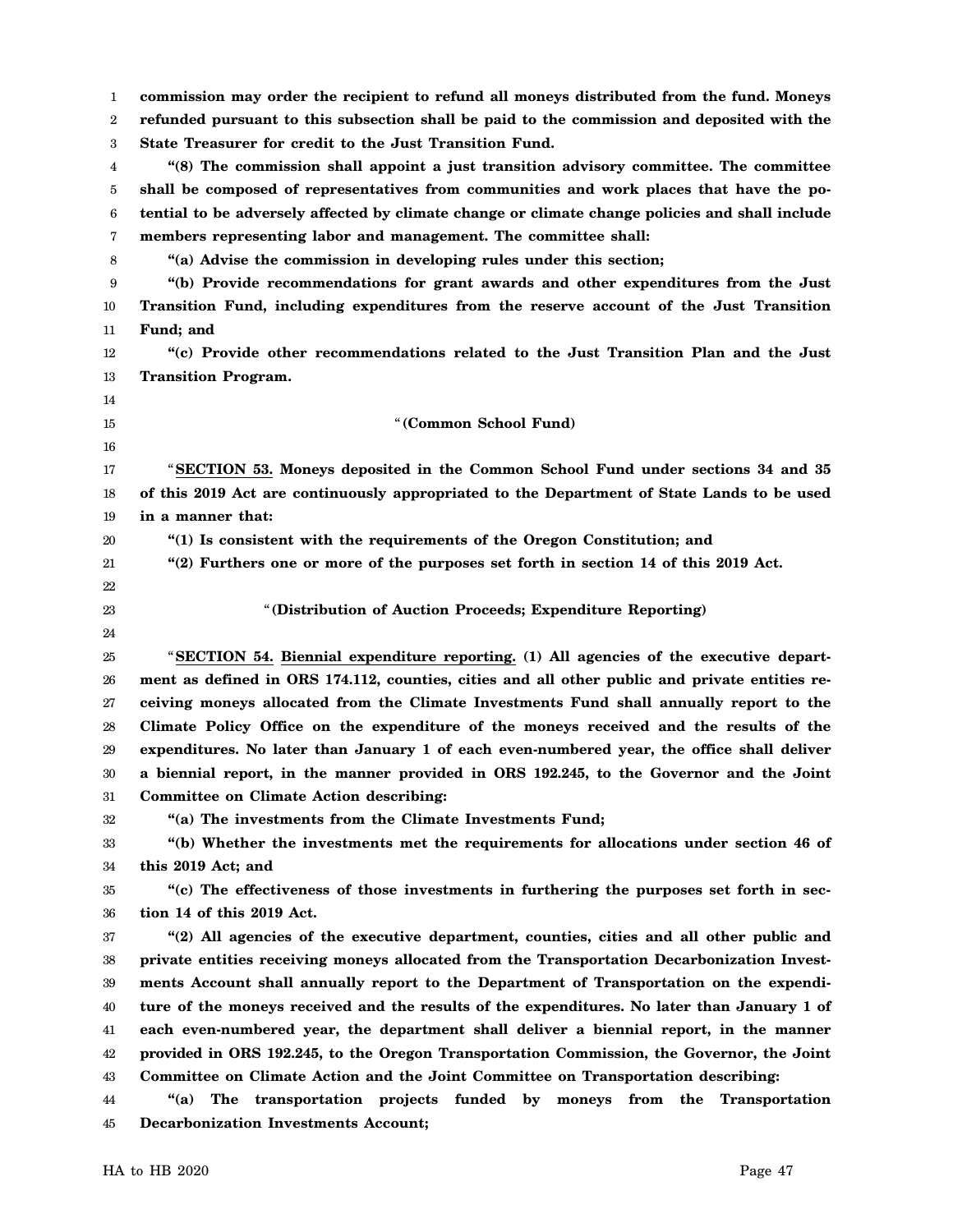1 2 3 4 5 6 7 8 9 10 11 12 13 14 15 16 17 18 19 20 21 22 23 24 25 26 27 28 29 30 31 32 33 34 35 36 37 38 39 40 41 42 43 44 45 **"(b) How the transportation projects met the requirements of section 44 of this 2019 Act; and "(c) The results of the transportation projects in furthering the purposes set forth in section 14 of this 2019 Act.** "**SECTION 55. Biennial expenditure audit. (1) The Climate Policy Office and the Department of Transportation jointly shall select an independent third-party organization to prepare a biennial audit of: "(a) All programs, projects or activities funded by moneys from the Climate Investments Fund; and "(b) All transportation projects funded by moneys from the Transportation Decarbonization Investments Account. "(2) The office and the department shall provide for the audit report prepared by the independent third-party organization under this section to be transmitted, together with the reports required under section 54 of this 2019 Act, to the Oregon Transportation Commission, the Governor, the Joint Committee on Climate Action and the Joint Committee on Transportation.** "**(Biennial Climate Action Investments Plan)** "**SECTION 56. Definitions. As used in sections 57 and 59 of this 2019 Act: "(1) 'Best available science' has the meaning given that term in section 15 of this 2019 Act. "(2) 'Eligible Indian tribe' has the meaning given that term in section 15 of this 2019 Act. "(3) 'Impacted community' has the meaning given that term in section 15 of this 2019 Act.** "**SECTION 57. Biennial climate action investment plan. (1) No later than June 1 of each even-numbered year and in the manner provided in ORS 192.245, the Climate Policy Office shall deliver a biennial climate action investment plan to the Environmental Justice Task Force, the Oregon Transportation Commission, the Governor, the Joint Committee on Climate Action and the Joint Committee on Transportation. The climate action investment plan shall identify the short-term and long-term opportunities for uses of state proceeds from auctions conducted under section 34 of this 2019 Act that further the purposes set forth in section 14 of this 2019 Act and that are consistent with the requirements of the Oregon Constitution. "(2) The biennial climate action investment plan must: "(a) Be based on consideration of the best available science, and the best economic information available, as of the time of the preparation of the plan; and "(b) Include an analysis of how the programs, projects and activities that may be funded by the investment or expenditure of state proceeds from auctions conducted under section 34 of this 2019 Act would serve to effectively further the purposes set forth in section 14 of this 2019 Act. "(3) In preparing the biennial climate action investment plan, the office shall consult with: "(a) The Department of Transportation, the Public Utility Commission, the Environmental Justice Task Force and any other relevant agencies of the executive department as**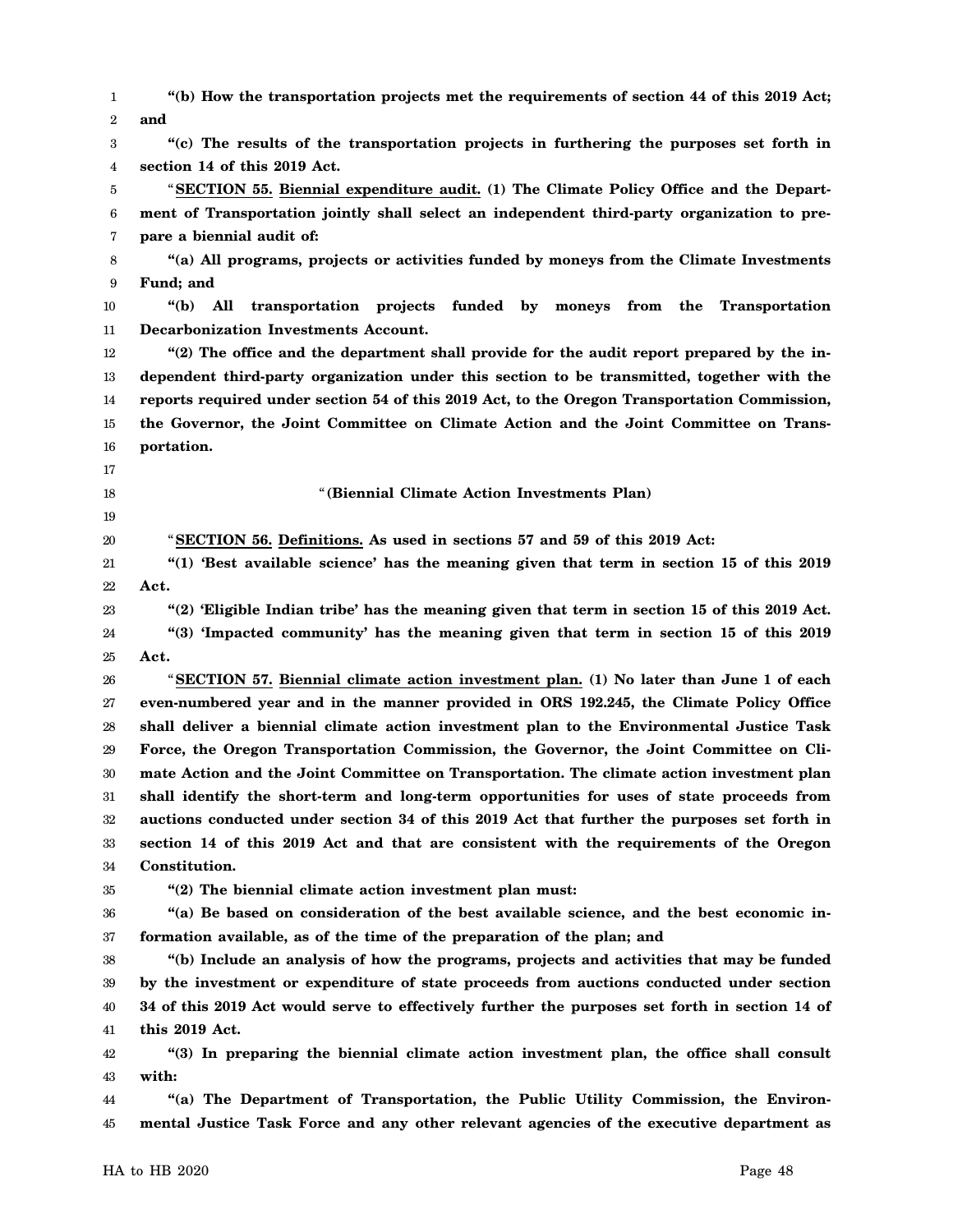- 1 2 3 4 5 6 7 8 9 10 11 12 13 14 15 16 17 18 19 20 21 22 23 24 25 26 27 28 29 30 31 32 33 34 35 36 37 38 39 40 41 42 43 44 **defined in ORS 174.112; "(b) Representatives of eligible Indian tribes; and "(c) The citizens' advisory committee required by subsection (4) of this section. "(4) The Director of the Climate Policy Office shall convene a 13-member citizens' advisory committee to advise the office in carrying out the requirements of this section. The members of the committee must reflect the geographic, socioeconomic, racial and cultural diversity of this state and shall be appointed by the director as follows: "(a) One member to represent the interests of urban environmental justice communities. "(b) One member to represent the interests of rural environmental justice communities. "(c) One member to represent eligible Indian tribes. "(d) One member to represent agriculture or forestry. "(e) One member to represent fisheries. "(f) One member to represent covered entities, as defined in section 15 of this 2019 Act. "(g) One member to represent the clean energy industry. "(h) One member to represent local governments. "(i) One member to represent labor. "(j) One member to represent environmental or conservation interests. "(k) One member who is a scientist at public university listed in ORS 352.002 or Oregon Health and Science University. "(L) One member to represent home weatherization interests. "(m) One member to represent public health equity.** "**SECTION 58. The Climate Policy Office shall deliver the first biennial climate action investment plan as required by section 57 of this 2019 Act no later than June 1, 2022.** "**SECTION 59. Priorities for investment of moneys from Climate Investments Fund. (1) In conducting the analysis required under section 57 (2) of this 2019 Act for potential uses of moneys deposited in the Climate Investments Fund, the Climate Policy Office shall give first priority to considering whether a potential use will: "(a) Further the state's objectives in meeting the requirements under section 46 of this 2019 Act for allocations of moneys deposited in the Climate Investments Fund; "(b) Benefit impacted communities; "(c) Complement efforts to achieve and maintain local air quality; "(d) Provide opportunities for eligible Indian tribes, members of impacted communities and businesses owned by women or members of minority groups to participate in and benefit from statewide efforts to reduce greenhouse gas emissions, including technical assistance for businesses owned by women or members of minority groups, nonprofit organizations and other community institutions that serve or represent impacted communities or low-income households; "(e) Promote low carbon economic development opportunities and the creation of jobs that sustain living wages; or "(f) Aid households, businesses and workers in the transition to the State of Oregon achieving the greenhouse gas emissions reduction goals set forth in ORS 468A.205. "(2) The analysis required by section 57 (2) of this 2019 Act shall address use of moneys deposited in the Climate Investments Fund each biennium in a manner that, in total, would result in:**
- 45

**"(a) An amount of moneys that is approximately equal to half of the amount of moneys**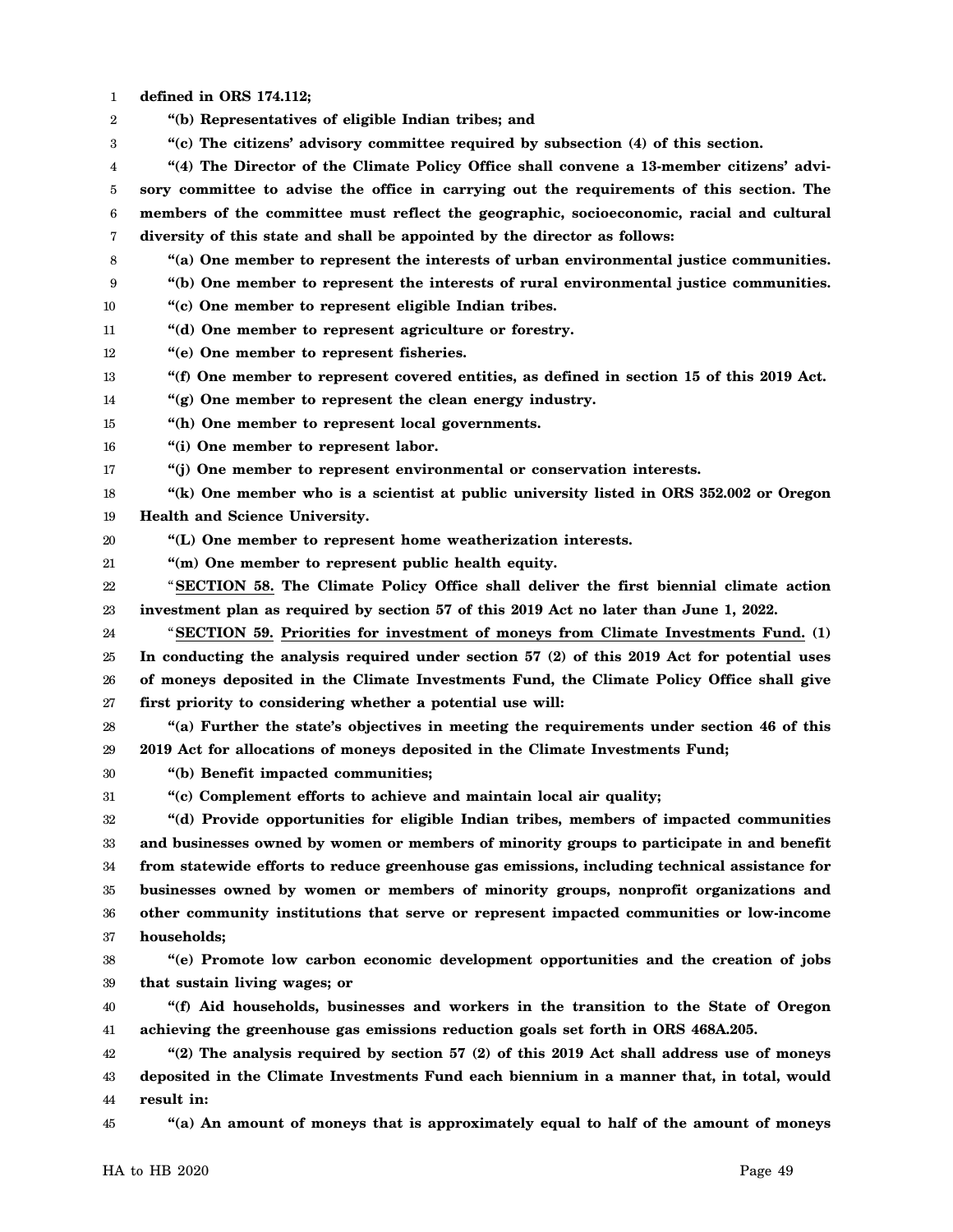1 2 3 **deposited in the Climate Investments Fund as proceeds received through the purchase at auction of allowances by EITE entities to be used to assist the EITE entities in using best available technology; and**

4 5 6 7 8 **"(b) An amount of moneys that is approximately equal to half of the amount of moneys deposited in the Climate Investments Fund as proceeds received through the purchase of allowances related to greenhouse gas emissions attributable to the direct combustion of municipal solid waste to generate renewable energy to be used for programs for reducing plastics-related greenhouse gas emissions.**

9 10 11 **"(3) In addition to and not exclusive of the considerations required by subsections (1) and (2) of this section, the analysis for use of moneys deposited in the Climate Investments Fund shall prioritize funding to:**

12 13 14 **"(a) Reduce greenhouse gas emissions or promote adaptation or resiliency through energy efficiency and energy conservation in buildings, low-income weatherization and activities to address energy burden in this state.**

15 16 17 18 19 **"(b) Reduce greenhouse gas emissions through electrical grid decarbonization efforts, including but not limited to investments in energy generation from renewable resources, distributed energy resources, transmission and storage projects for renewable energy, demand response, community solar projects and other community-scale renewable energy projects.**

20 21 22 23 24 **"(c) Reduce greenhouse gas emissions associated with transportation, including but not limited to investments in transportation electrification, compressed natural gas and hydrogen fuel vehicle infrastructure, transit, fuel and energy efficiency in vessels powered by marine engines and roadside landscape management efforts that promote carbon sequestration.**

25 26 27 **"(d) Support planning or the implementation of planning by local governments and metropolitan planning organizations for reducing greenhouse gas emissions or promoting carbon sequestration, adaptation or resilience.**

28 29 30 31 32 33 34 **"(e) Reduce greenhouse gas emissions, support greenhouse gas sequestration or support adaptation or resiliency through investments in natural and working lands, including but not limited to investments in agricultural or forestry practices or forest products manufacturing that serve to reduce greenhouse gas emissions or promote carbon sequestration, wildfire prevention, restoration of tidal marsh or intertidal areas of estuaries, irrigation efficiency projects, riparian zone restoration projects, methane emissions reduction or recovery projects, soil health and biomass pyrolysis projects.**

35 36 37 **"(f) Facilitate the development in Oregon of clean energy infrastructure or technologies, low carbon infrastructure or technologies, carbon capture and storage or carbon-free infrastructure and technologies.**

38 39 **"(g) Assist air contamination sources for which a permit is issued pursuant to ORS 468.065, 468A.040 or 468A.155 in reducing greenhouse gas emissions.**

40 41 42 **"(h) Assist Oregon small and medium businesses in reducing greenhouse gas emissions through the adoption of more emissions-efficient equipment and processes, including but not limited to retrofits, weatherization or equipment upgrades or replacements.**

43 44 45 **"(i) Strengthen the resilience of fish, wildlife and ecosystems in the face of climate change through investments that include but are not limited to projects involving instream flow acquisition and protection, fish barrier removal, habitat restoration and enhancement**

HA to HB 2020 Page 50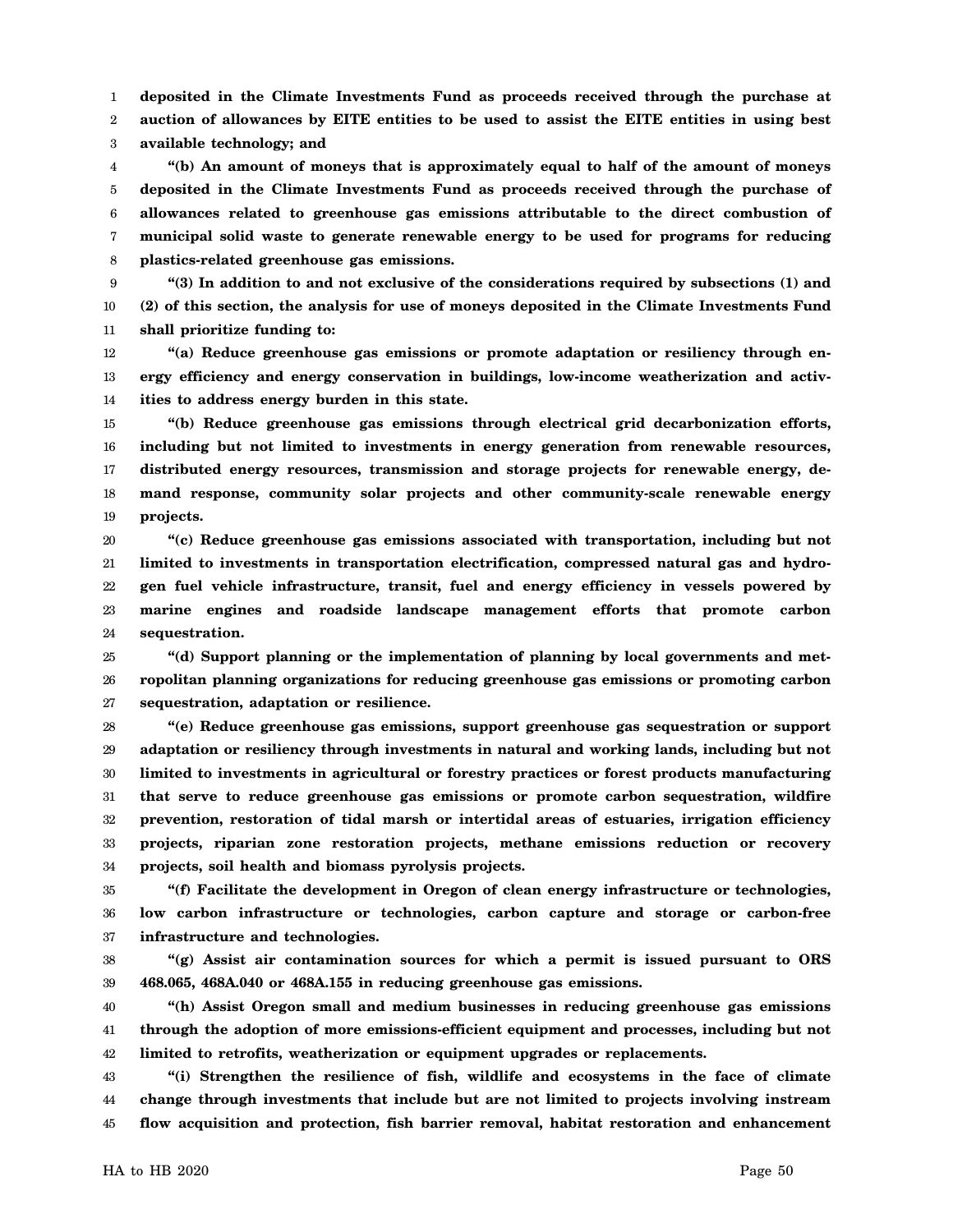1 **and protection of wildlife corridors, cold water refugia areas and species strongholds.**

**"(j) Protect sources of domestic drinking water.**

3 4 5 6 7 8 **"(k) Promote research by nonprofit organizations or public universities listed in ORS 352.002 into methods for reducing greenhouse gas emissions, sequestering carbon or adapting to climate change, including but not limited to research investigating feedstocks to reduce emissions from dairy cows and cattle, research investigating crops and agricultural practices that reduce greenhouse gas emissions or promote resilience to climate change, and research to promote resilience to ocean acidification.**

9 10 11 **"(L) Provide youth training for employment in, and youth educational opportunities for, careers in the natural resources sector, the clean technologies sector and other public or private sector jobs in activities that serve to reduce greenhouse gas emissions.**

12 13 14 15 "**SECTION 60. Use of biennial climate investments plan in budget process. In preparing the Governor's budget as required under ORS 291.202, the Governor shall consider the recommendations contained in the biennial climate action investment plan prepared by the Climate Policy Office under section 57 of this 2019 Act.**

16 17 18 19 20 21 "**SECTION 61. Environmental Justice Task Force review of biennial climate action investment plan; report. The Environmental Justice Task Force shall review and develop recommendations in response to the biennial climate action investment plan required under section 57 of this 2019 Act and shall, no later than August 1 of each even-numbered year and in the manner provided in ORS 192.245, deliver a report on the task force's recommendations to the Governor and the Joint Committee on Climate Action.**

22 23

24

2

## "**PROVISIONS RELATED TO THE PUBLIC UTILITY COMMISSION**

25 26 "**SECTION 62. Sections 63 to 68, 70 and 71 of this 2019 Act are added to and made a part of ORS chapter 757.**

27 "**SECTION 63. As used in sections 63 to 68 of this 2019 Act:**

28 **"(1) 'Allowance' has the meaning given that term in section 15 of this 2019 Act.**

29 **"(2) 'Electric company' has the meaning given that term in ORS 757.600.**

30 **"(3) 'Natural gas utility' has the meaning given that term in section 15 of this 2019 Act.**

31 32 **"(4) 'Oregon Climate Action Program' has the meaning given that term in section 15 of this 2019 Act.**

33 34 35 36 "**SECTION 64. (1) If, rather than surrendering the allowances to fulfill its compliance obligation, an electric company sells allowances that were directly distributed at no cost to the electric company under sections 18 and 20 of this 2019 Act, the Public Utility Commission shall require the proceeds received by the electric company through the sale:**

37 38 **"(a) To be spent by the electric company for the exclusive benefit of retail customers that are supplied electricity by the electric company; and**

39 40 41 **"(b) To be used only for activities that serve to reduce greenhouse gas emissions or provide assistance to the electric company's retail customers, in furtherance of the purposes set forth in section 14 of this 2019 Act.**

42 43 44 **"(2) Subject to subsection (1) of this section, an electric company shall prioritize the use of proceeds received by the electric company from the sale of allowances that were directly distributed at no cost to the electric company for:**

45 **"(a) Providing weatherization, energy efficiency improvements, bill assistance or rate**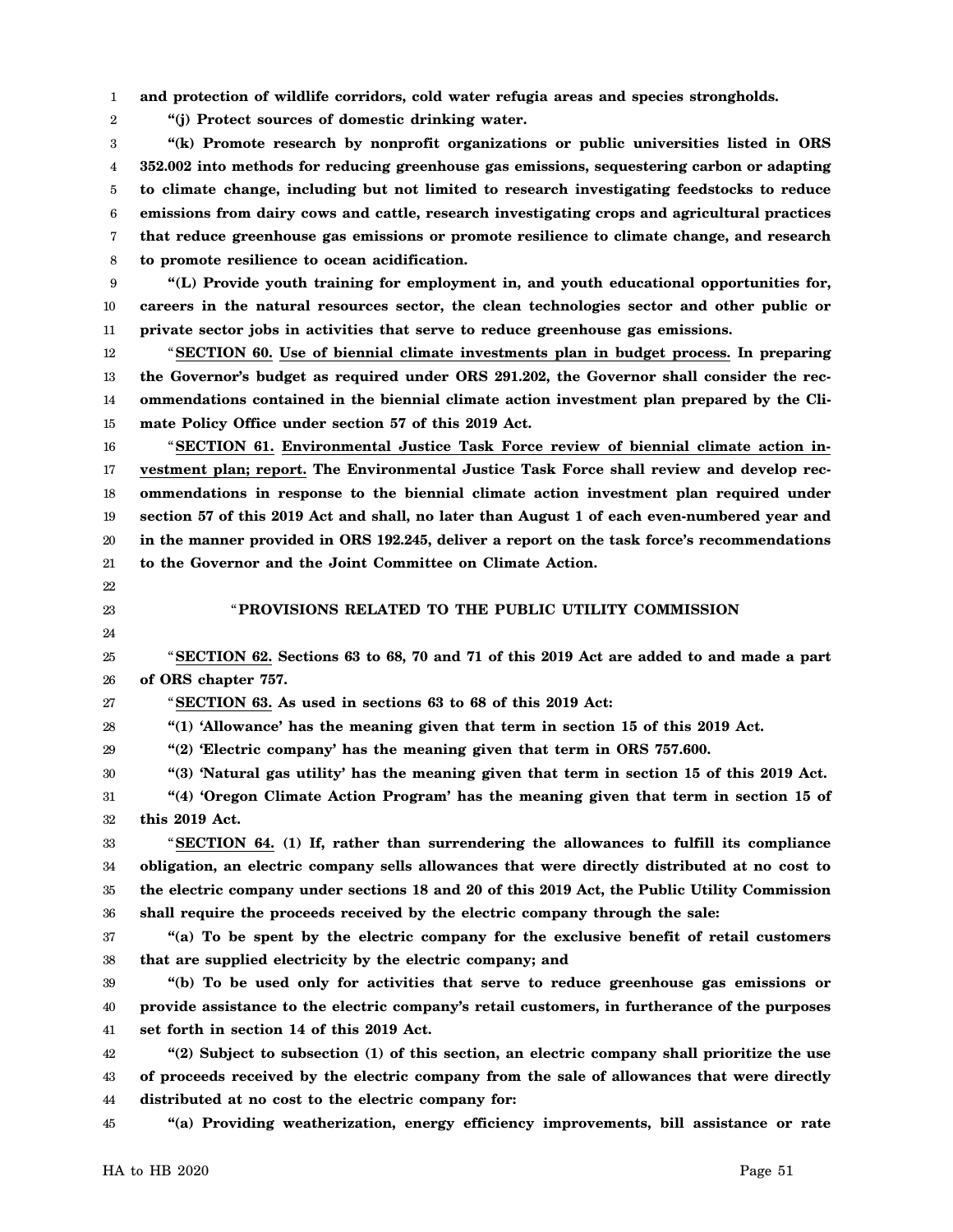1 **assistance to the electric company's low-income residential customers;**

**"(b) Accelerated transportation electrification;**

2

3 4 5 **"(c) Investments and activities that serve to reduce greenhouse gas emissions through actions such as energy efficiency improvements, voltage optimization, portfolio optimization and renewable energy procurement; and**

6 7 8 **"(d) Facilitating integration and utilization of variable energy resources through investments in programs and technologies such as demand response, smart grid communication and control systems, grid connected end uses and energy storage.**

9 10 11 12 **"(3) An electric company that receives allowances directly distributed at no cost under sections 18 and 20 of this 2019 Act shall develop a plan for the use of the allowances and file the plan with the commission. The plan must be revised and updated on a schedule established by the commission by rule. At a minimum, a plan must contain:**

13 14 **"(a) A strategy for the use of proceeds received by the electric company from the sale of the allowances in compliance with this section; and**

15 16 **"(b) A description of any previous uses of proceeds received by the electric company from the sale of the allowances.**

17 18 19 **"(4) The commission shall, pursuant to ORS 756.040 and after consultation with the Housing and Community Services Department, adopt rules for the implementation and enforcement of this section.**

20 21 22 23 24 25 26 27 28 29 30 "**SECTION 65. (1) The Public Utility Commission, as trustee, shall establish a separate trust account for the benefit of each natural gas utility. Moneys in each trust account shall consist of proceeds from the sale of allowances consigned to the state for auction, pursuant to section 23 of this 2019 Act, by the natural gas utility for which the trust account is established. The commission shall establish the trust account with the State Treasurer for the natural gas utility. The State Treasurer may invest moneys deposited in the trust accounts as provided in ORS 293.701 to 293.857. Interest earned by a trust account must be credited to the account. Upon request by a natural gas utility, the commission shall require the State Treasurer to transfer from the natural gas utility's trust account to the natural gas utility amounts necessary to pay for programs or activities found to be consistent with the plan required under subsection (2) of this section.**

31 32 33 34 **"(2) A natural gas utility shall develop a plan for meeting the requirements of this section and file the plan for acknowledgment with the commission as part of each of the natural gas utility's integrated resource plan filings, as further specified by the commission by rule. "(3) A plan must:**

35 36 **"(a) Identify a portfolio of approaches in furtherance of the purposes set forth in section 14 of this 2019 Act;**

37 38 39 40 **"(b) Provide that no less than 25 percent of the proceeds from the sale of allowances consigned to the state for auction by the natural gas utilities pursuant to section 23 of this 2019 Act be used for nonvolumetric bill credits or other rate relief for residential, commercial and industrial sales customers; and**

41 42 43 44 **"(c) Address the impacts of the regulated emissions attributable to the natural gas utility with due consideration of the risks associated with climate change and the need for urgent action to address greenhouse gas reductions, through one or more of the following approaches:**

45 **"(A) Implementation of programs, activities or technologies designed to reduce**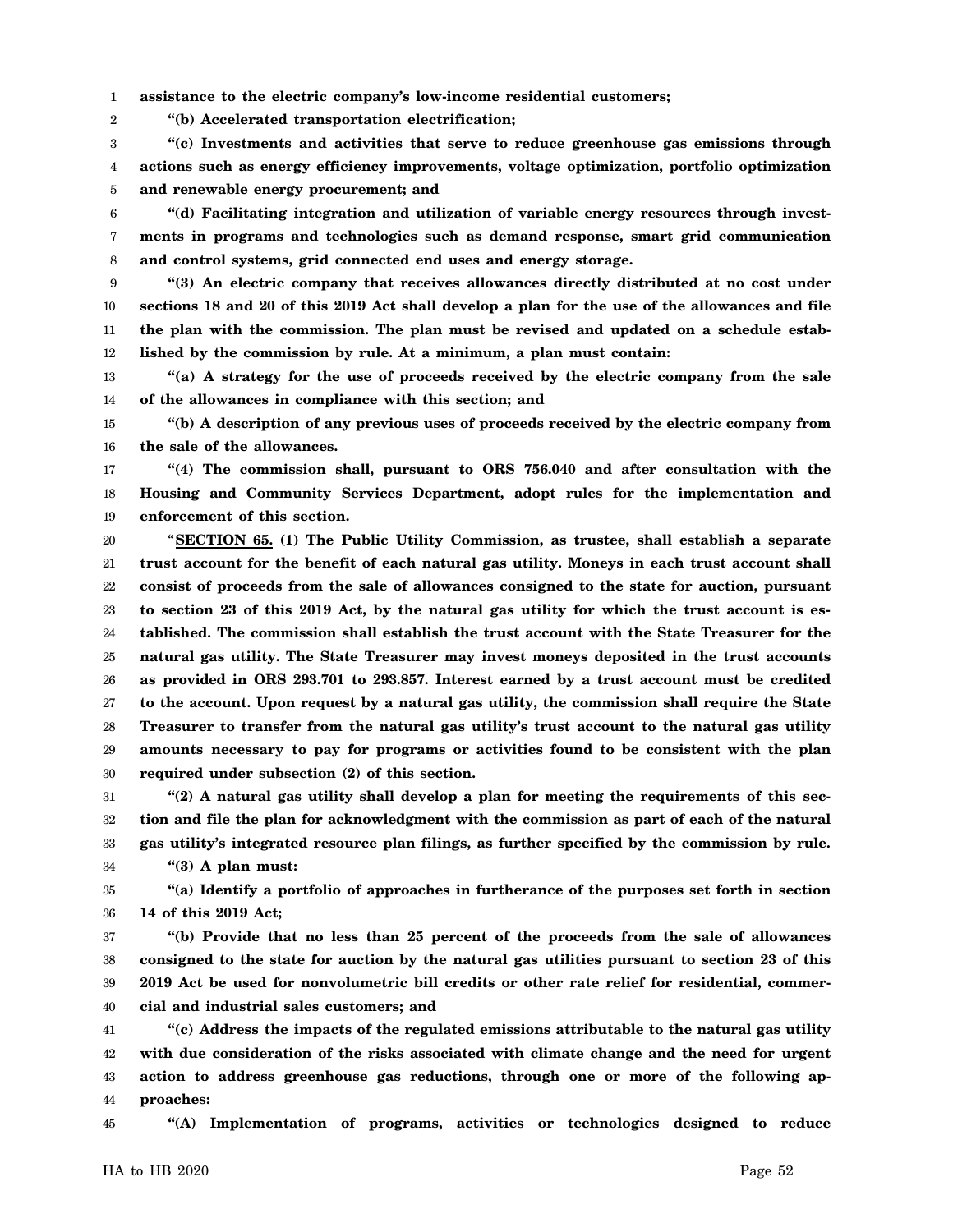1 **greenhouse gas emissions through weatherization and more efficient residential, commercial**

2 **and industrial use of natural gas by sales customers, including programs for low and mod-**

3 **erate income residential customers;**

4 5 6 **"(B) Development of renewable natural gas or renewable hydrogen infrastructure and the provision of renewable natural gas or renewable hydrogen to the natural gas utility's sales customers;**

**"(C) Provision of renewable thermal resources for sales customers;**

8 9 10 **"(D) Provision of natural gas or renewable natural gas to vehicles and the necessary related infrastructure in the utility's service territory as consistent with section 71 of this 2019 Act; or**

11 12 13 **"(E) Implementation of pilot projects or research, development and demonstration activities to determine the cost and viability of activities described in subparagraphs (A) to (D) of this paragraph.**

14 15 **"(4) The commission may adopt rules for the implementation and enforcement of this section.**

16 17 "**SECTION 66. (1) An electric company shall develop and file with the Public Utility Commission an initial plan under section 64 of this 2019 Act no later than December 31, 2021.**

18 19 **"(2) A natural gas utility shall develop and file with the Public Utility Commission an initial plan under section 65 of this 2019 Act no later than June 30, 2021.**

20 21 22 "**SECTION 67. No later than September 15 of each even-numbered year, the Public Utility Commission shall, in the manner provided by ORS 192.245, provide a report to the Joint Committee on Climate Action and to the Climate Policy Office on:**

23 24 25 **"(1) How electric companies have made use of allowances that were directly distributed at no cost to each electric company, including a description of how any proceeds received by the electric company from the sale of the allowances were used; and**

26 27 28 **"(2) How natural gas utilities have expended proceeds from the sale of allowances consigned to the state for auction by the natural gas utilities pursuant to section 23 of this 2019 Act.**

29 30 31 32 33 34 "**SECTION 68. The Public Utility Commission shall establish processes and mechanisms to ensure timely cost recovery for prudent and reasonable costs incurred by public utilities associated with compliance with the Oregon Climate Action Program. The processes and mechanisms shall be established to address situations in which compliance with the Oregon Climate Action Program results in public utilities incurring costs for which cost recovery mechanisms otherwise authorized by law are not adequate.**

35

7

"**SECTION 69.** ORS 757.259 is amended to read:

36 37 38 "757.259. (1) In addition to powers otherwise vested in the Public Utility Commission, and subject to the limitations contained in this section, under amortization schedules set by the commission, a rate or rate schedule:

39 "(a) May reflect:

40 "(A) Amounts lawfully imposed retroactively by order of another governmental agency; or

41 "(B) Amounts deferred under subsection (2) of this section.

42 43 "(b) Shall reflect amounts deferred under subsection (3) of this section if the public utility so requests.

44 45 "(2) Upon application of a utility or ratepayer or upon the commission's own motion and after public notice, opportunity for comment and a hearing if any party requests a hearing, the commis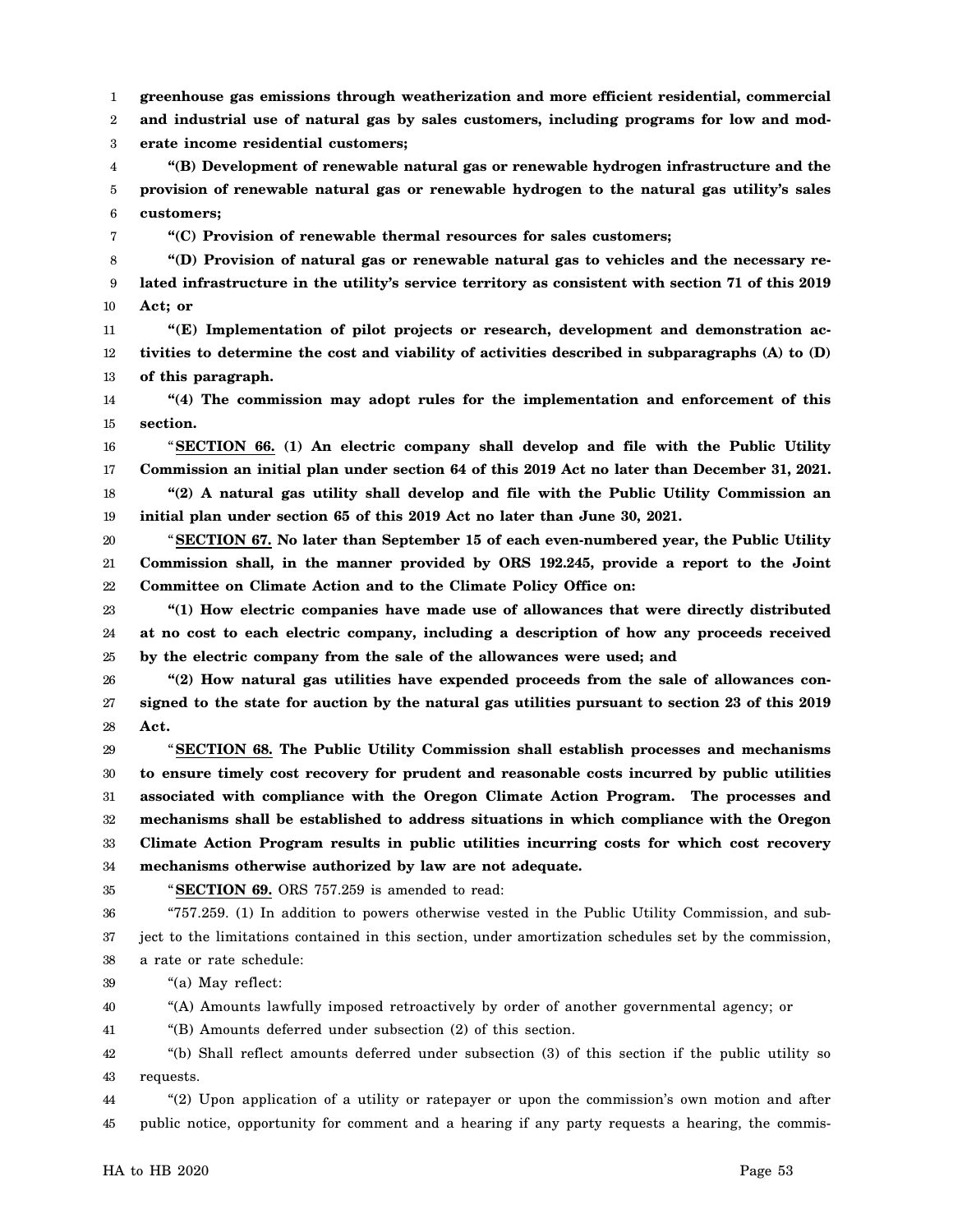1 sion by order may authorize deferral of the following amounts for later incorporation in rates:

2 3 "(a) Amounts incurred by a utility resulting from changes in the wholesale price of natural gas or electricity approved by the Federal Energy Regulatory Commission;

4 5 "(b) Balances resulting from the administration of Section 5(c) of the Pacific Northwest Electric Power Planning and Conservation Act of 1980;

6 7 8 "(c) Direct or indirect costs arising from any purchase made by a public utility from the Bonneville Power Administration pursuant to ORS 757.663, provided that such costs shall be recovered only from residential and small-farm retail electricity consumers;

9 10 "(d) Amounts accruing under a plan for the protection of short-term earnings under ORS 757.262 (2); or

11 12 13 14 "(e) Identifiable utility [*expenses*] **costs** or revenues, **including the cost of capital,** the recovery or refund of which the commission finds should be deferred in order to minimize the frequency of rate changes or the fluctuation of rate levels or to match appropriately the costs borne by and benefits received by ratepayers.

15 16 17 "(3) Upon request of the public utility, the commission by order shall allow deferral of amounts provided as financial assistance under an agreement entered into under ORS 757.072 for later incorporation in rates.

18 19 20 21 22 23 "(4) The commission may authorize deferrals under subsection (2) of this section beginning with the date of application, together with interest established by the commission. A deferral may be authorized for a period not to exceed 12 months beginning on or after the date of application. However, amounts deferred under subsection (2)(c) and (d) or (3) of this section are not subject to subsection (5), (6), (7), (8) or (10) of this section, but are subject to such limitations and requirements that the commission may prescribe and that are consistent with the provisions of this section.

24 25 26 27 28 29 30 "(5) Unless subject to an automatic adjustment clause under ORS 757.210 (1), amounts described in this section shall be allowed in rates only to the extent authorized by the commission in a proceeding under ORS 757.210 to change rates and upon review of the utility's earnings at the time of application to amortize the deferral. The commission may require that amortization of deferred amounts be subject to refund. The commission's final determination on the amount of deferrals allowable in the rates of the utility is subject to a finding by the commission that the amount was prudently incurred by the utility.

31 32 33 "(6) Except as provided in subsections (7), (8) and (10) of this section, the overall average rate impact of the amortizations authorized under this section in any one year may not exceed three percent of the utility's gross revenues for the preceding calendar year.

34 35 36 37 "(7) The commission may allow an overall average rate impact greater than that specified in subsection (6) of this section for natural gas commodity and pipeline transportation costs incurred by a natural gas utility if the commission finds that allowing a higher amortization rate is reasonable under the circumstances.

38 39 40 41 42 43 44 "(8) The commission may authorize amortizations for an electric utility under this section with an overall average rate impact not to exceed six percent of the electric utility's gross revenues for the preceding calendar year. If the commission allows an overall average rate impact greater than that specified in subsection (6) of this section, the commission shall estimate the electric utility's cost of capital for the deferral period and may also consider estimated changes in the electric utility's costs and revenues during the deferral period for the purpose of reviewing the earnings of the electric utility under the provisions of subsection (5) of this section.

45 "(9) The commission may impose requirements similar to those described in subsection (8) of this

HA to HB 2020 Page 54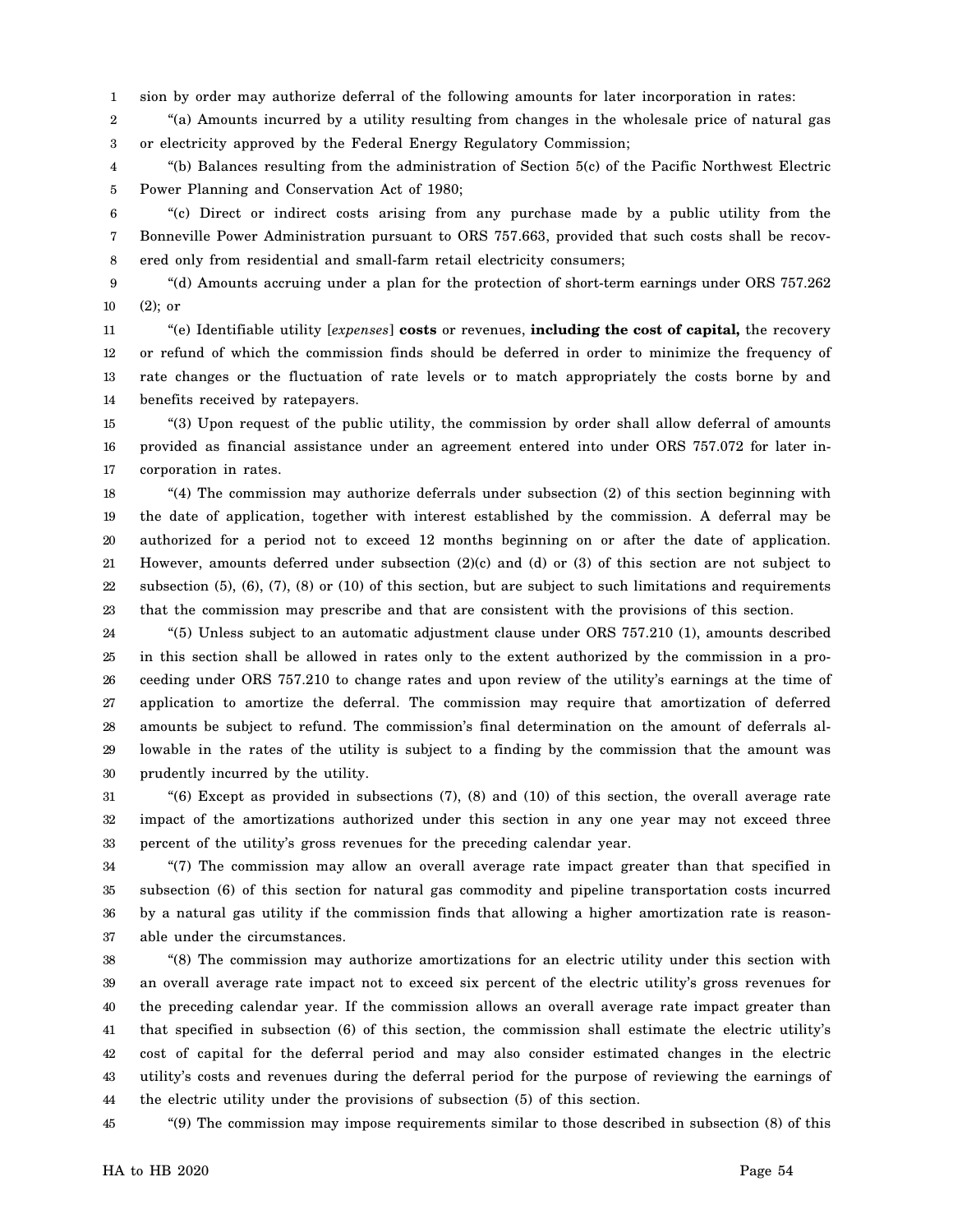1 2 section for the amortization of other deferrals under this section, but may not impose such requirements for deferrals under subsection (2)(c) or (d) or (3) of this section.

3 4 5 "(10) The commission may authorize amortization of a deferred amount for an electric utility under this section with an overall average rate impact greater than that allowed by subsections (6) and (8) of this section if:

6 7 "(a) The deferral was directly related to extraordinary power supply expenses incurred during 2001;

8 9 "(b) The amount to be deferred was greater than 40 percent of the revenue received by the electric utility in 2001 from Oregon customers; and

10 11 "(c) The commission determines that the higher rate impact is reasonable under the circumstances.

12 13 14 15 "(11) If the commission authorizes amortization of a deferred amount under subsection (10) of this section, an electric utility customer that uses more than one average megawatt of electricity at any site in the immediately preceding calendar year may prepay the customer's share of the deferred amount. The commission shall adopt rules governing the manner in which:

16 "(a) The customer's share of the deferred amount is calculated; and

17 "(b) The customer's rates are to be adjusted to reflect the prepayment of the deferred amount.

18 "(12) The provisions of this section do not apply to a telecommunications utility.

19 20 21 22 23 "**SECTION 70. The Public Utility Commission may, in such manner as the commission considers proper, allow a rate or rate schedule of a public utility to include differential rates or to reflect amounts for programs that enable the public utility to assist low-income residential customers. Rates or rate schedules allowed under this section must minimize the shifting of costs to ratepayers that do not qualify for low-income assistance.**

24 "**SECTION 71. (1) As used in this section:**

25 **"(a) 'Electric company' has the meaning given that term in ORS 757.600.**

26 27 **"(b) 'Natural gas utility' means a natural gas utility regulated by the Public Utility Commission under this chapter.**

28 29 30 31 **"(2) The Public Utility Commission may allow a rate or rate schedule of an electric company or natural gas utility to reflect amounts for investments in infrastructure measures that support the adoption of alternative forms of transportation vehicles if the investments are consistent with and meet the requirements of subsection (3) of this section.**

32 33 **"(3) An investment in infrastructure measures that support the adoption of alternative forms of transportation vehicles is a utility service and a benefit to utility ratepayers if:**

34 35 **"(a) The infrastructure measures will support the adoption of alternative vehicles that are powered by electricity, compressed natural gas or hydrogen; and**

36 **"(b) The investment can be reasonably anticipated to:**

37 38 **"(A) Cost-effectively reduce transportation sector greenhouse gas emissions over time; and**

39 40 **"(B) Benefit the electric company's or natural gas utility's customers. Benefits may include, but need not be limited to:**

41 **"(i) Distribution or transmission management benefits;**

42 43 **"(ii) System efficiencies or other economic values inuring to the benefit of ratepayers over the long term; or**

44 45 **"(iii) Increased ratepayer choice by providing greater deployment of a variety of fueling technologies to increase availability and access to publicly available fueling stations for al-**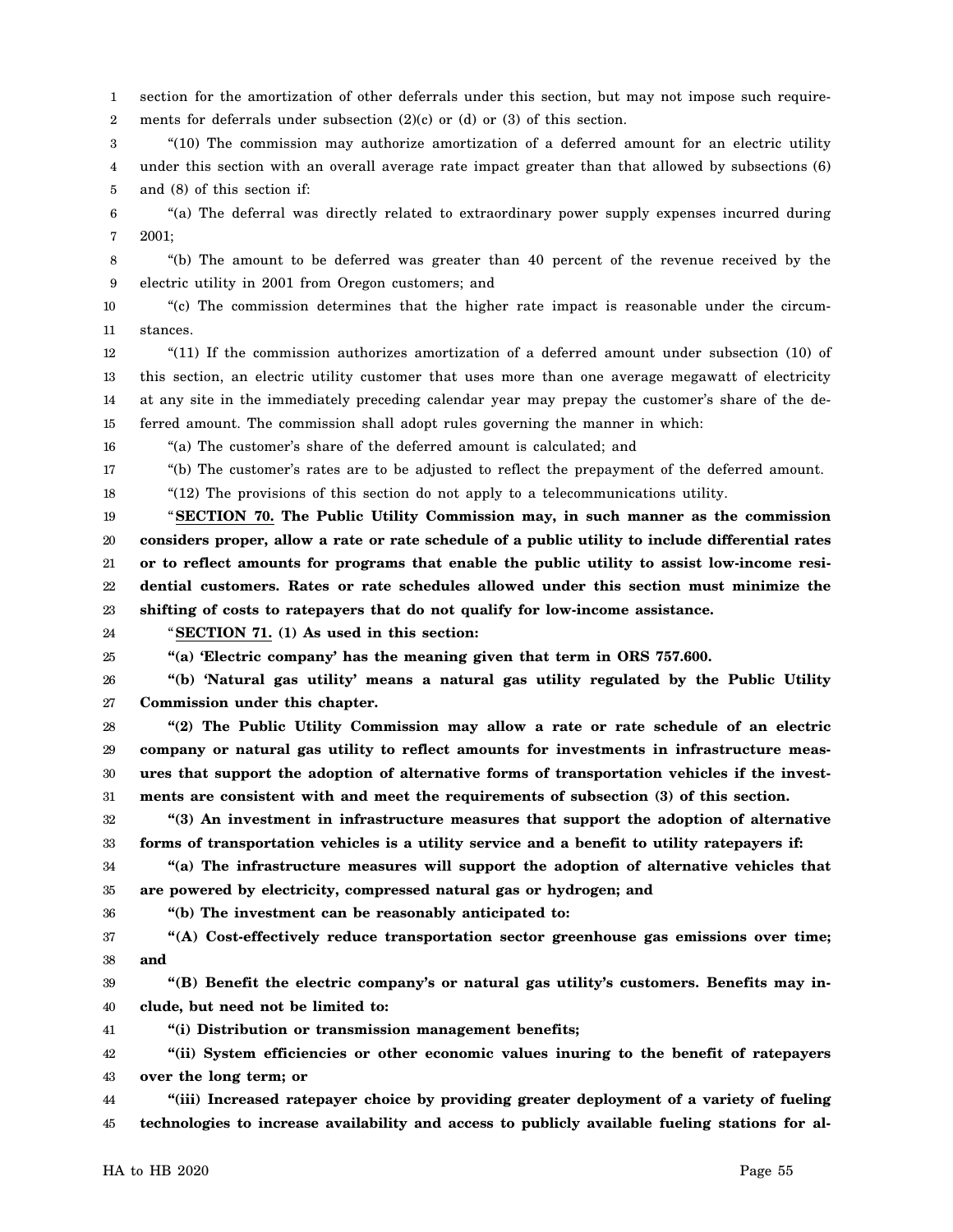#### 1 **ternative forms of transportation vehicles.**

2

5 6 7

16

"**SECTION 72.** Section 12, chapter 751, Oregon Laws 2009, is amended to read:

3 4 "**Sec. 12.** Section 9 [*of this 2009 Act*]**, chapter 751, Oregon Laws 2009,** is repealed on [*January 2, 2020*] **the effective date of this 2019 Act**.

## "**BIENNIAL STATEWIDE ENERGY BURDEN REPORT**

8 9 10 11 12 13 14 15 "**SECTION 73. (1) No later than November 1 of each even-numbered year, the Housing and Community Services Department and the State Department of Energy shall jointly transmit to the Governor and the Legislative Assembly a biennial statewide energy burden report. The Housing and Community Services Department and the State Department of Energy shall jointly adopt rules for gathering data necessary to prepare the report. In adopting rules under this section, the Housing and Community Services Department and the State Department of Energy shall consult with consumer-owned utilities as defined in ORS 757.600 regarding the availability and collection of data necessary to develop the report.**

**"(2) The purposes of the biennial statewide energy burden report are to:**

17 18 19 20 **"(a) Establish a baseline for assessing the energy burden experienced by the residents of this state on a statewide level, by county and by utility service territory, and for assessing the differences in regional or demographic data that may impact the energy burden experienced;**

21 22 23 24 **"(b) Develop and maintain an inventory of all programs in Oregon that contribute to reducing energy burden that are funded through state, federal or utility programs and include in the inventory a description of the annual funding necessary for each program and the sources for funding received;**

25 26 27 **"(c) Explore new statewide mechanisms for reducing energy burden, with an emphasis on addressing the specific needs of renters, mobile home and manufactured dwelling park residents and residents of multifamily housing;**

28 29 **"(d) Develop and provide recommendations for restructuring programs or for creating new programs to enhance efforts for addressing energy burden in this state; and**

30 31 32 33 **"(e) Develop and provide recommendations for improving the delivery of services for reducing energy burden by improving data gathering and knowledge sharing between state agencies, utilities, community action agencies and other organizations that implement energy assistance programs.**

34 35 36 37 38 39 40 41 42 43 44 **"(3) The Housing and Community Services Department, in consultation with the State Department of Energy, shall convene an Energy Burden and Poverty Working Group to provide guidance and assistance to the departments in developing the biennial statewide energy burden report. The working group shall include representatives of low-income and environmental justice communities, consumer-owned utilities, investor-owned utilities, at least one community action agency and organizations that implement energy assistance on a statewide level. The Housing and Community Services Department shall provide staff support to the working group. The working group shall meet regularly, as is necessary for the working group to review the statewide progress in addressing energy burden since issuance of the previous biennial statewide energy burden report and to assist in developing the upcoming biennial statewide energy burden report.**

45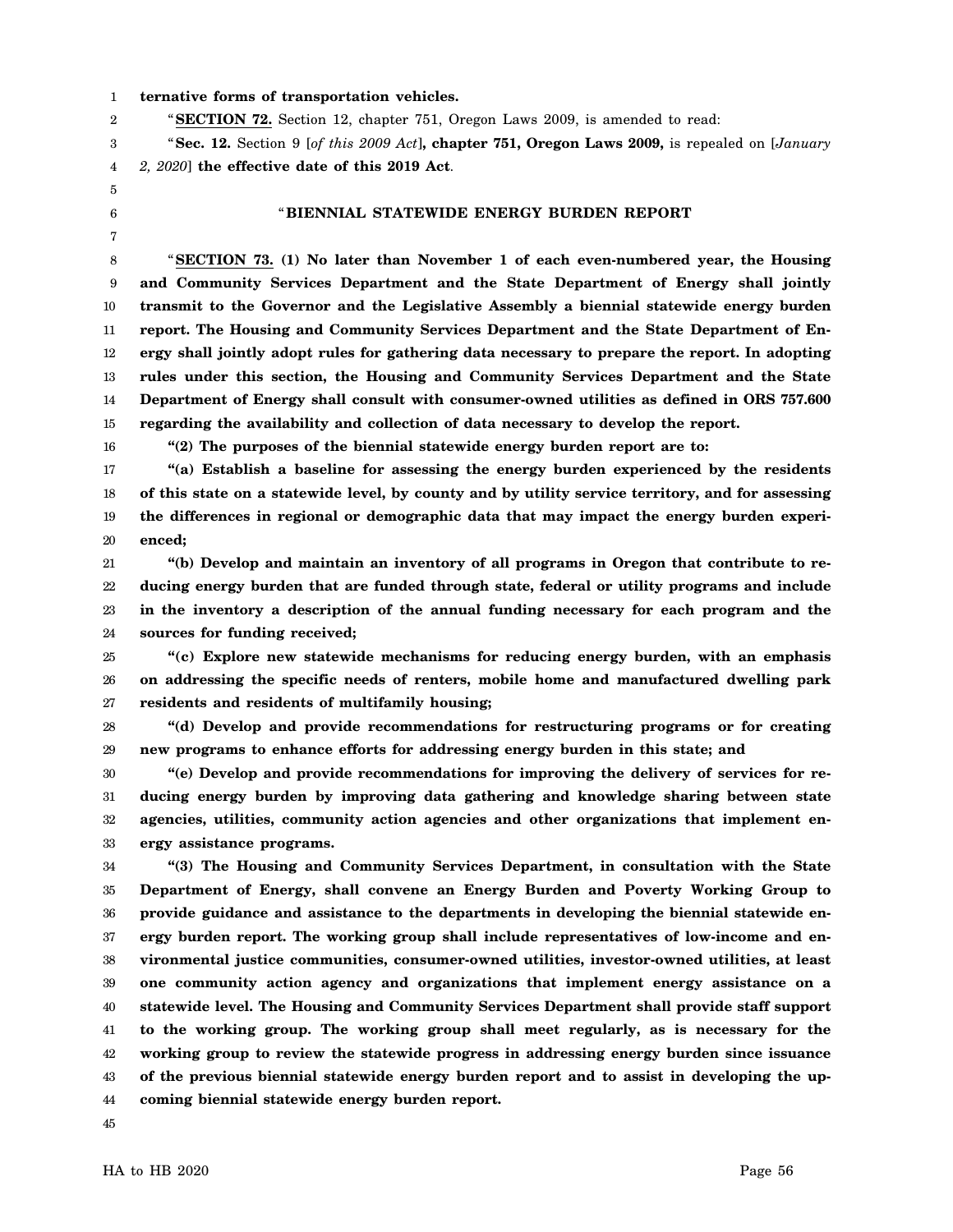# 1 2

3

7

10

# " **GREENHOUSE GAS EMISSIONS REGISTRATION AND REPORTING**

"**(Amendments to Statutes, Operative on Effective Date of Act)**

4 "**SECTION 74.** ORS 468A.280 is amended to read:

5 6 "468A.280. [*(1) In addition to any registration and reporting that may be required under ORS 468A.050, the Environmental Quality Commission by rule may require registration and reporting by:*]

"**(1) As used in this section:**

8 **"(a) 'Air contamination source' has the meaning given that term in ORS 468A.005.**

9 **"(b) 'Greenhouse gas' has the meaning given that term in section 15 of this 2019 Act.**

**"(2) The Environmental Quality Commission by rule may require registration and re-**

11 **porting of information necessary to determine greenhouse gas emissions by:**

12 13 **"(a) A person in control of an air contamination source of any class for which registration and reporting is required under ORS 468A.050.**

14 15 "[*(a)*] **(b)** [*Any*] **A** person who imports, sells, allocates or distributes **electricity** for use in this state [*electricity, the generation of which emits greenhouse gases*].

16 17 " $[6]$ **(c)**  $[Any]$  **A** person who imports, sells or distributes for use in this state [*fossil*] fuel that generates greenhouse gases when combusted.

18 19 20 21 22 23 "**(3) A person required to register and report under subsection (2) of this section shall register with the Department of Environmental Quality and make reports containing information that the commission by rule may require that is relevant to determining and verifying greenhouse gas emissions. The commission may by rule require the person to provide an audit by an independent and disinterested third party to verify that the greenhouse gas emissions information reported by the person is true and accurate.**

24 25 26 27 "[*(2)*] **(4)** Rules adopted by the commission under this section for electricity that is imported, sold, allocated or distributed for use in this state may require reporting of information necessary to determine greenhouse gas emissions from generating facilities used to produce the electricity and related electricity transmission line losses.

28 29 30 31 32 " $[(3)(a)]$  (5)(a) The commission shall allow consumer-owned utilities, as defined in ORS 757.270, to comply with reporting requirements imposed under this section by the submission of a report prepared by a third party. A report submitted under this paragraph may include information for more than one consumer-owned utility, but must include all information required by the commission for each individual utility.

33 34 35 "(b) For the purpose of determining greenhouse gas emissions related to electricity purchased from the Bonneville Power Administration by a consumer-owned utility, as defined in ORS 757.270, the commission may require only that the utility report:

36 37 38 "(A) The number of megawatt-hours of electricity purchased by the utility from the Bonneville Power Administration, segregated by the types of contracts entered into by the utility with the Bonneville Power Administration; and

39 40 "(B) The percentage of each fuel or energy type used to produce electricity purchased under each type of contract.

41 42 43 " $[(4)(a)]$  (6)(a) Rules adopted by the commission pursuant to this section for electricity that is purchased, imported, sold, allocated or distributed for use in this state by an electric company, as defined in ORS 757.600, must be limited to the reporting of:

44 45 "(A) **The generating facility fuel type and** greenhouse gas emissions emitted from generating facilities owned or operated by the electric company;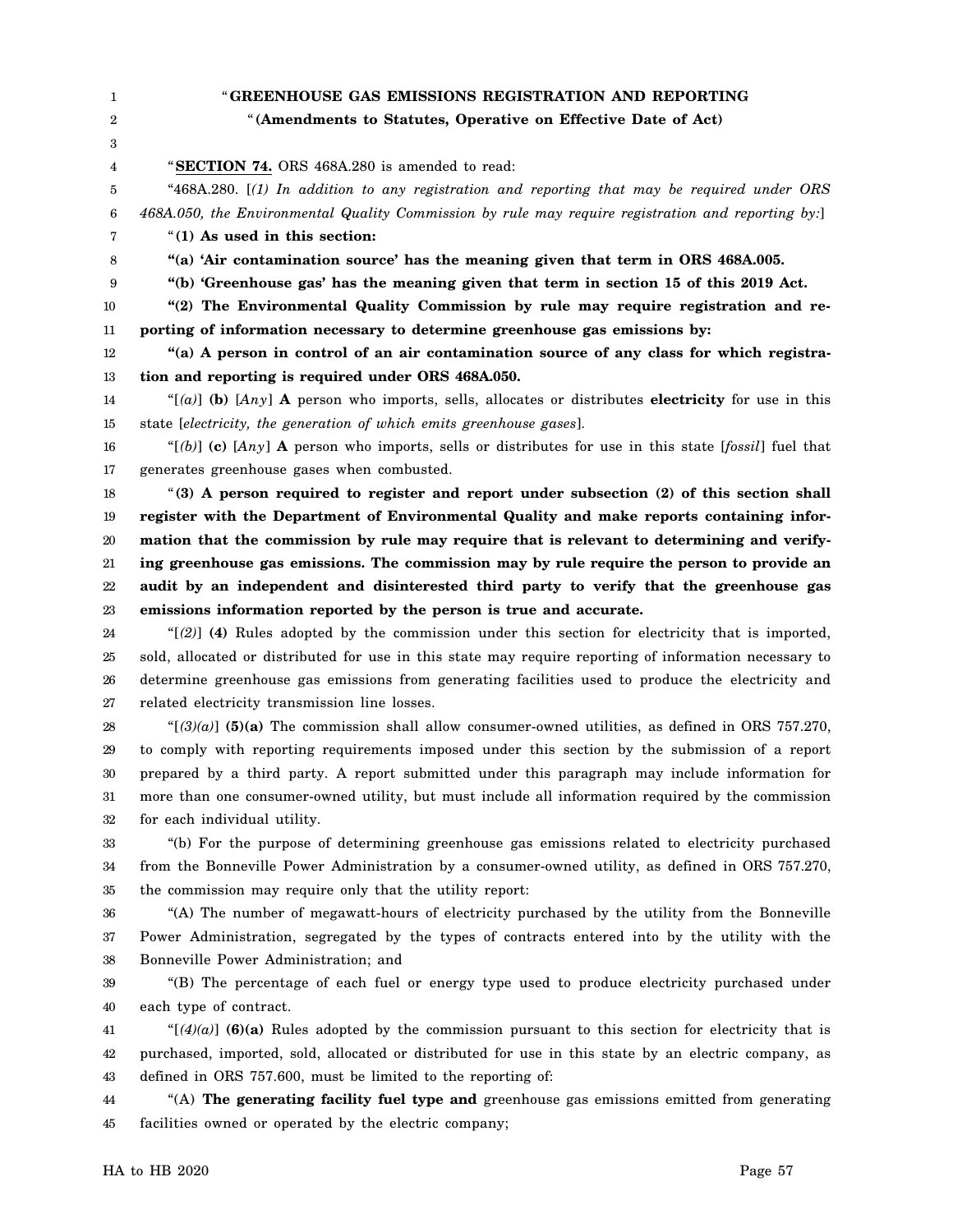1 2 3 4 5 6 7 8 9 10 11 12 13 14 15 16 17 18 19 20 21 22 23 24 25 26 27 28 29 30 31 32 33 34 35 36 37 38 39 40 41 42 43 44 "**(B) The number of megawatt-hours of electricity generated by the electric company for use in this state;** "[*(B)*] **(C)** Greenhouse gas emissions emitted from transmission equipment owned or operated by the electric company; "[*(C)*] **(D)** The number of megawatt-hours of electricity purchased by the electric company for use in this state, including information, if known, on: "(i) The seller of the electricity to the electric company; and "(ii) The original generating facility fuel type or types; and "[*(D)*] **(E)** An estimate of the amount of greenhouse gas emissions[*, using default greenhouse gas emissions factors established by the commission by rule,*] attributable to: "(i) Electricity purchases made by a particular seller to the electric company; "(ii) Electricity purchases from an unknown origin or from a seller who is unable to identify the original generating facility fuel type or types; "[*(iii) Electricity purchases for which a renewable energy certificate under ORS 469A.130 has been issued but subsequently transferred or sold to a person other than the electric company;*] "[*(iv)*] **(iii)** Electricity transmitted for others by the electric company; and "[*(v)*] **(iv)** Total energy losses from electricity transmission and distribution equipment owned or operated by the electric company. "(b) Pursuant to paragraph (a) of this subsection, a [*multijurisdictional*] **multistate jurisdictional** electric company may rely upon a cost allocation methodology approved by the Public Utility Commission for reporting emissions allocated in this state. "[*(5)*] **(7)** Rules adopted by the commission under this section for [*fossil*] fuel that is imported, sold or distributed for use in this state may require reporting of the type and quantity of the fuel and any additional information necessary to determine the [*carbon content*] **greenhouse gas emissions associated with the use or combustion** of the fuel. [*For the purpose of determining greenhouse gas emissions related to liquefied petroleum gas, the commission shall allow reporting using publications or submission of data by the American Petroleum Institute but may require reporting of such other information necessary to achieve the purposes of the rules adopted by the commission under this section.*] " $[6]$  (8) To an extent that is consistent with the purposes of the rules adopted by the commission under this section, the commission shall minimize the burden of the reporting required under this section by: "(a) Allowing concurrent reporting of information that is also reported to another state agency; "(b) Allowing electronic reporting; "(c) Allowing use of good engineering practice calculations in reports, or of emission factors published by the United States Environmental Protection Agency; "(d) Establishing thresholds for the amount of specific greenhouse gases that may be emitted or generated without reporting; "(e) Requiring reporting by the fewest number of persons in a fuel distribution system that will allow the commission to acquire the information needed by the commission; or "(f) Other appropriate means and procedures determined by the commission. "[*(7) As used in this section, 'greenhouse gas' has the meaning given that term in ORS 468A.210.*] "**(9) The commission may adjust by rule the registration and reporting requirements**

45 **under subsection (2) of this section if necessary to accommodate participation in an energy**

HA to HB 2020 Page 58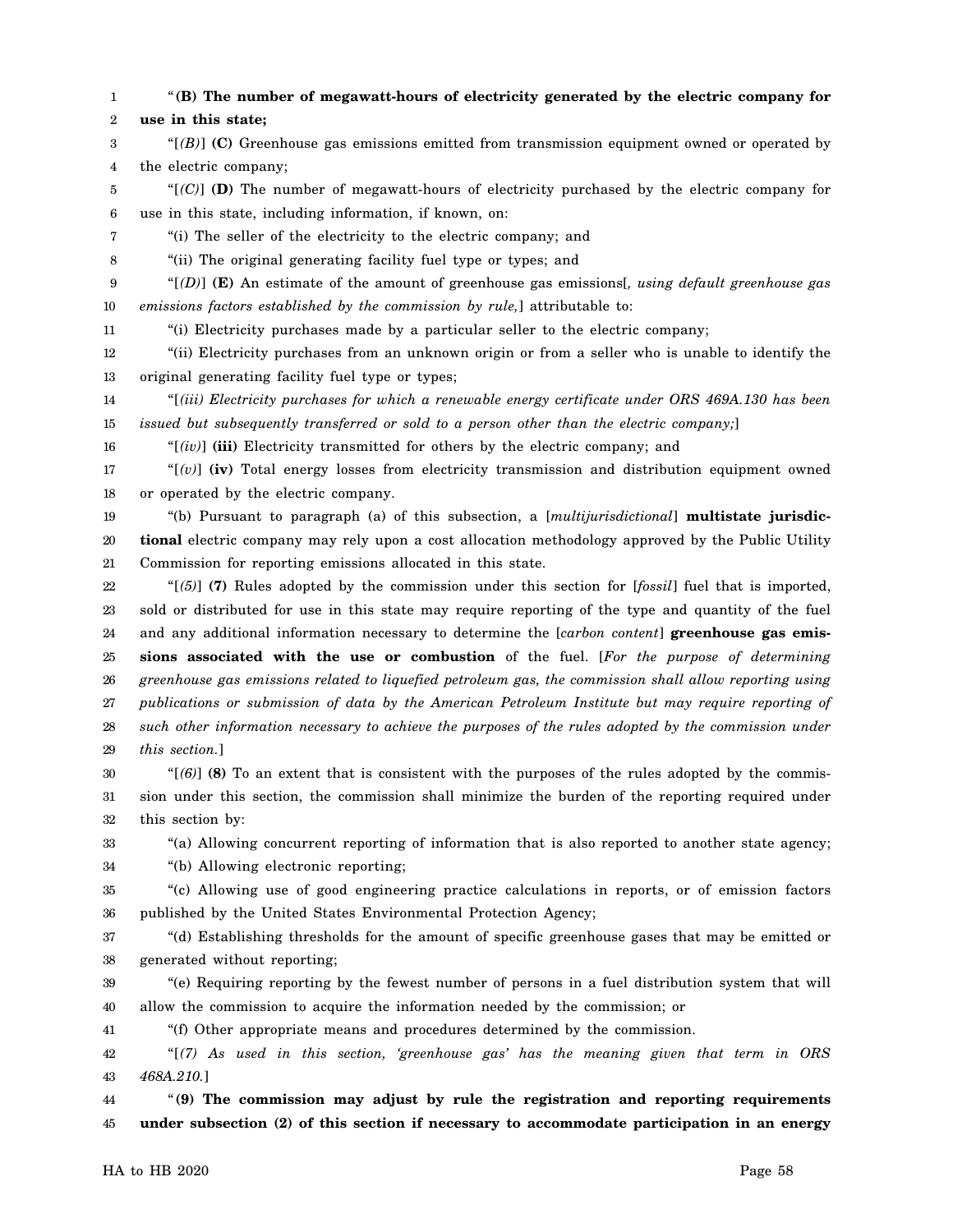1 2 **imbalance market by persons that import, sell, allocate or distribute electricity, or as necessary to otherwise address developments in electricity markets.**

3 4 5 6 **"(10) The department may require a person for which registration and reporting is required under subsection (2) of this section to provide any pertinent records related to verification of greenhouse gas emissions in order to determine compliance with and to enforce this section and rules adopted pursuant to this section.**

7 8 9 10 **"(11) If a person required to register and report under subsection (2) of this section fails to submit a report under this section, the department may develop an assigned emissions level for the person if necessary for the purpose of regulating persons under sections 15 to 40 of this 2019 Act.**

11 12 13 14 **"(12)(a) By rule, the commission may establish a schedule of fees for registration and reporting under this section. Before establishing fees pursuant to this subsection, the commission shall consider the total fees for each person subject to registration and reporting under this section.**

15 16 17 **"(b) The commission shall limit the fees established under this subsection to the anticipated cost of developing, implementing and analyzing data collected under greenhouse gas emissions registration and reporting programs.**

18 19 20 **"(13) Emissions data submitted to the department under this section is public information and may not be designated as confidential for purposes of disclosure under the public records law, ORS 192.311 to 192.478.**

- 21
- 22 23

24

"**(Transfer from Department of Environmental Quality to Climate Policy Office, Operative January 1, 2022)**

25 26 27 28 "**SECTION 75. Transfer. The duties, functions and powers of the Environmental Quality Commission and the Department of Environmental Quality relating to ORS 468A.280 and rules adopted pursuant to ORS 468A.280 are imposed upon, transferred to and vested in the Climate Policy Office.**

29 30 "**SECTION 76. Records, property, employees. (1) The Director of the Department of Environmental Quality shall:**

31 32 33 **"(a) Deliver to the Climate Policy Office all records and property within the jurisdiction of the director that relate to the duties, functions and powers transferred by section 75 of this 2019 Act; and**

34 35 **"(b) Transfer to the Climate Policy Office those employees engaged primarily in the exercise of the duties, functions and powers transferred by section 75 of this 2019 Act.**

36 37 38 39 40 **"(2) The Director of the Climate Policy Office shall take possession of the records and property, and shall take charge of the employees and employ them in the exercise of the duties, functions and powers transferred by section 75 of this 2019 Act, without reduction of compensation but subject to change or termination of employment or compensation as provided by law.**

41 42 43 **"(3) The Governor shall resolve any dispute between the Department of Environmental Quality and the Climate Policy Office relating to transfers of records, property and employees under this section, and the Governor's decision is final.**

44 45 "**SECTION 77. Unexpended revenues. (1) The unexpended balances of amounts authorized to be expended by the Environmental Quality Commission or the Department of Environ-**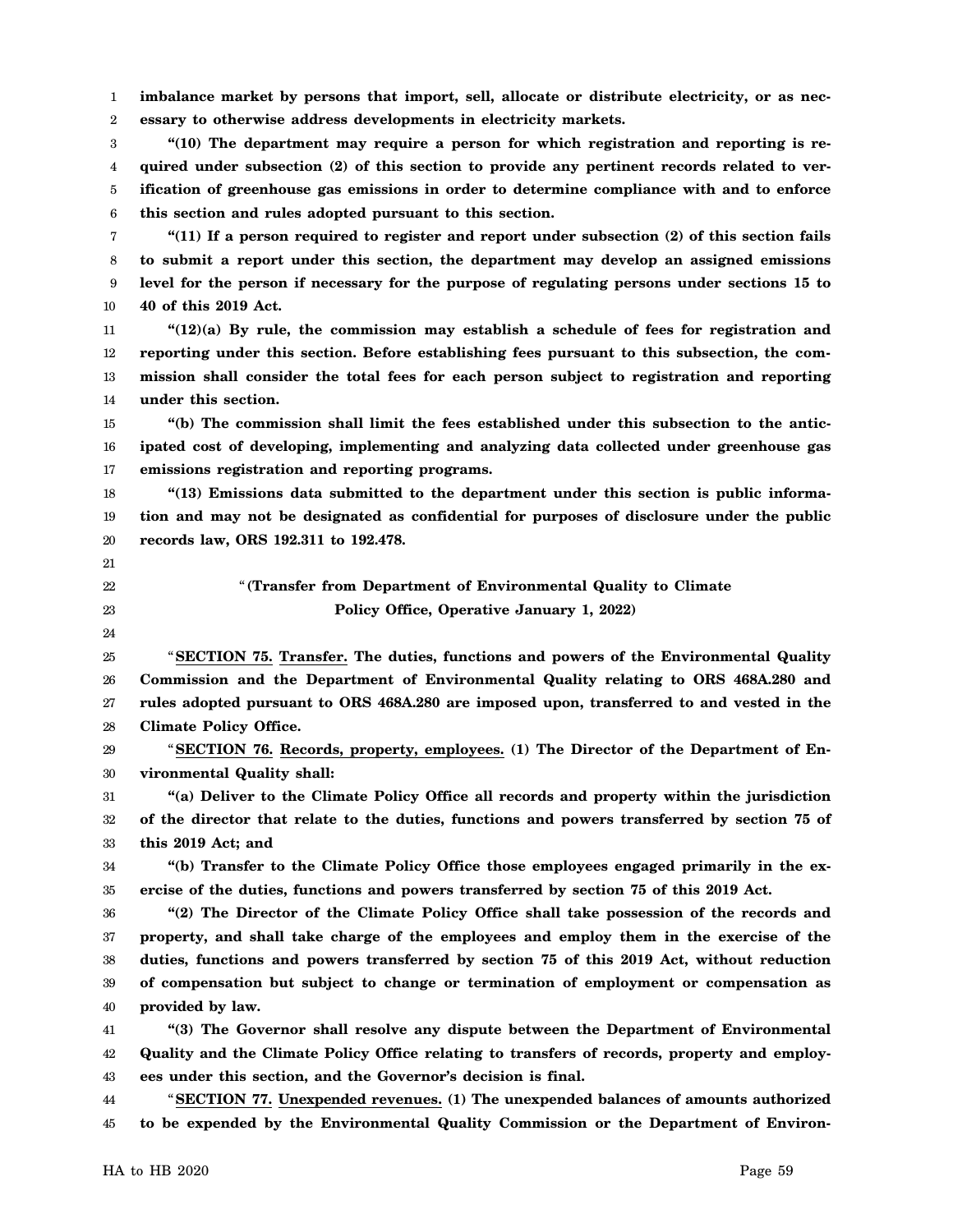1 2 3 4 5 6 **mental Quality for the biennium beginning July 1, 2021, from revenues dedicated, continuously appropriated, appropriated or otherwise made available for the purpose of administering and enforcing the duties, functions and powers transferred by section 75 of this 2019 Act are transferred to and are available for expenditure by the Climate Policy Office for the biennium beginning July 1, 2021, for the purpose of administering and enforcing the duties, functions and powers transferred by section 75 of this 2019 Act.**

7 8 9 **"(2) The expenditure classifications, if any, established by Acts authorizing or limiting expenditures by the Department of Environmental Quality remain applicable to expenditures by the Climate Policy Office under this section.**

10 11 12 13 14 15 "**SECTION 78. Action, proceeding, prosecution. The transfer of duties, functions and powers to the Climate Policy Office by section 75 of this 2019 Act does not affect any action, proceeding or prosecution involving or with respect to the duties, functions and powers begun before and pending at the time of the transfer, except that the Climate Policy Office is substituted for the Environmental Quality Commission or the Department of Environmental Quality, as appropriate, in the action, proceeding or prosecution.**

16 17 18 19 "**SECTION 79. Liability, duty, obligation. (1) Nothing in sections 75 to 81 of this 2019 Act relieves a person of a liability, duty or obligation accruing under or with respect to the duties, functions and powers transferred by section 75 of this 2019 Act. The Climate Policy Office may undertake the collection or enforcement of any such liability, duty or obligation.**

20 21 22 23 24 25 26 27 **"(2) The rights and obligations of the Environmental Quality Commission or the Department of Environmental Quality legally incurred under contracts, leases and business transactions executed, entered into or begun before the operative date of section 75 of this 2019 Act accruing under or with respect to the duties, functions and powers transferred by section 75 of this 2019 Act are transferred to the Climate Policy Office. For the purpose of succession to these rights and obligations, the Climate Policy Office is a continuation of the Environmental Quality Commission or the Department of Environmental Quality, as appropriate, and not a new authority.**

28 29 30 31 32 33 34 35 36 37 "**SECTION 80. Rules. (1) Notwithstanding the transfer of duties, functions and powers by section 75 of this 2019 Act, the rules of the Environmental Quality Commission with respect to such duties, functions or powers that are in effect on the operative date of section 75 of this 2019 Act continue in effect until superseded or repealed by rules of the Climate Policy Office. References in the rules of the Environmental Quality Commission to the Environmental Quality Commission are considered to be references to the Director of the Climate Policy Office. References in the rules of the Environmental Quality Commission to the Department of Environmental Quality or an officer or employee of the Department of Environmental Quality are considered to be references to the Climate Policy Office or an officer or employee of the Climate Policy Office.**

38 39 40 41 42 43 44 **"(2) Whenever, in any uncodified law or resolution of the Legislative Assembly or in any rule, document, record or proceeding authorized by the Legislative Assembly, in the context of the duties, functions and powers transferred by section 75 of this 2019 Act, reference is made to the Environmental Quality Commission, with relation to the duties, functions or powers transferred by section 75 of this 2019 Act, the reference is considered to be a reference to the Director of the Climate Policy Office for purposes of being charged by the terms of this 2019 Act with carrying out the duties, functions and powers.**

45 **"(3) Whenever, in any uncodified law or resolution of the Legislative Assembly or in any**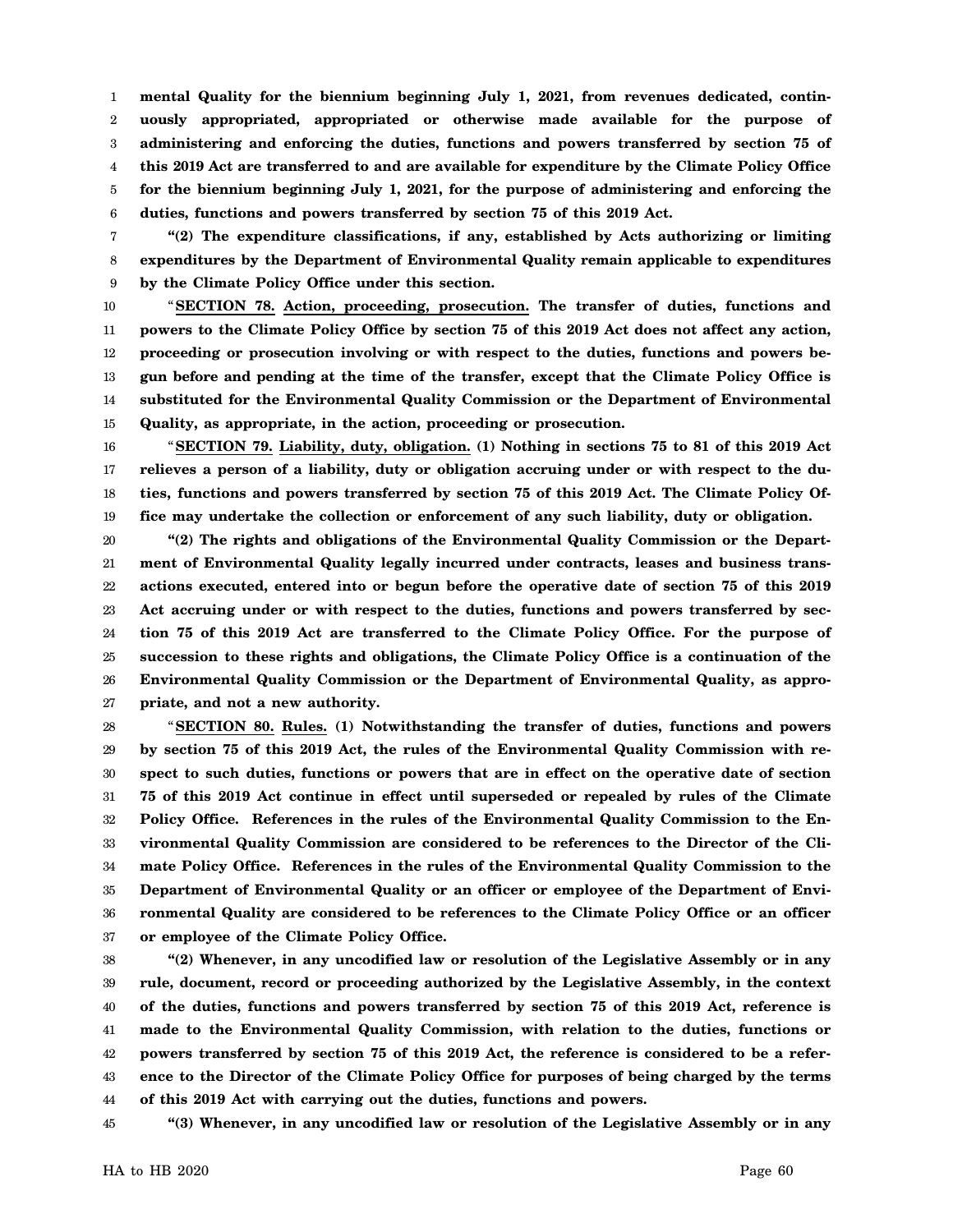| 1        | rule, document, record or proceeding authorized by the Legislative Assembly, in the context                                                                                                 |
|----------|---------------------------------------------------------------------------------------------------------------------------------------------------------------------------------------------|
| 2        | of the duties, functions and powers transferred by section 75 of this 2019 Act, reference is                                                                                                |
| 3        | made to the Department of Environmental Quality, or an officer or employee of the De-                                                                                                       |
| 4        | partment of Environmental Quality, whose duties, functions or powers are transferred by                                                                                                     |
| 5        | section 75 of this 2019 Act, the reference is considered to be a reference to the Climate Policy                                                                                            |
| 6        | Office or an officer or employee of the Climate Policy Office who by this 2019 Act is charged                                                                                               |
| 7        | with carrying out the duties, functions and powers.                                                                                                                                         |
| 8        |                                                                                                                                                                                             |
| 9        | "(Housekeeping in ORS)                                                                                                                                                                      |
| 10       |                                                                                                                                                                                             |
| 11       | "SECTION 81. Notwithstanding any other provision of law, ORS 468A.280 shall not be                                                                                                          |
| 12       | considered to have been added to or made a part of ORS chapter 468A for the purpose of                                                                                                      |
| 13       | statutory compilation or for the application of definitions, penalties or administrative pro-                                                                                               |
| 14       | visions applicable to statute sections in that series.                                                                                                                                      |
| 15       |                                                                                                                                                                                             |
| 16       | "(Conforming Amendments)                                                                                                                                                                    |
| 17       |                                                                                                                                                                                             |
| 18       | "SECTION 82. ORS 468A.280, as amended by section 74 of this 2019 Act, is amended to read:                                                                                                   |
| 19       | " $468A.280$ . (1) As used in this section:                                                                                                                                                 |
| 20       | "(a) 'Air contamination source' has the meaning given that term in ORS 468A.005.                                                                                                            |
| 21       | "(b) 'Greenhouse gas' has the meaning given that term in section 15 of this 2019 Act.                                                                                                       |
| 22       | "(2) The [ <i>Environmental Quality Commission</i> ] <b>Climate Policy Office</b> by rule may require regis-                                                                                |
| 23       | tration and reporting of information necessary to determine greenhouse gas emissions by:<br>"(a) A person in control of an air contamination source of any class for which registration and |
| 24<br>25 | reporting is required under ORS 468A.050.                                                                                                                                                   |
| 26       | "(b) A person who imports, sells, allocates or distributes electricity for use in this state.                                                                                               |
| 27       | "(c) A person who imports, sells or distributes for use in this state fuel that generates                                                                                                   |
| 28       | greenhouse gases when combusted.                                                                                                                                                            |
| 29       | "(3) A person required to register and report under subsection (2) of this section shall register                                                                                           |
| 30       | with the [Department of Environmental Quality] office and make reports containing information that                                                                                          |
| $31\,$   | the [commission] <b>office</b> by rule may require that is relevant to determining and verifying greenhouse                                                                                 |
| 32       | gas emissions. The [commission] <b>office</b> may by rule require the person to provide an audit by an                                                                                      |
| 33       | independent and disinterested third party to verify that the greenhouse gas emissions information                                                                                           |
| 34       | reported by the person is true and accurate.                                                                                                                                                |
| 35       | "(4) Rules adopted by the [commission] office under this section for electricity that is imported,                                                                                          |
| 36       | sold, allocated or distributed for use in this state may require reporting of information necessary to                                                                                      |
| 37       | determine greenhouse gas emissions from generating facilities used to produce the electricity and                                                                                           |
| 38       | related electricity transmission line losses.                                                                                                                                               |
| 39       | "(5)(a) The [commission] <b>office</b> shall allow consumer-owned utilities, as defined in ORS 757.270,                                                                                     |
| 40       | to comply with reporting requirements imposed under this section by the submission of a report                                                                                              |
| 41       | prepared by a third party. A report submitted under this paragraph may include information for                                                                                              |
| 42       | more than one consumer-owned utility, but must include all information required by the                                                                                                      |
| 43       | [commission] <b>office</b> for each individual utility.                                                                                                                                     |
| 44       | "(b) For the purpose of determining greenhouse gas emissions related to electricity purchased                                                                                               |
| 45       | from the Bonneville Power Administration by a consumer-owned utility, as defined in ORS 757.270,                                                                                            |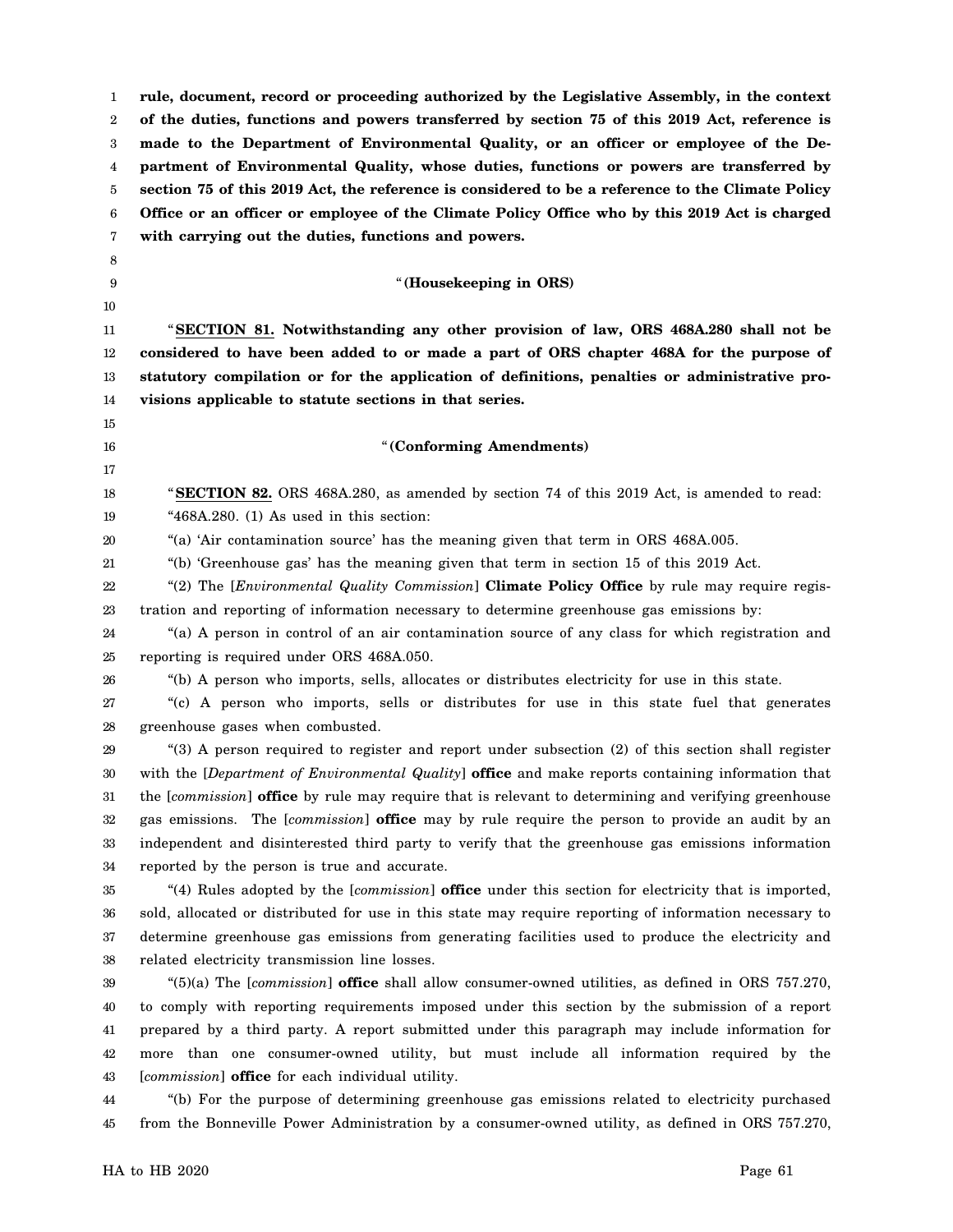1 the [*commission*] **office** may require only that the utility report:

2 3 "(A) The number of megawatt-hours of electricity purchased by the utility from the Bonneville Power Administration, segregated by the types of contracts entered into by the utility with the

4 Bonneville Power Administration; and

5 6 "(B) The percentage of each fuel or energy type used to produce electricity purchased under each type of contract.

7 8 9 "(6)(a) Rules adopted by the [*commission*] **office** pursuant to this section for electricity that is purchased, imported, sold, allocated or distributed for use in this state by an electric company, as defined in ORS 757.600, must be limited to the reporting of:

10 11 "(A) The generating facility fuel type and greenhouse gas emissions emitted from generating facilities owned or operated by the electric company;

12 13 "(B) The number of megawatt-hours of electricity generated by the electric company for use in this state;

14 15 "(C) Greenhouse gas emissions emitted from transmission equipment owned or operated by the electric company;

16 17 "(D) The number of megawatt-hours of electricity purchased by the electric company for use in this state, including information, if known, on:

18 "(i) The seller of the electricity to the electric company; and

19 "(ii) The original generating facility fuel type or types; and

20 "(E) An estimate of the amount of greenhouse gas emissions attributable to:

21 "(i) Electricity purchases made by a particular seller to the electric company;

22 23 "(ii) Electricity purchases from an unknown origin or from a seller who is unable to identify the original generating facility fuel type or types;

24 "(iii) Electricity transmitted for others by the electric company; and

25 26 "(iv) Total energy losses from electricity transmission and distribution equipment owned or operated by the electric company.

27 28 29 "(b) Pursuant to paragraph (a) of this subsection, a multistate jurisdictional electric company may rely upon a cost allocation methodology approved by the Public Utility Commission for reporting emissions allocated in this state.

30 31 32 33 "(7) Rules adopted by the [*commission*] **office** under this section for fuel that is imported, sold or distributed for use in this state may require reporting of the type and quantity of the fuel and any additional information necessary to determine the greenhouse gas emissions associated with the use or combustion of the fuel.

34 35 36 "(8) To an extent that is consistent with the purposes of the rules adopted by the [*commission*] **office** under this section, the [*commission*] **office** shall minimize the burden of the reporting required under this section by:

37

"(a) Allowing concurrent reporting of information that is also reported to another state agency;

38 "(b) Allowing electronic reporting;

39 40 "(c) Allowing use of good engineering practice calculations in reports, or of emission factors published by the United States Environmental Protection Agency;

41 42 "(d) Establishing thresholds for the amount of specific greenhouse gases that may be emitted or generated without reporting;

43 44 "(e) Requiring reporting by the fewest number of persons in a fuel distribution system that will allow the [*commission*] **office** to acquire the information needed by the [*commission*] **office**; or

45 "(f) Other appropriate means and procedures determined by the [*commission*] **office**.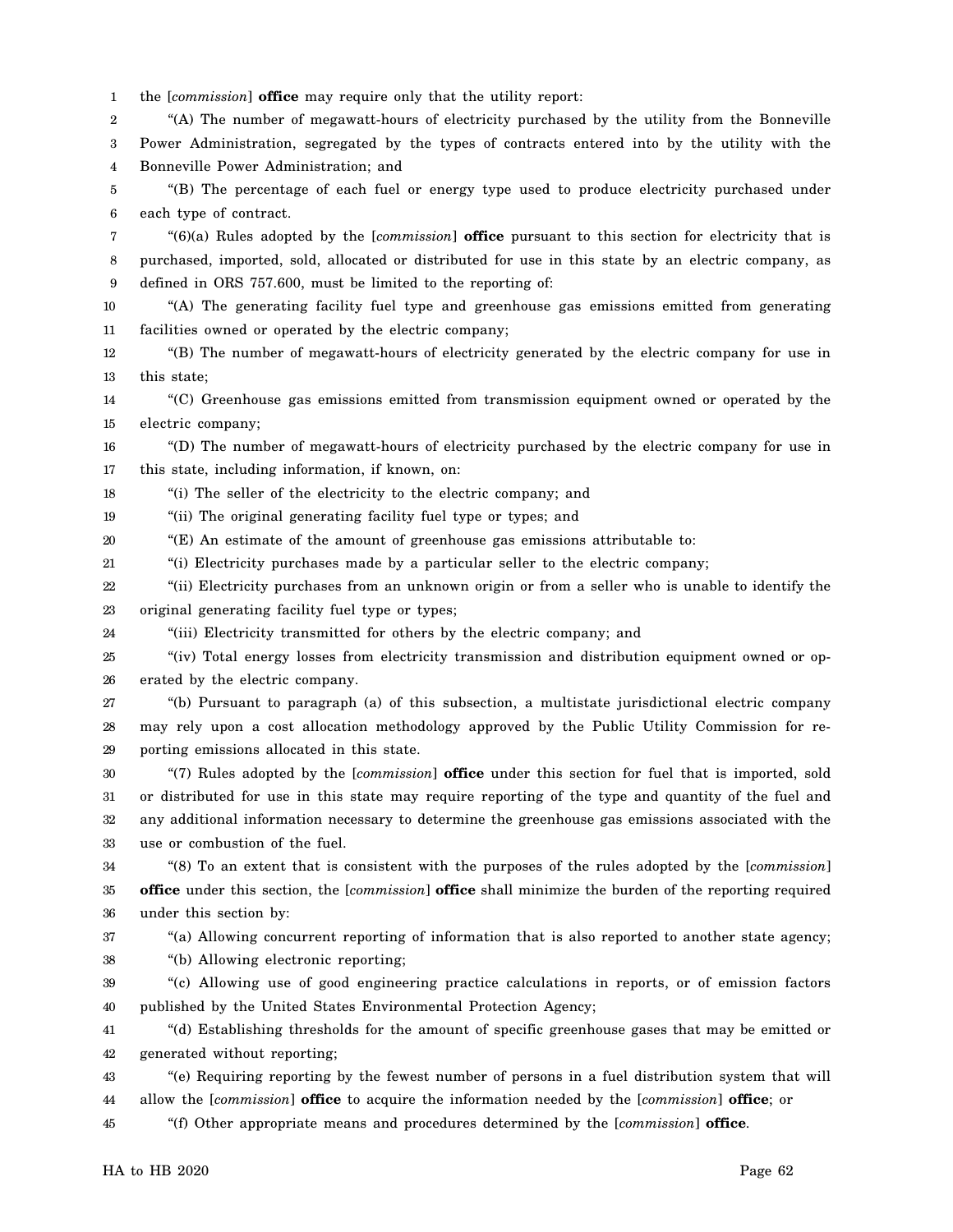1 2 3 4 "(9) The [*commission*] **office** may adjust by rule the registration and reporting requirements under subsection (2) of this section if necessary to accommodate participation in an energy imbalance market by persons that import, sell, allocate or distribute electricity, or as necessary to otherwise address developments in electricity markets.

5 6 7 8 "(10) The [*department*] **office** may require a person for which registration and reporting is required under subsection (2) of this section to provide any pertinent records related to verification of greenhouse gas emissions in order to determine compliance with and to enforce this section and rules adopted pursuant to this section.

9 10 11 12 "(11) If a person required to register and report under subsection (2) of this section fails to submit a report under this section, the [*department*] **office** may develop an assigned emissions level for the person if necessary for the purpose of regulating persons under sections 15 to 40 of this 2019 Act.

13 14 15 16 "(12)(a) By rule, the [*commission*] **office** may establish a schedule of fees for registration and reporting under this section. Before establishing fees pursuant to this subsection, the [*commission*] **office** shall consider the total fees for each person subject to registration and reporting under this section.

17 18 19 "(b) The [*commission*] **office** shall limit the fees established under this subsection to the anticipated cost of developing, implementing and analyzing data collected under greenhouse gas emissions registration and reporting programs.

20 21 22 "**(c) All fees collected by the office under this section shall be deposited with the State Treasurer to the credit of the Oregon Climate Action Program Operating Fund established under section 39 of this 2019 Act.**

23 24 25 "(13) Emissions data submitted to the [*department*] **office** under this section is public information and may not be designated as confidential for purposes of disclosure under the public records law, ORS 192.311 to 192.478.

26

"**SECTION 83.** Section 39 of this 2019 Act is amended to read:

27 28 29 30 31 32 "**Sec. 39.** (1) The Oregon Climate Action Program Operating Fund is established in the State Treasury, separate and distinct from the General Fund. Interest earned by the Oregon Climate Action Program Operating Fund shall be credited to the fund. Moneys in the Oregon Climate Action Program Operating Fund are continuously appropriated to the Oregon Department of Administrative Services for use by the Climate Policy Office in the performance of the duties, functions and powers vested in the office by law.

33 "(2) The Oregon Climate Action Program Operating Fund shall consist of:

34 35 "(a) Moneys deposited in the fund pursuant to sections 12, 34 and 35 of this 2019 Act **and ORS 468A.280**;

36

37

"(b) Moneys appropriated or otherwise transferred to the fund by the Legislative Assembly; and

"(c) Other moneys deposited in the fund from any source.

38 39 40 "(3) Civil penalties deposited in the fund under section 12 of this 2019 Act shall be deposited in a separate subaccount created in the fund and must be used only for providing technical assistance to covered entities and opt-in entities.

41 42 43 "(4) The proceeds from sales of allowances at the hard price ceiling pursuant to section 34 (8) of this 2019 Act shall be deposited in a separate subaccount created in the fund and must be used by the office only for the purchase and retirement of offset credits.

44 45 "**(5) Moneys deposited in the fund from the collection of fees under ORS 468A.280 may only be used to develop, and to implement and analyze data collected under, greenhouse gas**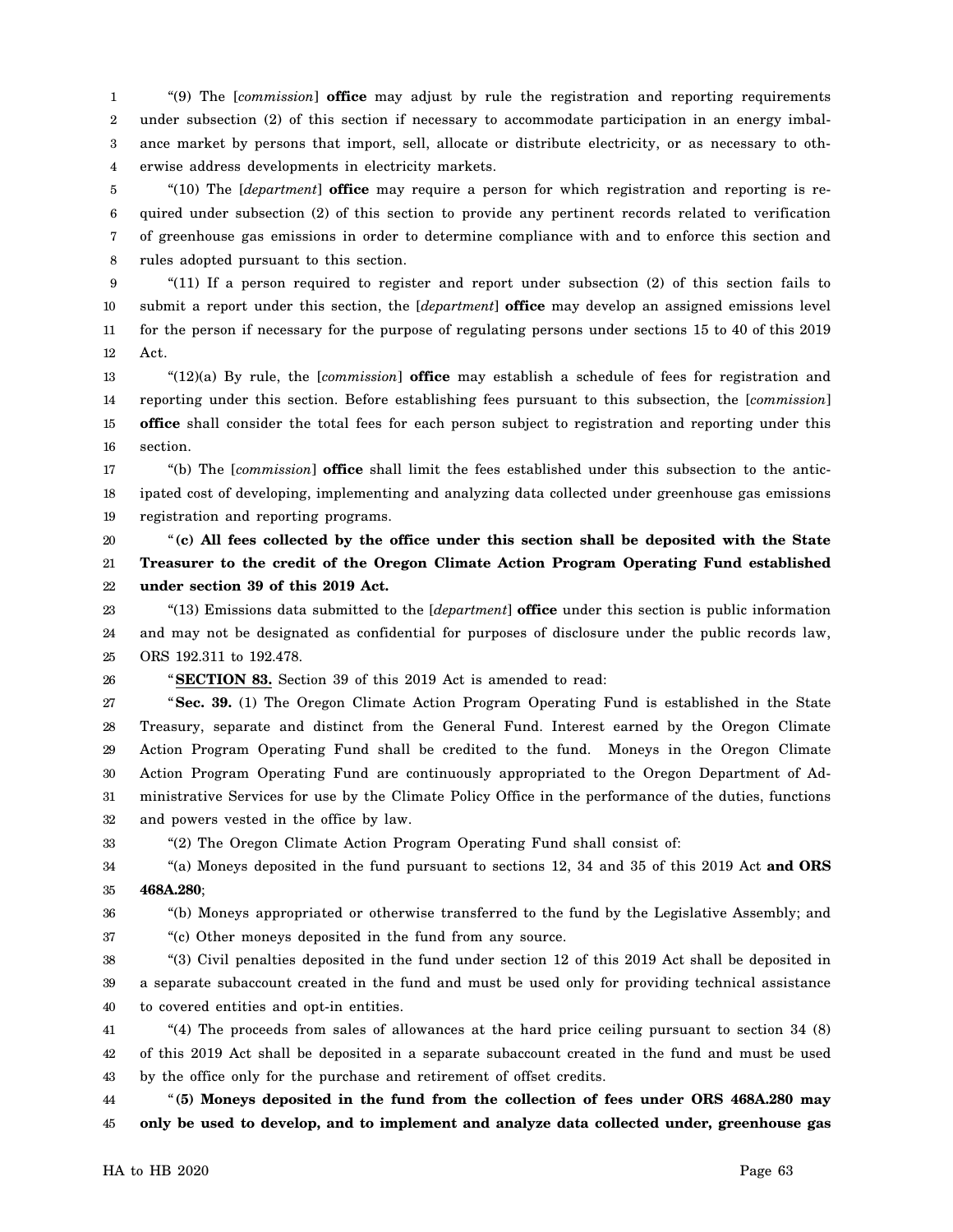1 **emissions registration and reporting programs pursuant to ORS 468A.280.**

"**SECTION 84.** Section 11 of this 2019 Act is amended to read:

3 4 5 6 7 "**Sec. 11.** (1) Whenever the Climate Policy Office has good cause to believe that any person is engaged in or is about to engage in any acts or practices that constitute a violation of sections 15 to 40 of this 2019 Act **or ORS 468A.280**, or any rule, standard or order adopted or entered pursuant to sections 15 to 40 of this 2019 Act **or ORS 468A.280**, the office may institute actions or proceedings for legal or equitable remedies to enforce compliance or to restrain further violations.

8 9 10 "(2) The proceedings authorized by subsection (1) of this section may be instituted without the necessity of prior agency notice, hearing and order, or during an agency hearing if the hearing has been initially commenced by the office.

11 12 "(3) The provisions of this section are in addition to and not in substitution of any other civil or criminal enforcement provisions available to the office.

13 "**SECTION 85.** Section 12 of this 2019 Act is amended to read:

14 "**Sec. 12.** (1) As used in this section:

15 16 "(a) 'Intentional' means conduct by a person with a conscious objective to cause the result of the conduct.

17 18 19 20 "(b) 'Reckless' means conduct by a person who is aware of and consciously disregards a substantial and unjustifiable risk that the result will occur or that the circumstance exists. The risk must be of such nature and degree that disregard thereof constitutes a gross deviation from the standard of care a reasonable person would observe in that situation.

21 22 "(2) In addition to any other liability or penalty provided by law, the Climate Policy Office may impose a civil penalty on a person for any of the following:

23 24 "(a) A violation of a provision of sections 15 to 40 of this 2019 Act or rules adopted under sections 15 to 40 of this 2019 Act.

25

2

### "**(b) A violation of ORS 468A.280 or rules adopted under ORS 468A.280.**

26 27 28 " $[6]$  (c) Submitting any record, information or report required by sections 15 to 40 of this 2019" Act **or ORS 468A.280** or rules adopted under sections 15 to 40 of this 2019 Act **or ORS 468A.280** that falsifies or conceals a material fact or makes any false or fraudulent representation.

29

"(3) Each day of violation under subsection (2) of this section constitutes a separate offense.

30 31 32 " $(4)(a)$  The office shall adopt by rule a schedule of civil penalties that may be imposed for violations described in subsection (2) of this section. Except as provided in paragraphs (b) and (c) of this subsection, a civil penalty may not exceed \$10,000 per offense.

33 34 35 "(b) Except as provided in paragraph (c) of this subsection, the civil penalty for a violation described in subsection (2) of this section arising from an intentional, reckless or negligent act may not exceed \$25,000 per offense.

36 37 38 "(c) In addition to any other civil penalty provided by law, the civil penalty for a violation described in subsection (2) of this section may include an amount equal to an estimate of the economic benefit received as a result of the violation.

39 40 "(5) In imposing a civil penalty pursuant to this section, the office shall consider the following factors:

41 42 "(a) The history of the person incurring the civil penalty in taking all feasible steps or procedures necessary or appropriate to correct any violation.

43 "(b) Any actions taken by the person to mitigate the violation.

44 "(c) Any prior act that resulted in a violation described in subsection (2) of this section.

45 "(d) The economic and financial conditions of the person incurring the civil penalty.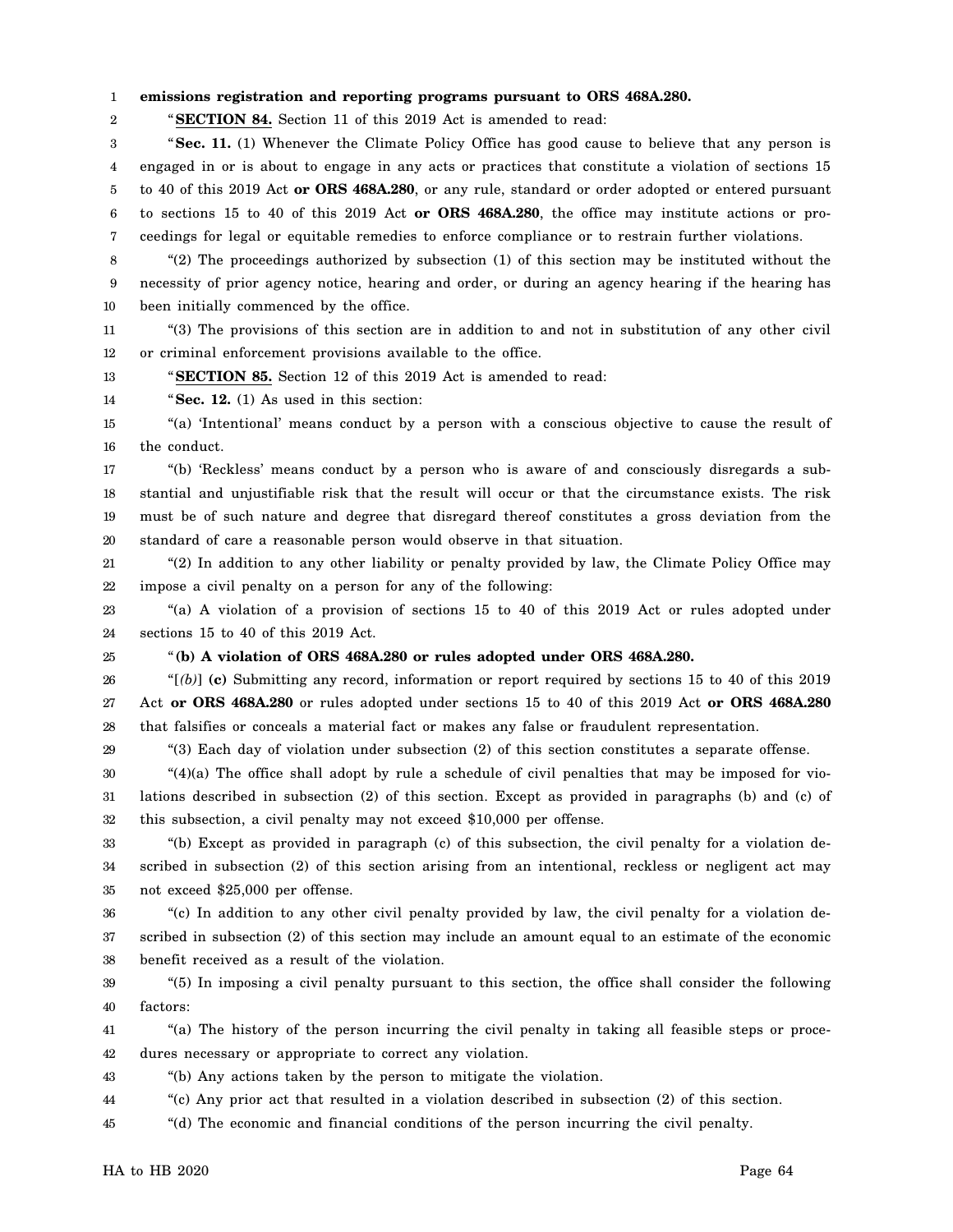1 "(e) The gravity and magnitude of the violation.

2 "(f) Whether the violation was repeated or continuous.

3 4 "(g) Whether the cause of the violation was an unavoidable accident, negligence or an intentional act.

"(h) The person's cooperativeness and efforts to correct the violation.

6 7 "(i) Whether the person incurring the civil penalty gained an economic benefit as a result of the violation.

8 9 10 11 12 "(6) Civil penalties under this section must be imposed in the manner provided by ORS 183.745. All civil penalties recovered under this section shall be paid to the Oregon Department of Administrative Services for deposit with the State Treasurer to the credit of the Oregon Climate Action Program Operating Fund established under section 39 of this 2019 Act and may be used only pursuant to section 39 (3) of this 2019 Act.

13 14 "**SECTION 86.** ORS 468.953, as amended by section 13 of this 2019 Act, is amended to read: "468.953. (1) A person commits the crime of supplying false information to any agency if the

15 person:

5

16 17 18 19 20 "(a) Makes any false material statement, representation or certification knowing it to be false, in any application, notice, plan, record, report or other document required by any provision of **ORS 468.280 or** ORS chapter 465, 466, 468, 468A or 468B or sections 15 to 40 of this 2019 Act or any rule adopted pursuant to **ORS 468A.280 or** ORS chapter 465, 466, 468, 468A or 468B or sections 15 to 40 of this 2019 Act;

21 22 "(b) Omits any material or required information, knowing it to be required, from any document described in paragraph (a) of this subsection; or

23 24 25 26 "(c) Alters, conceals or fails to file or maintain any document described in paragraph (a) of this subsection in knowing violation of any provision of **ORS 468A.280 or** ORS chapter 465, 466, 468, 468A or 468B or sections 15 to 40 of this 2019 Act or any rule adopted pursuant to **ORS 468A.280 or** ORS chapter 465, 466, 468, 468A or 468B or sections 15 to 40 of this 2019 Act.

"(2) Supplying false information is a Class C felony.

- 27 28
- 29
- 30 31

32

"**SECTION 87.** ORS 469.503 is amended to read:

33 34 "469.503. In order to issue a site certificate, the Energy Facility Siting Council shall determine that the preponderance of the evidence on the record supports the following conclusions:

"**ENERGY FACILITY CARBON DIOXIDE EMISSIONS STANDARDS** "**(Repeal of Carbon Dioxide Emissions Standards)**

35 36 37 "(1) The facility complies with the applicable standards adopted by the council pursuant to ORS 469.501 or the overall public benefits of the facility outweigh any adverse effects on a resource or interest protected by the applicable standards the facility does not meet.

38 39 40 41 42 43 "[*(2) If the energy facility is a fossil-fueled power plant, the energy facility complies with any applicable carbon dioxide emissions standard adopted by the council or enacted by statute. Base load gas plants shall comply with the standard set forth in subsection (2)(a) of this section. Other fossilfueled power plants shall comply with any applicable standard adopted by the council by rule pursuant to subsection (2)(b) of this section. Subsections (2)(c) and (d) of this section prescribe the means by which an applicant may comply with the applicable standard.*]

44 45 "[*(a) The net carbon dioxide emissions rate of the proposed base load gas plant shall not exceed 0.70 pounds of carbon dioxide emissions per kilowatt hour of net electric power output, with carbon*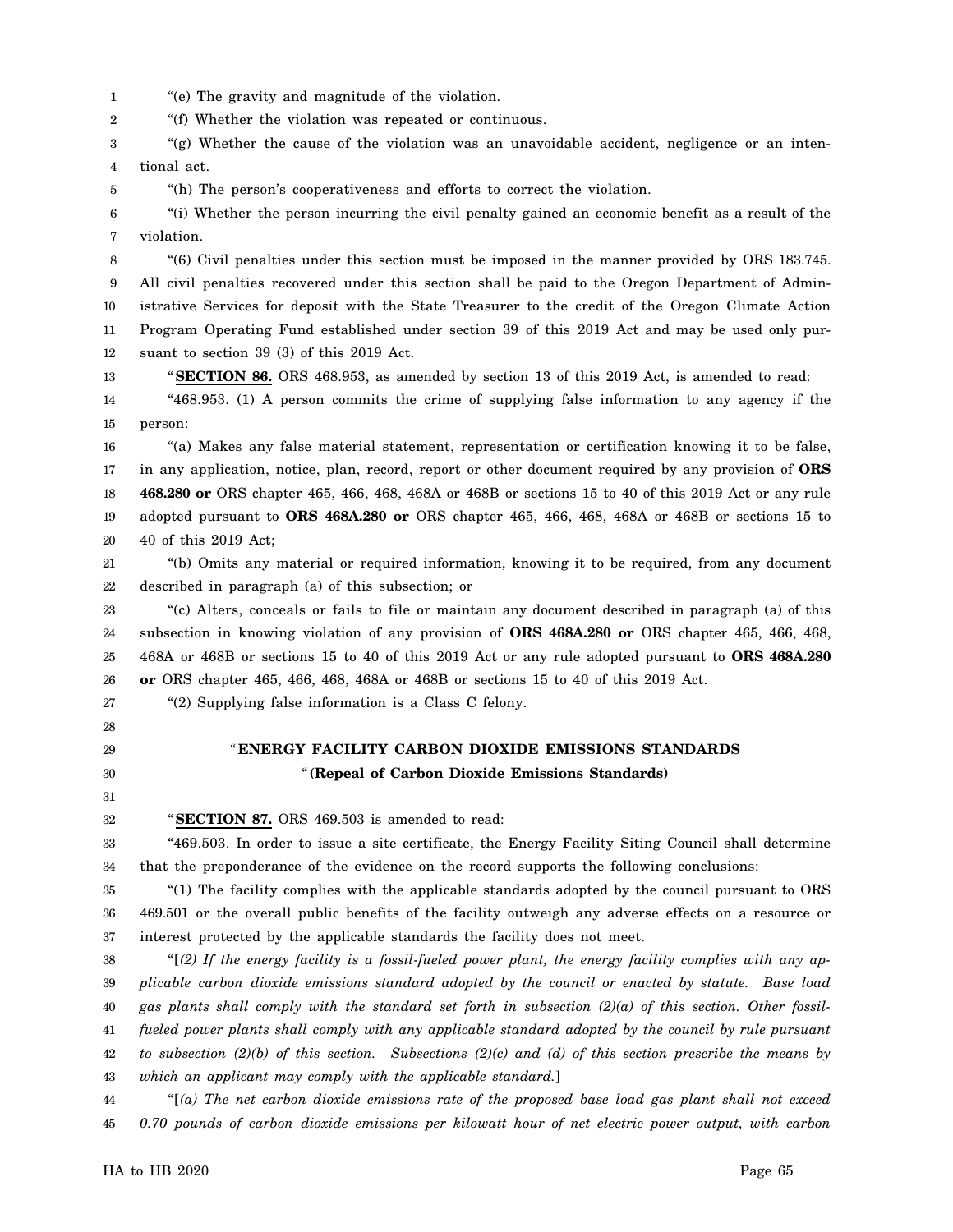2 3 4 5 6 7 8 9 10 11 12 13 14 15 16 17 18 19 20 21 22 23 24 25 26 27 28 29 30 31 32 33 34 35 36 37 38 39 40 41 42 43 44 45 *the foregoing, the council may by rule modify the carbon dioxide emissions standard for base load gas plants if the council finds that the most efficient stand-alone combined cycle, combustion turbine, natural gas-fired energy facility that is commercially demonstrated and operating in the United States has a net heat rate of less than 7,200 Btu per kilowatt hour higher heating value adjusted to ISO conditions. In modifying the carbon dioxide emission standard, the council shall determine the rate of carbon dioxide emissions per kilowatt hour of net electric output of such energy facility, adjusted to ISO conditions, and reset the carbon dioxide emissions standard at 17 percent below this rate.*] "[*(b) The council shall adopt carbon dioxide emissions standards for other types of fossil-fueled power plants. Such carbon dioxide emissions standards shall be promulgated by rule. In adopting or amending such carbon dioxide emissions standards, the council shall consider and balance at least the following principles, the findings on which shall be contained in the rulemaking record:*] "[*(A) Promote facility fuel efficiency;*] "[*(B) Promote efficiency in the resource mix;*] "[*(C) Reduce net carbon dioxide emissions;*] "[*(D) Promote cogeneration that reduces net carbon dioxide emissions;*] "[*(E) Promote innovative technologies and creative approaches to mitigating, reducing or avoiding carbon dioxide emissions;*] "[*(F) Minimize transaction costs;*] "[*(G) Include an alternative process that separates decisions on the form and implementation of offsets from the final decision on granting a site certificate;*] "[*(H) Allow either the applicant or third parties to implement offsets;*] "[*(I) Be attainable and economically achievable for various types of power plants;*] "[*(J) Promote public participation in the selection and review of offsets;*] "[*(K) Promote prompt implementation of offset projects;*] "[*(L) Provide for monitoring and evaluation of the performance of offsets; and*] "[*(M) Promote reliability of the regional electric system.*] "[*(c) The council shall determine whether the applicable carbon dioxide emissions standard is met by first determining the gross carbon dioxide emissions that are reasonably likely to result from the operation of the proposed energy facility. Such determination shall be based on the proposed design of the energy facility. The council shall adopt site certificate conditions to ensure that the predicted carbon dioxide emissions are not exceeded on a new and clean basis. For any remaining emissions reduction necessary to meet the applicable standard, the applicant may elect to use any of subparagraphs (A) to (D) of this paragraph, or any combination thereof. The council shall determine the amount of carbon dioxide or other greenhouse gas emissions reduction that is reasonably likely to result from the applicant's offsets and whether the resulting net carbon dioxide emissions meet the applicable carbon dioxide emissions standard. For purposes of determining the net carbon dioxide emissions, the council shall by rule establish the global warming potential of each greenhouse gas based on a generally accepted scientific method, and convert any greenhouse gas emissions to a carbon dioxide equivalent. Unless otherwise provided by the council by rule, the global warming potential of methane is 23 times that of carbon dioxide, and the global warming potential of nitrous oxide is 296 times that of carbon dioxide. If the council or a court on judicial review concludes that the applicant has not demonstrated compliance with the applicable carbon dioxide emissions standard under subparagraphs (A), (B) or (D) of this paragraph, or any combination thereof, and the applicant has agreed to meet the requirements of subparagraph (C) of this paragraph for any deficiency, the council or a court shall find compliance*

*dioxide emissions and net electric power output measured on a new and clean basis. Notwithstanding*

1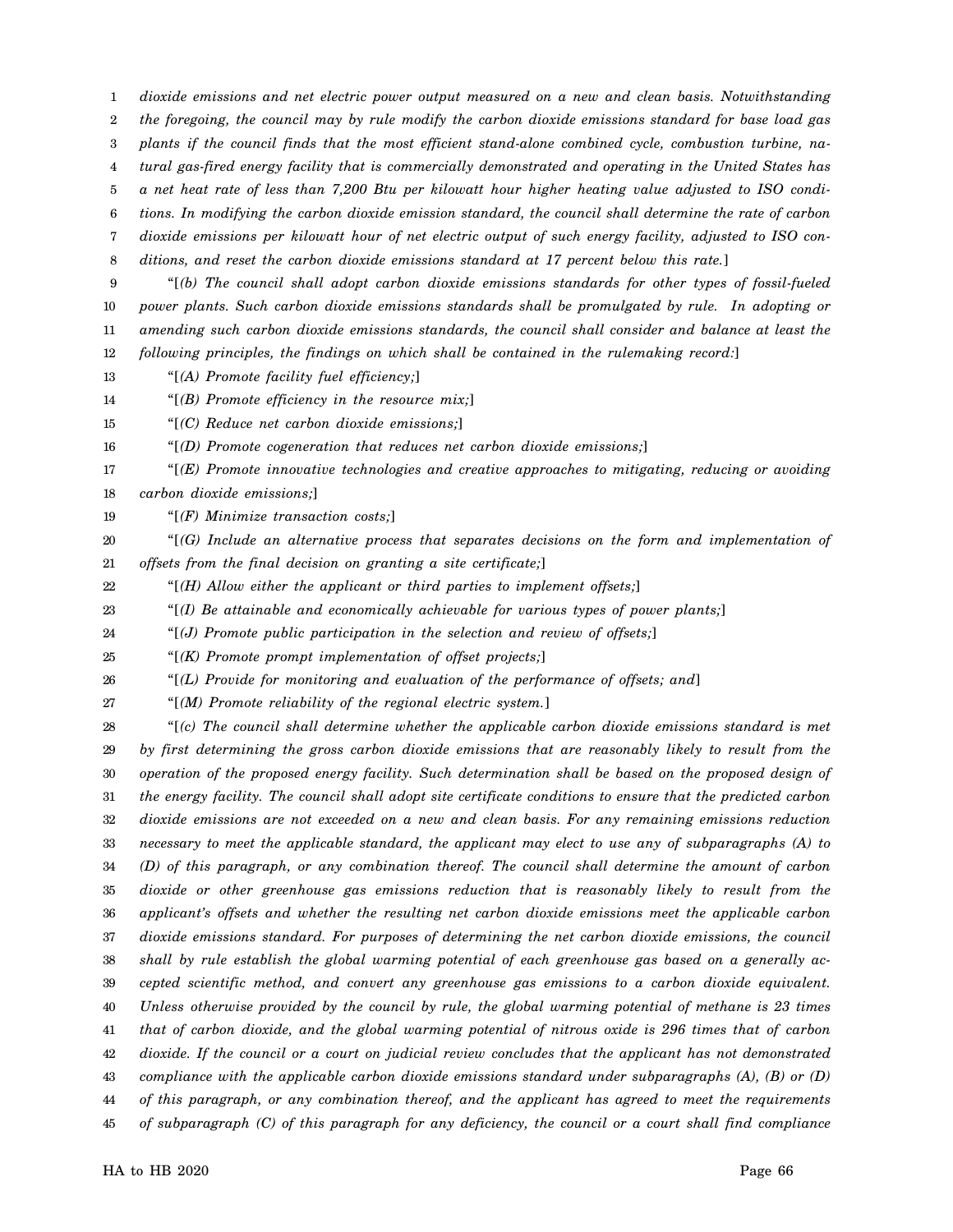1 *based on such agreement.*]

2 3 4 5 "[*(A) The facility will sequentially produce electrical and thermal energy from the same fuel source, and the thermal energy will be used to displace another source of carbon dioxide emissions that would have otherwise continued to occur, in which case the council shall adopt site certificate conditions ensuring that the carbon dioxide emissions reduction will be achieved.*]

6 7 8 9 10 11 12 13 14 15 "[*(B) The applicant or a third party will implement particular offsets, in which case the council may adopt site certificate conditions ensuring that the proposed offsets are implemented but shall not require that predicted levels of avoidance, displacement or sequestration of greenhouse gas emissions be achieved. The council shall determine the quantity of greenhouse gas emissions reduction that is reasonably likely to result from each of the proposed offsets based on the criteria in sub-subparagraphs (i) to (iii) of this subparagraph. In making this determination, the council shall not allow credit for offsets that have already been allocated or awarded credit for greenhouse gas emissions reduction in another regulatory setting. In addition, the fact that an applicant or other parties involved with an offset may derive benefits from the offset other than the reduction of greenhouse gas emissions is not, by itself, a basis for withholding credit for an offset.*]

16 17 "[*(i) The degree of certainty that the predicted quantity of greenhouse gas emissions reduction will be achieved by the offset;*]

18 19 20 "[*(ii) The ability of the council to determine the actual quantity of greenhouse gas emissions reduction resulting from the offset, taking into consideration any proposed measurement, monitoring and evaluation of mitigation measure performance; and*]

21 22 "[*(iii) The extent to which the reduction of greenhouse gas emissions would occur in the absence of the offsets.*]

23 24 25 26 27 28 29 30 31 32 33 34 35 "[*(C) The applicant or a third party agrees to provide funds in an amount deemed sufficient to produce the reduction in greenhouse gas emissions necessary to meet the applicable carbon dioxide emissions standard, in which case the funds shall be used as specified in paragraph (d) of this subsection. Unless modified by the council as provided below, the payment of 57 cents shall be deemed to result in a reduction of one ton of carbon dioxide emissions. The council shall determine the offset funds using the monetary offset rate and the level of emissions reduction required to meet the applicable standard. If a site certificate is approved based on this subparagraph, the council may not adjust the amount of such offset funds based on the actual performance of offsets. After three years from June 26, 1997, the council may by rule increase or decrease the monetary offset rate of 57 cents per ton of carbon dioxide emissions. Any change to the monetary offset rate shall be based on empirical evidence of the cost of offsets and the council's finding that the standard will be economically achievable with the modified rate for natural gas-fired power plants. Following the initial three-year period, the council may increase or decrease the monetary offset rate no more than 50 percent in any two-year period.*]

36 37 "[*(D) Any other means that the council adopts by rule for demonstrating compliance with any applicable carbon dioxide emissions standard.*]

38 39 40 41 42 43 44 45 "[*(d) If the applicant elects to meet the applicable carbon dioxide emissions standard in whole or in part under paragraph (c)(C) of this subsection, the applicant shall identify the qualified organization. The applicant may identify an organization that has applied for, but has not received, an exemption from federal income taxation, but the council may not find that the organization is a qualified organization unless the organization is exempt from federal taxation under section 501(c)(3) of the Internal Revenue Code as amended and in effect on December 31, 1996. The site certificate holder shall provide a bond or comparable security in a form reasonably acceptable to the council to ensure the payment of the offset funds and the amount required under subparagraph (A)(ii) of this paragraph. Such secu-*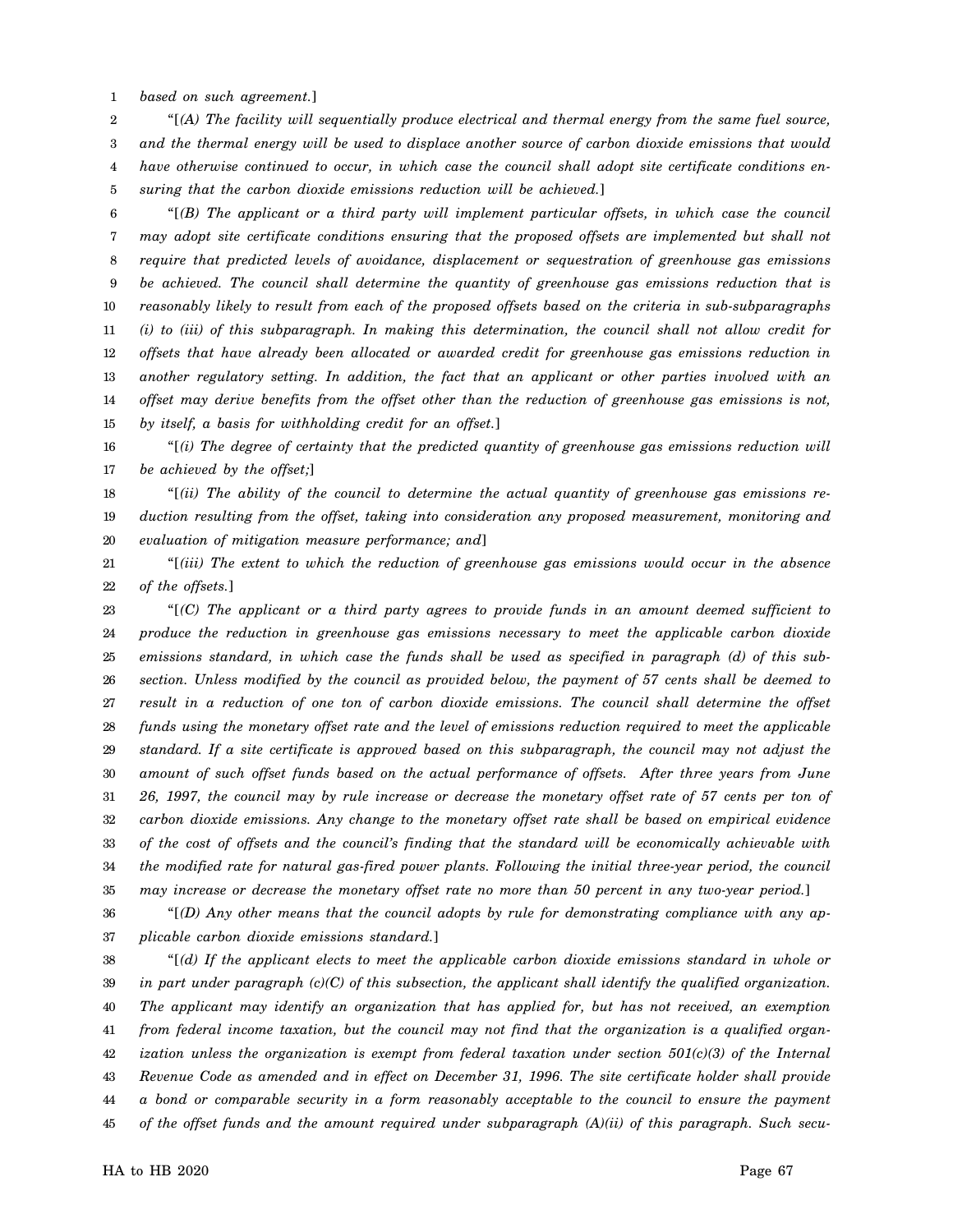1 2 3 4 5 *rity shall be provided by the date specified in the site certificate, which shall be no later than the commencement of construction of the facility. The site certificate shall require that the offset funds be disbursed as specified in subparagraph (A) of this paragraph, unless the council finds that no qualified organization exists, in which case the site certificate shall require that the offset funds be disbursed as specified in subparagraph (B) of this paragraph.*]

6 7 "[*(A) The site certificate holder shall disburse the offset funds and any other funds required by sub-subparagraph (ii) of this subparagraph to the qualified organization as follows:*]

8 9 10 11 12 13 14 15 16 17 "[*(i) When the site certificate holder receives written notice from the qualified organization certifying that the qualified organization is contractually obligated to pay any funds to implement offsets using the offset funds, the site certificate holder shall make the requested amount available to the qualified organization unless the total of the amount requested and any amounts previously requested exceeds the offset funds, in which case only the remaining amount of the offset funds shall be made available. The qualified organization shall use at least 80 percent of the offset funds for contracts to implement offsets. The qualified organization shall assess offsets for their potential to qualify in, generate credits in or reduce obligations in other regulatory settings. The qualified organization may use up to 20 percent of the offset funds for monitoring, evaluation, administration and enforcement of contracts to implement offsets.*]

18 19 20 21 22 23 "[*(ii) At the request of the qualified organization and in addition to the offset funds, the site certificate holder shall pay the qualified organization an amount equal to 10 percent of the first \$500,000 of the offset funds and 4.286 percent of any offset funds in excess of \$500,000. This amount shall not be less than \$50,000 unless a lesser amount is specified in the site certificate. This amount compensates the qualified organization for its costs of selecting offsets and contracting for the implementation of offsets.*]

24 25 26 27 28 29 30 "[*(iii) Notwithstanding any provision to the contrary, a site certificate holder subject to this subparagraph shall have no obligation with regard to offsets, the offset funds or the funds required by sub-subparagraph (ii) of this subparagraph other than to make available to the qualified organization the total amount required under paragraph (c) of this subsection and sub-subparagraph (ii) of this subparagraph, nor shall any nonperformance, negligence or misconduct on the part of the qualified organization be a basis for revocation of the site certificate or any other enforcement action by the council with respect to the site certificate holder.*]

31 32 33 34 35 36 37 38 39 40 41 42 43 44 45 "[*(B) If the council finds there is no qualified organization, the site certificate holder shall select one or more offsets to be implemented pursuant to criteria established by the council. The site certificate holder shall give written notice of its selections to the council and to any person requesting notice. On petition by the State Department of Energy, or by any person adversely affected or aggrieved by the site certificate holder's selection of offsets, or on the council's own motion, the council may review such selection. The petition must be received by the council within 30 days of the date the notice of selection is placed in the United States mail, with first-class postage prepaid. The council shall approve the site certificate holder's selection unless it finds that the selection is not consistent with criteria established by the council. The site certificate holder shall contract to implement the selected offsets within 18 months after commencing construction of the facility unless good cause is shown requiring additional time. The contracts shall obligate the expenditure of at least 85 percent of the offset funds for the implementation of offsets. No more than 15 percent of the offset funds may be spent on monitoring, evaluation and enforcement of the contract to implement the selected offsets. The council's criteria for selection of offsets shall be based on the criteria set forth in paragraphs (b)(C) and (c)(B) of this subsection and may also consider the costs of particular types of offsets in relation to the expected benefits*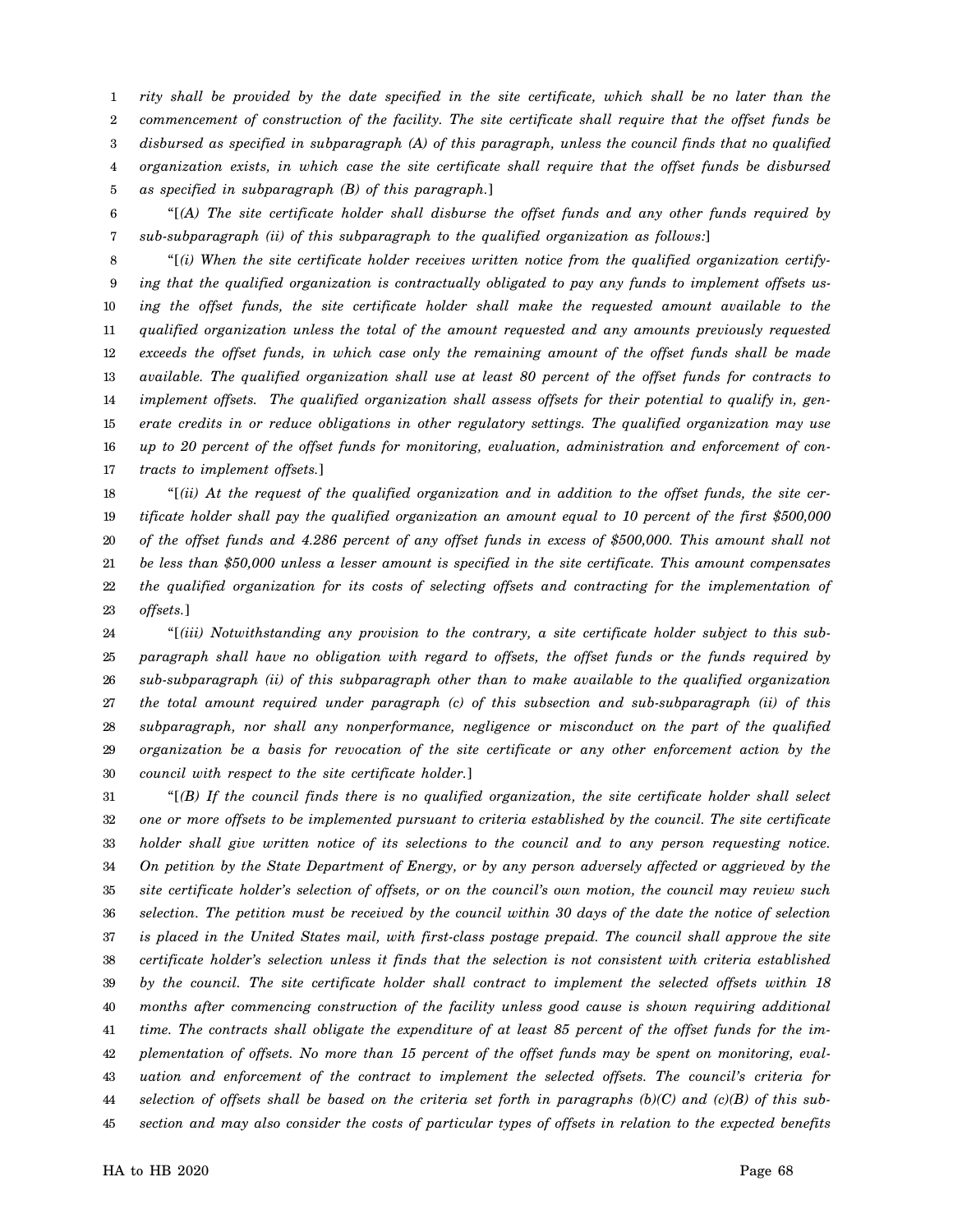1 2 3 4 5 6 7 8 *of such offsets. The council's criteria shall not require the site certificate holder to select particular offsets, and shall allow the site certificate holder a reasonable range of choices in selecting offsets. In addition, notwithstanding any other provision of this section, the site certificate holder's financial liability for implementation, monitoring, evaluation and enforcement of offsets pursuant to this subsection shall be limited to the amount of any offset funds not already contractually obligated. Nonperformance, negligence or misconduct by the entity or entities implementing, monitoring or evaluating the selected offset shall not be a basis for revocation of the site certificate or any other enforcement action by the council with respect to the site certificate holder.*]

9 10 11 12 13 "[*(C) Every qualified organization that has received funds under this paragraph shall, at five-year intervals beginning on the date of receipt of such funds, provide the council with the information the council requests about the qualified organization's performance. The council shall evaluate the information requested and, based on such information, shall make any recommendations to the Legislative Assembly that the council deems appropriate.*]

14 "[*(e) As used in this subsection:*]

15 16 17 "[*(A) 'Adjusted to ISO conditions' means carbon dioxide emissions and net electric power output as determined at 59 degrees Fahrenheit, 14.7 pounds per square inch atmospheric pressure and 60 percent humidity.*]

18 19 20 21 22 23 24 "[*(B) 'Base load gas plant' means a generating facility that is fueled by natural gas, except for periods during which an alternative fuel may be used and when such alternative fuel use shall not exceed 10 percent of expected fuel use in Btu, higher heating value, on an average annual basis, and where the applicant requests and the council adopts no condition in the site certificate for the generating facility that would limit hours of operation other than restrictions on the use of alternative fuel. The council shall assume a 100 percent capacity factor for such plants and a 30-year life for the plants for purposes of determining gross carbon dioxide emissions.*]

25 26 "[*(C) 'Carbon dioxide equivalent' means the global warming potential of a greenhouse gas reflected in units of carbon dioxide.*]

27 28 "[*(D) 'Fossil-fueled power plant' means a generating facility that produces electric power from natural gas, petroleum, coal or any form of solid, liquid or gaseous fuel derived from such material.*]

29 30 "[*(E) 'Generating facility' means those energy facilities that are defined in ORS 469.300 (11)(a)(A), (B) and (D).*]

31 32 33 "[*(F) 'Global warming potential' means the determination of the atmospheric warming resulting from the release of a unit mass of a particular greenhouse gas in relation to the warming resulting from the release of the equivalent mass of carbon dioxide.*]

34

"[*(G) 'Greenhouse gas' means carbon dioxide, methane and nitrous oxide.*]

35 36 "[*(H) 'Gross carbon dioxide emissions' means the predicted carbon dioxide emissions of the proposed energy facility measured on a new and clean basis.*]

37 38 39 "[*(I) 'Net carbon dioxide emissions' means gross carbon dioxide emissions of the proposed energy facility, less carbon dioxide or other greenhouse gas emissions avoided, displaced or sequestered by any combination of cogeneration or offsets.*]

40 41 42 43 44 45 "[*(J) 'New and clean basis' means the average carbon dioxide emissions rate per hour and net electric power output of the energy facility, without degradation, as determined by a 100-hour test at full power completed during the first 12 months of commercial operation of the energy facility, with the results adjusted for the average annual site condition for temperature, barometric pressure and relative humidity and use of alternative fuels, and using a rate of 117 pounds of carbon dioxide per million Btu of natural gas fuel and a rate of 161 pounds of carbon dioxide per million Btu of distillate fuel,*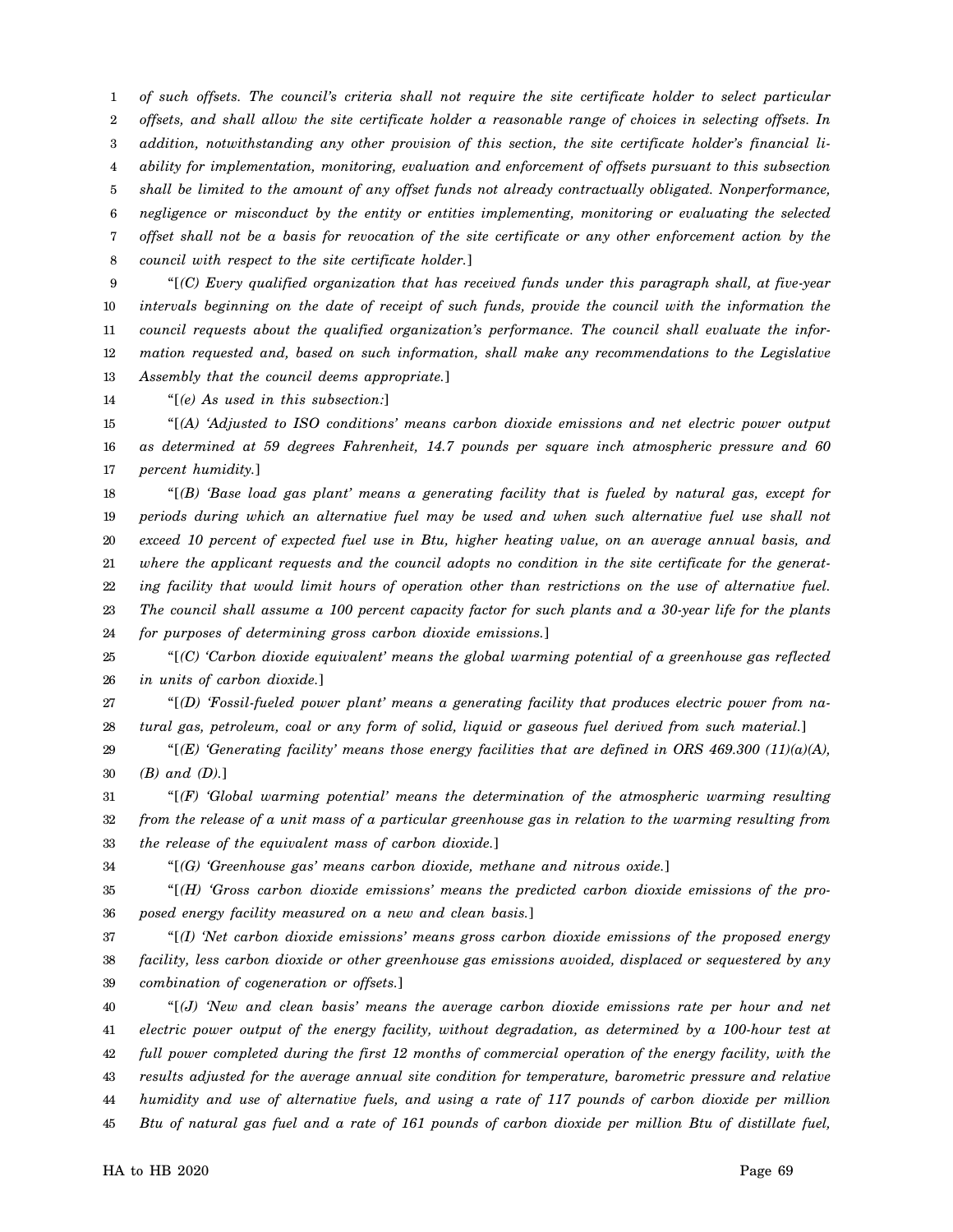1 2 3 *if such fuel use is proposed by the applicant. The council may by rule adjust the rate of pounds of carbon dioxide per million Btu for natural gas or distillate fuel. The council may by rule set carbon dioxide emissions rates for other fuels.*]

4 5 "[*(K) 'Nongenerating facility' means those energy facilities that are defined in ORS 469.300 (11)(a)(C) and (E) to (I).*]

6 7 "[*(L) 'Offset' means an action that will be implemented by the applicant, a third party or through the qualified organization to avoid, sequester or displace emissions.*]

8 9 "[*(M) 'Offset funds' means the amount of funds determined by the council to satisfy the applicable carbon dioxide emissions standard pursuant to paragraph (c)(C) of this subsection.*]

10 "[*(N) 'Qualified organization' means an entity that:*]

11 12 "[*(i) Is exempt from federal taxation under section 501(c)(3) of the Internal Revenue Code as amended and in effect on December 31, 1996;*]

13 14 "[*(ii) Either is incorporated in the State of Oregon or is a foreign corporation authorized to do business in the State of Oregon;*]

15 16 17 18 19 20 21 22 "[*(iii) Has in effect articles of incorporation that require that offset funds received pursuant to this section are used for offsets that require that decisions on the use of the offset funds are made by a decision-making body composed of seven voting members of which three are appointed by the council, three are Oregon residents appointed by the Bullitt Foundation or an alternative environmental nonprofit organization named by the body, and one is appointed by the applicants for site certificates that are subject to paragraph (d) of this subsection and the holders of such site certificates, and that require nonvoting membership on the body for holders of site certificates that have provided funds not yet disbursed under paragraph (d)(A) of this subsection;*]

23 24 25 26 27 "[*(iv) Has made available on an annual basis, beginning after the first year of operation, a signed opinion of an independent certified public accountant stating that the qualified organization's use of funds pursuant to this statute conforms with generally accepted accounting procedures except that the qualified organization shall have one year to conform with generally accepted accounting principles in the event of a nonconforming audit;*]

28 29 30 "[*(v) Has to the extent applicable, except for good cause, entered into contracts obligating at least 60 percent of the offset funds to implement offsets within two years after the commencement of construction of the facility; and*]

31 32 "[*(vi) Has to the extent applicable, except for good cause, complied with paragraph (d)(A)(i) of this subsection.*]

33 34 35 36 37 38 39 40 "[*(3)*] **(2)** Except as provided in ORS 469.504 for land use compliance and except for those statutes and rules for which the decision on compliance has been delegated by the federal government to a state agency other than the council, the facility complies with all other Oregon statutes and administrative rules identified in the project order, as amended, as applicable to the issuance of a site certificate for the proposed facility. If compliance with applicable Oregon statutes and administrative rules, other than those involving federally delegated programs, would result in conflicting conditions in the site certificate, the council may resolve the conflict consistent with the public interest. A resolution may not result in the waiver of any applicable state statute.

41 42 "[*(4)*] **(3)** The facility complies with the statewide planning goals adopted by the Land Conservation and Development Commission.

43 "**SECTION 88.** ORS 469.501 is amended to read:

44 45 "469.501. (1) The Energy Facility Siting Council shall adopt standards for the siting, construction, operation and retirement of facilities. The standards may address but need not be limited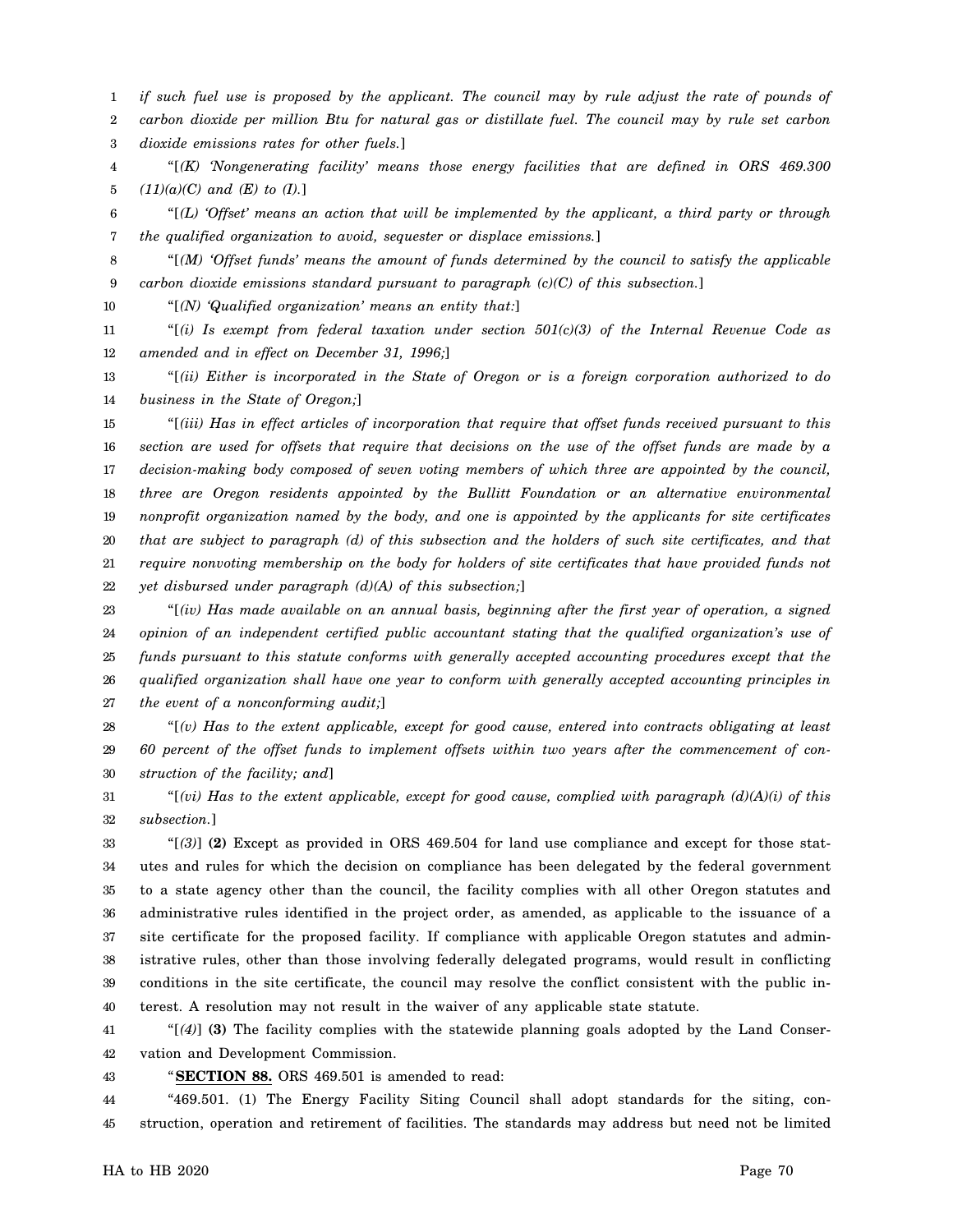1 to the following subjects:

2 3 "(a) The organizational, managerial and technical expertise of the applicant to construct and operate the proposed facility.

4 "(b) Seismic hazards.

7

14

5 6 "(c) Areas designated for protection by the state or federal government, including but not limited to monuments, wilderness areas, wildlife refuges, scenic waterways and similar areas.

"(d) The financial ability and qualifications of the applicant.

8 9 "(e) Effects of the facility, taking into account mitigation, on fish and wildlife, including threatened and endangered fish, wildlife or plant species.

10 11 12 "(f) Impacts of the facility on historic, cultural or archaeological resources listed on, or determined by the State Historic Preservation Officer to be eligible for listing on, the National Register of Historic Places or the Oregon State Register of Historic Properties.

13 "(g) Protection of public health and safety, including necessary safety devices and procedures.

"(h) The accumulation, storage, disposal and transportation of nuclear waste.

15 "(i) Impacts of the facility on recreation, scenic and aesthetic values.

16 "(j) Reduction of solid waste and wastewater generation to the extent reasonably practicable.

17 18 19 "(k) Ability of the communities in the affected area to provide sewers and sewage treatment, water, storm water drainage, solid waste management, housing, traffic safety, police and fire protection, health care and schools.

20 21 22 23 24 "(L) The need for proposed nongenerating facilities [*as defined in ORS 469.503*], consistent with the state energy policy set forth in ORS 469.010 and 469.310. The council may consider least-cost plans when adopting a need standard or in determining whether an applicable need standard has been met. The council shall not adopt a standard requiring a showing of need or cost-effectiveness for generating facilities [*as defined in ORS 469.503*].

25 26 "(m) Compliance with the statewide planning goals adopted by the Land Conservation and Development Commission as specified by ORS 469.503.

27 "(n) Soil protection.

28 29 30 "[*(o) For energy facilities that emit carbon dioxide, the impacts of those emissions on climate change. For fossil-fueled power plants, as defined in ORS 469.503, the council shall apply a standard as provided for by ORS 469.503 (2).*]

31 32 33 " $(2)$  The council may adopt exemptions from any need standard adopted under subsection  $(1)(L)$ of this section if the exemption is consistent with the state's energy policy set forth in ORS 469.010 and 469.310.

34 35 36 37 "(3)(a) The council may issue a site certificate for a facility that does not meet one or more of the applicable standards adopted under subsection (1) of this section if the council determines that the overall public benefits of the facility outweigh any adverse effects on a resource or interest protected by the applicable standards the facility does not meet.

38 39 "(b) The council by rule shall specify the criteria by which the council makes the determination described in paragraph (a) of this subsection.

40 41 42 43 44 45 "(4) Notwithstanding subsection (1) of this section, the council may not impose any standard developed under subsection  $(1)(b)$ ,  $(f)$ ,  $(j)$  or  $(k)$  of this section to approve or deny an application for an energy facility producing power from wind, solar or geothermal energy. However, the council may, to the extent it determines appropriate, apply any standards adopted under subsection (1)(b), (f), (j) or (k) of this section to impose conditions on any site certificate issued for any energy facility.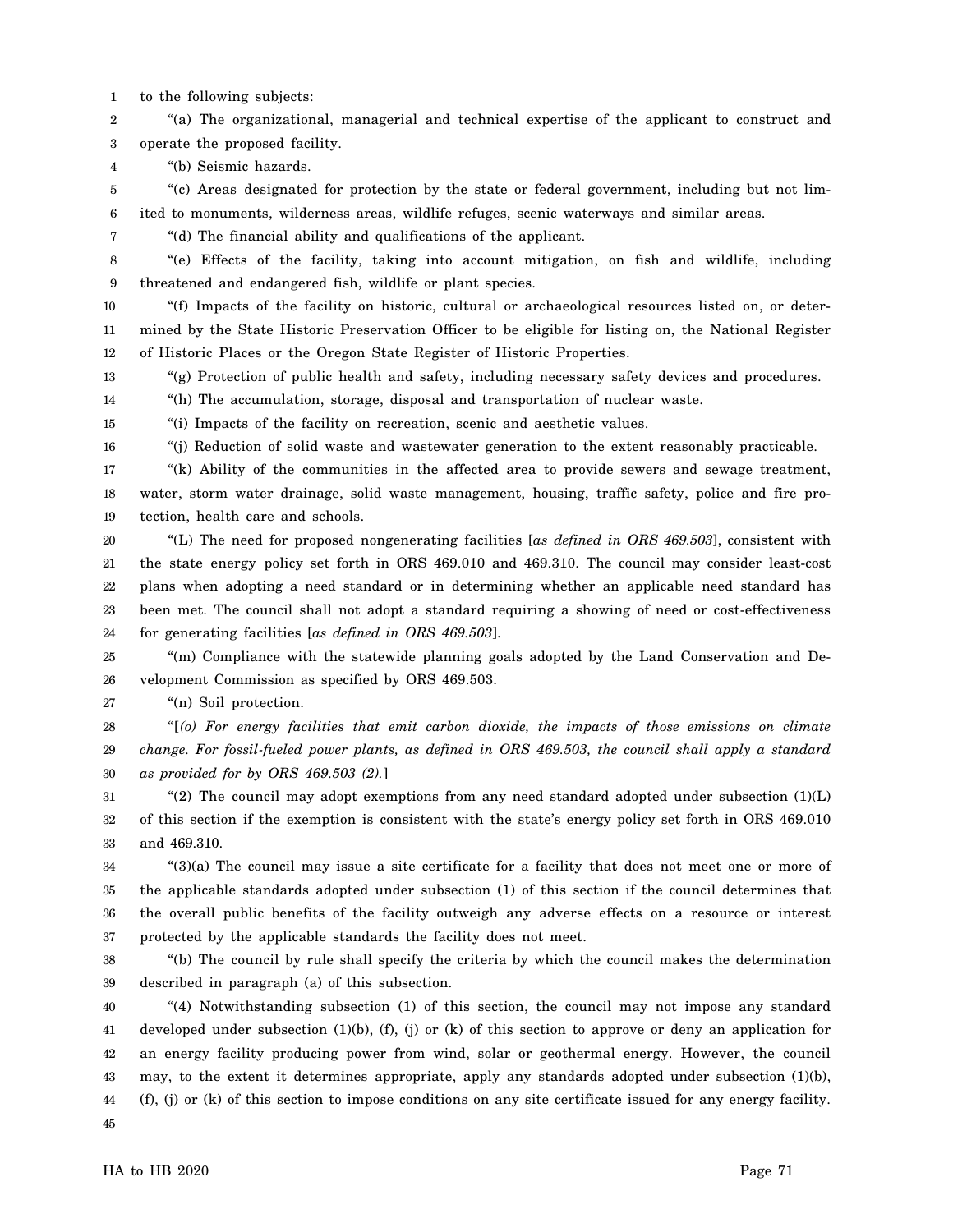1 2

3 4 5 6 7 8 "**SECTION 89. (1) Notwithstanding ORS 469.401 (2), any conditions in a site certificate or amended site certificate issued before January 1, 2021, that are conditions related to any carbon dioxide emissions standard applicable pursuant to ORS 469.501 (1)(o) (2017 Edition) or 469.503 (2017 Edition) or to rules adopted by the Energy Facility Siting Council pursuant to ORS 469.501 (1)(o) (2017 Edition) or 469.503 (2017 Edition) cease to be enforceable on January 1, 2021.**

9 10 11 **"(2) Any provision in a site certificate or amended site certificate for a generating facility issued before January 1, 2021, requiring the holder to demonstrate the need for the facility shall cease to be enforceable on January 1, 2021.**

12 13 14 15 16 17 18 **"(3) Any site certificate amendment approved by the council on or after January 1, 2021, shall remove from the site certificate being amended all conditions and provisions rendered unenforceable by subsections (1) and (2) of this section. Notwithstanding ORS 469.405 or any council rule, the contested case hearing on a site certificate amendment subject to this subsection may not include hearing on amendments necessary to comply with this subsection. The provisions of the council's order relevant to compliance with this subsection are not subject to judicial review.**

19 20 21 22 23 24 "**SECTION 90. The Energy Facility Siting Council shall, no later than January 1, 2022, complete rulemaking to amend or repeal any rules adopted by the council relating to the application of a carbon dioxide emissions standard to generating facilities or nongenerating facilities as necessary to bring the rules of the council into compliance with the amendments to ORS 469.501 and 469.503 by sections 87 and 88 of this 2019 Act and the provisions of section 89 of this 2019 Act.**

25 26 "**SECTION 91. (1) As used in this section and section 92 of this 2019 Act, 'qualified organization' has the meaning given that term in ORS 469.503 (2)(e)(N) (2017 Edition).**

27 28 29 30 31 **"(2) On or after the operative date of this section and the amendments to ORS 469.503 by section 87 of this 2019 Act and in accordance with the provisions of ORS 469.503 (2)(d) (2017 Edition), a qualified organization that, before the operative date of this section and the amendments to ORS 469.503 by section 87 of this 2019 Act, received payment of offset funds pursuant to ORS 469.503 (2)(c)(C) (2017 Edition):**

32 33 34 **"(a) Shall use at least 80 percent of the offset funds for contracts to implement offsets and assess offsets for their potential to qualify in, generate credits in or reduce obligations in other regulatory settings;**

35 36 **"(b) May use up to 20 percent of the offset funds for monitoring, evaluating, administering and enforcing contracts to implement offsets; and**

37 38 39 40 41 42 43 **"(c) Shall, at five-year intervals beginning on the date of the receipt of the offset funds and ending the year after the year that the qualified organization in no longer involved in the investment of offset funds received pursuant to ORS 469.503 (2)(c)(C) (2017 Edition), provide the Energy Facility Siting Council with the information the council requests about the qualified organization's performance. The council shall evaluate the information requested and, based on the information, shall make any recommendations to the Legislative Assembly that the council deems appropriate.**

44 45 "**SECTION 92. Section 91 of this 2019 Act is repealed on the date that the Legislative Counsel receives written notice from the Energy Facility Siting Council that the council has**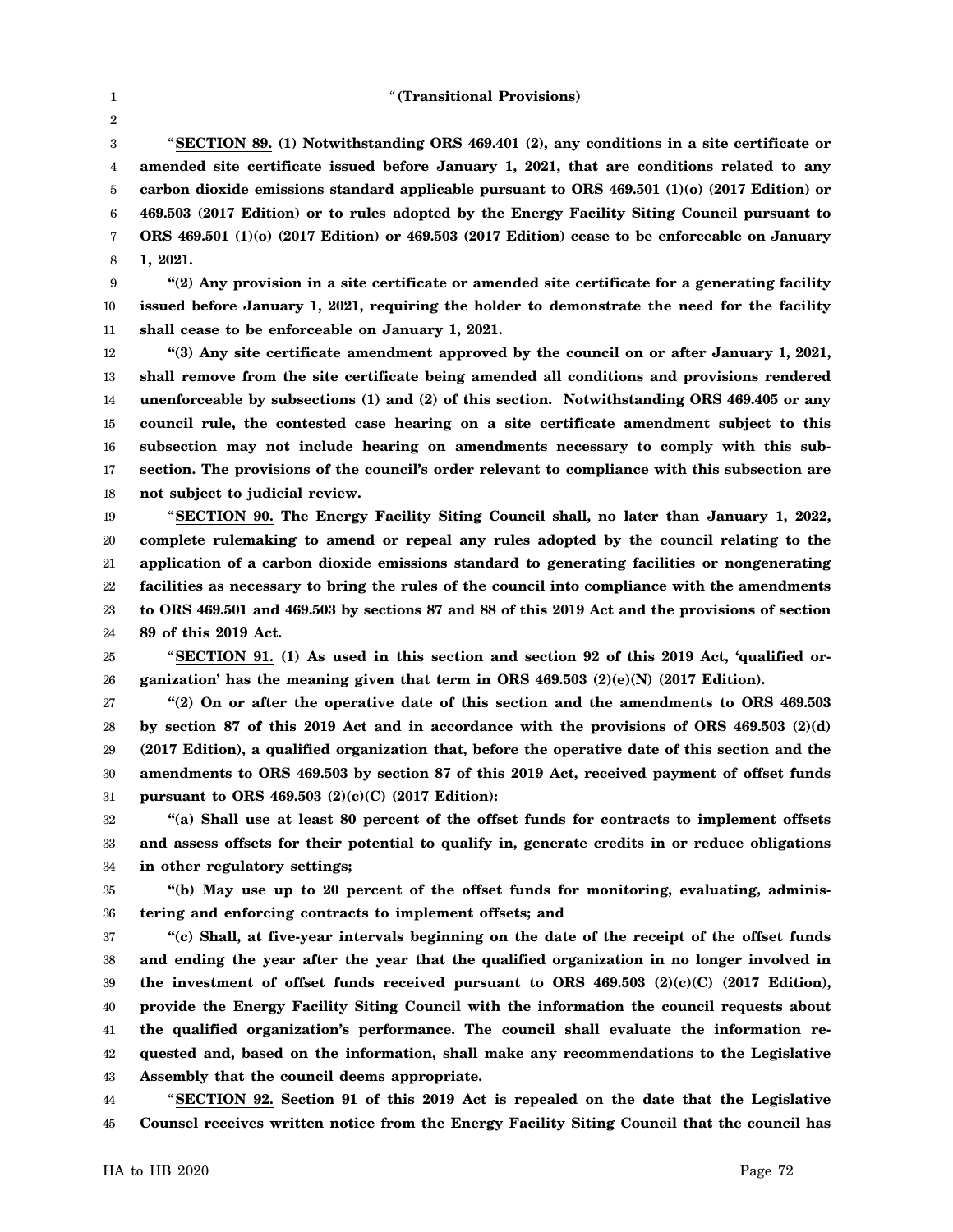| 1  | confirmed that all qualified organizations that received payment of offset funds pursuant to           |  |  |
|----|--------------------------------------------------------------------------------------------------------|--|--|
| 2  | ORS $469.503$ (2)(c)(C) (2017 Edition) have ceased to be involved in the investment of the offset      |  |  |
| 3  | funds.                                                                                                 |  |  |
| 4  |                                                                                                        |  |  |
| 5  | "(Repeal)                                                                                              |  |  |
| 6  |                                                                                                        |  |  |
| 7  | "SECTION 93. ORS 469.409 is repealed.                                                                  |  |  |
| 8  |                                                                                                        |  |  |
| 9  | "(Conforming Amendments)                                                                               |  |  |
| 10 |                                                                                                        |  |  |
| 11 | "SECTION 94. ORS 469.300 is amended to read:                                                           |  |  |
| 12 | "469.300. As used in ORS 469.300 to 469.563, 469.590 to 469.619, 469.930 and 469.992, unless the       |  |  |
| 13 | context requires otherwise:                                                                            |  |  |
| 14 | "(1) 'Applicant' means any person who makes application for a site certificate in the manner           |  |  |
| 15 | provided in ORS 469.300 to 469.563, 469.590 to 469.619, 469.930 and 469.992.                           |  |  |
| 16 | "(2) 'Application' means a request for approval of a particular site or sites for the construction     |  |  |
| 17 | and operation of an energy facility or the construction and operation of an additional energy facility |  |  |
| 18 | upon a site for which a certificate has already been issued, filed in accordance with the procedures   |  |  |
| 19 | established pursuant to ORS 469.300 to 469.563, 469.590 to 469.619, 469.930 and 469.992.               |  |  |
| 20 | "(3) 'Associated transmission lines' means new transmission lines constructed to connect an en-        |  |  |
| 21 | ergy facility to the first point of junction of such transmission line or lines with either a power    |  |  |
| 22 | distribution system or an interconnected primary transmission system or both or to the Northwest       |  |  |
| 23 | Power Grid.                                                                                            |  |  |
| 24 | "(4) 'Average electric generating capacity' means the peak generating capacity of the facility         |  |  |
| 25 | divided by one of the following factors:                                                               |  |  |
| 26 | "(a) For wind facilities, 3.00;                                                                        |  |  |
| 27 | "(b) For geothermal energy facilities, 1.11; or                                                        |  |  |
| 28 | "(c) For all other energy facilities, 1.00.                                                            |  |  |
| 29 | "(5) 'Combustion turbine power plant' means a thermal power plant consisting of one or more            |  |  |
| 30 | fuel-fired combustion turbines and any associated waste heat combined cycle generators.                |  |  |
| 31 | "(6) 'Construction' means work performed on a site, excluding surveying, exploration or other          |  |  |
| 32 | activities to define or characterize the site, the cost of which exceeds \$250,000.                    |  |  |
| 33 | "(7) 'Council' means the Energy Facility Siting Council established under ORS 469.450.                 |  |  |
| 34 | "(8) 'Department' means the State Department of Energy created under ORS 469.030.                      |  |  |
| 35 | "(9) 'Director' means the Director of the State Department of Energy appointed under ORS               |  |  |
| 36 | 469.040.                                                                                               |  |  |
| 37 | "(10) 'Electric utility' means persons, regulated electrical companies, people's utility districts,    |  |  |
| 38 | joint operating agencies, electric cooperatives, municipalities or any combination thereof, engaged    |  |  |
| 39 | in or authorized to engage in the business of generating, supplying, transmitting or distributing      |  |  |
| 40 | electric energy.                                                                                       |  |  |
| 41 | " $(11)(a)$ 'Energy facility' means any of the following:                                              |  |  |
| 42 | "(A) An electric power generating plant with a nominal electric generating capacity of 25              |  |  |
| 43 | megawatts or more, including but not limited to:                                                       |  |  |
| 44 | "(i) Thermal power;                                                                                    |  |  |
| 45 | "(ii) Combustion turbine power plant; or                                                               |  |  |
|    |                                                                                                        |  |  |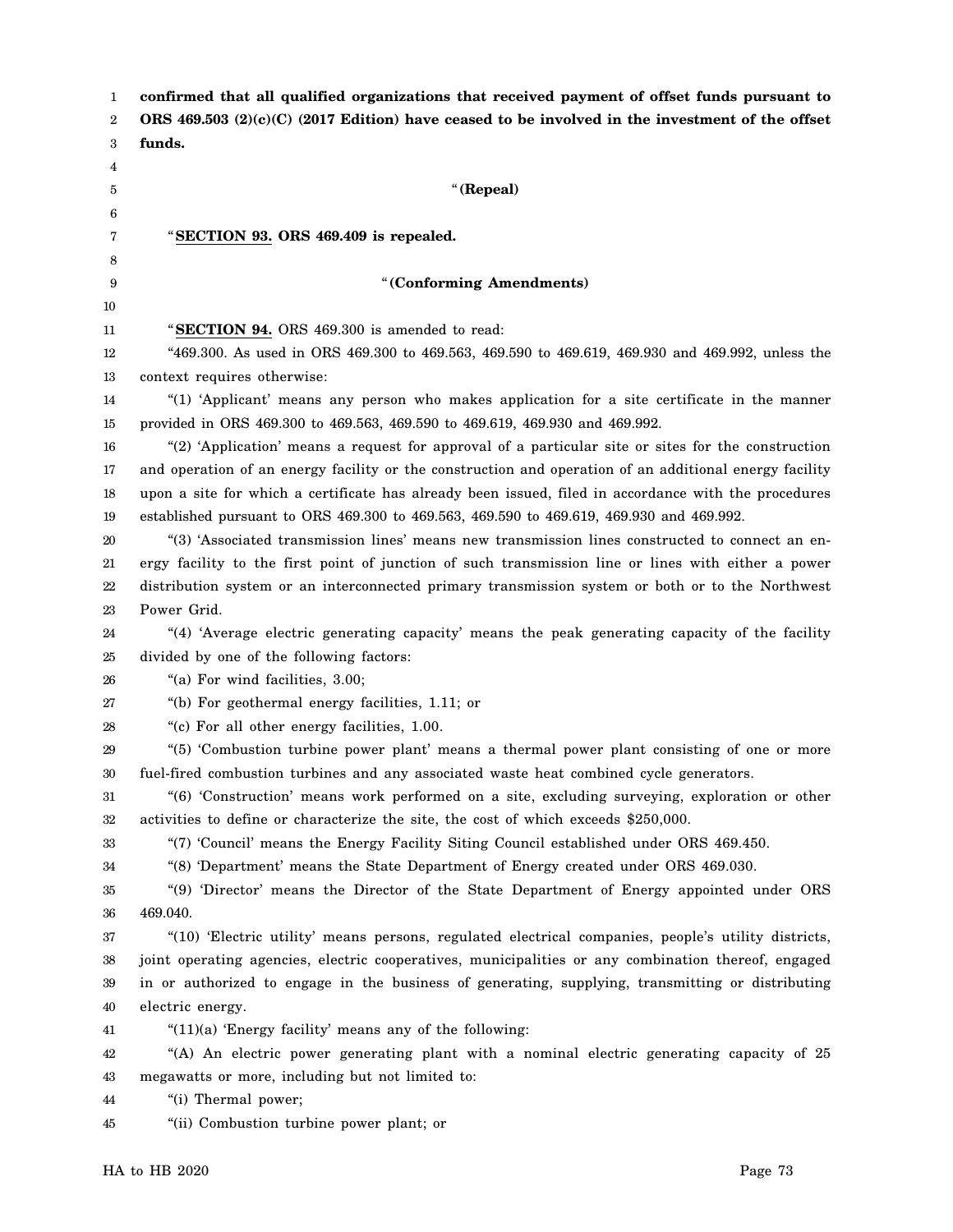1 "(iii) Solar thermal power plant.

2 "(B) A nuclear installation as defined in this section.

3 4 "(C) A high voltage transmission line of more than 10 miles in length with a capacity of 230,000 volts or more to be constructed in more than one city or county in this state, but excluding:

5 6 "(i) Lines proposed for construction entirely within 500 feet of an existing corridor occupied by high voltage transmission lines with a capacity of 230,000 volts or more; and

7 8 "(ii) Lines of 57,000 volts or more that are rebuilt and upgraded to 230,000 volts along the same right of way.

9 "(D) A solar photovoltaic power generation facility using more than:

10

"(i) 100 acres located on high-value farmland as defined in ORS 195.300;

11 12 13 14 "(ii) 100 acres located on land that is predominantly cultivated or that, if not cultivated, is predominantly composed of soils that are in capability classes I to IV, as specified by the National Cooperative Soil Survey operated by the Natural Resources Conservation Service of the United States Department of Agriculture; or

15 "(iii) 320 acres located on any other land.

16 "(E) A pipeline that is:

17 18 19 "(i) At least six inches in diameter, and five or more miles in length, used for the transportation of crude petroleum or a derivative thereof, liquefied natural gas, a geothermal energy form in a liquid state or other fossil energy resource, excluding a pipeline conveying natural or synthetic gas;

20 21 "(ii) At least 16 inches in diameter, and five or more miles in length, used for the transportation of natural or synthetic gas, but excluding:

22 23 "(I) A pipeline proposed for construction of which less than five miles of the pipeline is more than 50 feet from a public road, as defined in ORS 368.001; or

24 25 26 27 "(II) A parallel or upgraded pipeline up to 24 inches in diameter that is constructed within the same right of way as an existing 16-inch or larger pipeline that has a site certificate, if all studies and necessary mitigation conducted for the existing site certificate meet or are updated to meet current site certificate standards; or

28 29 30 "(iii) At least 16 inches in diameter and five or more miles in length used to carry a geothermal energy form in a gaseous state but excluding a pipeline used to distribute heat within a geothermal heating district established under ORS chapter 523.

31 32 33 "(F) A synthetic fuel plant which converts a natural resource including, but not limited to, coal or oil to a gas, liquid or solid product intended to be used as a fuel and capable of being burned to produce the equivalent of two billion Btu of heat a day.

34 35 36 "(G) A plant which converts biomass to a gas, liquid or solid product, or combination of such products, intended to be used as a fuel and if any one of such products is capable of being burned to produce the equivalent of six billion Btu of heat a day.

37 38 "(H) A storage facility for liquefied natural gas constructed after September 29, 1991, that is designed to hold at least 70,000 gallons.

39 40 41 42 "(I) A surface facility related to an underground gas storage reservoir that, at design injection or withdrawal rates, will receive or deliver more than 50 million cubic feet of natural or synthetic gas per day, or require more than 4,000 horsepower of natural gas compression to operate, but excluding:

43 "(i) The underground storage reservoir;

44 "(ii) The injection, withdrawal or monitoring wells and individual wellhead equipment; and

45 "(iii) An underground gas storage reservoir into which gas is injected solely for testing or res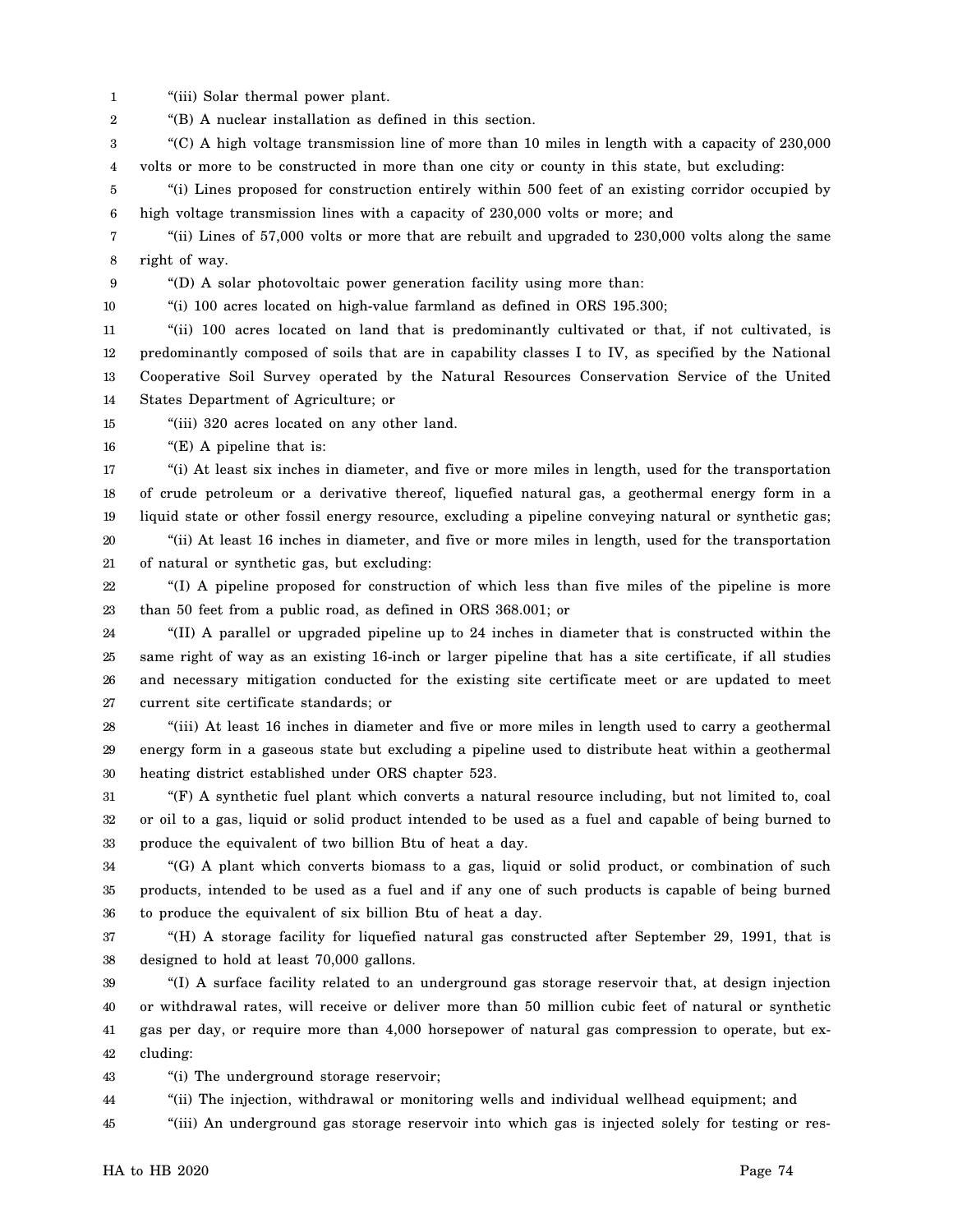1 ervoir maintenance purposes or to facilitate the secondary recovery of oil or other hydrocarbons.

2 3 4 "(J) An electric power generating plant with an average electric generating capacity of 35 megawatts or more if the power is produced from geothermal or wind energy at a single energy facility or within a single energy generation area.

5 6 7 "(b) 'Energy facility' does not include a hydroelectric facility or an energy facility under paragraph (a)(A)(iii) or (D) of this subsection that is established on the site of a decommissioned United States Air Force facility that has adequate transmission capacity to serve the energy facility.

8 9 10 11 12 13 14 15 16 "(12) 'Energy generation area' means an area within which the effects of two or more small generating plants may accumulate so the small generating plants have effects of a magnitude similar to a single generating plant of 35 megawatts average electric generating capacity or more. An 'energy generation area' for facilities using a geothermal resource and covered by a unit agreement, as provided in ORS 522.405 to 522.545 or by federal law, shall be defined in that unit agreement. If no such unit agreement exists, an energy generation area for facilities using a geothermal resource shall be the area that is within two miles, measured from the electrical generating equipment of the facility, of an existing or proposed geothermal electric power generating plant, not including the site of any other such plant not owned or controlled by the same person.

17 18 19 20 21 "(13) 'Extraordinary nuclear occurrence' means any event causing a discharge or dispersal of source material, special nuclear material or by-product material as those terms are defined in ORS 453.605, from its intended place of confinement off-site, or causing radiation levels off-site, that the United States Nuclear Regulatory Commission or its successor determines to be substantial and to have resulted in or to be likely to result in substantial damages to persons or property off-site.

22 "(14) 'Facility' means an energy facility together with any related or supporting facilities.

23 24 "**(15) 'Generating facility' means those energy facilities that are defined in subsection (11)(a)(A), (B) and (D) of this section.**

25 26 "[*(15)*] **(16)** 'Geothermal reservoir' means an aquifer or aquifers containing a common geothermal fluid.

27 "[*(16)*] **(17)** 'Local government' means a city or county.

28 29 30 "[*(17)*] **(18)** 'Nominal electric generating capacity' means the maximum net electric power output of an energy facility based on the average temperature, barometric pressure and relative humidity at the site during the times of the year when the facility is intended to operate.

31 32 "**(19) 'Nongenerating facility' means those energy facilities that are defined in subsection (11)(a)(C) and (E) to (I) of this section.**

33 34 35 36 "[*(18)*] **(20)** 'Nuclear incident' means any occurrence, including an extraordinary nuclear occurrence, that results in bodily injury, sickness, disease, death, loss of or damage to property or loss of use of property due to the radioactive, toxic, explosive or other hazardous properties of source material, special nuclear material or by-product material as those terms are defined in ORS 453.605.

37 38 39 40 "[*(19)*] **(21)** 'Nuclear installation' means any power reactor, nuclear fuel fabrication plant, nuclear fuel reprocessing plant, waste disposal facility for radioactive waste, and any facility handling that quantity of fissionable materials sufficient to form a critical mass. 'Nuclear installation' does not include any such facilities that are part of a thermal power plant.

41 42 43 "[*(20)*] **(22)** 'Nuclear power plant' means an electrical or any other facility using nuclear energy with a nominal electric generating capacity of 25 megawatts or more, for generation and distribution of electricity, and associated transmission lines.

44 45 "[*(21)*] **(23)** 'Person' means an individual, partnership, joint venture, private or public corporation, association, firm, public service company, political subdivision, municipal corporation, gov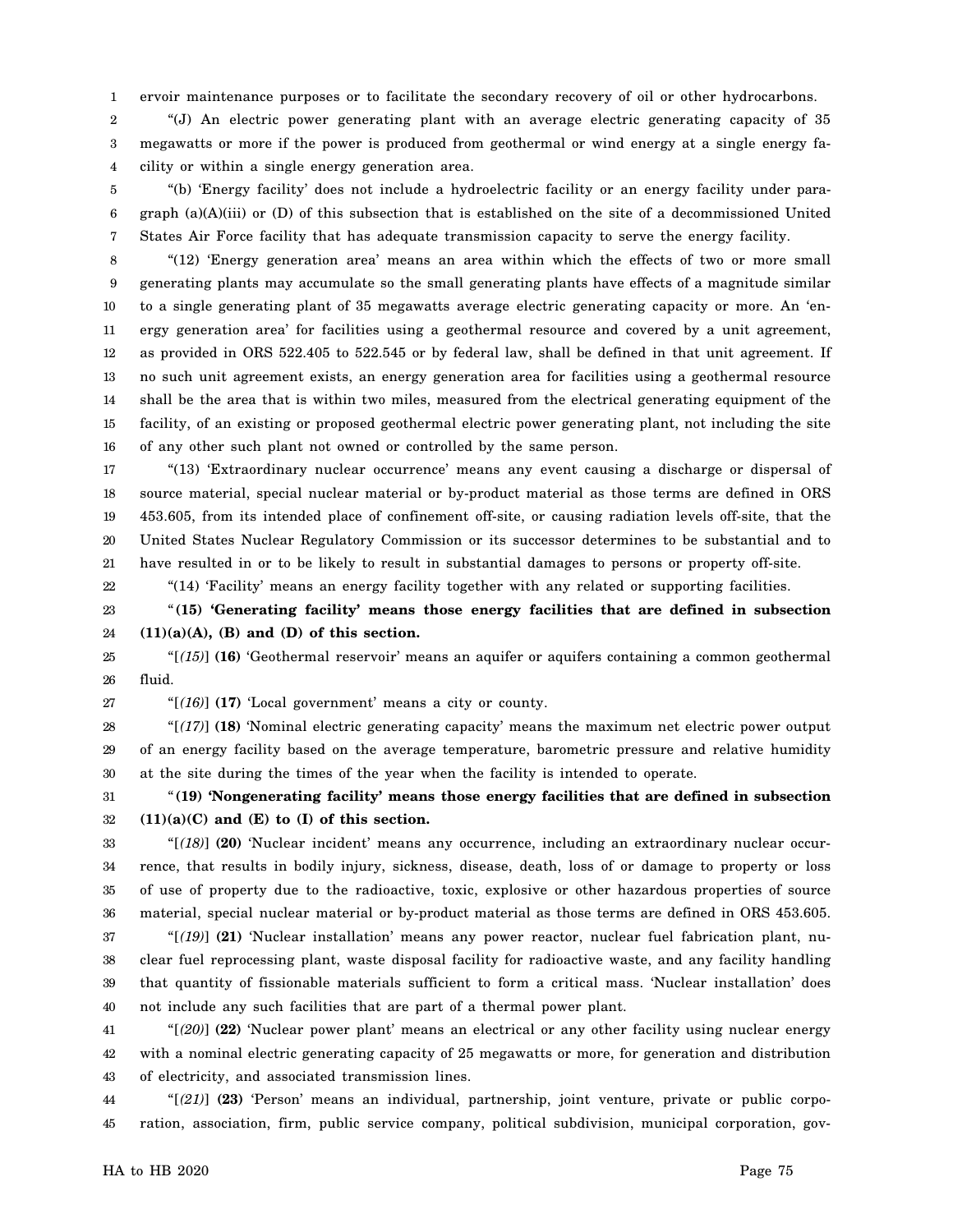1 ernment agency, people's utility district, or any other entity, public or private, however organized.

2 3 "[*(22)*] **(24)** 'Project order' means the order, including any amendments, issued by the State Department of Energy under ORS 469.330.

4 5 6 7 8 9 10 "[*(23)(a)*] **(25)(a)** 'Radioactive waste' means all material which is discarded, unwanted or has no present lawful economic use, and contains mined or refined naturally occurring isotopes, accelerator produced isotopes and by-product material, source material or special nuclear material as those terms are defined in ORS 453.605. The term does not include those radioactive materials identified in OAR 345-50-020, 345-50-025 and 345-50-035, adopted by the council on December 12, 1978, and revised periodically for the purpose of adding additional isotopes which are not referred to in OAR 345-50 as presenting no significant danger to the public health and safety.

11 12 13 "(b) Notwithstanding paragraph (a) of this subsection, 'radioactive waste' does not include uranium mine overburden or uranium mill tailings, mill wastes or mill by-product materials as those terms are defined in Title 42, United States Code, section 2014, on June 25, 1979.

14 15 16 17 18 19 "[*(24)*] **(26)** 'Related or supporting facilities' means any structure, proposed by the applicant, to be constructed or substantially modified in connection with the construction of an energy facility, including associated transmission lines, reservoirs, storage facilities, intake structures, road and rail access, pipelines, barge basins, office or public buildings, and commercial and industrial structures. 'Related or supporting facilities' does not include geothermal or underground gas storage reservoirs, production, injection or monitoring wells or wellhead equipment or pumps.

20 21 "[*(25)*] **(27)** 'Site' means any proposed location of an energy facility and related or supporting facilities.

22 23 24 "[*(26)*] **(28)** 'Site certificate' means the binding agreement between the State of Oregon and the applicant, authorizing the applicant to construct and operate a facility on an approved site, incorporating all conditions imposed by the council on the applicant.

25 26 27 28 29 30 "[*(27)*] **(29)** 'Thermal power plant' means an electrical facility using any source of thermal energy with a nominal electric generating capacity of 25 megawatts or more, for generation and distribution of electricity, and associated transmission lines, including but not limited to a nuclear-fueled, geothermal-fueled or fossil-fueled power plant, but not including a portable power plant the principal use of which is to supply power in emergencies. 'Thermal power plant' includes a nuclear-fueled thermal power plant that has ceased to operate.

31 32 "[*(28)*] **(30)** 'Transportation' means the transport within the borders of the State of Oregon of radioactive material destined for or derived from any location.

33 34 35 36 "[*(29)*] **(31)** 'Underground gas storage reservoir' means any subsurface sand, strata, formation, aquifer, cavern or void, whether natural or artificially created, suitable for the injection, storage and withdrawal of natural gas or other gaseous substances. 'Underground gas storage reservoir' includes a pool as defined in ORS 520.005.

37 "[*(30)*] **(32)** 'Utility' includes:

38 39 40 "(a) A person, a regulated electrical company, a people's utility district, a joint operating agency, an electric cooperative, municipality or any combination thereof, engaged in or authorized to engage in the business of generating, transmitting or distributing electric energy;

41 42 "(b) A person or public agency generating electric energy from an energy facility for its own consumption; and

43 44 "(c) A person engaged in this state in the transmission or distribution of natural or synthetic gas.

45 "[*(31)*] **(33)** 'Waste disposal facility' means a geographical site in or upon which radioactive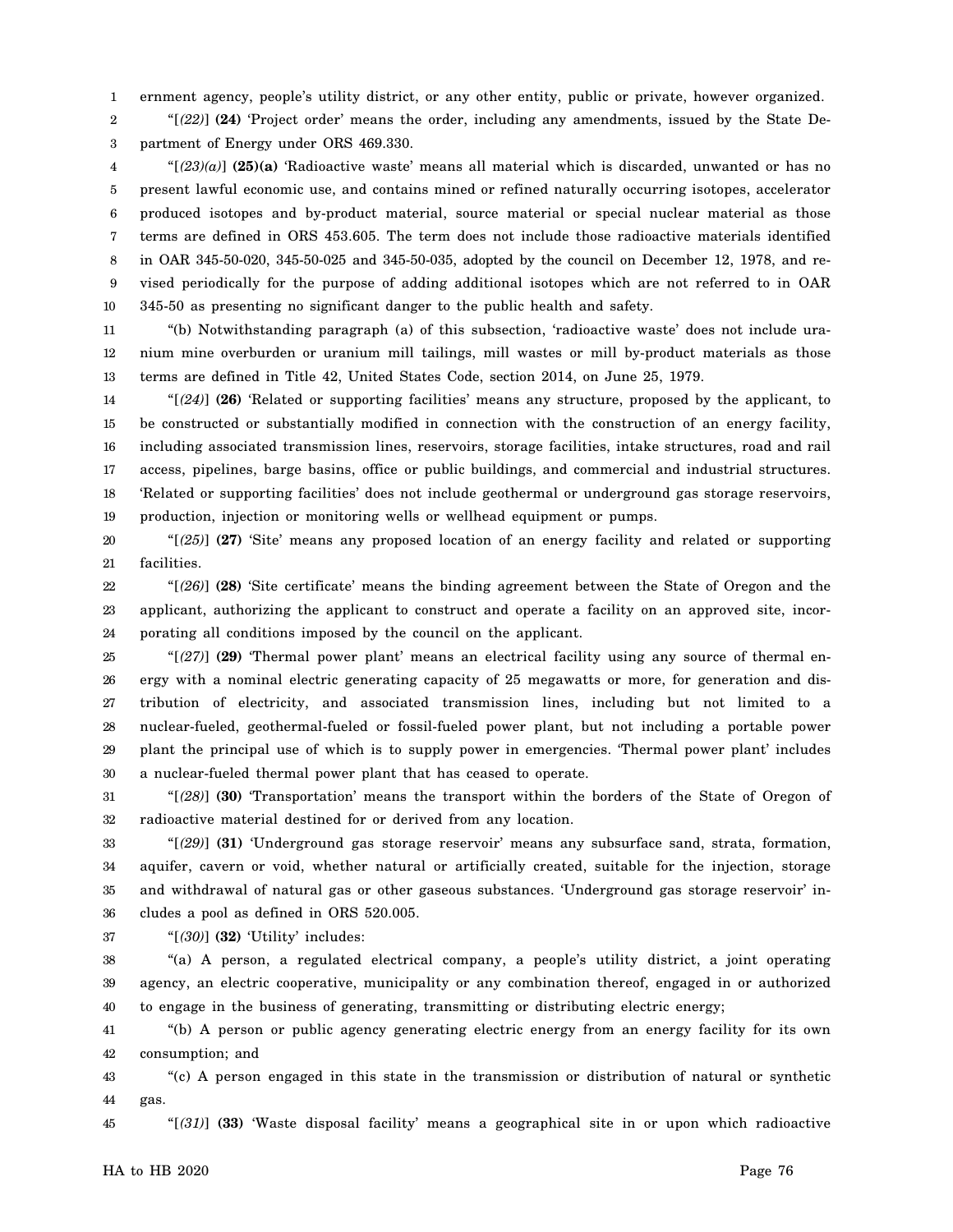1 2 3 4 5 6 7 8 waste is held or placed but does not include a site at which radioactive waste used or generated pursuant to a license granted under ORS 453.635 is stored temporarily, a site of a thermal power plant used for the temporary storage of radioactive waste from that plant for which a site certificate has been issued pursuant to this chapter or a site used for temporary storage of radioactive waste from a reactor operated by a college, university or graduate center for research purposes and not connected to the Northwest Power Grid. As used in this subsection, 'temporary storage' includes storage of radioactive waste on the site of a nuclear-fueled thermal power plant for which a site certificate has been issued until a permanent storage site is available by the federal government.

9

"**SECTION 95.** ORS 469.310 is amended to read:

10 11 12 13 14 15 16 17 18 19 20 21 22 23 "469.310. In the interests of the public health and the welfare of the people of this state, it is the declared public policy of this state that the siting, construction and operation of energy facilities shall be accomplished in a manner consistent with protection of the public health and safety and in compliance with the energy policy and air, water, solid waste, land use and other environmental protection policies of this state. It is, therefore, the purpose of ORS 469.300 to 469.563, 469.590 to 469.619, 469.930 and 469.992 to exercise the jurisdiction of the State of Oregon to the maximum extent permitted by the United States Constitution and to establish in cooperation with the federal government a comprehensive system for the siting, monitoring and regulating of the location, construction and operation of all energy facilities in this state. It is furthermore the policy of this state, notwithstanding ORS 469.010 (2)(f) and the definition of cost-effective in ORS 469.020, that the need for new generating facilities[*, as defined in ORS 469.503,*] is sufficiently addressed by reliance on competition in the market rather than by consideration of cost-effectiveness and shall not be a matter requiring determination by the Energy Facility Siting Council in the siting of a generating facility[*, as defined in ORS 469.503*].

24

"**SECTION 96.** ORS 469.373 is amended to read:

25 26 27 "469.373. (1) Notwithstanding the expedited review process established pursuant to ORS 469.370, an applicant may apply under the provisions of this section for expedited review of an application for a site certificate for an energy facility if the energy facility:

28 29 30 "(a) Is a combustion turbine energy facility fueled by natural gas or is a reciprocating engine fueled by natural gas, including an energy facility that uses petroleum distillate fuels for backup power generation;

31 32 "(b) Is a permitted or conditional use allowed under an applicable local acknowledged comprehensive plan, land use regulation or federal land use plan, and is located:

33 "(A) At or adjacent to an existing energy facility; or

34

 $E(B)(i)$  At, adjacent to or in close proximity to an existing industrial use; and

35 "(ii) In an area currently zoned or designated for industrial use;

36 37 38 "(c)(A) Requires no more than three miles of associated transmission lines or three miles of new natural gas pipelines outside of existing rights of way for transmission lines or natural gas pipelines; or

39 40 41 "(B) Imposes, in the determination of the Energy Facility Siting Council, no significant impact in the locating of associated transmission lines or new natural gas pipelines outside of existing rights of way;

42 "(d) Requires no new water right or water right transfer; **and**

43 44 "[*(e) Provides funds to a qualified organization in an amount determined by the council to be sufficient to produce any required reduction in emissions as specified in ORS 469.503 (2)(c)(C) and in rules*

45 *adopted under ORS 469.503 for the total carbon dioxide emissions produced by the energy facility for*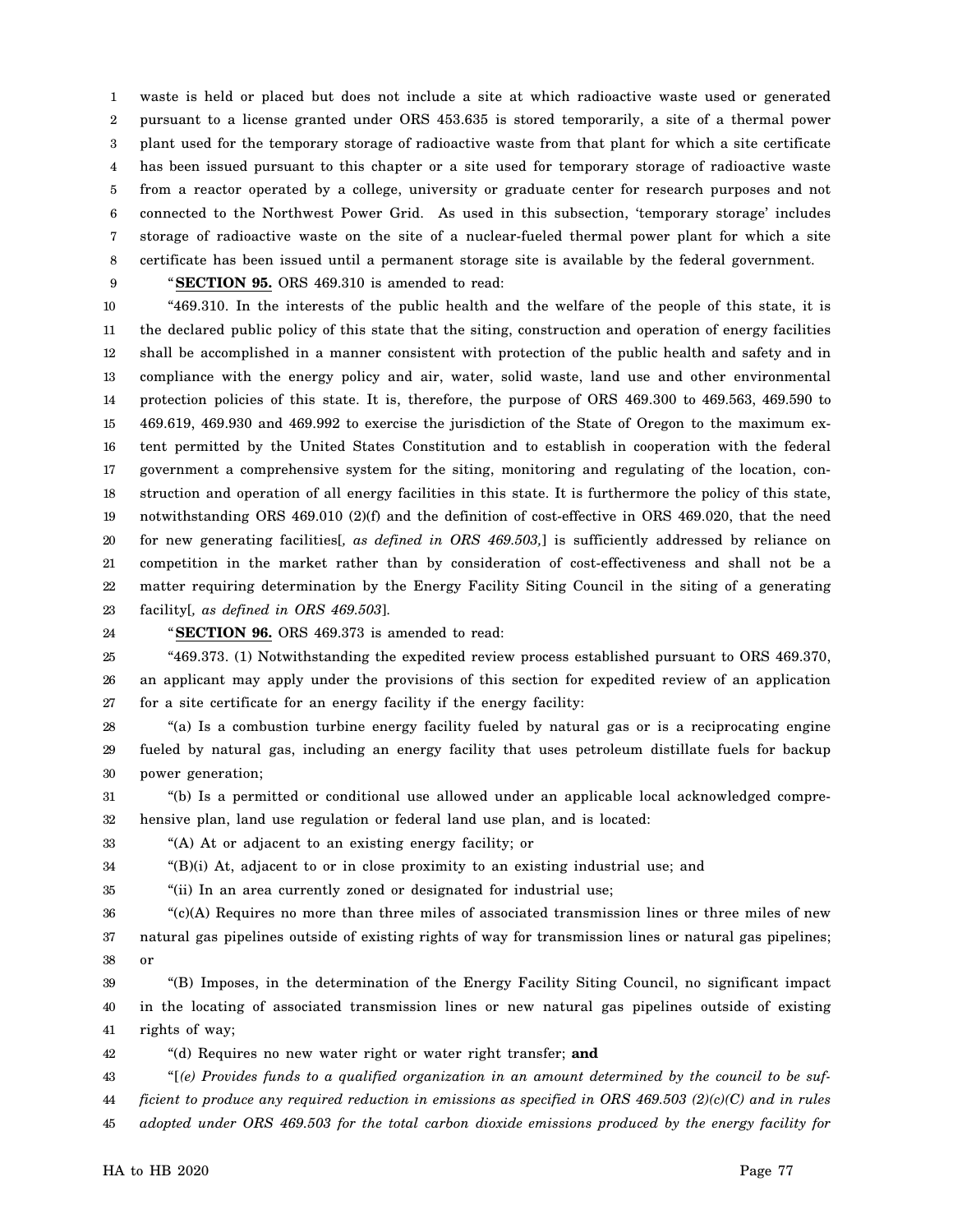1 *the life of the energy facility; and*]

2 3 4 5 6 7 8 " $(f)(A)$ ] (e)(A) Discharges process wastewater to a wastewater treatment facility that has an existing National Pollutant Discharge Elimination System permit, can obtain an industrial pretreatment permit, if needed, within the expedited review process time frame and has written confirmation from the wastewater facility permit holder that the additional wastewater load will be accommodated by the facility without resulting in a significant thermal increase in the facility effluent or without requiring any changes to the wastewater facility National Pollutant Discharge Elimination System permit;

9 10 11 "(B) Plans to discharge process wastewater to a wastewater treatment facility owned by a municipal corporation that will accommodate the wastewater from the energy facility and supplies evidence from the municipal corporation that:

12 13 14 "(i) The municipal corporation has included, or intends to include, the process wastewater load from the energy facility in an application for a National Pollutant Discharge Elimination System permit; and

15 16 "(ii) All conditions required of the energy facility to allow the discharge of process wastewater from the energy facility will be satisfied; or

17 18 19 20 "(C) Obtains a National Pollutant Discharge Elimination System or water pollution control facility permit for process wastewater disposal, supplies evidence to support a finding that the discharge can likely be permitted within the expedited review process time frame and that the discharge will not require:

21 22 "(i) A new National Pollutant Discharge Elimination System permit, except for a storm water general permit for construction activities; or

23 24 "(ii) A change in any effluent limit or discharge location under an existing National Pollutant Discharge Elimination System or water pollution control facility permit.

25 26 27 28 29 "(2) An applicant seeking expedited review under this section shall submit documentation to the State Department of Energy, prior to the submission of an application for a site certificate, that demonstrates that the energy facility meets the qualifications set forth in subsection (1) of this section. The department shall determine, within 14 days of receipt of the documentation, on a preliminary, nonbinding basis, whether the energy facility qualifies for expedited review.

30 31 32 33 34 35 36 37 38 "(3) If the department determines that the energy facility preliminarily qualifies for expedited review, the applicant may submit an application for expedited review. Within 30 days after the date that the application for expedited review is submitted, the department shall determine whether the application is complete. If the department determines that the application is complete, the application shall be deemed filed on the date that the department sends the applicant notice of its determination. If the department determines that the application is not complete, the department shall notify the applicant of the deficiencies in the application and shall deem the application filed on the date that the department determines that the application is complete. The department or the council may request additional information from the applicant at any time.

39 40 41 42 43 44 45 "(4) The State Department of Energy shall send a copy of a filed application to the Department of Environmental Quality, the Water Resources Department, the State Department of Fish and Wildlife, the State Department of Geology and Mineral Industries, the State Department of Agriculture, the Department of Land Conservation and Development, the Public Utility Commission and any other state agency, city, county or political subdivision of the state that has regulatory or advisory responsibility with respect to the proposed energy facility. The State Department of Energy shall send with the copy of the filed application a notice specifying that: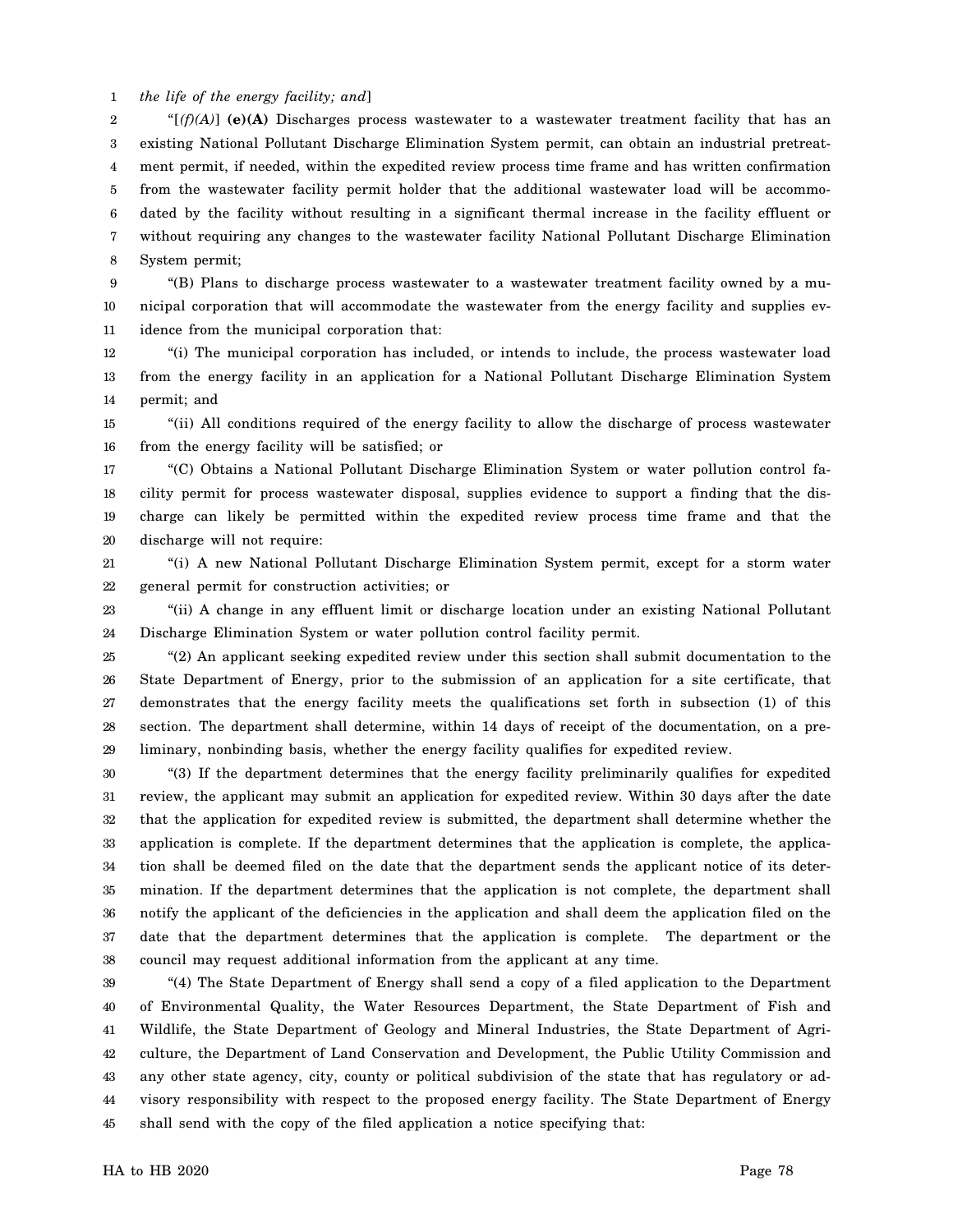1 2 3 4 5 "(a) In the event the council issues a site certificate for the energy facility, the site certificate will bind the state and all counties, cities and political subdivisions in the state as to the approval of the site, the construction of the energy facility and the operation of the energy facility, and that after the issuance of a site certificate, all permits, licenses and certificates addressed in the site certificate must be issued as required by ORS 469.401 (3); and

6 7 8 9 10 11 12 "(b) The comments and recommendations of state agencies, counties, cities and political subdivisions concerning whether the proposed energy facility complies with any statute, rule or local ordinance that the state agency, county, city or political subdivision would normally administer in determining whether a permit, license or certificate required for the construction or operation of the energy facility should be approved will be considered only if the comments and recommendations are received by the department within a reasonable time after the date the application and notice of the application are sent by the department.

13 14 "(5) Within 90 days after the date that the application was filed, the department shall issue a draft proposed order setting forth:

15

"(a) A description of the proposed energy facility;

16 17 "(b) A list of the permits, licenses and certificates that are addressed in the application and that are required for the construction or operation of the proposed energy facility;

18 19 20 "(c) A list of the statutes, rules and local ordinances that are the standards and criteria for approval of any permit, license or certificate addressed in the application and that are required for the construction or operation of the proposed energy facility; and

21 22 "(d) Proposed findings specifying how the proposed energy facility complies with the applicable standards and criteria for approval of a site certificate.

23 24 25 "(6) The council shall review the application for site certification in the manner set forth in subsections (7) to (10) of this section and shall issue a site certificate for the facility if the council determines that the facility, with any required conditions to the site certificate, will comply with:

26

"(a) The requirements for expedited review as specified in this section;

27 28 "(b) The standards adopted by the council pursuant to ORS  $469.501$  (1)(a), (c) to (e), (g), (h) and (L) to [*(o)*] **(n)**;

29 "(c) The requirements of ORS 469.503 [*(3)*] **(2)**; and

30 "(d) The requirements of ORS  $469.504$  (1)(b).

31 32 33 34 35 36 "(7) Following submission of an application for a site certificate, the council shall hold a public informational meeting on the application. Following the issuance of the proposed order, the council shall hold at least one public hearing on the application. The public hearing shall be held in the area affected by the energy facility. The council shall mail notice of the hearing at least 20 days prior to the hearing. The notice shall comply with the notice requirements of ORS 197.763 (2) and shall include, but need not be limited to, the following:

37

"(a) A description of the energy facility and the general location of the energy facility;

38 39 "(b) The name of a department representative to contact and the telephone number at which people may obtain additional information;

40 41 "(c) A statement that copies of the application and proposed order are available for inspection at no cost and will be provided at reasonable cost; and

42 43 44 45 "(d) A statement that the record for public comment on the application will close at the conclusion of the hearing and that failure to raise an issue in person or in writing prior to the close of the record, with sufficient specificity to afford the decision maker an opportunity to respond to the issue, will preclude consideration of the issue, by the council or by a court on judicial review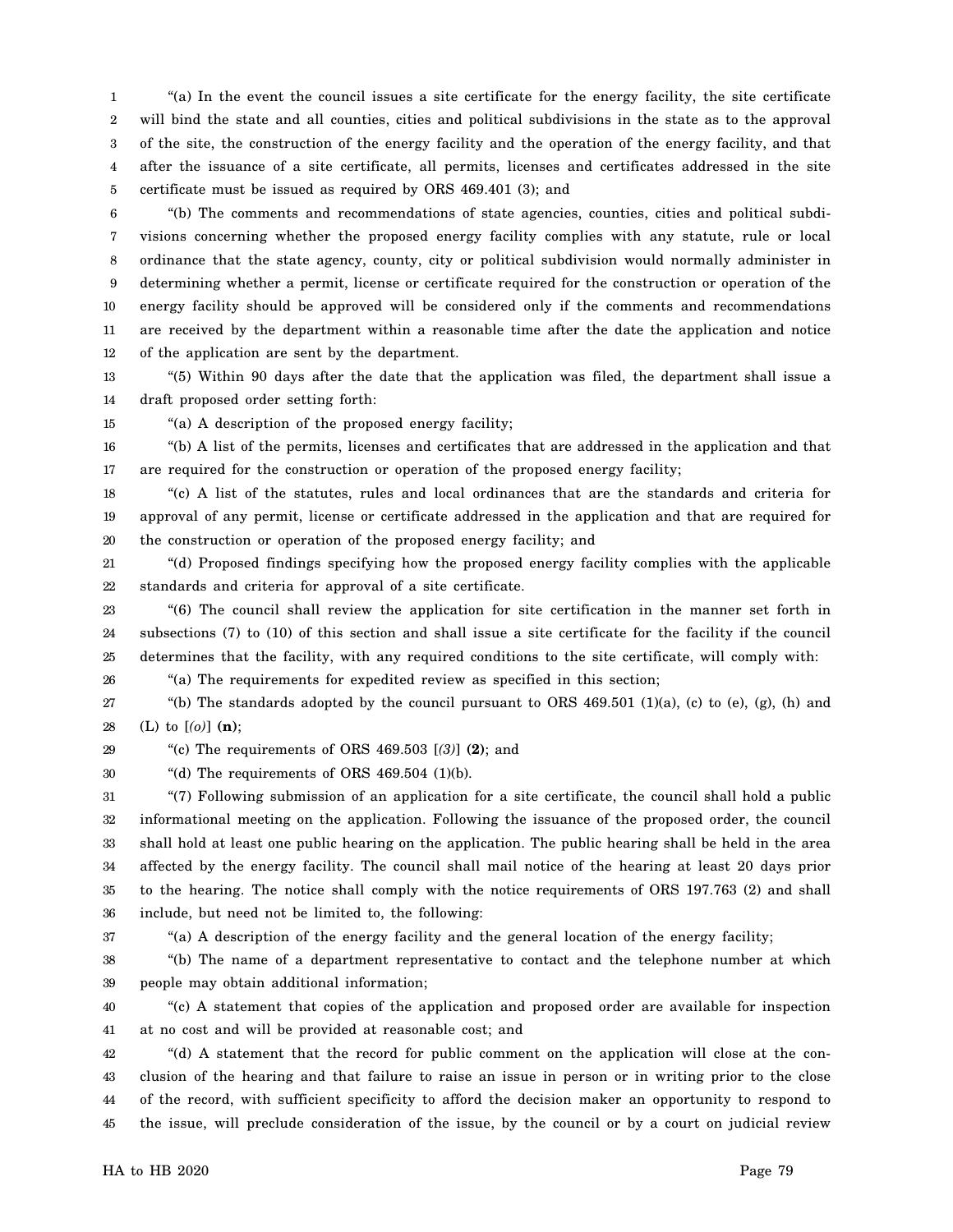1 of the council's decision.

2 3 4 5 6 7 8 9 10 11 12 "(8) Prior to the conclusion of the hearing, the applicant may request an opportunity to present additional written evidence, arguments or testimony regarding the application. In the alternative, prior to the conclusion of the hearing, the applicant may request a contested case hearing on the application. If the applicant requests an opportunity to present written evidence, arguments or testimony, the council shall leave the record open for that purpose only for a period not to exceed 14 days after the date of the hearing. Following the close of the record, the department shall prepare a draft final order for the council. If the applicant requests a contested case hearing, the council may grant the request if the applicant has shown good cause for a contested case hearing. If a request for a contested case hearing is granted, subsections (9) to (11) of this section do not apply, and the application shall be considered under the same contested case procedures used for a nonexpedited application for a site certificate.

13 14 15 "(9) The council shall make its decision based on the record and the draft final order prepared by the department. The council shall, within six months of the date that the application is deemed filed:

16 "(a) Grant the application;

17 "(b) Grant the application with conditions;

18 "(c) Deny the application; or

19 "(d) Return the application to the site certification process required by ORS 469.320.

20 21 22 23 "(10) If the application is granted, the council shall issue a site certificate pursuant to ORS 469.401 and 469.402. Notwithstanding subsection (6) of this section, the council may impose conditions based on standards adopted under ORS 469.501 (1)(b), (f) and (i) to (k), but may not deny an application based on those standards.

24 25 "(11) Judicial review of the approval or rejection of a site certificate by the council under this section shall be as provided in ORS 469.403.

26

"**SECTION 97.** ORS 469.405 is amended to read:

27 28 29 30 "469.405. (1) A site certificate may be amended with the approval of the Energy Facility Siting Council. The council may establish by rule the type of amendment that must be considered in a contested case proceeding. Judicial review of an amendment to a site certificate shall be as provided in ORS 469.403.

31 32 33 34 35 36 37 38 "(2) Notwithstanding ORS 34.020 or 197.825, or any other provision of law, the land use approval by an affected local government of a proposed amendment to a facility and the recommendation of the special advisory group of applicable substantive criteria shall be subject to judicial review only as provided in ORS 469.403. If the applicant elects to show compliance with the statewide planning goals by demonstrating that the facility has received local land use approval, the provisions of this section shall apply only to proposed projects for which the land use approval by the local government occurs after the date an application for amendment is submitted to the State Department of Energy.

39 40 41 42 43 44 45 "(3) An amendment to a site certificate is not required for a pipeline less than 16 inches in diameter and less than five miles in length that is proposed to be constructed to test or maintain an underground gas storage reservoir. If the proposed pipeline will connect to a council certified surface facility related to an underground gas storage reservoir or to a council certified gas pipeline, whether the proposed pipeline is to be located inside or outside the site of a council certified facility, the certificate holder must obtain, prior to construction, the approval of the department for the construction, operation and retirement of the proposed pipeline. The department shall approve such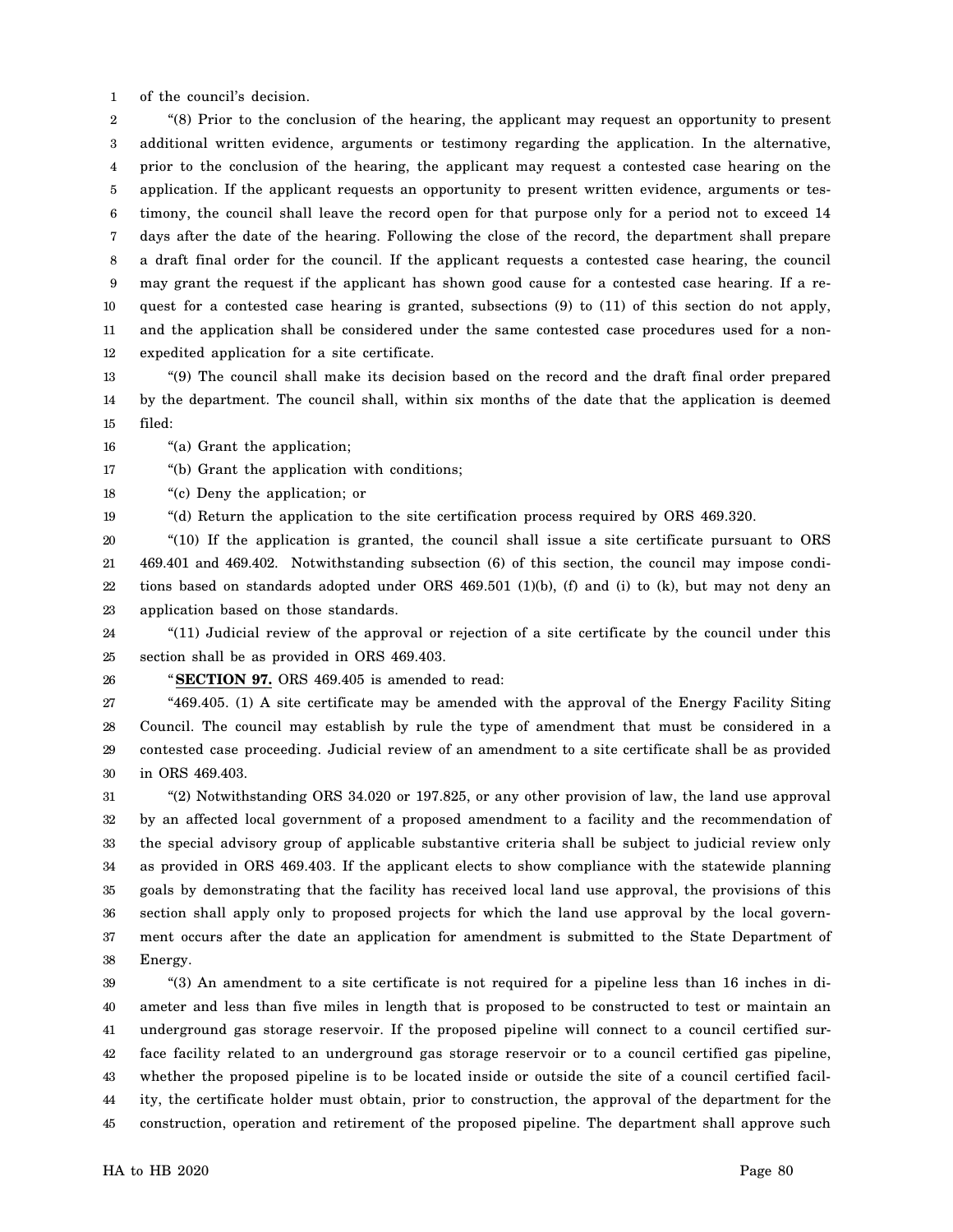1 2 3 4 5 6 7 8 9 a proposed pipeline if the pipeline meets applicable council substantive standards. Notwithstanding ORS 469.503 [*(3)*] **(2)**, the department may not review the proposed pipeline for compliance with other state standards. Notwithstanding ORS 469.503 [*(4)*] **(3)**, or any council rule addressing compliance with land use standards, the department shall not review such a proposed pipeline for compliance with land use requirements. Notwithstanding ORS 469.401 (3), the approval by the department of such pipeline shall not bind any state or local agency. The council may adopt appropriate procedural rules for the department review. The department shall issue an order approving or rejecting the proposed pipeline. Judicial review of a department order under this section shall be as provided in ORS 469.403.

10

19

35

"**SECTION 98.** ORS 469.407 is amended to read:

11 12 13 "469.407. (1) A recipient may by amendment of its application for a site certificate or by amendment of its site certificate increase the capacity of the facility if the Energy Facility Siting Council finds that:

14 15 "(a) The facility will satisfy the conditions of the 500-megawatt exemption, unless modified by the council;

16 17 18 "(b) The enlarged facility does not exceed 500 megawatts and meets the applicable carbon dioxide standard provided for in ORS 469.503 (2) **(2017 Edition)** for any increase in capacity beyond the capacity of the 500-megawatt exemption; and

"(c) The enlarged facility meets all other applicable council standards.

20 21 22 23 "(2) A recipient is deemed to meet any applicable need standard and carbon dioxide emissions standard for the nominal generating capacity of the 500-megawatt exemption provided that the recipient satisfies the conditions of the 500-megawatt exemption, unless the council modifies the conditions.

24 "(3) As used in this section:

25 26 27 "(a) 'Recipient' means any base load gas plant, as defined in ORS 469.503 **(2017 Edition)**, determined by the council to have the lowest net monetized air emissions among the applicants participating in a contested case proceeding.

28 29 "(b) '500-megawatt exemption' means the council order in which a recipient was determined to have the lowest net monetized air emissions.

30 "**SECTION 99.** ORS 469.504 is amended to read:

31 32 "469.504. (1) A proposed facility shall be found in compliance with the statewide planning goals under ORS 469.503 [*(4)*] **(3)** if:

33 34 "(a) The facility has received local land use approval under the acknowledged comprehensive plan and land use regulations of the affected local government; or

"(b) The Energy Facility Siting Council determines that:

36 37 38 39 40 "(A) The facility complies with applicable substantive criteria from the affected local government's acknowledged comprehensive plan and land use regulations that are required by the statewide planning goals and in effect on the date the application is submitted, and with any Land Conservation and Development Commission administrative rules and goals and any land use statutes that apply directly to the facility under ORS 197.646;

41 42 43 44 45 "(B) For an energy facility or a related or supporting facility that must be evaluated against the applicable substantive criteria pursuant to subsection (5) of this section, that the proposed facility does not comply with one or more of the applicable substantive criteria but does otherwise comply with the applicable statewide planning goals, or that an exception to any applicable statewide planning goal is justified under subsection (2) of this section; or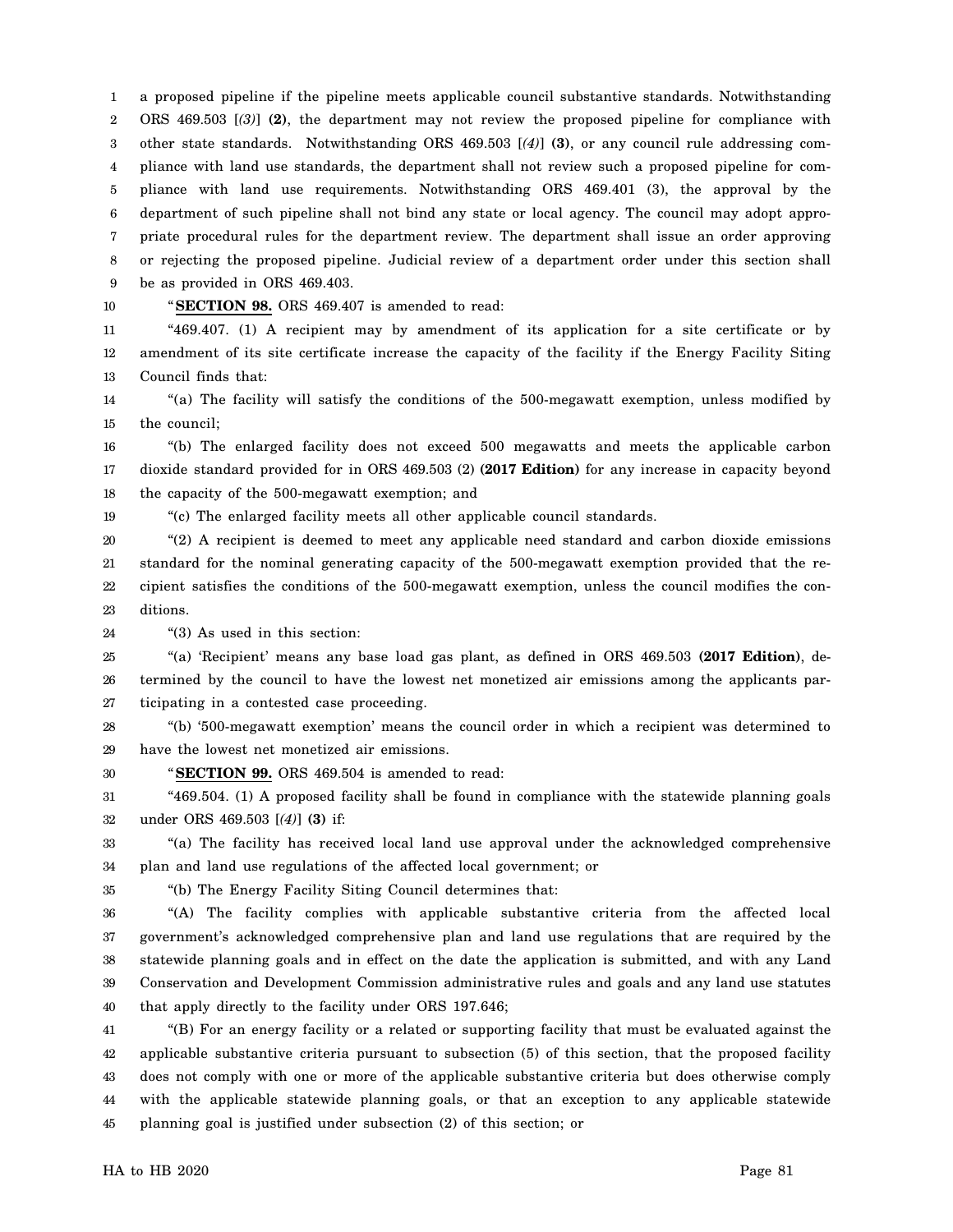1 2 3 4 "(C) For a facility that the council elects to evaluate against the statewide planning goals pursuant to subsection (5) of this section, that the proposed facility complies with the applicable statewide planning goals or that an exception to any applicable statewide planning goal is justified under subsection (2) of this section.

5 6 7 8 9 "(2) The council may find goal compliance for a facility that does not otherwise comply with one or more statewide planning goals by taking an exception to the applicable goal. Notwithstanding the requirements of ORS 197.732, the statewide planning goal pertaining to the exception process or any rules of the Land Conservation and Development Commission pertaining to an exception process goal, the council may take an exception to a goal if the council finds:

10 11 "(a) The land subject to the exception is physically developed to the extent that the land is no longer available for uses allowed by the applicable goal;

12 13 14 15 "(b) The land subject to the exception is irrevocably committed as described by the rules of the Land Conservation and Development Commission to uses not allowed by the applicable goal because existing adjacent uses and other relevant factors make uses allowed by the applicable goal impracticable; or

16 "(c) The following standards are met:

17 "(A) Reasons justify why the state policy embodied in the applicable goal should not apply;

18 19 20 "(B) The significant environmental, economic, social and energy consequences anticipated as a result of the proposed facility have been identified and adverse impacts will be mitigated in accordance with rules of the council applicable to the siting of the proposed facility; and

21 22 "(C) The proposed facility is compatible with other adjacent uses or will be made compatible through measures designed to reduce adverse impacts.

23 24 25 26 "(3) If compliance with applicable substantive local criteria and applicable statutes and state administrative rules would result in conflicting conditions in the site certificate or amended site certificate, the council shall resolve the conflict consistent with the public interest. A resolution may not result in a waiver of any applicable state statute.

27 28 29 "(4) An applicant for a site certificate shall elect whether to demonstrate compliance with the statewide planning goals under subsection  $(1)(a)$  or (b) of this section. The applicant shall make the election on or before the date specified by the council by rule.

30 31 32 33 34 35 36 37 38 39 40 41 42 43 44 45 "(5) Upon request by the State Department of Energy, the special advisory group established under ORS 469.480 shall recommend to the council, within the time stated in the request, the applicable substantive criteria under subsection  $(1)(b)(A)$  of this section. If the special advisory group does not recommend applicable substantive criteria within the time established in the department's request, the council may either determine and apply the applicable substantive criteria under subsection (1)(b) of this section or determine compliance with the statewide planning goals under subsection  $(1)(b)(B)$  or  $(C)$  of this section. If the special advisory group recommends applicable substantive criteria for an energy facility described in ORS 469.300 or a related or supporting facility that does not pass through more than one local government jurisdiction or more than three zones in any one jurisdiction, the council shall apply the criteria recommended by the special advisory group. If the special advisory group recommends applicable substantive criteria for an energy facility as defined in ORS 469.300 (11)(a)(C) to (E) or a related or supporting facility that passes through more than one jurisdiction or more than three zones in any one jurisdiction, the council shall review the recommended criteria and determine whether to evaluate the proposed facility against the applicable substantive criteria recommended by the special advisory group, against the statewide planning goals or against a combination of the applicable substantive criteria and state-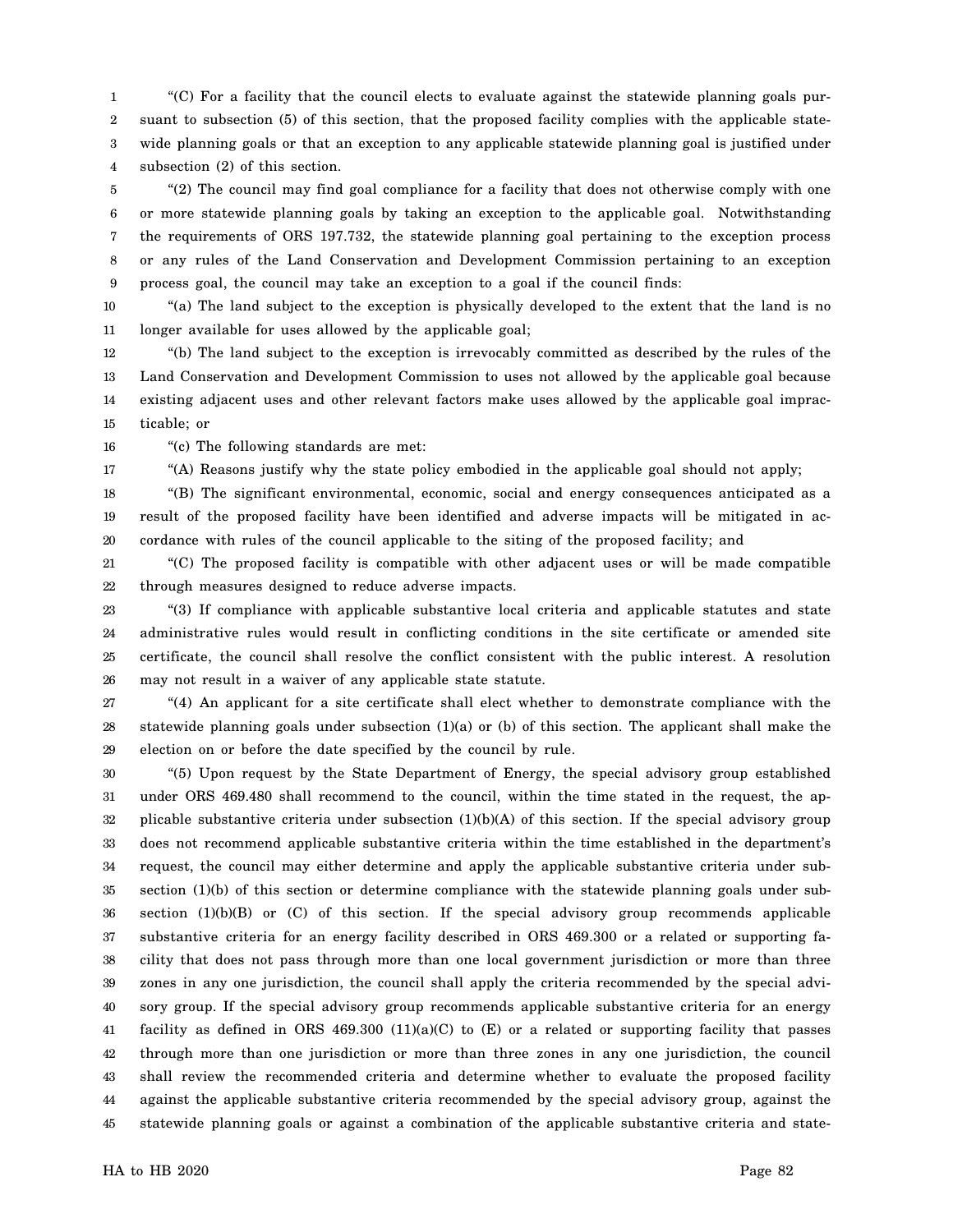1 2 wide planning goals. In making its determination, the council shall consult with the special advisory group and shall consider:

3 "(a) The number of jurisdictions and zones in question;

4 5 "(b) The degree to which the applicable substantive criteria reflect local government consideration of energy facilities in the planning process; and

6 7 "(c) The level of consistency of the applicable substantive criteria from the various zones and jurisdictions.

8 9 "(6) The council is not subject to ORS 197.180 and a state agency may not require an applicant for a site certificate to comply with any rules or programs adopted under ORS 197.180.

10 11 12 "(7) On or before its next periodic review, each affected local government shall amend its comprehensive plan and land use regulations as necessary to reflect the decision of the council pertaining to a site certificate or amended site certificate.

13 14 15 16 17 18 19 20 "(8) Notwithstanding ORS 34.020 or 197.825 or any other provision of law, the affected local government's land use approval of a proposed facility under subsection (1)(a) of this section and the special advisory group's recommendation of applicable substantive criteria under subsection (5) of this section shall be subject to judicial review only as provided in ORS 469.403. If the applicant elects to comply with subsection (1)(a) of this section, the provisions of this subsection shall apply only to proposed projects for which the land use approval of the local government occurs after the date a notice of intent or an application for expedited processing is submitted to the State Department of Energy.

21 22 23 24 "(9) The State Department of Energy, in cooperation with other state agencies, shall provide, to the extent possible, technical assistance and information about the siting process to local governments that request such assistance or that anticipate having a facility proposed in their jurisdiction.

25

"**SECTION 100.** ORS 469.505 is amended to read:

26 27 28 29 30 31 32 33 34 "469.505. (1) In making a determination regarding compliance with statutes, rules and ordinances administered by another agency or compliance with requirements of ORS 469.300 to 469.563 and 469.590 to 469.619 where another agency has special expertise, consultation with the other agency shall occur during the notice of intent and site certificate application process. Any permit application for which the permitting decision has been delegated by the federal government to a state agency other than the Energy Facility Siting Council shall be reviewed, whenever feasible, simultaneously with the council's review of the site certificate application. Any hearings required on such permit applications shall be consolidated, whenever feasible, with hearings under ORS 469.300 to 469.563 and 469.590 to 469.619.

35 36 37 38 "(2) Before resolving any conflicting conditions in site certificates or amended site certificates under ORS 469.503 [(3)] (2) and 469.504, the council shall notify and consult with the agencies and local governments responsible for administering the statutes, administrative rules or substantive local criteria that result in the conflicting conditions regarding potential conflict resolution.

39

40

# " **REPEAL OF FORESTRY CARBON OFFSET PROVISIONS**

41

42

"**SECTION 101. ORS 526.780, 526.783, 526.786 and 526.789 are repealed.**

43 "**SECTION 102.** ORS 530.050 is amended to read:

44 45 "530.050. Under the authority and direction of the State Board of Forestry except as otherwise provided for the sale of forest products, the State Forester shall manage the lands acquired pursuant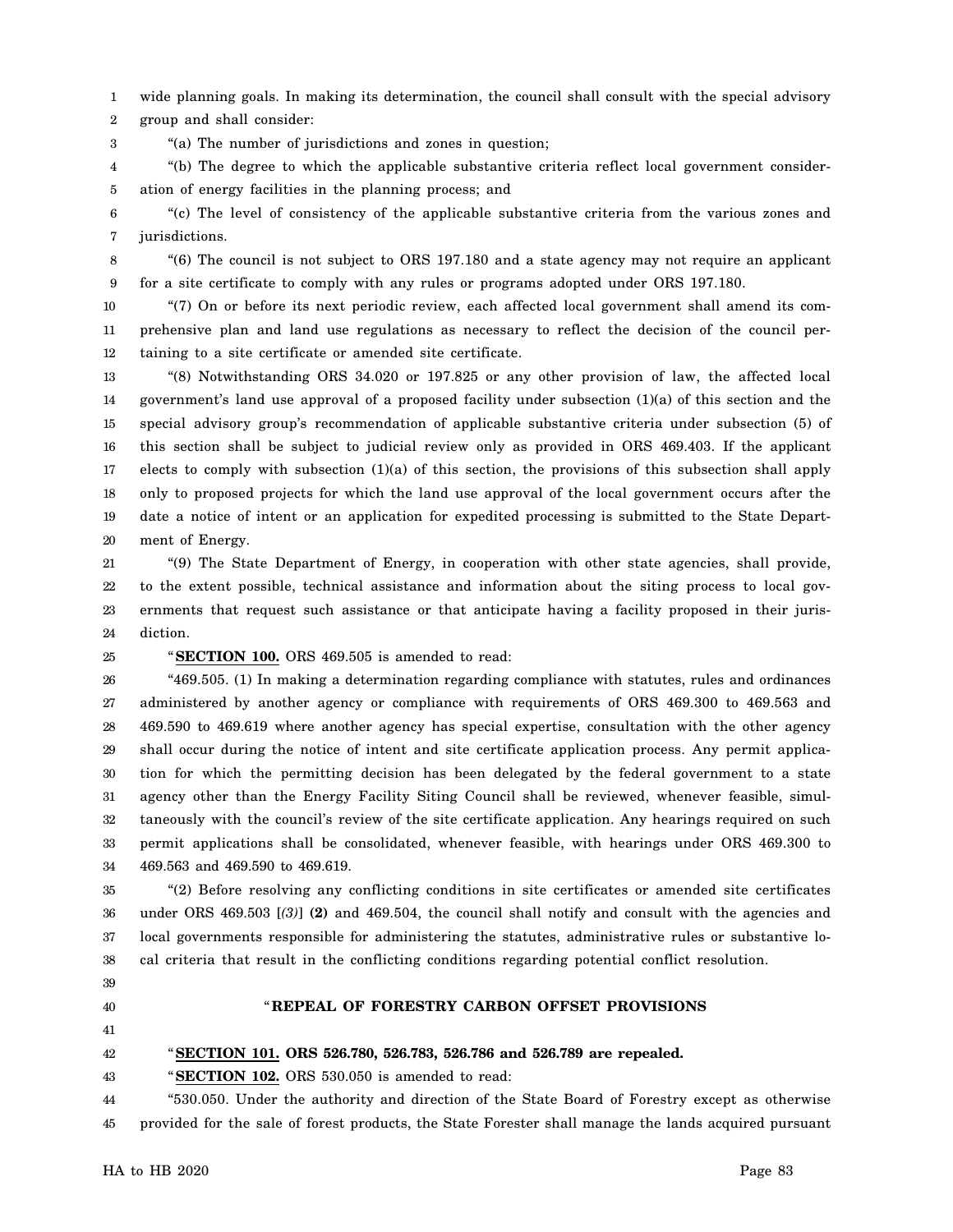1 2 to ORS 530.010 to 530.040 so as to secure the greatest permanent value of those lands to the state, and to that end may:

3 4 5 "(1) Protect the lands from fire, disease and insect pests, cooperate with the counties and with persons owning lands within the state in the protection of the lands and enter into all agreements necessary or convenient for the protection of the lands.

6 7 "(2) Sell forest products from the lands, and execute mining leases and contracts as provided for in ORS 273.551.

8 9 "(3) Enter into and administer contracts for the sale of timber from lands owned or managed by the State Board of Forestry and the State Forestry Department.

10 11 12 13 14 "(4) Enter into and administer contracts for activities necessary or convenient for the sale of timber under subsection (3) of this section, either separately from or in conjunction with contracts for the sale of timber, including but not limited to activities such as timber harvesting and sorting, transporting, gravel pit development or operation, and road construction, maintenance or improvement.

15 16 17 18 "(5) Permit the use of the lands for other purposes, including but not limited to forage and browse for domestic livestock, fish and wildlife environment, landscape effect, protection against floods and erosion, recreation, and protection of water supplies when, in the opinion of the board, the use is not detrimental to the best interest of the state.

19 20 21 22 23 24 "(6) Grant easements, permits and licenses over, through and across the lands. The State Forester may require and collect reasonable fees or charges relating to the location and establishment of easements, permits and licenses granted by the state over the lands. The fees and charges collected shall be used exclusively for the expenses of locating and establishing the easements, permits and licenses under this subsection and shall be placed in the State Forestry Department Account.

25 26 27 "(7) Require and collect fees or charges for the use of state forest roads. The fees or charges collected shall be used exclusively for purposes of maintenance and improvements of the roads and shall be placed in the State Forestry Department Account.

28 29 30 "(8) Reforest the lands and cooperate with the counties, and with persons owning timberlands within the state, in the reforestation, and make all agreements necessary or convenient for the reforestation.

31 32 "(9) Require such undertakings as in the opinion of the board are necessary or convenient to secure performance of any contract entered into under the terms of this section or ORS 273.551.

33 34 "(10) Sell rock, sand, gravel, pumice and other such materials from the lands. The sale may be negotiated without bidding, provided the appraised value of the materials does not exceed \$2,500.

35 36 "(11) Enter into agreements, each for not more than 10 years duration, for the production of minor forest products.

37 38 "(12) [*Establish a forestry carbon offset program to*] Market, register, transfer or sell forestry carbon offsets. [*In establishing the program, the forester may:*]

39 40 "[*(a) Execute any contracts or agreements necessary to create opportunities for the creation of forestry carbon offsets; and*]

41 42 "[*(b) Negotiate prices that are at, or greater than, fair market value for the transfer or sale of forestry carbon offsets.*]

43 44 "(13) Do all things and make all rules, not inconsistent with law, necessary or convenient for the management, protection, utilization and conservation of the lands.

45 "**SECTION 103.** ORS 530.500 is amended to read: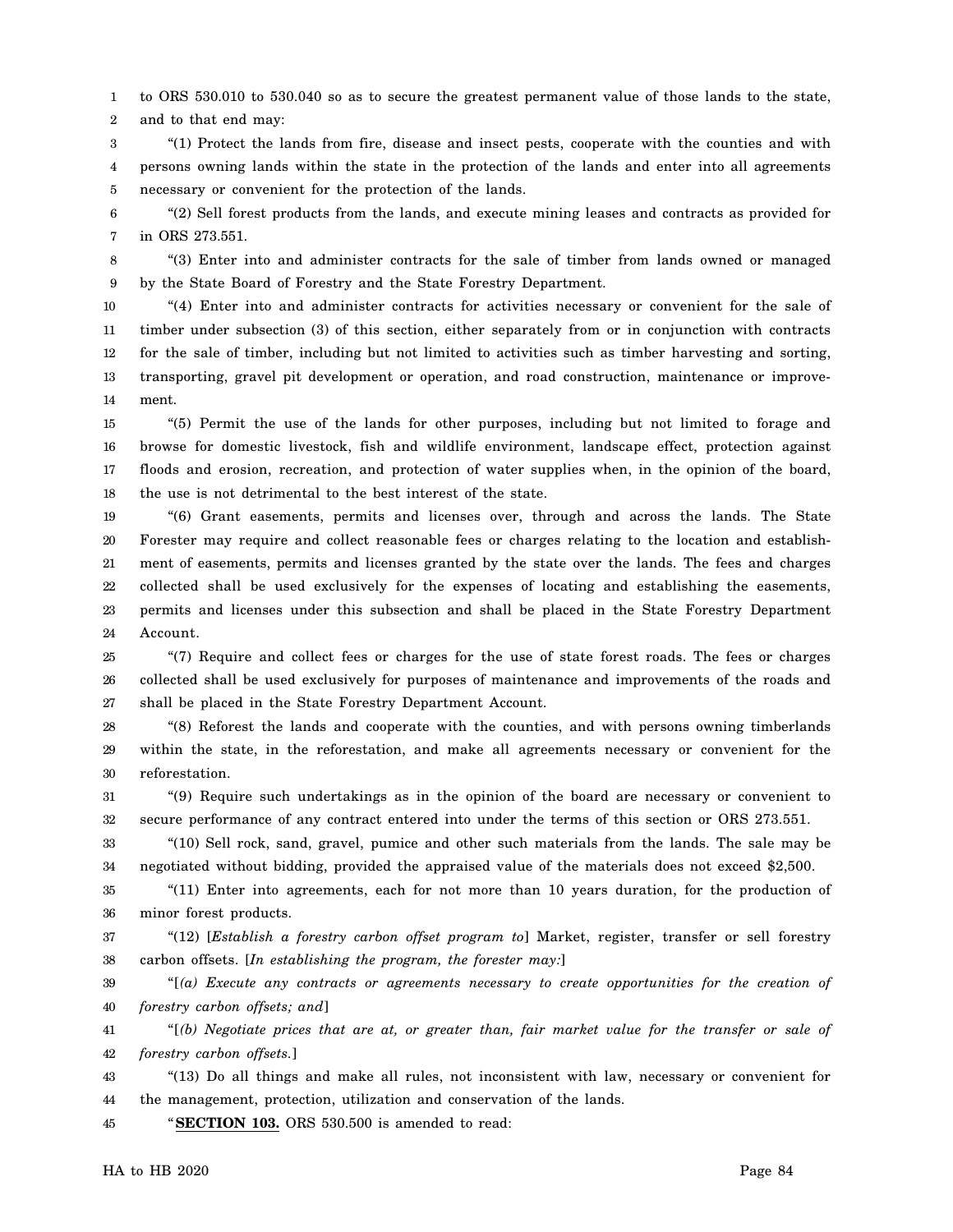1 "530.500. In order to accomplish the purposes of ORS 530.490, the State Forester may:

2 3 4 "(1) Protect the lands from fire, disease and insect pests, cooperate with the counties and with persons owning lands within the state in the protection of the lands and enter into all agreements necessary or convenient for the protection of the lands.

5 6 "(2) Enter into and administer contracts for the sale of timber from lands owned or managed by the State Board of Forestry and the State Forestry Department.

7 8 9 10 11 "(3) Enter into and administer contracts for activities necessary or convenient for the sale of timber under subsection (2) of this section, either separately from or in conjunction with contracts for the sale of timber, including but not limited to activities such as timber harvesting and sorting, transporting, gravel pit development or operation, and road construction, maintenance or improvement.

12 13 14 15 "(4) Permit the use of the lands for other purposes, including but not limited to fish and wildlife environment, landscape effect, protection against flood and erosion, recreation and production and protection of water supplies when the use is not detrimental to the purpose for which the lands are dedicated.

16 17 18 "(5) Contract with other governmental bodies for the protection of water supplies to facilitate the multiple use of publicly owned water supplies for recreational purposes as well as a source of water for domestic and industrial use.

19 "(6) Grant permits and licenses on, over and across the lands.

20 21 "(7) Reforest the lands and cooperate with persons owning timberlands within the state in the reforestation, and make all agreements necessary or convenient for the reforestation.

22 23 "(8) [*Establish a forestry carbon offset program to*] Market, register, transfer or sell forestry carbon offsets. [*In establishing the program, the forester may:*]

24 25 "[*(a) Execute any contracts or agreements necessary to create opportunities for the creation of forestry carbon offsets; and*]

26 27 "[*(b) Negotiate prices that are at, or greater than, fair market value for the transfer or sale of forestry carbon offsets.*]

28 29 "(9) Do all things and make all rules and regulations, not inconsistent with law, necessary or convenient for the management, protection, utilization and conservation of the lands.

30 31 "(10) Require such undertakings as in the opinion of the State Forester are necessary or convenient to secure performance of any agreement authorized in ORS 530.450 to 530.520.

#### " **REGULATION OF LANDFILL METHANE EMISSIONS**

35 36 "**SECTION 104. Section 105 of this 2019 Act is added to and made a part of ORS chapter 468A.**

"**SECTION 105. (1) As used in this section:**

38 39 **"(a) 'Anthropogenic greenhouse gas emissions' has the meaning given that term in section 15 of this 2019 Act.**

40 41 **"(b) 'Carbon dioxide equivalent' has the meaning given that term in section 15 of this 2019 Act.**

42 **"(c) 'Hazardous waste' has the meaning given that term in ORS 466.005.**

43 **"(d) 'Land disposal site' has the meaning given that term in ORS 459.005.**

44 **"(e) 'Landfill' has the meaning given that term in ORS 459.005.**

45 **"(f) 'Solid waste' has the meaning given that term in ORS 459.005.**

32 33 34

37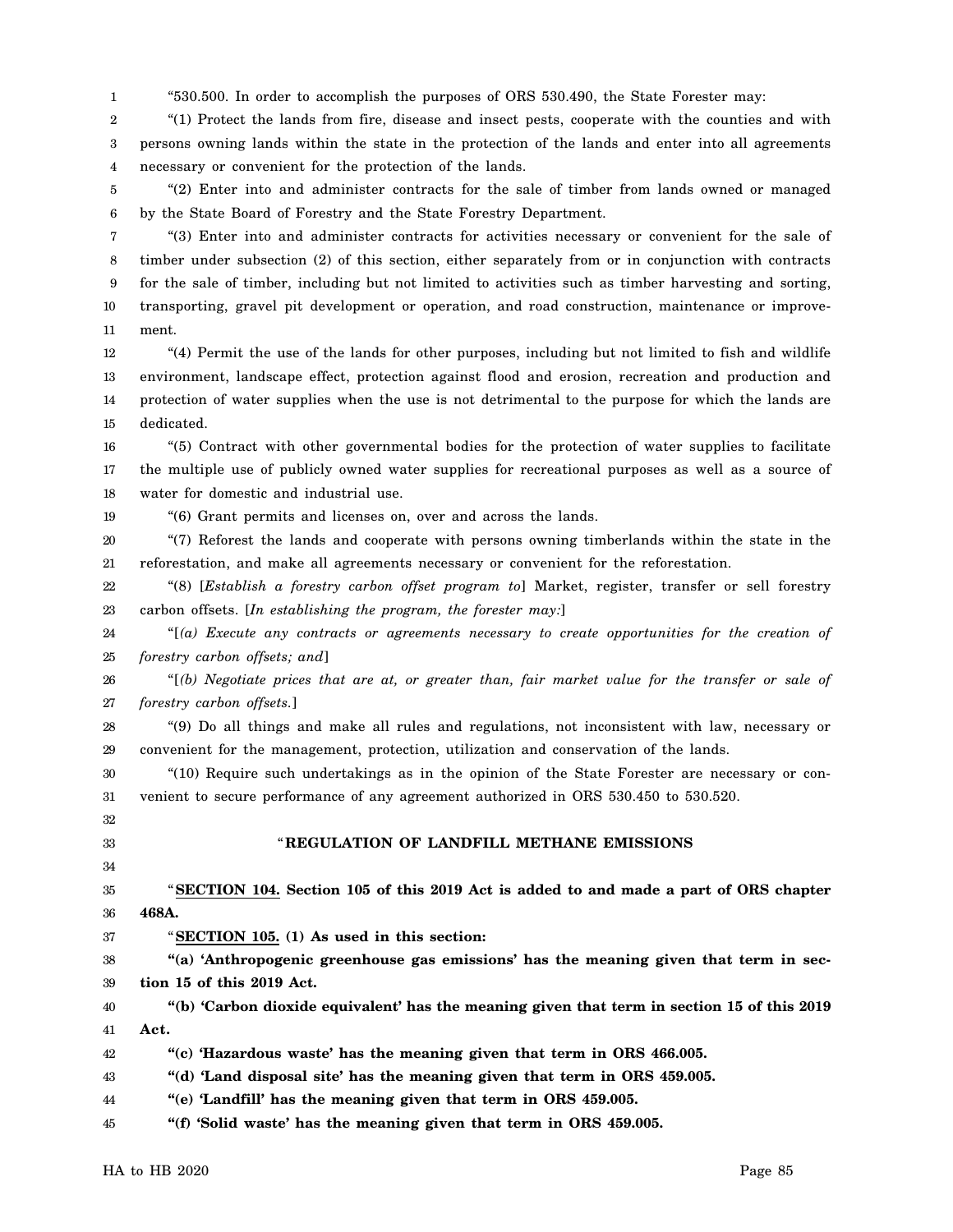1 2 3 4 5 6 7 8 9 10 11 12 13 14 15 16 17 18 19 20 21 22 23 24 25 26 27 28 29 30 31 32 33 34 35 36 37 38 39 40 41 **"(2) It is the intent of the Legislative Assembly that the standards and requirements adopted by rule under this section be at least as stringent as the most stringent standards and requirements for reducing methane gas emissions from landfills adopted among the states having a boundary with Oregon. "(3) The Environmental Quality Commission shall adopt by rule standards and requirements for reducing methane gas emissions from landfills. "(4) The following landfills are exempt from standards and requirements adopted by rule under this section: "(a) Landfills that emit less than 25,000 metric tons of carbon dioxide equivalent in anthropogenic greenhouse gas emissions annually, as reported under ORS 468A.280. "(b) Landfills that receive only hazardous waste. "(c) Landfills that receive only waste from building demolition or construction. "(d) Land disposal sites that are closed as of the effective date of this 2019 Act and are no longer receiving solid waste, are maintained in compliance with ORS 459.268 and have less than 450,000 metric tons of waste in place. "(5) Rules adopted under this section shall include but need not be limited to: "(a) Reporting requirements related to waste in place, calculated landfill gas heat input capacity, and landfill surface emissions monitoring. "(b) Methane gas collection and control system requirements for landfills with reported calculated landfill gas heat input capacity exceeding 3 million British thermal units per hour. "(c) Standards and requirements for methane surface emissions, monitoring and corrective actions. "(d) Alternative compliance measures and methods that may be applied for certain landfills on a case-by-case basis. "(e) Standards and requirements for records retention, landfill closure notification, methane gas collection and control device removal or modification and annual operating reports.** "**SECTION 106. The Environmental Quality Commission shall adopt rules under section 105 of this 2019 Act in time for the rules to become operative no later than July 1, 2021.** " **OREGON GLOBAL WARMING COMMISSION** "**(Abolish and Transfer of Duties to Oregon Climate Board)** "**SECTION 107. (1) The Oregon Global Warming Commission is abolished. On the operative date of this section, the tenure of office of the members of the Oregon Global Warming Commission ceases. "(2) All the duties, functions and powers of the Oregon Global Warming Commission are imposed upon, transferred to and vested in the Oregon Climate Board.** "**SECTION 108. (1) The chairperson of the Oregon Global Warming Commission shall deliver to the Oregon Climate Board all records and property within the jurisdiction of the chairperson that relate to the duties, functions and powers transferred by section 107 of this**

42 **2019 Act.**

43 44 **"(2) The chairperson of the Oregon Climate Board shall take possession of the records and property.**

45 **"(3) The Governor shall resolve any dispute between the Oregon Global Warming Com-**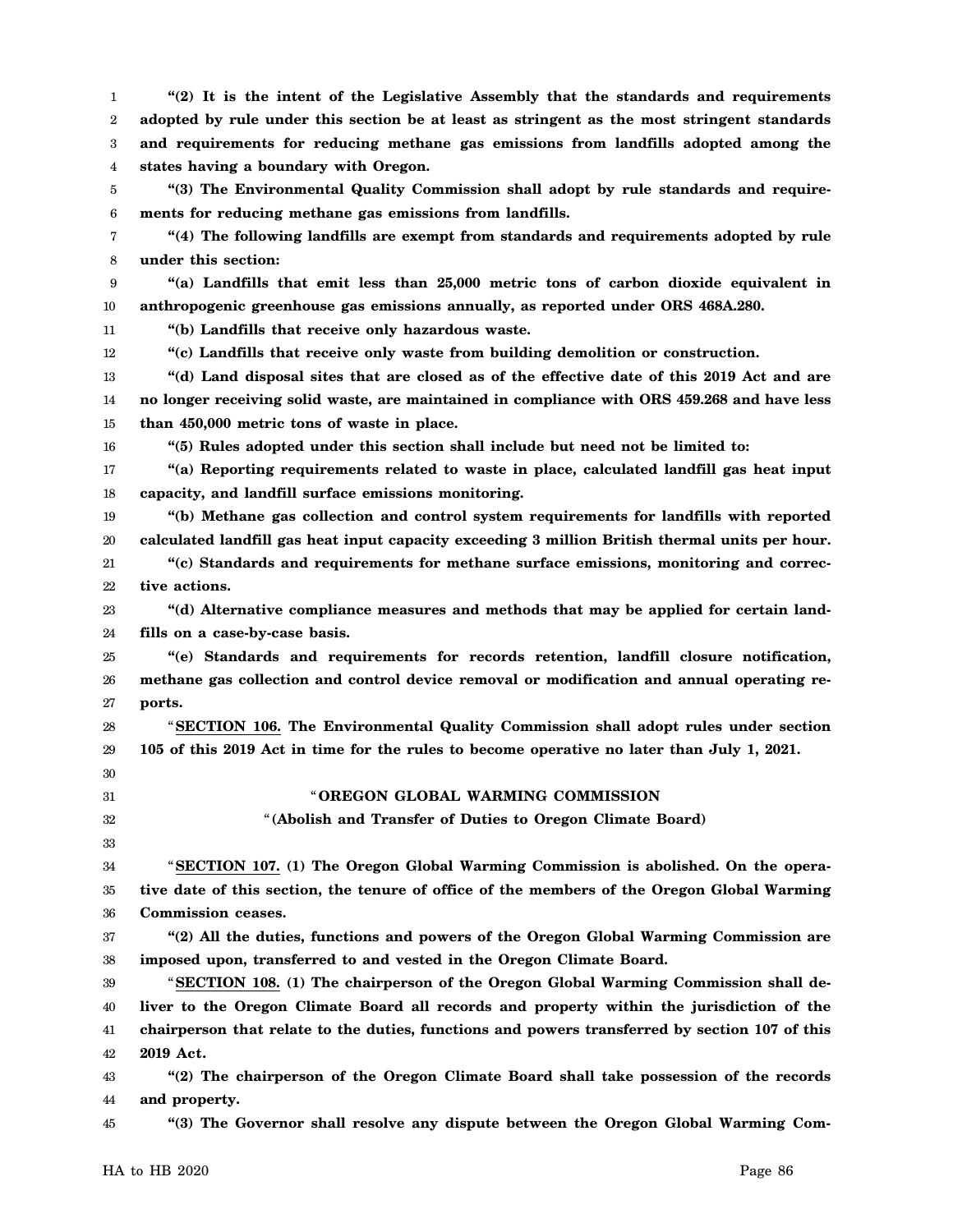1 **mission and the Oregon Climate Board relating to transfers of records and property under**

2 **this section, and the Governor's decision is final.**

3 4 5 6 7 8 9 "**SECTION 109. (1) The unexpended balances of amounts authorized to be expended by the Oregon Global Warming Commission for the biennium beginning July 1, 2019, from revenues dedicated, continuously appropriated, appropriated or otherwise made available for the purpose of administering and enforcing the duties, functions and powers transferred by section 107 of this 2019 Act are transferred to and are available for expenditure by the Oregon Climate Board for the biennium beginning July 1, 2019, for the purpose of administering and enforcing the duties, functions and powers transferred by section 107 of this 2019 Act.**

10 11 12 **"(2) The expenditure classifications, if any, established by Acts authorizing or limiting expenditures by the Oregon Global Warming Commission remain applicable to expenditures by the Oregon Climate Board under this section.**

13 14 15 16 17 "**SECTION 110. The transfer of duties, functions and powers to the Oregon Climate Board by section 107 of this 2019 Act does not affect any action, proceeding or prosecution involving or with respect to such duties, functions and powers begun before and pending at the time of the transfer, except that the Oregon Climate Board is substituted for the Oregon Global Warming Commission in the action, proceeding or prosecution.**

18 19 20 21 22 23 "**SECTION 111. (1) Nothing in sections 107 to 114 of this 2019 Act, the amendments to statutes by sections 116 to 121 of this 2019 Act or the repeal of statutes by section 115 of this 2019 Act relieves a person of a liability, duty or obligation accruing under or with respect to the duties, functions and powers transferred by section 107 of this 2019 Act. The Oregon Climate Board may undertake the collection or enforcement of any such liability, duty or obligation.**

24 25 26 27 28 29 **"(2) The rights and obligations of the Oregon Global Warming Commission legally incurred under contracts, leases and business transactions executed, entered into or begun before the operative date of section 107 of this 2019 Act are transferred to the Oregon Climate Board. For the purpose of succession to these rights and obligations, the Oregon Climate Board is a continuation of the Oregon Global Warming Commission and not a new authority.**

30 31 32 33 34 35 36 "**SECTION 112. Notwithstanding the transfer of duties, functions and powers by section 107 of this 2019 Act, the rules of the Oregon Global Warming Commission in effect on the operative date of section 107 of this 2019 Act continue in effect until superseded or repealed by rules of the Oregon Climate Board. References in rules of the Oregon Global Warming Commission to the Oregon Global Warming Commission or an officer of the Oregon Global Warming Commission are considered to be references to the Oregon Climate Board or an officer of the Oregon Climate Board.**

37 38 39 40 41 "**SECTION 113. Whenever, in any statutory law or resolution of the Legislative Assembly or in any rule, document, record or proceeding authorized by the Legislative Assembly, reference is made to the Oregon Global Warming Commission or an officer or employee of the Oregon Global Warming Commission, the reference is considered to be a reference to the Oregon Climate Board or an officer of the Oregon Climate Board.**

42 43 44 45 "**SECTION 114. For the purpose of harmonizing and clarifying statutory law, the Legislative Counsel may substitute for words designating the 'Oregon Global Warming Commission' or its officers, wherever they occur in statutory law, words designating the 'Oregon Climate Board' or its officers.**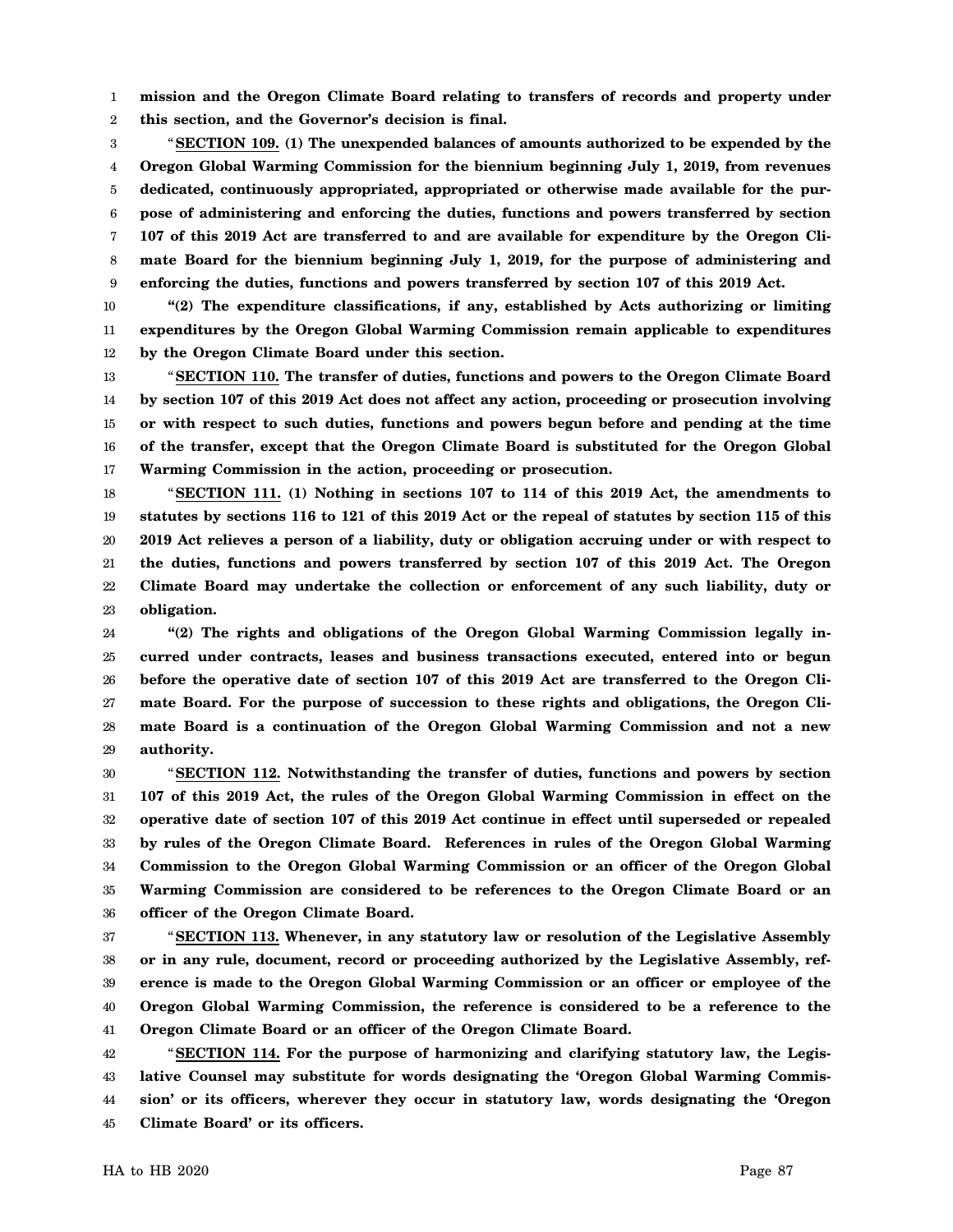| 1                | "(Repeals)                                                                                                                             |  |  |
|------------------|----------------------------------------------------------------------------------------------------------------------------------------|--|--|
| $\boldsymbol{2}$ |                                                                                                                                        |  |  |
| 3                | "SECTION 115. ORS 468A.200, 468A.210, 468A.215, 468A.220, 468A.225, 468A.230 and                                                       |  |  |
| 4                | 468A.250 are repealed.                                                                                                                 |  |  |
| 5                | "(Amendments to Statutes)                                                                                                              |  |  |
| 6<br>7           |                                                                                                                                        |  |  |
| 8                | "SECTION 116. ORS 468A.235 is amended to read:                                                                                         |  |  |
| 9                | "468A.235. The [Oregon Global Warming Commission] Oregon Climate Board shall recommend                                                 |  |  |
| 10               | ways to coordinate state and local efforts to reduce greenhouse gas emissions in Oregon consistent                                     |  |  |
| 11               | with the greenhouse gas emissions reduction goals established by ORS 468A.205 and shall recom-                                         |  |  |
| 12               | mend efforts to help Oregon prepare for the effects of [global warming] <b>climate change</b> . The Office                             |  |  |
| 13               | of the Governor and state agencies working on multistate and regional efforts to reduce greenhouse                                     |  |  |
| 14               | gas emissions shall inform the [commission] <b>board</b> about these efforts and shall consider input from                             |  |  |
| 15               | the [commission] <b>board</b> for such efforts.                                                                                        |  |  |
| 16               | "SECTION 117. ORS 468A.240 is amended to read:                                                                                         |  |  |
| 17               | "468A.240. $[(1)]$ In furtherance of the greenhouse gas emissions reduction goals established by                                       |  |  |
| 18               | ORS 468A.205, the [Oregon Global Warming Commission] Oregon Climate Board may recommend                                                |  |  |
| 19               | statutory and administrative changes, policy measures and other recommendations to be carried out                                      |  |  |
| 20               | by state and local governments, businesses, nonprofit organizations or residents. In developing its                                    |  |  |
| 21               | recommendations, the [commission] <b>board</b> shall consider economic, environmental, health and social                               |  |  |
| 22               | costs, and the risks and benefits of alternative strategies, including least-cost options. The [commis-                                |  |  |
| 23               | sion] <b>board</b> shall solicit and consider public comment relating to statutory, administrative or policy                           |  |  |
| 24               | recommendations.                                                                                                                       |  |  |
| 25               | "[(2) The commission shall examine greenhouse gas cap-and-trade systems, including a statewide                                         |  |  |
| 26               | and multistate carbon cap-and-trade system and market-based mechanisms, as a means of achieving the                                    |  |  |
| 27               | greenhouse gas emissions reduction goals established by ORS 468A.205.]                                                                 |  |  |
| 28               | " $(3)$ The commission shall examine possible funding mechanisms to obtain low-cost greenhouse gas                                     |  |  |
| 29               | emissions reductions and energy efficiency enhancements, including but not limited to those in the na-                                 |  |  |
| 30               | tural gas industry.]                                                                                                                   |  |  |
| 31               | "SECTION 118. ORS 468A.245 is amended to read:                                                                                         |  |  |
| 32               | "468A.245. The [Oregon Global Warming Commission] Oregon Climate Board shall develop an                                                |  |  |
| 33               | outreach strategy to educate Oregonians about the scientific aspects and economic impacts of                                           |  |  |
| 34               | [global warming] climate change and to inform Oregonians of ways to reduce greenhouse gas                                              |  |  |
| 35               | emissions and ways to prepare for the effects of [global warming] climate change. The                                                  |  |  |
| 36               | [commission] board, at a minimum, shall work with state and local governments, the Climate Policy                                      |  |  |
| 37               | <b>Office,</b> the State Department of Energy, the Department of Education, the Higher Education Coor-                                 |  |  |
| 38               | dinating Commission and businesses to implement the outreach strategy.                                                                 |  |  |
| 39               | "SECTION 119. ORS 468A.255 is amended to read:<br>"468A.255. The [Oregon Global Warming Commission] Oregon Climate Board may recommend |  |  |
| 40               | to the Governor the formation of citizen advisory groups to explore particular areas of concern with                                   |  |  |
| 41<br>42         | regard to the reduction of greenhouse gas emissions and the effects of [global warming] climate                                        |  |  |
| 43               | change.                                                                                                                                |  |  |
| 44               | "SECTION 120. ORS 468A.260 is amended to read:                                                                                         |  |  |
| 45               | "468A.260. The [Oregon Global Warming Commission] Oregon Climate Board shall submit a                                                  |  |  |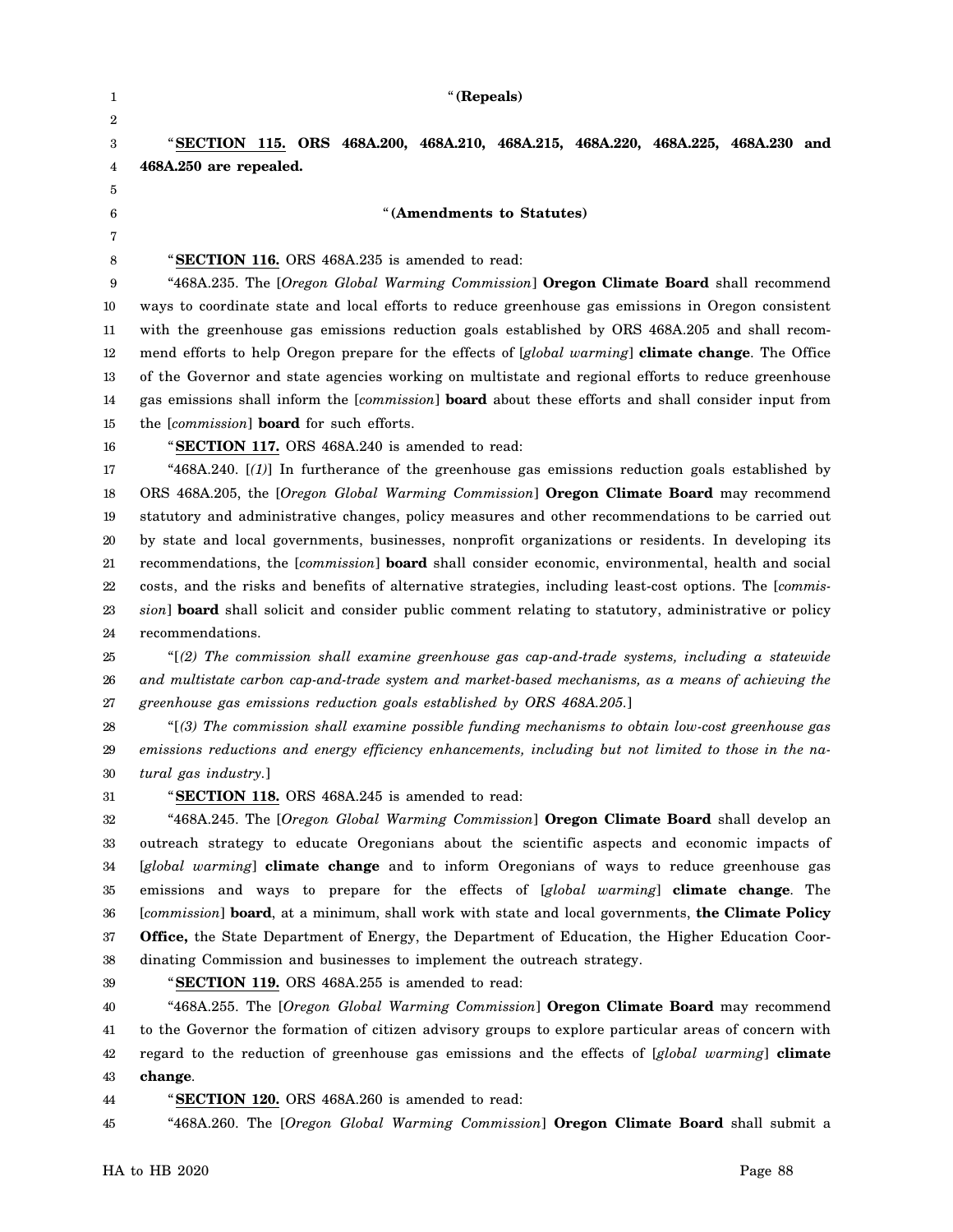1 2 3 4 5 6 7 report to the Legislative Assembly, in the manner provided by ORS 192.245, by March 31 of each odd-numbered year that describes Oregon's progress toward achievement of the greenhouse gas emissions reduction goals established by ORS 468A.205. The report may include relevant issues and trends of significance, including trends of greenhouse gas emissions, emerging public policy and technological advances. The report also may discuss measures the state may adopt to mitigate the impacts of [*global warming*] **climate change** on the environment, the economy and the residents of Oregon and to prepare for those impacts.

8

"**SECTION 121.** ORS 352.823 is amended to read:

9 10 11 "352.823. (1) The Oregon Climate Change Research Institute is established at Oregon State University. In administering the institute, Oregon State University may seek the cooperation of other public universities listed in ORS 352.002.

12 "(2) The purpose of the Oregon Climate Change Research Institute is to:

13 14 "(a) Facilitate research by faculty at public universities listed in ORS 352.002 on climate change and its effects on natural and human systems in Oregon;

15 "(b) Serve as a clearinghouse for climate change information;

16 "(c) Provide climate change information to the public in integrated and accessible formats;

17 18 19 "(d) Support the [*Oregon Global Warming Commission*] **Oregon Climate Board** in developing strategies to prepare for and to mitigate the effects of climate change on natural and human systems; and

20 21 "(e) Provide technical assistance to local governments to assist them in developing climate change policies, practices and programs.

22 23 24 25 "(3) The Oregon Climate Change Research Institute shall assess, at least once each biennium, the state of climate change science, including biological, physical and social science, as it relates to Oregon and the likely effects of climate change on the state. The institute shall submit the assessment to the Legislative Assembly in the manner provided in ORS 192.245 and to the Governor.

26 27 28 "(4) State agencies may contract with the Oregon Climate Change Research Institute to fulfill agency needs regarding the collection, storage, integration, analysis, dissemination and monitoring of climate change information, research and training.

29

30

"**SECTION 121a.** ORS 468A.265 is amended to read: "468A.265. As used in ORS 468A.265 to 468A.277:

31 32 33 "(1) 'Biodiesel' means a motor vehicle fuel consisting of mono-alkyl esters of long chain fatty acids derived from vegetable oils, animal fats or other nonpetroleum resources, not including palm oil.

34 35 "(2) 'Clean fuels program' means the program adopted by rule by the Environmental Quality Commission under ORS 468A.266 (1)(b).

36 37 38 "(3) 'Compliance period' means the calendar year during which a regulated party must demonstrate compliance with the low carbon fuel standards through participation in the clean fuels program.

39 40 41 "(4) 'Credit' means a unit of measure generated when a fuel with a carbon intensity that is less than the applicable low carbon fuel standard is produced, imported or dispensed for use in Oregon, such that one credit is equal to one metric ton of carbon dioxide equivalent.

42 43 44 "(5) 'Credit aggregator' means a person who voluntarily registers to participate in the clean fuels program to facilitate credit generation on behalf of a credit generator and to trade credits with regulated parties, credit generators and other credit aggregators.

45 "(6) 'Credit generator' means a person eligible to generate credits by providing fuels for use in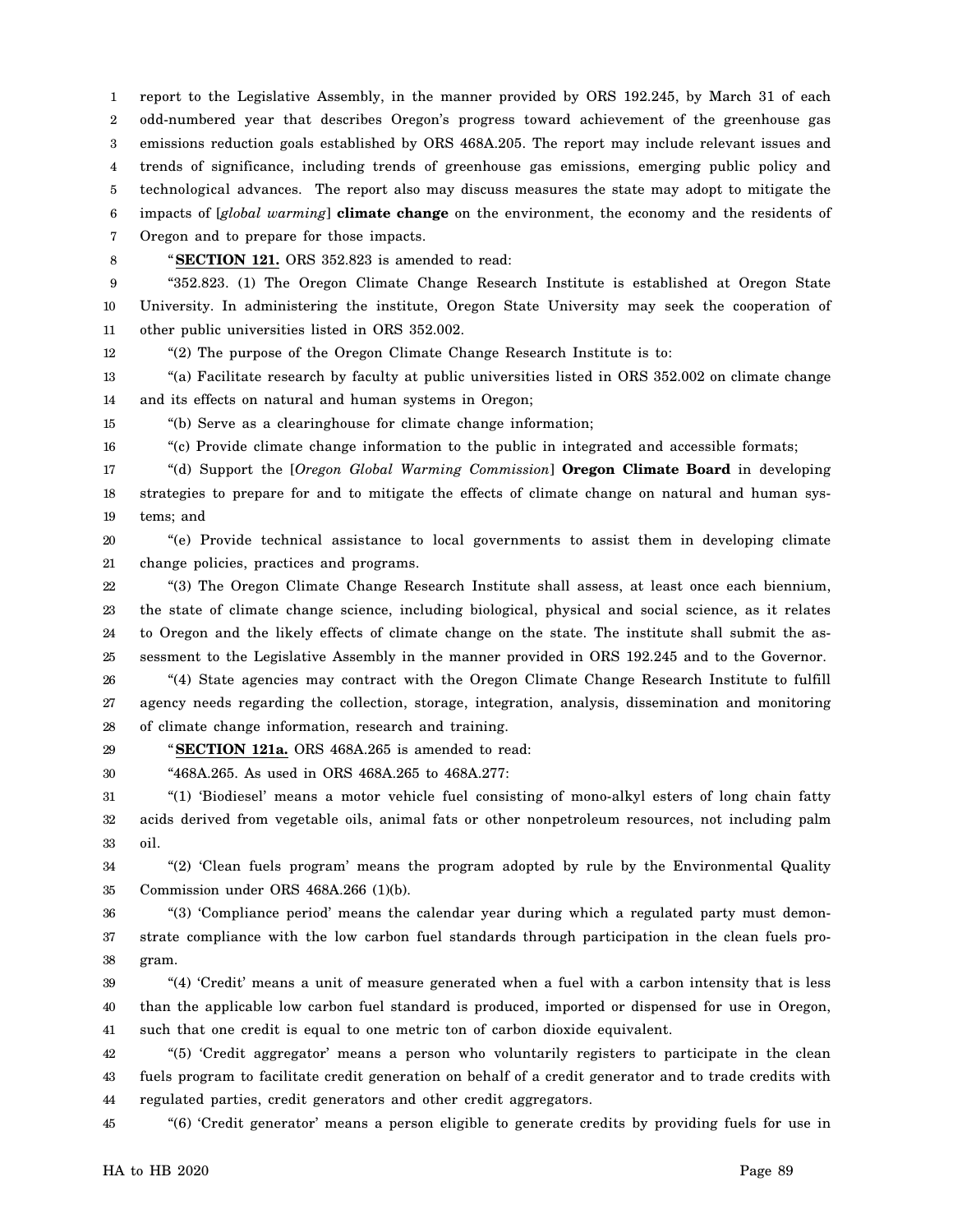1 Oregon with carbon intensities less than the applicable low carbon fuel standard.

2 3 4 "(7) 'Deferral' means a delay or change in the applicability of a scheduled applicable low carbon fuel standard for a period of time, accomplished pursuant to an order issued under ORS 468A.273 or 468A.274.

5 6 7 "(8) 'Deficit' means a unit of measure generated when a fuel with a carbon intensity that is more than the applicable low carbon fuel standard is produced, imported or dispensed for use in Oregon, such that one deficit is equal to one metric ton of carbon dioxide equivalent.

8 9 10 "(9) 'Greenhouse gas' [*has the meaning given that term in ORS 468A.210*] **includes, but is not limited to, carbon dioxide, methane, nitrous oxide, hydrofluorocarbons, perfluorocarbons, sulfur hexafluoride and nitrogen trifluoride**.

11 12 "(10) 'Low carbon fuel standard' means a standard adopted by the commission by rule under ORS 468A.266 for the reduction of greenhouse gas emissions, on average, per unit of fuel energy.

13 "(11) 'Motor vehicle' has the meaning given that term in ORS 801.360.

14 15 "(12) 'Regulated party' means a person responsible for complying with the low carbon fuel standards.

16 17 18 19 20 "(13) 'Small deficit' means a net deficit balance at the end of a compliance period, after retirement of all credits held by a regulated party, that does not exceed a percentage set by the commission by rule of the total number of deficits that the regulated party generated for a compliance period and that may not be greater than 10 percent of the total number of deficits that the regulated party generated for a compliance period.

21 "**SECTION 121b.** ORS 468A.279 is amended to read:

22 "468A.279. (1) As used in this section:

23 "(a) 'Greenhouse gas' has the meaning given that term in ORS [*468A.210*] **468A.265**.

24 "(b) 'Motor vehicle' has the meaning given that term in ORS 801.360.

25 26 "(2) The Environmental Quality Commission may adopt by rule standards and requirements described in this section to reduce greenhouse gas emissions.

27 28 "(3)(a) The commission may adopt requirements to prevent the tampering, alteration and modification of the original design or performance of motor vehicle pollution control systems.

29 30 "(b) Before adopting requirements under this section, the commission shall consider the antitampering requirements and exemptions of the State of California.

31 32 33 "(4) The commission may adopt requirements for motor vehicle service providers to check and inflate tire pressure according to the tire manufacturer's or motor vehicle manufacturer's recommended specifications, provided that the requirements:

34 35 36 "(a) Do not apply when the primary purpose of the motor vehicle service is fueling vehicles; and "(b) Do not require motor vehicle service providers to purchase equipment to check and inflate tire pressure.

37 38 "(5) The commission may adopt restrictions on engine use by commercial ships while at port, and requirements that ports provide alternatives to engine use such as electric power, provided that:

39 40 "(a) Engine use shall be allowed when necessary to power mechanical or electrical operations if alternatives are not reasonably available;

41 42 "(b) Engine use shall be allowed when necessary for reasonable periods due to emergencies and other considerations as determined by the commission; and

43 44 45 "(c) The requirements must be developed in consultation with representatives of Oregon ports and take into account operational considerations, operational agreements, international protocols and limitations, the ability to fund the purchase and use of electric power equipment and the po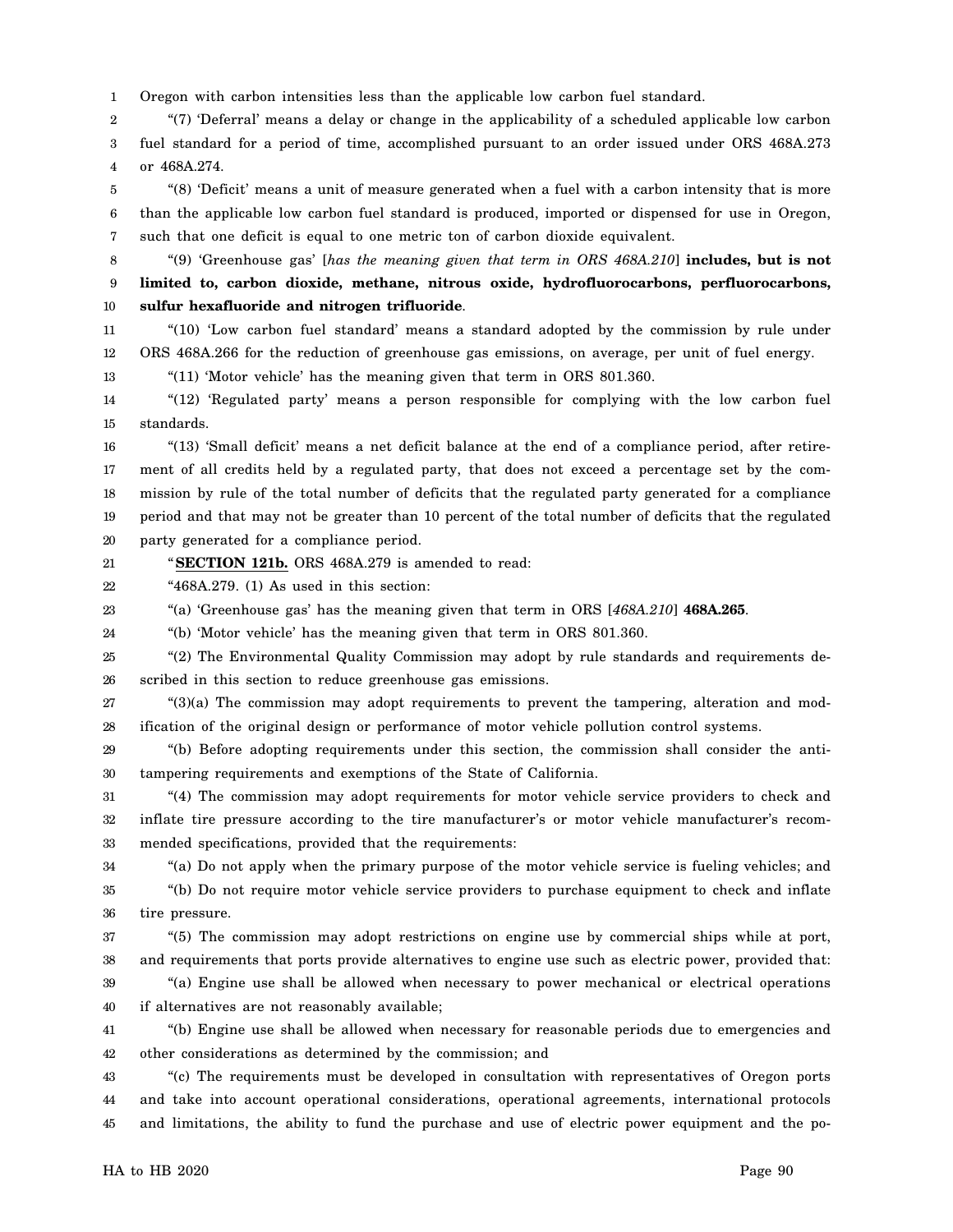1 tential effect of the requirements on competition with other ports.

2 "(6) In adopting rules under this section, the commission shall evaluate:

3 "(a) Safety, feasibility, net reduction of greenhouse gas emissions and cost-effectiveness;

4 "(b) Potential adverse impacts to public health and the environment, including but not limited

5 to air quality, water quality and the generation and disposal of waste in this state;

6 "(c) Flexible implementation approaches to minimize compliance costs; and

7 "(d) Technical and economic studies of comparable greenhouse gas emissions reduction measures

8 implemented in other states and any other studies as determined by the commission.

9 "(7) The provisions of this section do not apply to:

10 "(a) Motor vehicles registered as farm vehicles under the provisions of ORS 805.300.

11 "(b) Farm tractors, as defined in ORS 801.265.

12 "(c) Implements of husbandry, as defined in ORS 801.310.

13 "(d) Motor trucks, as defined in ORS 801.355, used primarily to transport logs.

14 "**SECTION 121c.** ORS 757.528 is amended to read:

15 16 17 "757.528. (1) Unless modified by rule by the State Department of Energy as provided in this section, the greenhouse gas emissions standard that applies to consumer-owned utilities is 1,100 pounds of greenhouse gases per megawatt-hour for a generating facility.

18 19 "(2) Unless modified pursuant to subsection (4) of this section, the greenhouse gas emissions standard includes only carbon dioxide emissions.

20 21 22 23 24 "(3) For purposes of applying the emissions standard to cogeneration facilities, the department shall establish an output-based methodology to ensure that the calculation of emissions of greenhouse gases for cogeneration facilities recognizes the total usable energy output of the process and includes all greenhouse gases emitted by the facility in the production of both electrical and thermal energy.

25 26 27 "(4) The department shall review the greenhouse gas emissions standard established under this section no more than once every three years. After public notice and hearing, and consultation with the Public Utility Commission, the department may:

28 29 30 "(a) Modify the emissions standard to include other greenhouse gases as defined in ORS [*468A.210*] **468A.265**, with the other greenhouse gases expressed as their carbon dioxide equivalent; and

31 32 "(b) Modify the emissions standard based upon current information on the rate of greenhouse gas emissions from a commercially available combined-cycle natural gas generating facility that:

33 34 "(A) Employs a combination of one or more gas turbines and one or more steam turbines and produces electricity in the steam turbines from waste heat produced by the gas turbines;

35 36 "(B) Has a heat rate at high elevation within the boundaries of the Western Electricity Coordinating Council; and

37

"(C) Has a heat rate at ambient temperatures when operating during the hottest day of the year.

38 "(5) In modifying the greenhouse gas emissions standard, the department shall:

39 40 41 42 "(a) Use an output-based methodology to ensure that the calculation of greenhouse gas emissions through cogeneration recognizes the total usable energy output of the process and includes all greenhouse gases emitted by the generating facility in the production of both electrical and thermal energy; and

43 44 "(b) Consider the effects of the emissions standard on system reliability and overall costs to electricity consumers.

45 "(6) If upon a review conducted pursuant to subsection (4) of this section, the department de-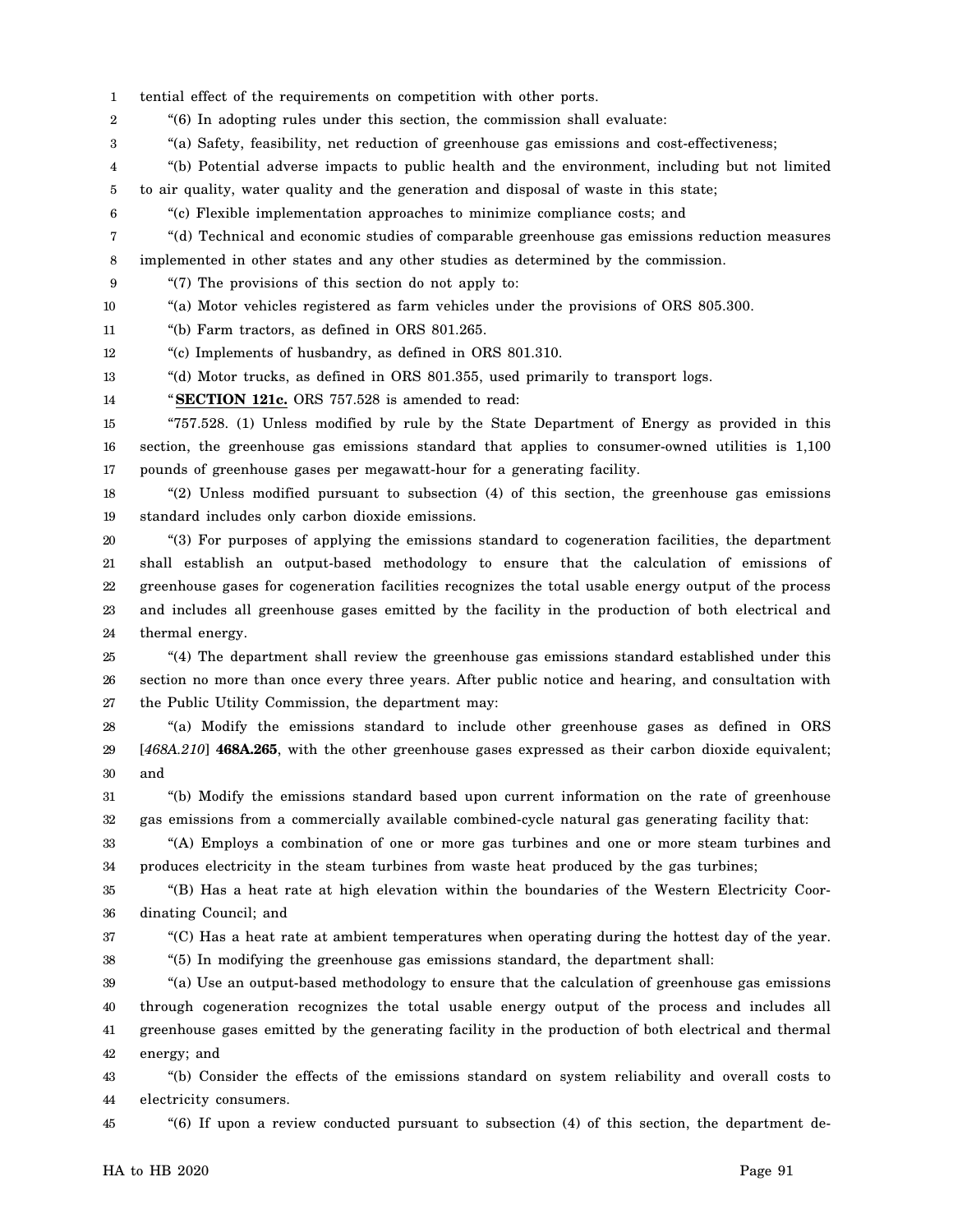1 2 3 4 5 6 7 8 9 10 11 12 13 14 15 16 17 18 19 20 21 22 23 24 25 26 27 28 29 30 31 32 33 34 35 36 37 38 39 40 41 42 43 44 45 termines that a mandatory greenhouse gas emissions limit has been established pursuant to state or federal law, the department shall issue a report to the appropriate legislative committees of the Legislative Assembly stating which portions, if any, of the greenhouse gas emissions standard are no longer necessary as a matter of state law. "**EXPEDITED JUDICIAL REVIEW TO SUPREME COURT; EXPIRATION** "**SECTION 122. (1) It is the intent of the Legislative Assembly that the provisions of this 2019 Act relating to the receipt of moneys by the state through the sale of allowances by auction under section 34 of this 2019 Act do not render this 2019 Act a bill for raising revenue subject to the provisions of Article IV, sections 18 and 25 (2), of the Oregon Constitution. "(2) Original jurisdiction is conferred on the Supreme Court to determine whether this 2019 Act is a bill for raising revenue subject to the provisions of Article IV, sections 18 and 25 (2), of the Oregon Constitution. "(3)(a) Any person interested in or affected or aggrieved by, or who will be affected or aggrieved by, section 34 of this 2019 Act may petition for judicial review under this section. A petition for review must be filed within 60 days after the effective date of this 2019 Act. "(b) The petition must state facts showing how the petitioner is interested, affected or aggrieved and the grounds upon which the petition is based. "(4) The petitioner shall serve a copy of the petition by registered or certified mail upon the Oregon Department of Administrative Services, the Director of the Climate Policy Office, the Attorney General and the Governor. "(5) Proceedings for review under this section shall be given priority over all other matters before the Supreme Court. "(6) In the event that the Supreme Court determines that there are factual issues in the petition, the Supreme Court may appoint a special master to hear evidence and to prepare recommended findings of fact.** "**SECTION 123. (1) Original jurisdiction to determine whether auctions conducted under section 34 of this 2019 Act impose a tax that is subject to the provisions of Article IX, section 3a, of the Oregon Constitution, is conferred on the Supreme Court. "(2)(a) Any person interested in or affected or aggrieved by, or who will be affected or aggrieved by, section 34 of this 2019 Act may petition for judicial review under this section. A petition for review must be filed within 60 days after the effective date of this 2019 Act. "(b) The petition must state facts showing how the petitioner is interested, affected or aggrieved and the grounds upon which the petition is based. "(3) The petitioner shall serve a copy of the petition by registered or certified mail upon the Oregon Department of Administrative Services, the Director of the Climate Policy Office, the Attorney General and the Governor. "(4) Proceedings for review under this section shall be given priority over all other matters before the Supreme Court. "(5) In the event that the Supreme Court determines that there are factual issues in the petition, the Supreme Court may appoint a special master to hear evidence and to prepare recommended findings of fact.**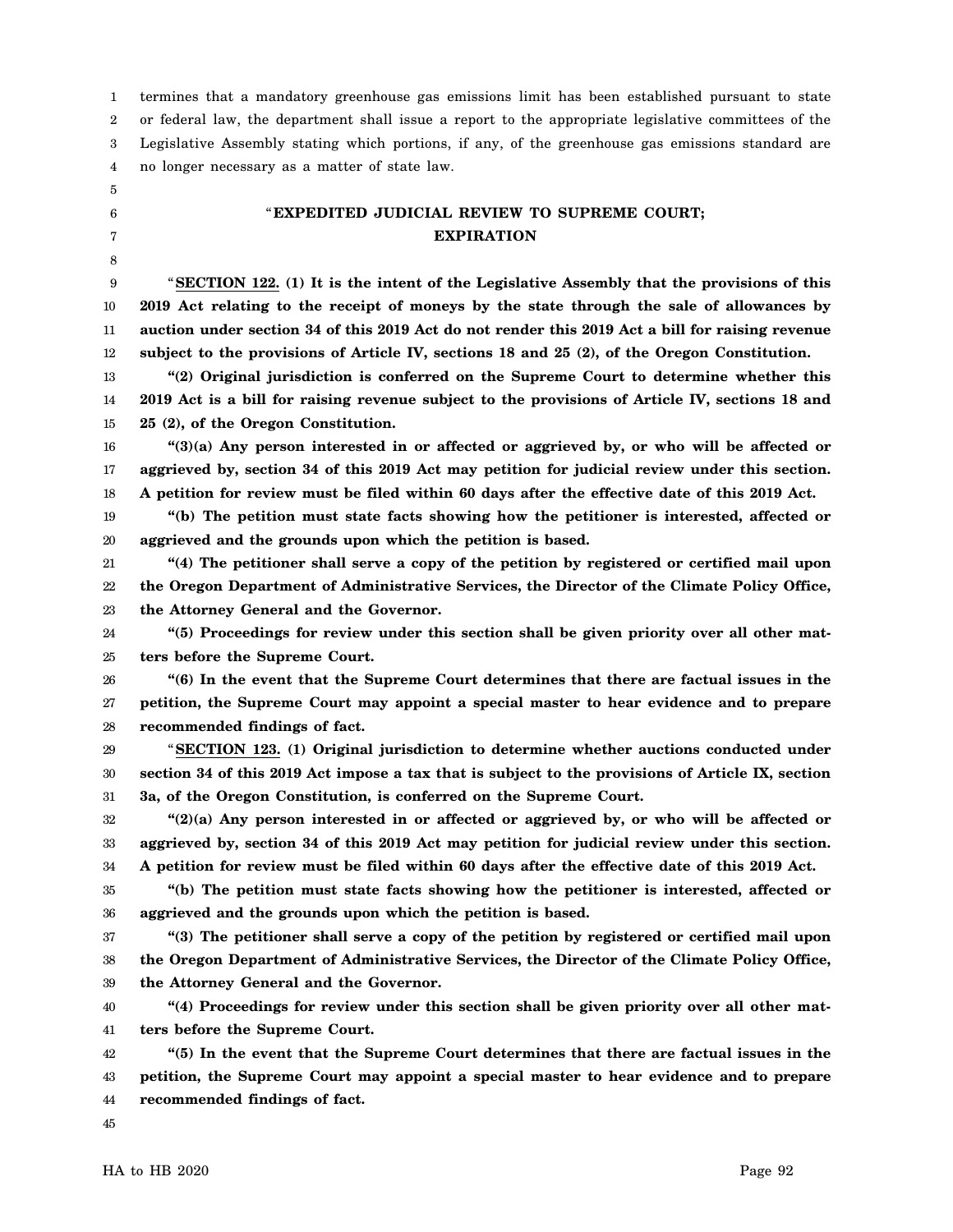### " **REPORTS AND REVIEWS**

| ٠ |
|---|

3 4 5 6 "**SECTION 124. Initial implementation report. On or before September 15, 2020, the Oregon Department of Administrative Services shall report on the actions being taken to prepare for the implementation of sections 15 to 40 of this 2019 Act to the Joint Committee on Climate Action.**

7 8 9 10 11 12 13 14 15 16 17 "**SECTION 125. Greenhouse gas emissions reporting program coordination report. On or before December 31, 2020, the Oregon Department of Administrative Services and the Department of Environmental Quality shall jointly report, in the manner provided by ORS 192.245, on the coordination between the Oregon Department of Administrative Services and the Department of Environmental Quality for administration of ORS 468A.280 and rules adopted under ORS 468A.280, and for the sharing and administration of information collected under ORS 468A.280 and rules adopted under ORS 468A.280. The report shall include recommendations, which may include recommendations for legislation, on whether modification of the transfer of duties related to greenhouse gas reporting provided in sections 75 to 81 of this 2019 Act should be made to ensure that the appropriate laws related to greenhouse gas reporting are administered by the appropriate department.**

18 19 20 21 22 "**SECTION 126. Offset implementation report. On or before September 15, 2031, the Climate Policy Office shall conduct a review and provide a report to the Joint Committee on Climate Action, in the manner provided by ORS 192.245, on the implementation of sections 30 to 32 of this 2019 Act and rules adopted under section 30 of this 2019 Act. The report may include recommendations for legislation. The review and report must:**

23 24 **"(1) Assess the implementation of laws and policies for offset projects and the use of offset credits by covered entities;**

25 **"(2) Include a review of:**

26 27 **"(a) Offset project development costs and the time it takes for state agencies to review offset projects;**

28 29 30 **"(b) To date, the offset projects developed and the offset credits generated and issued under rules adopted and offset protocols developed pursuant to sections 30 to 32 of this 2019 Act;**

31 32 **"(c) To date, the offset credits that have been invalidated pursuant to section 30 (5) of this 2019 Act;**

33

**"(d) Offset credit prices and offset credit market conditions; and**

34 35 **"(e) Advancements in the methods or technologies used for measuring and monitoring the greenhouse gas emissions reductions or removals attributable to offset projects;**

36

**"(3) Identify barriers to the adoption of offset protocols; and**

37 38 39 40 **"(4) Make determinations and recommendations regarding whether changes to laws and policies are necessary or advisable to address any negative impacts related to offset projects or offset credits or to best align the laws or policies for offset projects and the use of offset credits by covered entities with the purposes set forth in section 14 of this 2019 Act.**

41 42 43 44 45 "**SECTION 127. Report on certain exclusions from regulated emissions. (1) No later than January 1, 2025, the Climate Policy Office shall conduct research and submit a report, in the manner provided by ORS 192.245, to the Joint Committee on Climate Action regarding the exclusion from regulated emissions, as provided in section 17 (2)(a) of this 2019 Act, of the greenhouse gas emissions from aviation fuel and fuel used in watercraft and railroad loco-**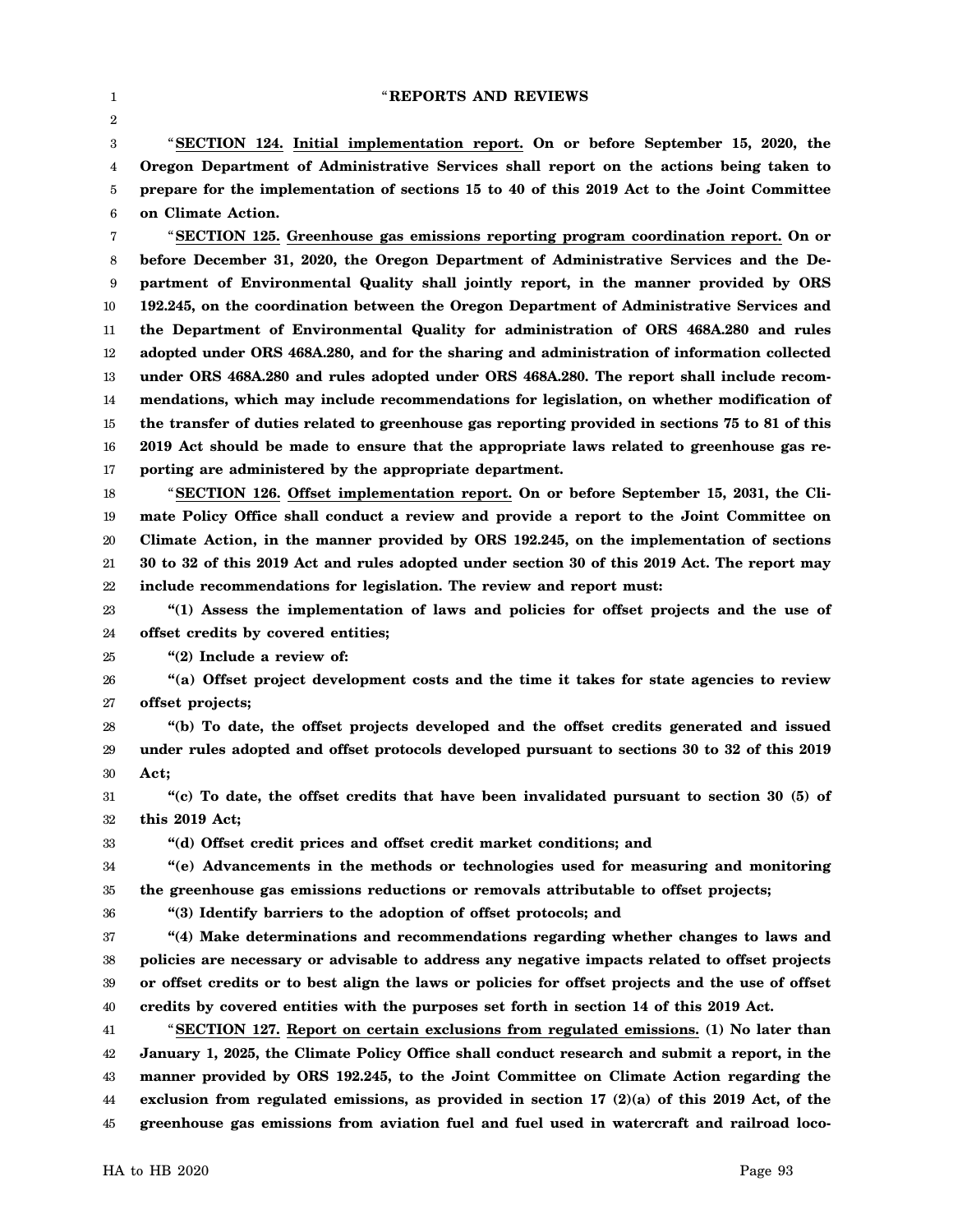1 2 3 4 5 **motives. The purpose of the report shall be to provide analysis of the anticipated effect of amending section 17 of this 2019 Act and any other statutes as necessary such that, beginning in the first compliance period that begins after January 1, 2027, the greenhouse gas emissions from the combustion of fuel described in section 17 (2)(a) of this 2019 Act would be included in regulated emissions.**

6 7 **"(2) In carrying out the provisions of this section, the office shall research and provide analysis on:**

8 9 10 **"(a) Whether the aviation, marine and railroad industries in Oregon are reducing greenhouse gas emissions consistent with the best available technologies and energy alternatives;**

11 12 13 **"(b) Whether other jurisdictions that have adopted carbon pricing mechanisms require aviation fuels, marine fuels or railroad fuels to comply with those carbon pricing mechanisms;**

14 15 16 **"(c) The costs and economic impacts of eliminating the exclusion provided under section 17 (2)(a) of this 2019 Act, analyzed separately for each industry that would be impacted by the elimination of the exclusion; and**

17 18 19 **"(d) The environmental impacts of eliminating the exclusion provided under section 17 (2)(a) of this 2019 Act, analyzed separately for each industry that would be impacted by the elimination of the exclusion.**

20 21 22 23 24 25 26 "**SECTION 128. Credit proposal. (1) The Department of Transportation, in consultation with the Department of Revenue, the Legislative Revenue Officer and any other relevant state agencies, shall develop a proposal for a program or process for issuing the following refunds or credits of moneys received by the state as proceeds from auctions of allowances conducted under section 34 of this 2019 Act, in order to offset estimated increases in motor vehicle fuel costs in Oregon attributable to the regulation of motor vehicle fuel producers and importers as covered entities under sections 15 to 40 of this 2019 Act:**

27 28 29 30 **"(a) A refund or credit available, in an amount up to 100 percent of the estimated increase in the cost of motor vehicle fuel used to propel motor vehicles on the highways of this state, to individuals with an adjusted gross income that does not exceed 250 percent of the federal poverty guidelines based on the individual's household size and household members.**

31 32 33 34 35 **"(b) One or more refunds or credits available, in order to offset the estimated increase in the cost of motor vehicle fuel used to propel motor vehicles that are not operated on the highways of this state, for motor vehicle fuel that is used in farm vehicles, motor vehicles used in the forest products industry or motor vehicles otherwise used in the agricultural and natural resource sectors.**

36 37 38 39 **"(2) On or before September 15, 2019, and in the manner provided by ORS 192.245, the Department of Transportation shall provide a report detailing the proposal and steps, which may include recommendations for legislation, necessary to implement the proposal to the Joint Committee on Climate Action and the Joint Committee on Transportation.**

40 41 42 43 44 45 "**SECTION 129. Residential home heating assistance program proposal. (1) The Housing and Community Services Department, in consultation with the Climate Policy Office, the Oregon Housing Stability Council and interested stakeholders, shall develop a proposal for assisting households that for residential home heating use propane, fuel oil or other fossil fuels that are not natural gas. The proposal shall give priority to assisting low-income households or impacted communities, as defined in section 15 of this 2019 Act, through:**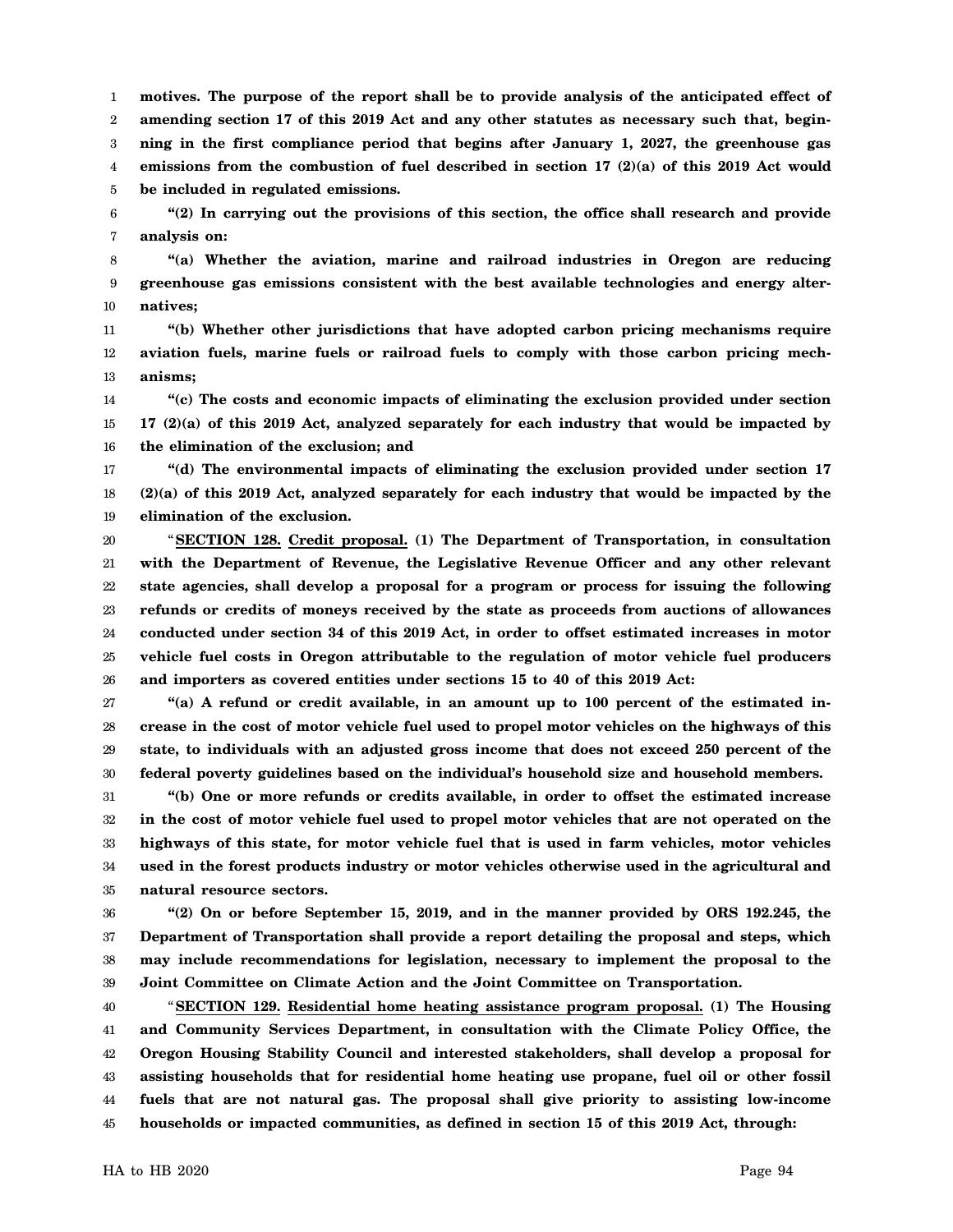1 2 3 4 5 6 7 8 9 10 11 12 13 14 15 16 17 18 19 20 21 22 23 24 25 26 27 28 29 30 31 32 33 34 35 36 37 38 39 40 41 42 43 44 45 **"(a) Bill assistance; and "(b) Weatherization, including options for upgrading to more efficient home heating equipment or to home heating systems powered by less greenhouse gas emissions-intensive power sources. "(2) The department shall develop the proposal in a manner intended to achieve the following goals: "(a) Reducing greenhouse gas emissions; "(b) Saving energy; "(c) Reducing the energy burden experienced by households; and "(d) Reducing residential home heating service disparities in historically underserved populations. "(3) The proposal required by this section may be for any combination of: "(a) The development of a single new program; "(b) The development of multiple new programs or activities to achieve different goals as outlined in subsection (2) of this section; or "(c) Utilization of existing programs or partnerships to deliver assistance to households. "(4) On or before September 15, 2020, and in the manner provided by ORS 192.245, the Housing and Community Services Department shall provide a report detailing the proposal, and steps, which may include recommendations for legislation, necessary to implement the proposal, to the Joint Committee on Climate Action.** "**SECTION 130. Commercial and industrial natural gas and propane user emissions reduction program proposal. (1) The Oregon Business Development Department shall: "(a) Conduct the analysis described in subsection (2) of this section; and "(b) Based on the analysis described in subsection (2) of this section, develop a proposal for a program to serve the needs identified in the analysis in a manner that furthers one or more of the purposes set forth in section 14 of this 2019 Act. "(2) The department shall analyze and determine the commercial needs in this state for loans or other financial assistance to commercial and industrial natural gas users or propane users for projects or activities to: "(a) Increase the energy efficiency of or reduce the greenhouse gas emissions from natural gas or propane-fueled equipment used in industrial or commercial facilities; "(b) Facilitate replacing existing equipment in order to reduce greenhouse gas emissions; and "(c) Reduce process emissions. "(3) In conducting the analysis and designing a proposal for a program as required by this section, the department may consult and contract for services as necessary with state or federal agencies or nongovernmental entities that have expertise in climate or energy policy or in industrial energy efficiency, or other relevant expertise. "(4) On or before September 15, 2020, and in the manner provided by ORS 192.245, the department shall provide a report to the Joint Committee on Climate Action detailing the analysis conducted and the proposal developed pursuant to this section and the steps, which may include recommendations for legislation, necessary to implement the proposal.** "**APPROPRIATIONS**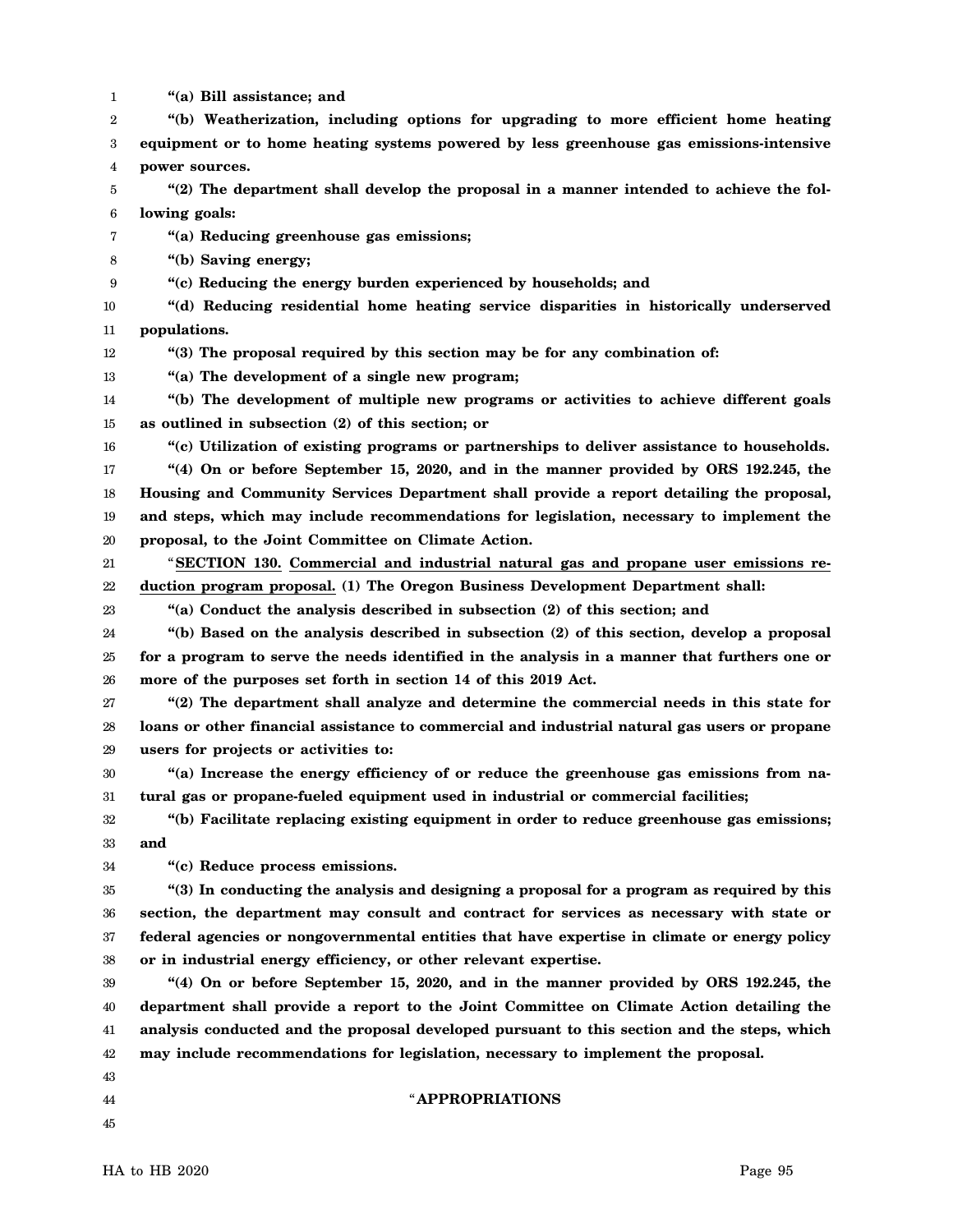1 2 3 4 5 6 "**SECTION 131. In addition to and not in lieu of any other appropriation, there is appropriated to the Oregon Department of Administrative Services, for the biennium beginning** July 1, 2019, out of the General Fund, the amount of \$\_\_\_\_\_\_\_\_\_\_ for use by the Climate **Policy Office in the development and implementation of the Oregon Climate Action Program pursuant to sections 15 to 40 of this 2019 Act and for the implementation of sections 14 and 54 to 59 of this 2019 Act.**

7 8 9 10 11 12 "**SECTION 132. In addition to and not in lieu of any other appropriation, there is appropriated to the Environmental Justice Task Force, for the biennium beginning July 1, 2019, out of the General Fund, the amount of \$250,000, which may be expended for compensation and expenses incurred by members of the task force who are not members of the Legislative Assembly in the manner and amounts provided in ORS 292.495, and for provision by the Governor of clerical and administrative staff support to the task force.**

- 13
- 14
- 15

#### " **OPERATIVE DATE**

16 17 18 "**SECTION 133. (1)(a) Sections 107 to 114 of this 2019 Act, the amendments to statutes by sections 116 to 121c of this 2019 Act and the repeal of statutes by section 115 of this 2019 Act become operative on January 1, 2020.**

19 20 21 22 23 24 **"(b) The Oregon Global Warming Commission and the Climate Policy Office may adopt rules or take any actions before the operative date specified in paragraph (a) of this subsection that are necessary to enable the commission and the office, on and after the operative date specified in paragraph (a) of this subsection, to carry out the provisions of sections 107 to 114 of this 2019 Act, the amendments to statutes by sections 116 to 121c of this 2019 Act and the repeal of statutes by section 115 of this 2019 Act.**

25 26 27 28 **"(2)(a) Sections 11, 12, 14 to 26, 29 to 36, 38 to 46, 49 to 68 and 89 to 92 of this 2019 Act, the amendments to statutes by sections 13, 69, 87, 88, 94 to 100, 102 and 103 of this 2019 Act, and the repeal of statutes by sections 93 and 101 of this 2019 Act become operative on January 1, 2021.**

29 30 31 32 33 34 35 36 37 38 39 **"(b) The Director of the Climate Policy Office, the Climate Policy Office, the Public Utility Commission, the Housing and Community Services Department, the State Department of Energy, the Oregon Department of Administrative Services, the Environmental Quality Commission, the Department of Environmental Quality, the Department of Transportation and the Governor may adopt rules, issue orders or take any actions before the operative date specified in paragraph (a) of this subsection that are necessary to enable the director, the office, the commissions, the departments and the Governor, on and after the operative date specified in paragraph (a) of this subsection, to carry out the provisions of sections 11, 12, 14 to 26, 29 to 36, 38 to 46, 49 to 68 and 89 to 92 of this 2019 Act, the amendments to statutes by sections 13, 69, 87, 88, 94 to 100, 102 and 103 of this 2019 Act, and the repeal of statutes by sections 93 and 101 of this 2019 Act.**

40 41 42 43 44 45 **"(c)(A) If, in adopting rules, issuing orders or taking any actions before the operative date specified in paragraph (a) of this subsection as authorized by paragraph (b) of this subsection, information is obtained by the State of Oregon that is information described in section 40 (2)(a) to (c) of this 2019 Act, the information shall be treated as confidential business information, is exempt from disclosure under the public records law, ORS 192.311 to 192.478, and may not be disclosed to any person or entity except as provided in subparagraphs (B)**